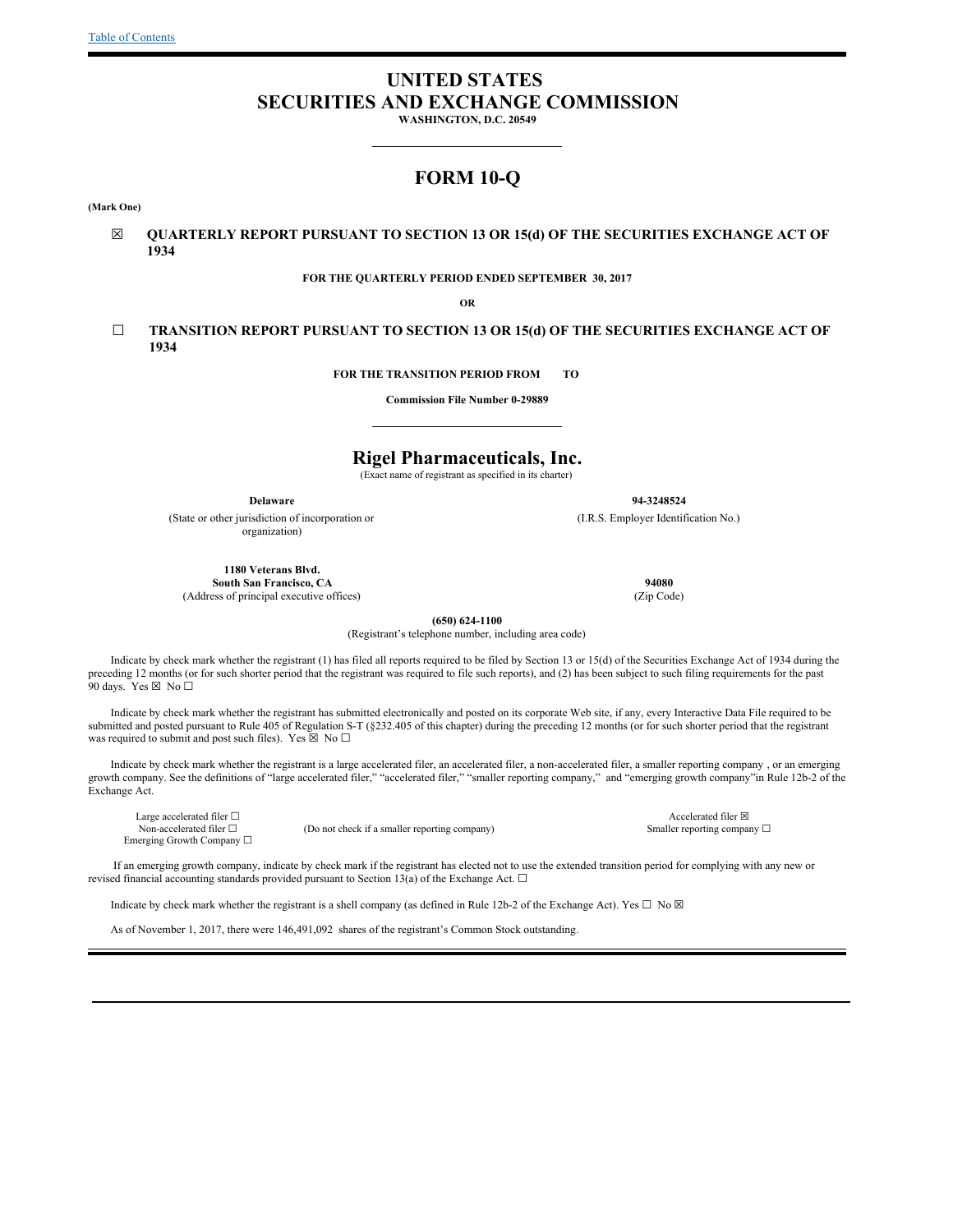### **RIGEL PHARMACEUTICALS, IN C. QUARTERLY REPORT ON FORM 10-Q FOR THE QUARTERLY PERIOD ENDED SEPTEMBER 30, 2017**

# **INDEX**

|                   |                                                                                                         | Page |
|-------------------|---------------------------------------------------------------------------------------------------------|------|
| <b>PART I</b>     | <b>FINANCIAL INFORMATION</b>                                                                            |      |
| Item 1.           | <b>Financial Statements</b>                                                                             | 3    |
|                   | Condensed Balance Sheets — September 30, 2017 (Unaudited) and December 31, 2016                         | 3    |
|                   | Condensed Statements of Operations (Unaudited) —three and nine months ended September 30, 2017 and 2016 | 4    |
|                   | Condensed Statements of Comprehensive Loss (Unaudited) —three and nine months ended September 30, 2017  |      |
|                   | and $2016$                                                                                              | 5    |
|                   | Condensed Statements of Cash Flows (Unaudited) —nine months ended September 30, 2017 and 2016           | 6    |
|                   | Notes to Condensed Financial Statements (Unaudited)                                                     |      |
| Item 2.           | Management's Discussion and Analysis of Financial Condition and Results of Operations                   | 17   |
| Item 3.           | <b>Quantitative and Qualitative Disclosures About Market Risk</b>                                       | 30   |
| Item 4.           | <b>Controls and Procedures</b>                                                                          | 30   |
| <b>PART II</b>    | <b>OTHER INFORMATION</b>                                                                                | 31   |
| Item 1.           | <b>Legal Proceedings</b>                                                                                | 31   |
| Item 1A.          | <b>Risk Factors</b>                                                                                     | 31   |
| Item 2.           | Unregistered Sales of Equity Securities and Use of Proceeds                                             | 52   |
| Item 3.           | <b>Defaults Upon Senior Securities</b>                                                                  | 52   |
| Item 4.           | <b>Mine Safety Disclosures</b>                                                                          | 52   |
| Item 5.           | <b>Other Information</b>                                                                                | 52   |
| Item 6.           | <b>Exhibits</b>                                                                                         | 53   |
|                   |                                                                                                         |      |
| <b>Signatures</b> |                                                                                                         | 54   |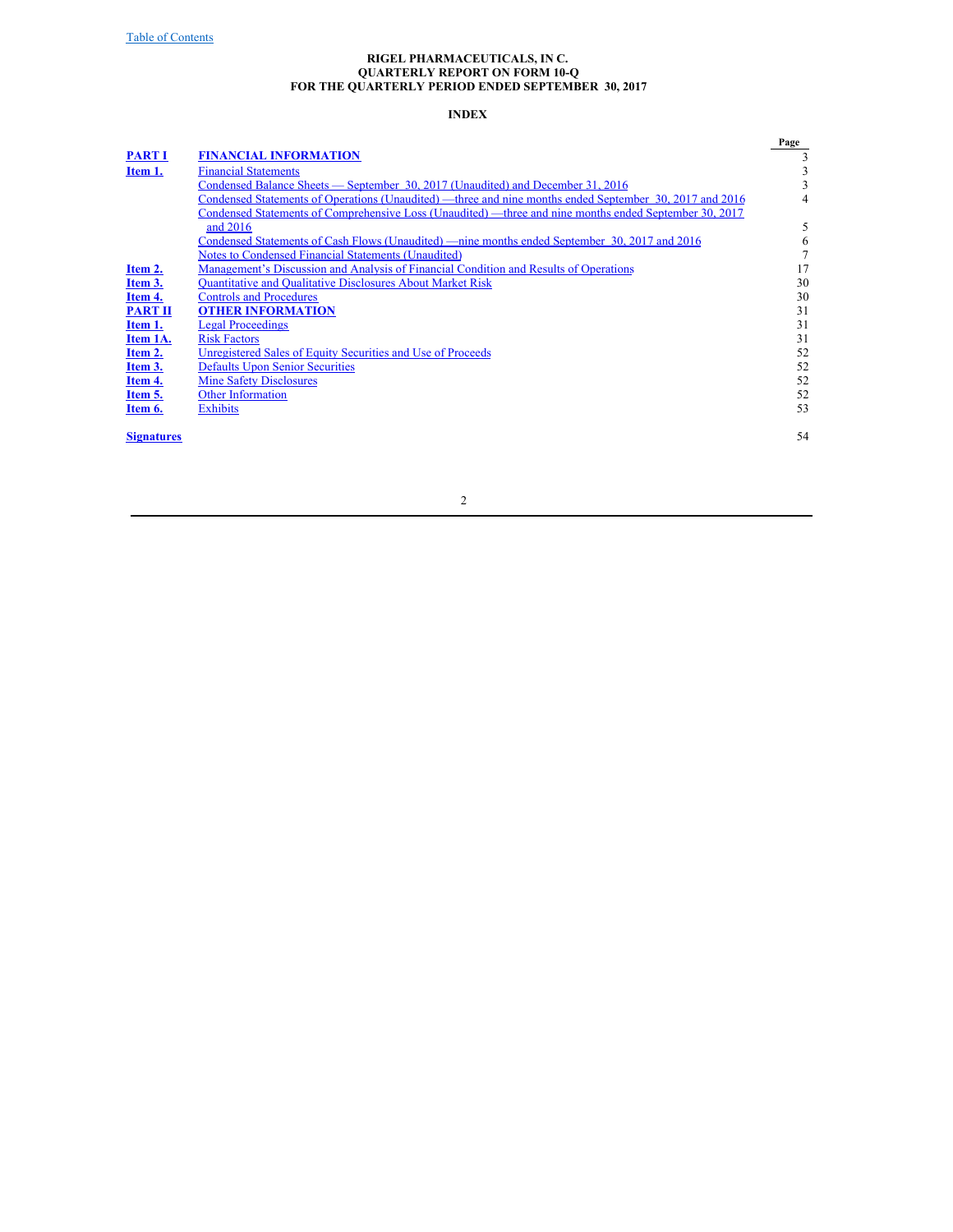# **PART I. FINANCIAL INFORMATIO N**

# **Item 1. Financial Statements**

# <span id="page-2-2"></span><span id="page-2-1"></span><span id="page-2-0"></span>**RIGEL PHARMACEUTICALS, INC. CONDENSED BALANCE SHEET S (In thousands)**

|                                                    | September 30,<br>2017 | December 31,<br>2016(1) |
|----------------------------------------------------|-----------------------|-------------------------|
|                                                    | (unaudited)           |                         |
| <b>Assets</b>                                      |                       |                         |
| Current assets:                                    |                       |                         |
| Cash and cash equivalents                          | \$<br>25,879          | \$<br>17,632            |
| Short-term investments                             | 42,197                | 57,134                  |
| Prepaid and other current assets                   | 1,485                 | 1,448                   |
| Total current assets                               | 69,561                | 76,214                  |
| Property and equipment, net                        | 919                   | 1,156                   |
| Other assets                                       | 770                   | 764                     |
|                                                    | $\mathbf S$<br>71,250 | \$<br>78,134            |
| Liabilities and stockholders' equity               |                       |                         |
| Current liabilities:                               |                       |                         |
| Accounts payable                                   | \$<br>2,193           | \$<br>5,563             |
| Accrued compensation                               | 4,743                 | 4,085                   |
| Accrued research and development                   | 4,408                 | 5,881                   |
| Other accrued liabilities                          | 1,517                 | 1,033                   |
| Deferred liability – sublease, current portion     | 1,248                 | 3,222                   |
| Deferred rent, current portion                     | 897                   | 2,804                   |
| Total current liabilities                          | 15,006                | 22,588                  |
|                                                    |                       |                         |
| Long-term portion of deferred liability – sublease |                       | 238                     |
| Long-term portion of deferred rent                 |                       | 279                     |
| Other long-term liabilities                        | 77                    | $\overline{c}$          |
|                                                    |                       |                         |
| Commitments                                        |                       |                         |
| Stockholders' equity:                              |                       |                         |
| Preferred stock                                    |                       |                         |
| Common stock                                       | 125                   | 100                     |
| Additional paid-in capital                         | 1,169,032             | 1,115,807               |
| Accumulated other comprehensive loss               | (7)                   | (18)                    |
| Accumulated deficit                                | (1, 112, 983)         | (1,060,862)             |
| Total stockholders' equity                         | 56,167                | 55,027                  |
|                                                    | \$<br>71,250          | \$<br>78,134            |

(1) The balance sheet at December 31, 2016 has been derived from the audited financial statements included in Rigel's Annual Report on Form 10-K for the year ended December 31, 2016.

See Accompanying Notes.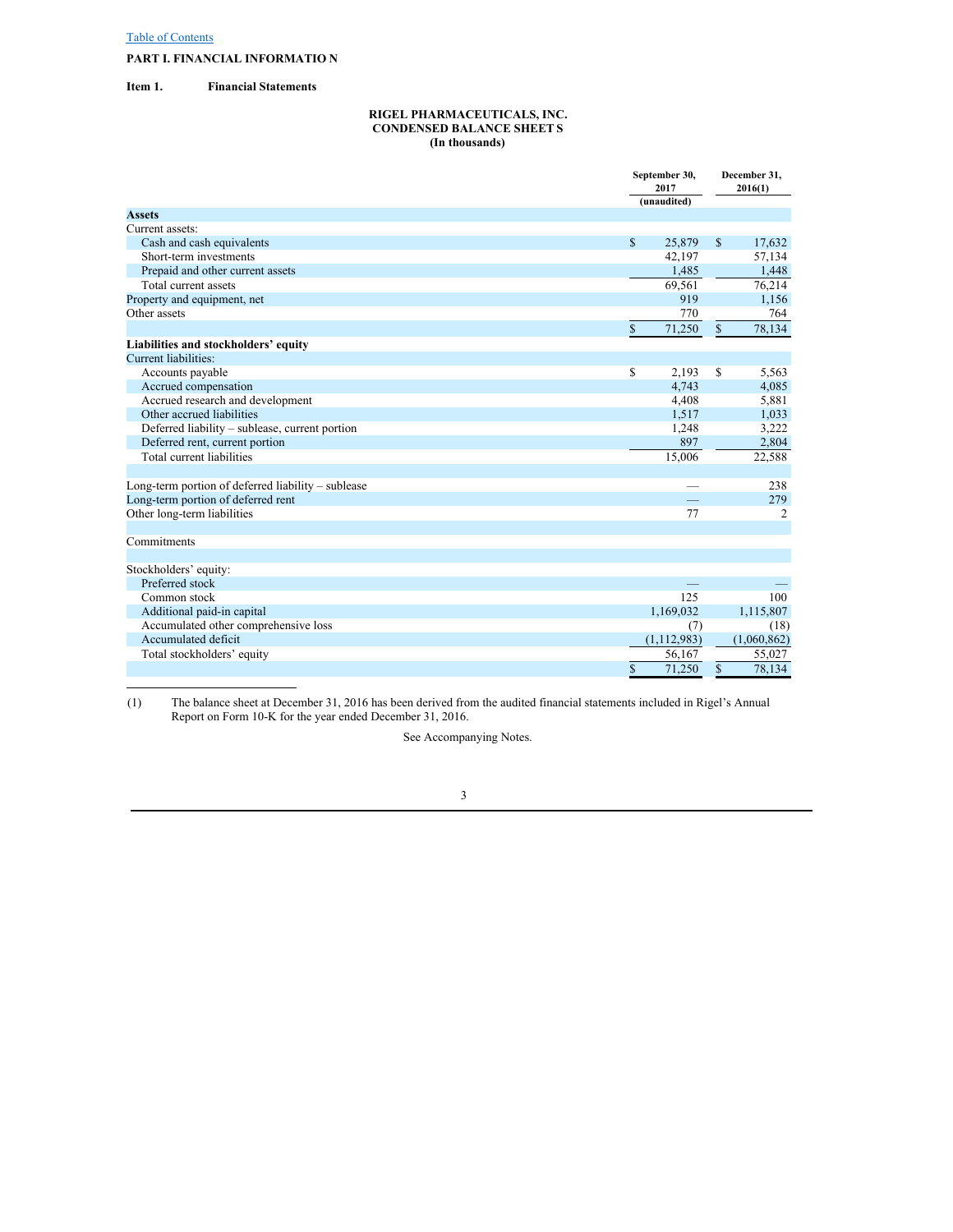# <span id="page-3-0"></span>**RIGEL PHARMACEUTICALS, INC. CONDENSED STATEMENTS OF OPERATION S (In thousands, except per share amounts) (unaudited)**

|                                                        | Three Months Ended September 30, |           |    |           |   | Nine Months Ended September 30, |    |           |      |  |  |
|--------------------------------------------------------|----------------------------------|-----------|----|-----------|---|---------------------------------|----|-----------|------|--|--|
|                                                        |                                  | 2017      |    | 2016      |   |                                 |    | 2017      | 2016 |  |  |
| Contract revenues from collaborations                  | S                                | 900       | \$ | 3.760     | S | 4,484                           |    | 17,383    |      |  |  |
| Costs and expenses:                                    |                                  |           |    |           |   |                                 |    |           |      |  |  |
| Research and development                               |                                  | 10.808    |    | 16,171    |   | 34,708                          |    | 51,812    |      |  |  |
| General and administrative                             |                                  | 7.947     |    | 4,558     |   | 23,177                          |    | 13,755    |      |  |  |
| Restructuring charges                                  |                                  |           |    | 5,770     |   |                                 |    | 5,770     |      |  |  |
| Total costs and expenses                               |                                  | 18.755    |    | 26,499    |   | 57,885                          |    | 71,337    |      |  |  |
|                                                        |                                  |           |    |           |   |                                 |    |           |      |  |  |
| Loss from operations                                   |                                  | (17, 855) |    | (22, 739) |   | (53, 401)                       |    | (53, 954) |      |  |  |
| Gain on disposal of assets                             |                                  |           |    |           |   | 732                             |    |           |      |  |  |
| Interest income                                        |                                  | 195       |    | 110       |   | 548                             |    | 328       |      |  |  |
| Net loss                                               |                                  | (17,660)  |    | (22, 629) |   | (52, 121)                       |    | (53, 626) |      |  |  |
|                                                        |                                  |           |    |           |   |                                 |    |           |      |  |  |
| Net loss per share, basic and diluted                  |                                  | (0.14)    | S  | (0.24)    | S | (0.43)                          | S. | (0.58)    |      |  |  |
|                                                        |                                  |           |    |           |   |                                 |    |           |      |  |  |
| Weighted average shares used in computing net loss per |                                  |           |    |           |   |                                 |    |           |      |  |  |
| share, basic and diluted                               |                                  | 124,628   |    | 95.454    |   | 120.282                         |    | 92,844    |      |  |  |

See Accompanying Notes.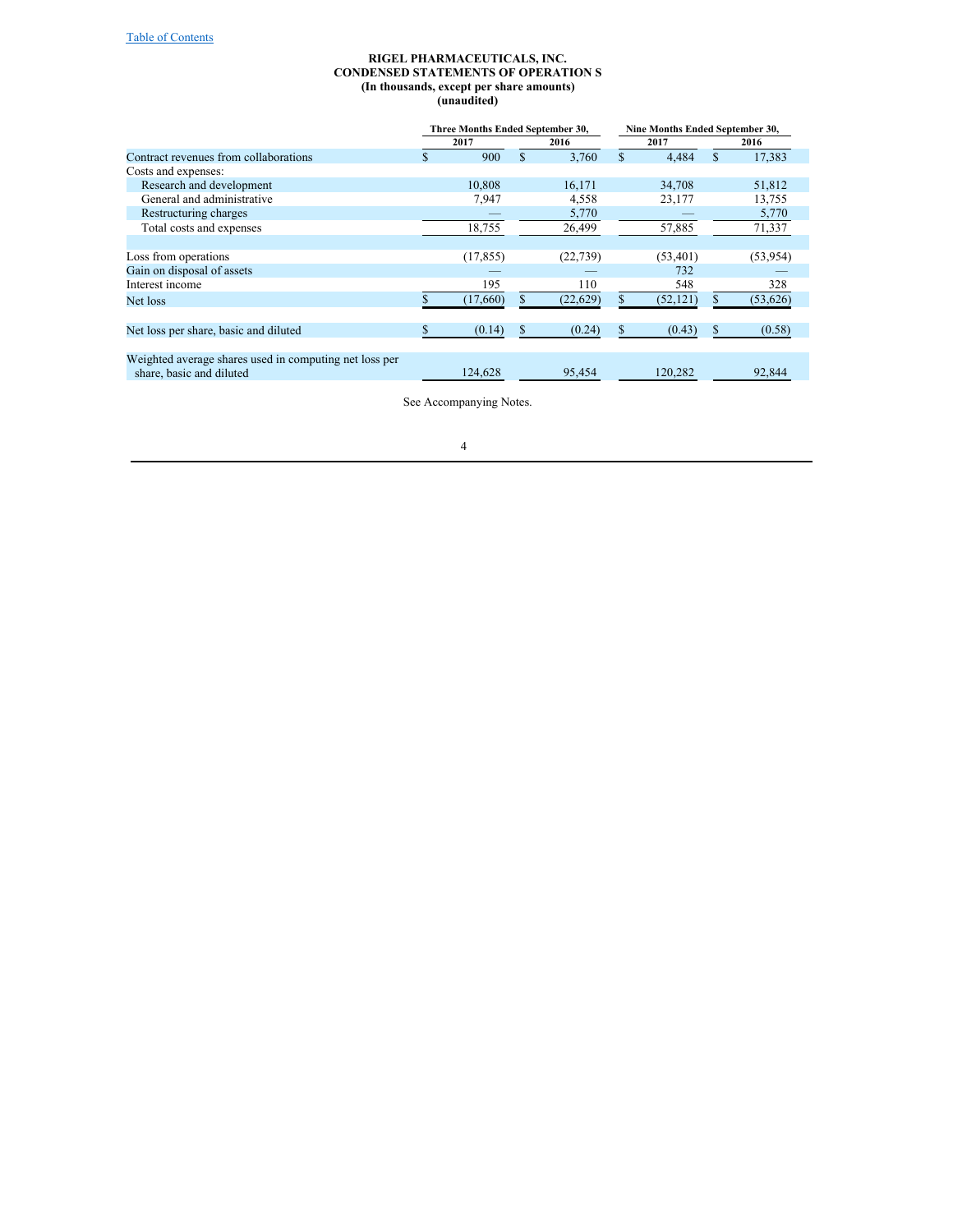# **RIGEL PHARMACEUTICALS, INC. CONDENSED STATEMENTS OF COMPREHENSIVE LOS S (In thousands) (unaudited)**

|                                                      | Three Months Ended September 30, |              |  |          |  |          |  |           |  |  | Nine Months Ended September 30, |  |  |  |  |  |
|------------------------------------------------------|----------------------------------|--------------|--|----------|--|----------|--|-----------|--|--|---------------------------------|--|--|--|--|--|
|                                                      |                                  | 2017<br>2016 |  |          |  | 2017     |  | 2016      |  |  |                                 |  |  |  |  |  |
| Net loss                                             |                                  | (17,660)     |  | (22.629) |  | (52.121) |  | (53,626)  |  |  |                                 |  |  |  |  |  |
| Other comprehensive income (loss):                   |                                  |              |  |          |  |          |  |           |  |  |                                 |  |  |  |  |  |
| Net unrealized gain (loss) on short-term investments |                                  |              |  | (44)     |  |          |  |           |  |  |                                 |  |  |  |  |  |
|                                                      |                                  |              |  |          |  |          |  |           |  |  |                                 |  |  |  |  |  |
| Comprehensive loss                                   |                                  | (17.648)     |  | (22.673) |  | (52,110) |  | (53, 573) |  |  |                                 |  |  |  |  |  |

<span id="page-4-0"></span>See Accompanying Notes.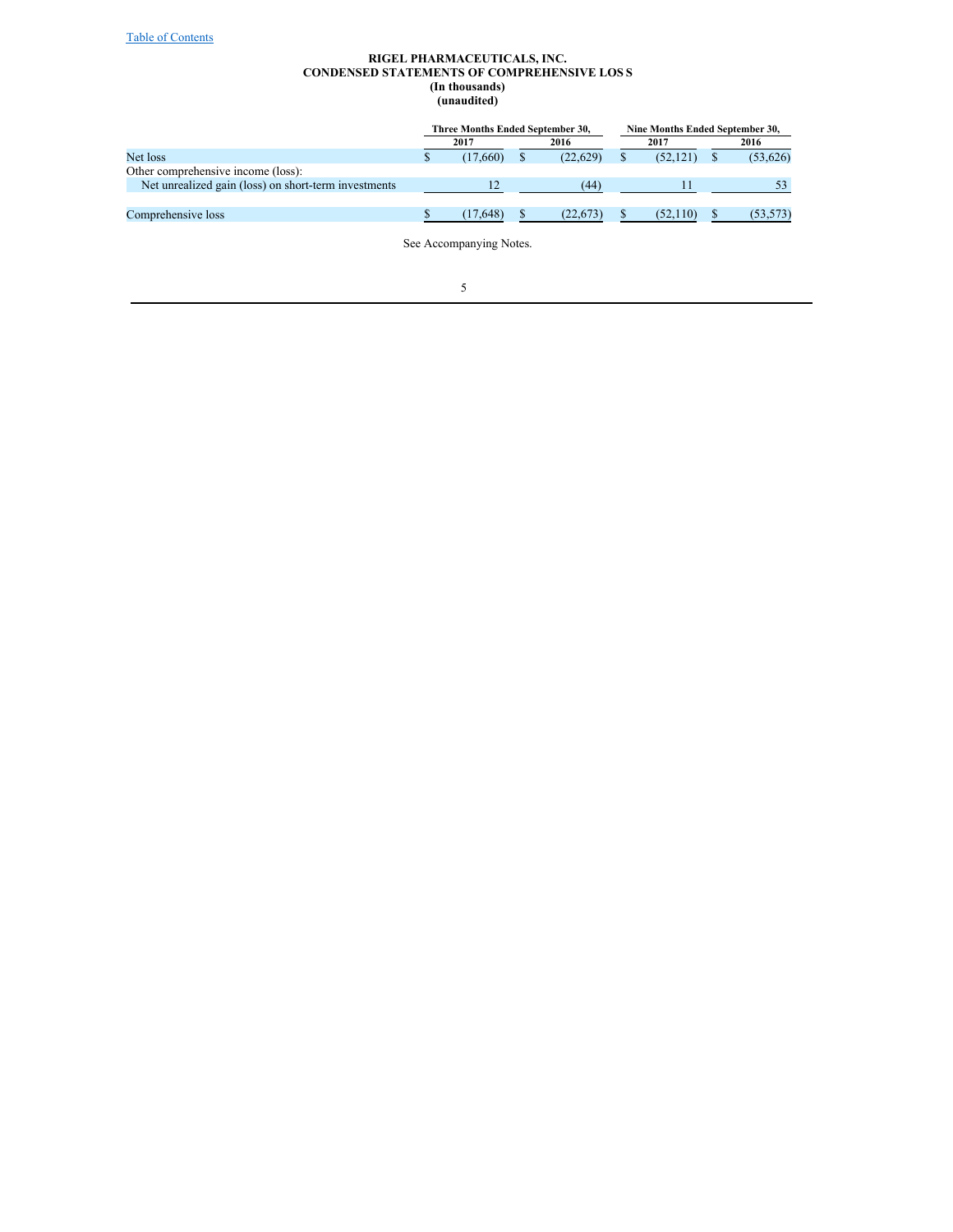### <span id="page-5-0"></span>**RIGEL PHARMACEUTICALS, INC. CONDENSED STATEMENTS OF CASH FLOW S (In thousands) (unaudited)**

|                                                                                           | Nine Months Ended September 30, |           |    |           |  |
|-------------------------------------------------------------------------------------------|---------------------------------|-----------|----|-----------|--|
|                                                                                           |                                 | 2017      |    | 2016      |  |
| <b>Operating activities</b>                                                               |                                 |           |    |           |  |
| Net loss                                                                                  | S                               | (52, 121) | S  | (53, 626) |  |
| Adjustments to reconcile net loss to net cash used in operating activities:               |                                 |           |    |           |  |
| Stock-based compensation expense                                                          |                                 | 2,928     |    | 4,667     |  |
| Gain on disposal of assets                                                                |                                 | (732)     |    |           |  |
| Loss on sublease                                                                          |                                 | 495       |    |           |  |
| Depreciation and amortization                                                             |                                 | 352       |    | 798       |  |
| Non-cash restructuring charges                                                            |                                 |           |    | 818       |  |
| Net amortization of premium on short-term investment                                      |                                 | (198)     |    |           |  |
| Changes in assets and liabilities:                                                        |                                 |           |    |           |  |
| Accounts receivable                                                                       |                                 |           |    | 203       |  |
| Prepaid and other current assets                                                          |                                 | 16        |    | 1,253     |  |
| Other assets                                                                              |                                 | 96        |    | 130       |  |
| Accounts payable                                                                          |                                 | (3,390)   |    | (1,245)   |  |
| Accrued compensation                                                                      |                                 | 658       |    | (1,699)   |  |
| Accrued research and development                                                          |                                 | (1, 473)  |    | 2,733     |  |
| Other accrued liabilities                                                                 |                                 | 447       |    | (92)      |  |
| Deferred revenue                                                                          |                                 |           |    | (13, 427) |  |
| Deferred rent and other long term liabilities                                             |                                 | (4,920)   |    | (3,938)   |  |
| Net cash used in operating activities                                                     |                                 | (57, 842) |    | (63, 425) |  |
| <b>Investing activities</b>                                                               |                                 |           |    |           |  |
| Purchases of short-term investments                                                       |                                 | (64, 235) |    | (82, 523) |  |
| Maturities of short-term investments                                                      |                                 | 79.381    |    | 106,091   |  |
| Proceeds from disposal of assets                                                          |                                 | 732       |    |           |  |
| Capital expenditures                                                                      |                                 | (111)     |    | (798)     |  |
| Net cash provided by investing activities                                                 |                                 | 15,767    |    | 22,770    |  |
| <b>Financing activities</b>                                                               |                                 |           |    |           |  |
| Net proceeds from issuances of common stock upon exercise of options and participation in |                                 |           |    |           |  |
| employee stock purchase plan                                                              |                                 | 1,580     |    | 932       |  |
| Proceeds from sale and issuance of common stock, net of offering costs                    |                                 | 48,742    |    | 22,217    |  |
| Net cash provided by financing activities                                                 |                                 | 50,322    |    | 23,149    |  |
| Net increase (decrease) in cash and cash equivalents                                      |                                 | 8,247     |    | (17,506)  |  |
| Cash and cash equivalents at beginning of period                                          |                                 | 17,632    |    | 43,456    |  |
| Cash and cash equivalents at end of period                                                | \$                              | 25,879    | \$ | 25,950    |  |
|                                                                                           |                                 |           |    |           |  |

See Accompanying Notes.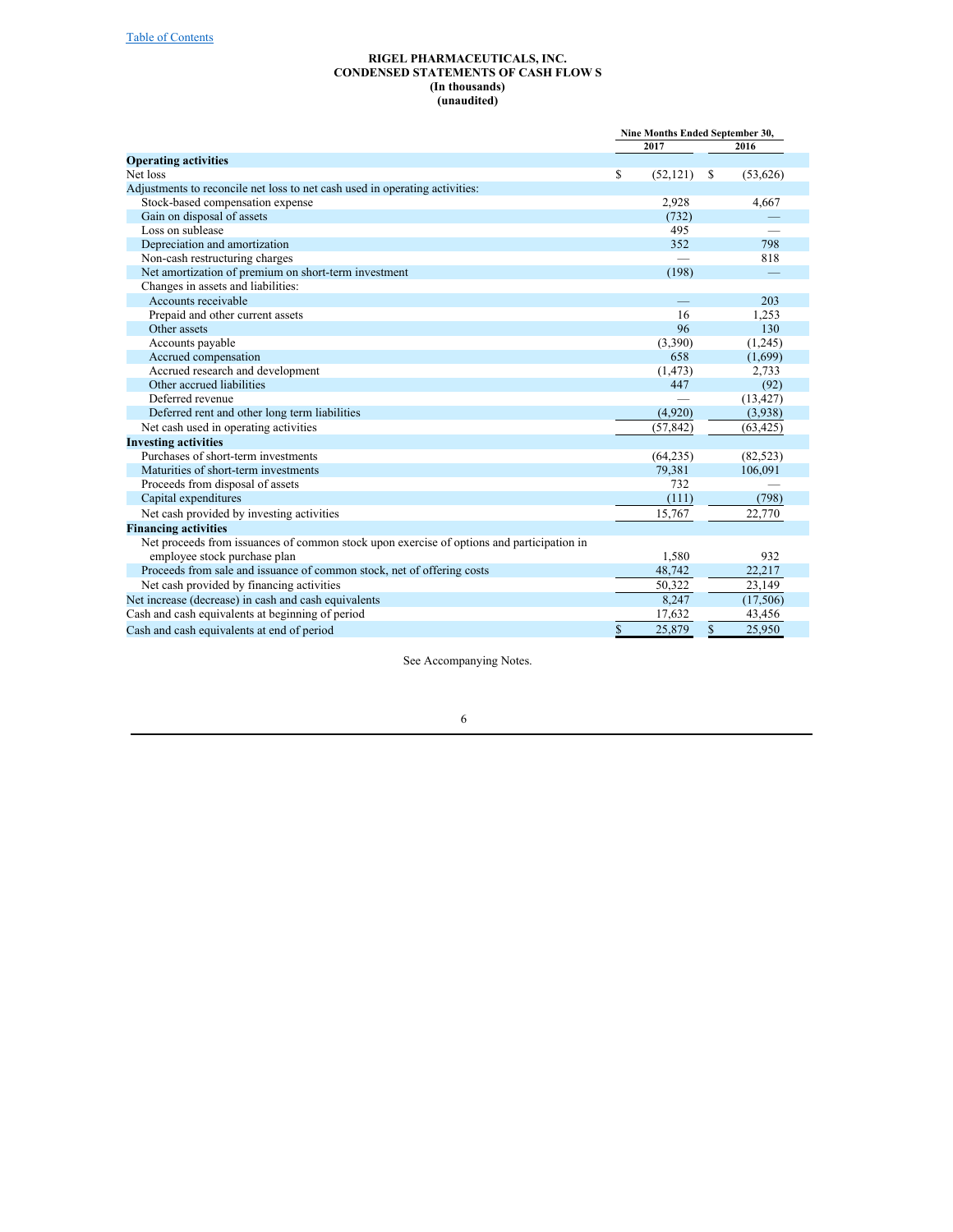# <span id="page-6-0"></span>**Rigel Pharmaceuticals, In c. Notes to Condensed Financial Statements (unaudited)**

In this report, "Rigel," "we," "us" and "our" refer to Rigel Pharmaceuticals, Inc.

# **1. Nature of Operations**

We were incorporated in the state of Delaware on June 14, 1996. We are engaged in the discovery and development of novel small molecule drugs that significantly improve the lives of patients with immune and hematological disorders, cancer and rare diseases.

# **2. Basis of Presentation**

Our accompanying unaudited condensed financial statements have been prepared in accordance with U.S. generally accepted accounting principles (U.S. GAAP), for interim financial information and pursuant to the instructions to Form 10-Q and Article 10 of Regulation S-X of the Securities Act of 1933, as amended (Securities Act). Accordingly, they do not include all of the information and notes required by U.S. GAAP for complete financial statements. These unaudited condensed financial statements include only normal and recurring adjustments that we believe are necessary to fairly state our financial position and the results of our operations and cash flows. Interim-period results are not necessarily indicative of results of operations or cash flows for a full-year or any subsequent interim period. The balance sheet at December 31, 2016 has been derived from audited financial statements at that date, but does not include all disclosures required by U.S. GAAP for complete financial statements. Because all of the disclosures required by U.S. GAAP for complete financial statements are not included herein, these interim unaudited condensed financial statements and the notes accompanying them should be read in conjunction with our audited financial statements and the notes thereto included in our Annual Report on Form 10-K for the year ended December 31, 2016.

The preparation of financial statements in conformity with U.S. GAAP requires management to make estimates and assumptions that affect the amounts reported in the financial statements and accompanying notes. We base our estimates on historical experience and on various other assumptions that we believe to be reasonable under the circumstances. Actual results could differ from these estimates.

# **3. Recent Accounting Pronouncements**

In May 2014, the FASB issued ASU No. 2014-09—*Revenue from Contracts with Customers*, which supersedes the revenue recognition requirements under ASC Topic 605, *Revenue Recognition*, and most industry-specific guidance under the ASC. The core principle of ASU No. 2014-09 is that an entity should recognize revenue when it transfers promised goods or services to customers in an amount that reflects the consideration to which the entity expects to be entitled in exchange for those goods or services. ASU No. 2014-09 defines a five step process to achieve this core principle and, in doing so, it is possible more judgment and estimates may be required within the revenue recognition process than required under existing U.S. GAAP including identifying performance obligations in the contract, estimating the amount of variable consideration to include in the transaction price and allocating the transaction price to each separate performance obligation. ASU No. 2014-09 also requires additional disclosures to enable users of financial statements to understand the nature, amount, timing and uncertainty of revenue and cash flows arising from customer contracts. ASU No. 2014-09 allows for either full retrospective or modified retrospective adoption. In July 2015, the FASB deferred by one year the effective date of ASU No. 2014-09 with the new effective date beginning after December 15, 2017, and the interim periods within that year and will allow early adoption for all entities as of the original effective date for public business entities, which was annual reporting periods beginning after December 15, 2016. We plan to adopt this new standard on January 1, 2018 using the modified retrospective approach. The adoption of ASU No. 2014-09 may have a material effect on our financial statements. To date, our revenues have been derived from license and collaboration agreements. The consideration we are eligible to receive under these agreements includes upfront payments, progress dependent contingent payments on events achieved by our collaboration partners, and royalties on net sales of products sold by such partners under the agreements. Each license and collaboration agreement is unique and will need to be assessed separately under the five-step process of the new standard. ASU No. 2014-09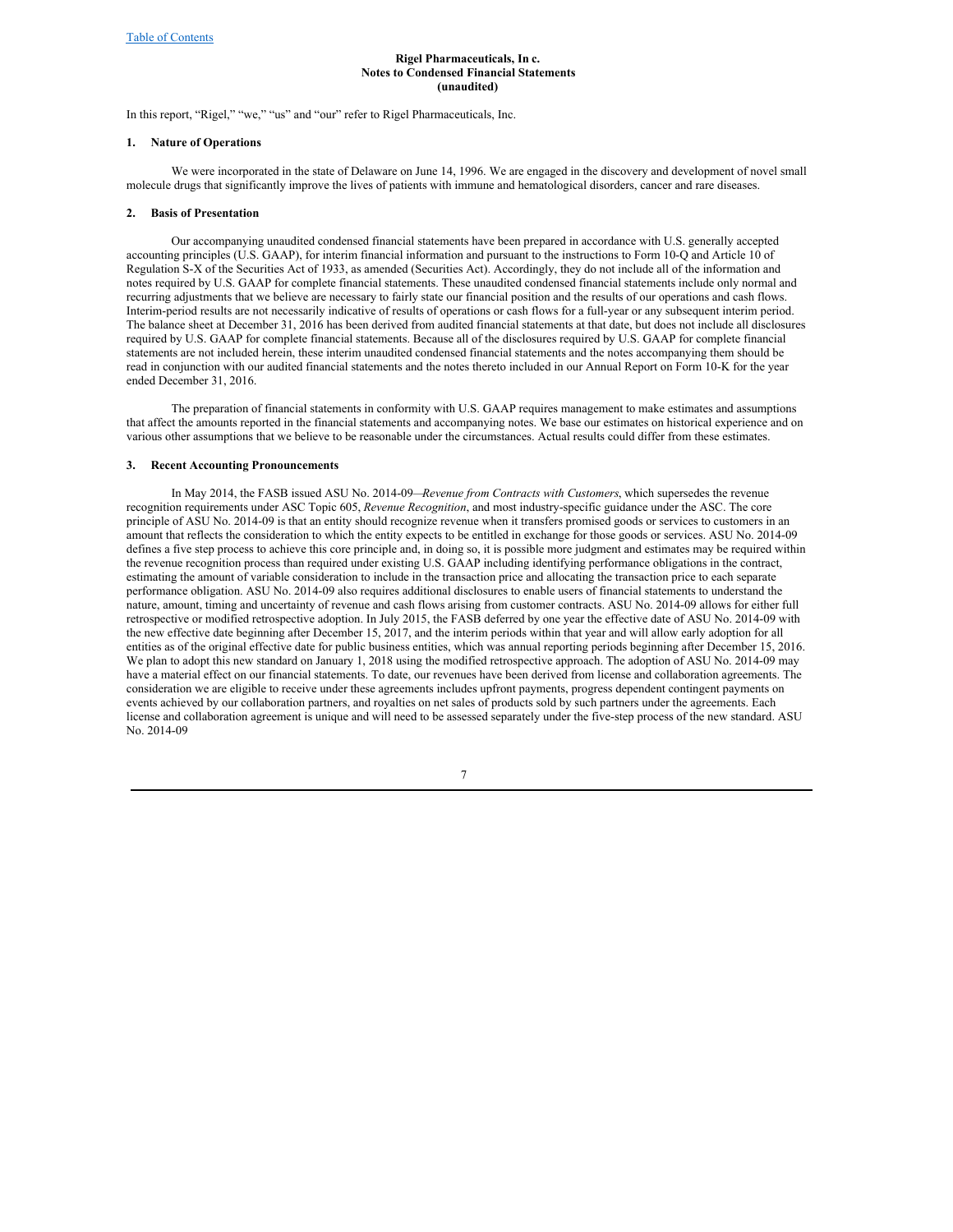differs from the current accounting standard in many respects, such as in the accounting for variable consideration, including milestone payments or contingent payments. Under our current accounting policy, we recognize contingent payments as revenue in the period that the payment-triggering event occurred or is achieved. However, under the new accounting standard, it is possible to start to recognize contingent payments before the payment-triggering event is completely achieved, subject to management's assessment of whether it is probable that a significant reversal in the amount of cumulative revenue recognized will not occur when the uncertainty associated with the variable consideration is subsequently resolved. We have performed a preliminary assessment of the impact of the new standard on our active license and collaboration agreements and have identified the revenue streams. Although we are continuing to assess the impact of this new guidance, we believe that the most significant impact may relate to the timing of recognition of certain future milestone payments as revenue depending on the assessed probability of achievement for these milestones as of the date of adoption.

In February 2016, the FASB issued ASU No. 2016-02—*Leases*, which is aimed at making leasing activities more transparent, and requires substantially all leases be recognized by lessees on their balance sheet as a right-of-use asset and corresponding lease liability, including leases currently accounted for as operating leases. The guidance is effective for all interim and annual reporting periods beginning after December 15, 2018. Early adoption is permitted. We plan to adopt this new standard on January 1, 2019. We are currently evaluating the potential impact of the adoption of ASU No. 2016-02 on our financial statements and cannot estimate the impact of adoption at this time.

In March 2016, the FASB issued ASU No. 2016-09—*Improvements to Employee Share-Based Payment Accounting*, which is intended to simplify several aspects of the accounting for share-based payment award transactions, including the income tax consequences, an option to recognize gross stock compensation expense with actual forfeitures recognized as they occur, as well as certain classifications on the statement of cash flows. We adopted ASU No. 2016-09 on January 1, 2017. Under this guidance, on a prospective basis, companies will no longer record excess tax benefits and certain tax deficiencies in additional paid-in capital. Instead, they will record all excess tax benefits and tax deficiencies as income tax expense or benefit in the income statement. In addition, the guidance eliminates the requirement that excess tax benefits be realized before companies can recognize them. The ASU requires a cumulative-effect adjustment for previously unrecognized excess tax benefits in opening retained earnings in the annual period of adoption. Upon adoption, we recognized additional excess tax benefit as a deferred tax asset with a corresponding increase to our deferred tax asset valuation allowance, which did not result in a net impact to retained earnings. Additionally, as provided for under this new guidance, we elected to account for forfeitures as they occur. The adoption of this aspect of the guidance did not have a material impact on our financial statements.

# **4. Stock Award Plans**

We have four stock option plans, our 2011 Equity Incentive Plan (2011 Plan), 2000 Equity Incentive Plan (2000 Plan), 2000 Non-Employee Directors' Stock Option Plan (Directors' Plan) and the Inducement Plan, that provide for granting to our officers, directors and all other employees and consultants options to purchase shares of our common stock. We also have our Employee Stock Purchase Plan (Purchase Plan), wherein eligible employees can purchase shares of our common stock at a price per share equal to the lesser of 85% of the fair market value on the first day of the offering period or 85% of the fair market value on the purchase date. The fair value of each option award is estimated on the date of grant using the Black-Scholes option pricing model which considered our stock price, as well as assumptions regarding a number of complex and subjective variables. These variables include, but are not limited to, volatility, expected term, risk-free interest rate and dividends. We estimate volatility over the expected term of the option using historical share price performance. For expected term, we take into consideration our historical data of options exercised, cancelled and expired. The risk-free rate is based on the U.S. Treasury constant maturity rate. We have not paid and do not expect to pay dividends in the foreseeable future. We use the straight-line attribution method over the requisite employee service period for the entire award in recognizing stock-based compensation expense. In connection with the adoption of ASU No. 2016-09—*Improvements to Employee Share-Based Payment Accounting,* on January 1, 2017, we have elected to account for forfeitures as they occur.

We granted performance-based stock options to purchase shares of our common stock which will vest upon the achievement of certain corporate performance-based milestones. We determined the fair values of these performance-based stock options using the Black-Scholes option pricing model at the date of grant. For the portion of the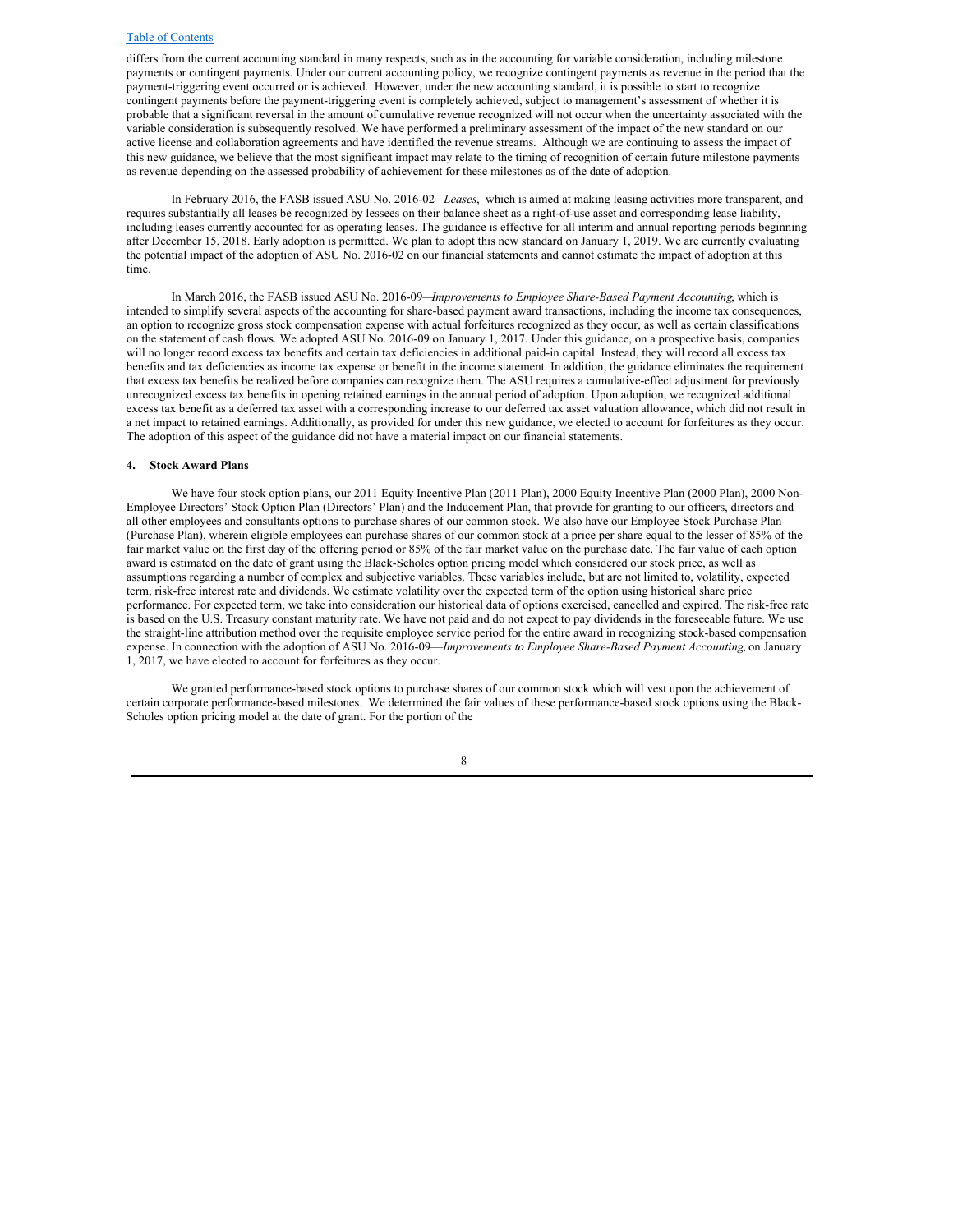performance-based stock options of which the performance condition is considered probable of achievement, we recognize stock-based compensation expense on the related estimated fair value of such options on a straight-line basis from the date of grant up to the date when we expect the performance condition will be achieved. For the performance conditions that are not considered probable of achievement at the grant date or upon quarterly re-evaluation, prior to the event actually occurring, we recognize the related stock-based compensation expense when the event occurs or when we can determine that the performance condition is probable of achievement. In those cases, we recognize the change in estimate at the time we determine the condition is probable of achievement (by recognizing stock-based compensation expense as cumulative catch-up adjustment as if we had estimated at the grant date that the performance condition would have been achieved) and recognize the remaining compensation cost up to the date when we expect the performance condition will be achieved, if any.

### **5. Net Loss Per Share**

Basic net loss per share is computed by dividing net loss by the weighted-average number of shares of common stock outstanding during the period. Diluted net loss per share is computed by dividing net loss by the weighted-average number of shares of common stock outstanding during the period and the number of additional shares of common stock that would have been outstanding if potentially dilutive securities had been issued. Potentially dilutive securities include a warrant to purchase our common shares and stock options and shares issuable under our stock award plans. The dilutive effect of these potentially dilutive securities is reflected in diluted earnings per share by application of the treasury stock method. Under the treasury stock method, an increase in the fair market value of our common stock can result in a greater dilutive effect from potentially dilutive securities.

We had securities which could potentially dilute basic loss per share, but were excluded from the computation of diluted net loss per share, as their effect would have been antidilutive. These securities consist of the following (in thousands):

|                                  | <b>Three Months Ended</b><br>September 30, |        |                          | <b>Nine Months Ended</b><br>September 30, |
|----------------------------------|--------------------------------------------|--------|--------------------------|-------------------------------------------|
|                                  | 2017                                       | 2016   | 2017                     | 2016                                      |
| Outstanding stock options        | 20.721                                     | 20,897 | 20.721                   | 20,897                                    |
| Warrant to purchase common stock |                                            | 200    | $\overline{\phantom{a}}$ | 200                                       |
| Purchase Plan                    | 69                                         | 63     | 69                       | 63                                        |
|                                  | 20,790                                     | 21.160 | 20,790                   | 21.160                                    |

# **6. Stock-based Compensation**

Total stock-based compensation expense related to all of our share-based payments that we recognized for the three and nine months ended September 30, 2017 and 2016 were as follows (in thousands):

|                                        | <b>Three Months Ended</b> |                          |  |     |               |       | <b>Nine Months Ended</b> |       |      |  |  |      |
|----------------------------------------|---------------------------|--------------------------|--|-----|---------------|-------|--------------------------|-------|------|--|--|------|
|                                        |                           | September 30,            |  |     | September 30, |       |                          |       |      |  |  |      |
|                                        |                           | 2017                     |  |     |               |       |                          | 2016  | 2017 |  |  | 2016 |
| General and administrative             |                           | 591                      |  | 572 |               | 1.950 |                          | 1,921 |      |  |  |      |
| Research and development               |                           | 282                      |  | 643 |               | 978   |                          | 2,746 |      |  |  |      |
| Restructuring charges                  |                           | $\overline{\phantom{a}}$ |  | 499 |               | $-$   |                          | 499   |      |  |  |      |
| Total stock-based compensation expense |                           | 873                      |  | '14 |               | 2.928 |                          | 5.166 |      |  |  |      |

The fair value of each option award is estimated on the date of grant using the Black-Scholes option pricing model. We have segregated option awards into the following three homogenous groups for the purposes of determining fair values of options: officers and directors, all other employees, and consultants.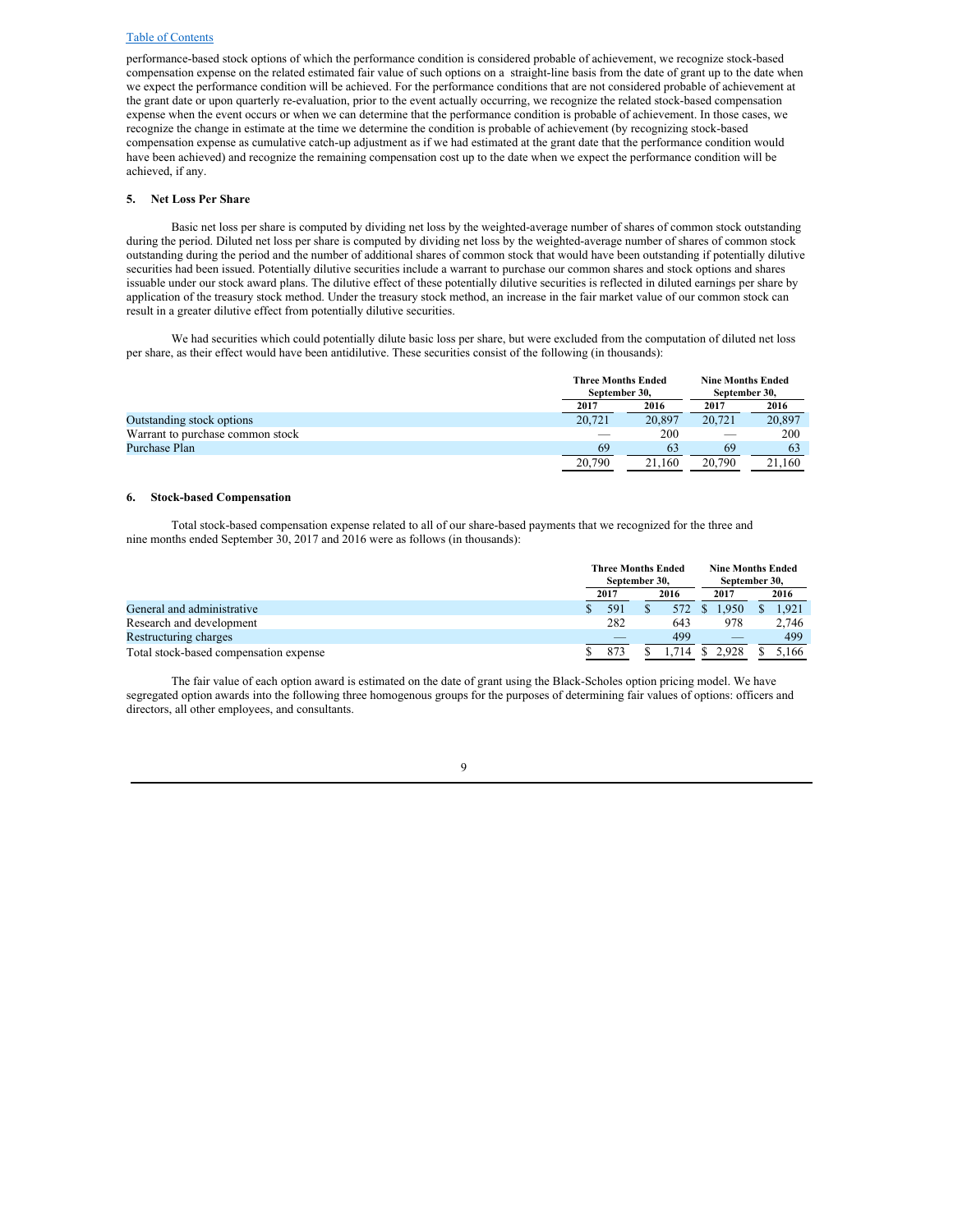We determined weighted-average valuation assumptions separately for each of these groups as follows:

- · Volatility—We estimated volatility using our historical share price performance over the expected life of the option. We also considered other factors, such as implied volatility, our current clinical trials and other company activities that may affect the volatility of our stock in the future. We determined that at this time historical volatility is more indicative of our expected future stock performance than implied volatility.
- Expected term—For options granted to consultants, we use the contractual term of the option, which is generally ten years, for the initial valuation of the option and the remaining contractual term of the option for the succeeding periods. We analyzed various historical data to determine the applicable expected term for each of the other option groups. This data included: (1) for exercised options, the term of the options from option grant date to exercise date; (2) for cancelled options, the term of the options from option grant date to cancellation date, excluding non-vested option forfeitures; and (3) for options that remained outstanding at the balance sheet date, the term of the options from option grant date to the end of the reporting period and the estimated remaining term of the options. The consideration and calculation of the above data gave us reasonable estimates of the expected term for each employee group. We also considered the vesting schedules of the options granted and factors surrounding exercise behavior of the option groups, our current market price and company activity that may affect our market price. In addition, we considered the optionee type (i.e., officers and directors or all other employees) and other factors that may affect the expected term of the option.
- Risk-free interest rate—The risk-free interest rate is based on U.S. Treasury constant maturity rates with similar terms to the expected term of the options for each option group.
- Dividend yield—The expected dividend yield is 0% as we have not paid and do not expect to pay dividends in the future.

In connection with the adoption of ASU No. 2016-09 on January 1, 2017, we have elected to account for forfeitures as they occur and its adoption did not have a material impact on our financial statements.

The following table summarizes the weighted-average assumptions relating to options granted pursuant to our equity incentive plans, including the performance-based stock option awards which will vest upon the achievement of certain corporate performance-based milestones or corporate sales target, for the three and nine months ended September 30, 2017 and 2016:

|                          | <b>Three Months Ended</b><br>September 30, |      | <b>Nine Months Ended</b><br>September 30. |         |
|--------------------------|--------------------------------------------|------|-------------------------------------------|---------|
|                          | 2017                                       | 2016 | 2017                                      | 2016    |
| Risk-free interest rate  | $2.1\%$                                    | _    | $2.2\%$                                   | $1.7\%$ |
| Expected term (in years) | 6.2                                        | -    | 6.7                                       | 6.4     |
| Dividend yield           | $0.0\%$                                    |      | $0.0\%$                                   | $0.0\%$ |
| Expected volatility      | 64.4 %                                     |      | 63.2 %                                    | 63.3 %  |

The exercise price of stock options is at the market price of our common stock on the date immediately preceding the date of grant. Options become exercisable at varying dates and generally expire 10 years from the date of grant.

We granted options to purchase 3,485,175 shares of common stock during the nine months ended September 30, 2017 with a grantdate weighted-average fair value of \$1.36 per share. As of September 30, 2017, we have 1,385,000 shares related to outstanding performance-based stock option awards with a grant date fair value of \$2.0 million which will vest upon achievement of certain corporate performance-based milestones. We did not consider these corporate-based milestones as probable of achievement as of September 30, 2017. Accordingly, no stock-based compensation expense was recognized for these outstanding performance-based stock option awards.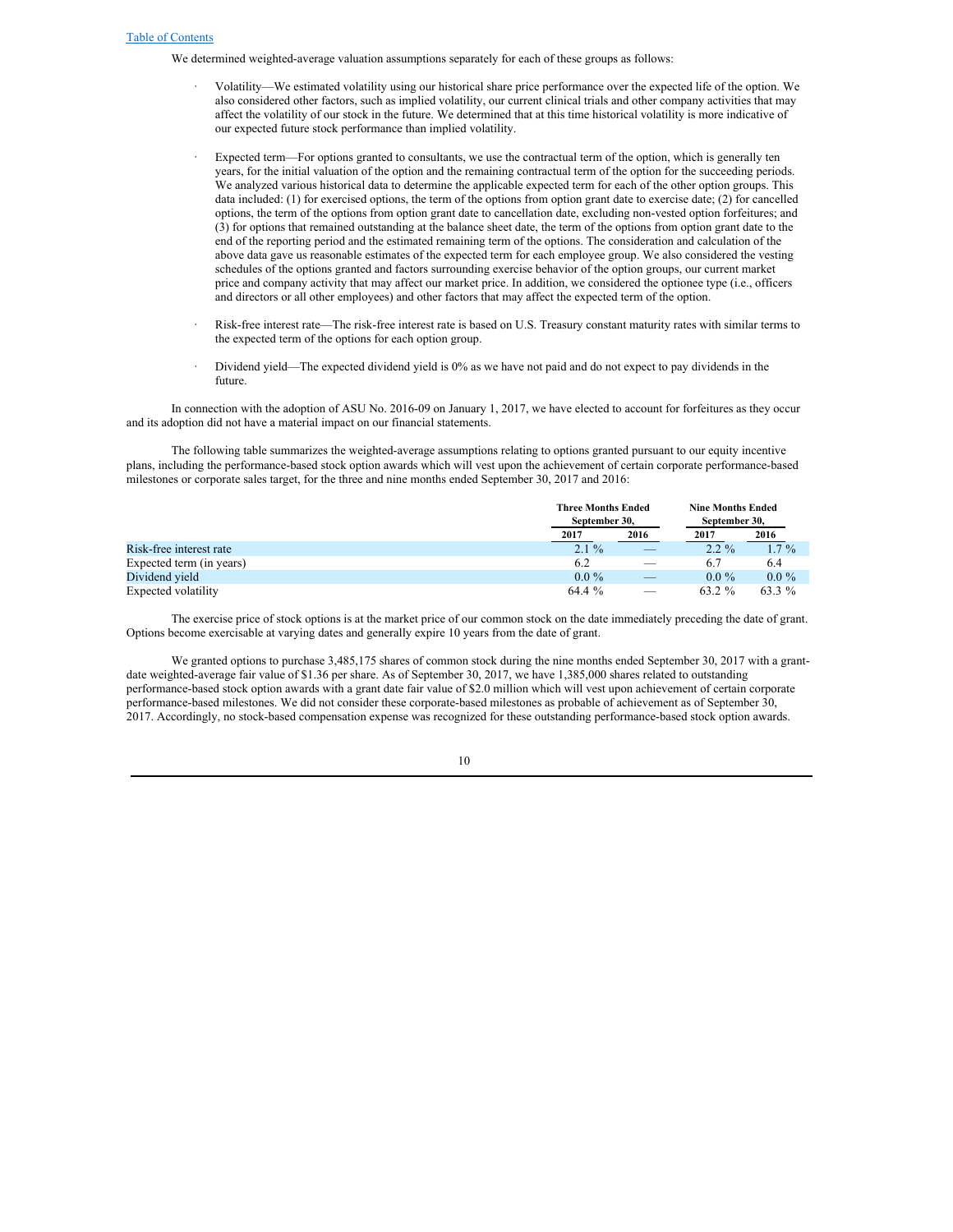As of September 30, 2017, there was approximately \$7.4 million of total unrecognized stock-based compensation cost related to all unvested options granted under our equity incentive plans.

At September 30, 2017, there were 11,450,149 shares of common stock available for future grant under our equity incentive plans and 526,281 options to purchase shares were exercised during the nine months ended September 30, 2017.

### *Employee Stock Purchase Plan*

Our Purchase Plan permits eligible employees to purchase common stock at a discount through payroll deductions during defined offering periods. The price at which the stock is purchased is equal to the lesser of 85% of the fair market value of the common stock on the first day of the offering or 85% of the fair market value of our common stock on the purchase date. The initial offering period commenced on the effective date of our initial public offering.

The fair value of awards granted under our Purchase Plan is estimated on the date of grant using the Black-Scholes option pricing model, which uses weighted-average assumptions. Our Purchase Plan provides for a twenty-four month offering period comprised of four six-month purchase periods with a look-back option. A look-back option is a provision in our Purchase Plan under which eligible employees can purchase shares of our common stock at a price per share equal to the lesser of 85% of the fair market value on the first day of the offering period or 85% of the fair market value on the purchase date. Our Purchase Plan also includes a feature that provides for a new offering period to begin when the fair market value of our common stock on any purchase date during an offering period falls below the fair market value of our common stock on the first day of such offering period. This feature is called a "reset." Participants are automatically enrolled in the new offering period. We had a "reset" on July 1, 2016 because the fair market value of our stock on June 30, 2016 was lower than the fair market value of our stock on January 5, 2015, the first day of the offering period. We applied modification accounting in accordance with ASC Topic No. 718, *Stock Compensation,* to determine the incremental fair value associated with this Purchase Plan "reset" and will recognize the related stock-based compensation expense according to FASB ASC Subtopic No. 718-50, *Employee Share Purchase Plans*. The total incremental fair value for this Purchase Plan "reset" was approximately \$1.0 million and will be recognized from July 1, 2016 to June 30, 2018.

As of September 30, 2017, there were approximately 2,324,942 shares reserved for future issuance under the Purchase Plan. The following table summarizes the weighted-average assumptions related to our Purchase Plan for the nine months ended September 30, 2017 and 2016. Expected volatilities for our Purchase Plan are based on the historical volatility of our stock. Expected term represents the weighted-average of the purchase periods within the offering period. The risk-free interest rate for periods within the expected term is based on U.S. Treasury constant maturity rates.

|                          | <b>Nine Months Ended</b> |         |
|--------------------------|--------------------------|---------|
|                          | September 30,            |         |
|                          | 2017                     | 2016    |
| Risk-free interest rate  | $0.6\%$                  | $0.5\%$ |
| Expected term (in years) | 1.8                      | 1.5     |
| Dividend yield           | $0.0\%$                  | $0.0\%$ |
| Expected volatility      | $64.6 \%$                | 63.0 %  |

#### **7. Research and Development Accruals**

We have various contracts with third parties related to our research and development activities. Costs that are incurred but not billed to us as of the end of the period are accrued. We make estimates of the amounts incurred in each period based on the information available to us and our knowledge of the nature of the contractual activities generating such costs. Clinical trial contract expenses are accrued based on units of activity. Expenses related to other research and development contracts, such as research contracts, toxicology study contracts and manufacturing contracts are estimated to be incurred generally on a straight-line basis over the duration of the contracts. Raw materials and study materials purchased for us by third parties are expensed at the time of purchase.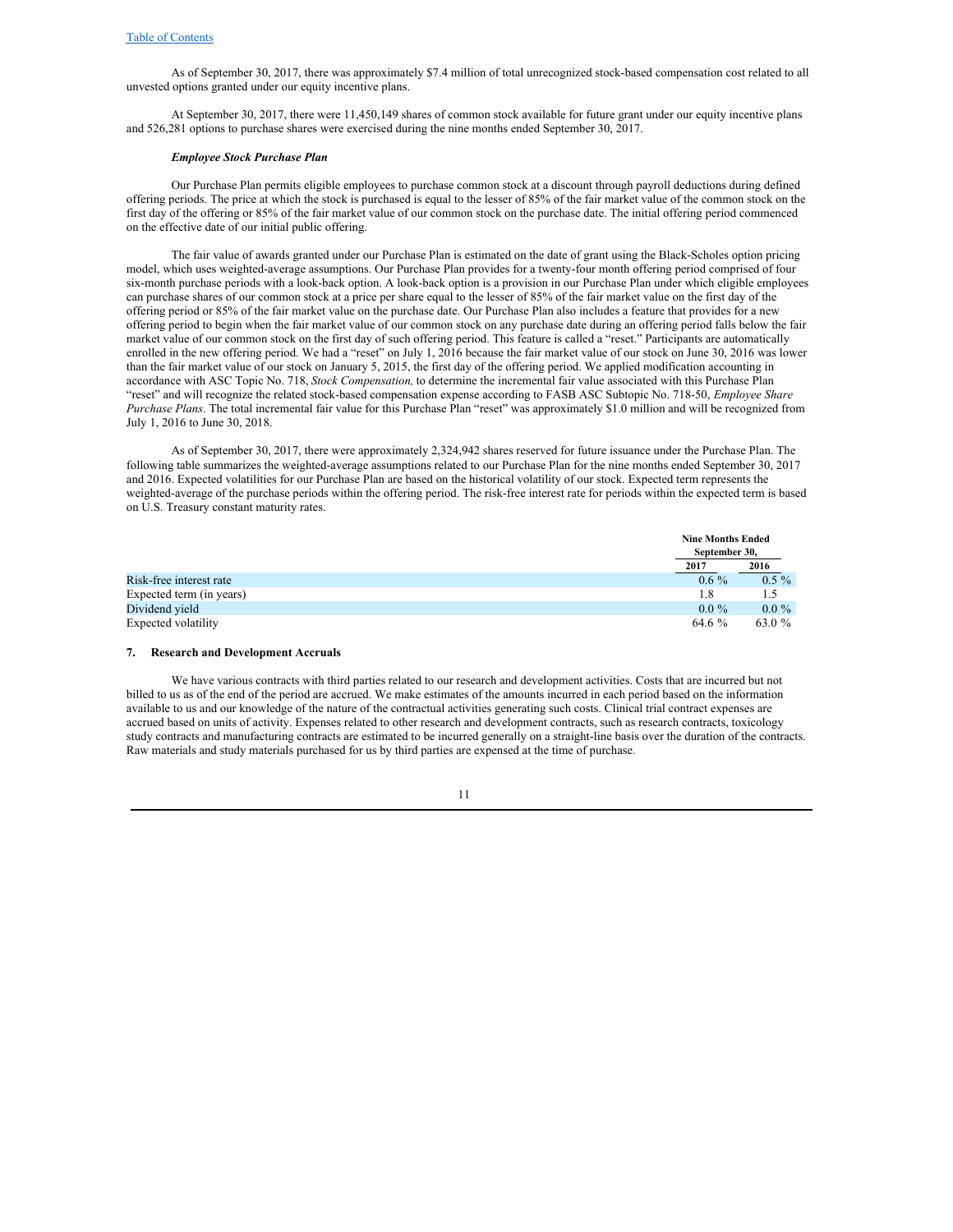In the first quarter of 2017, we entered into a consulting agreement with a third party, pursuant to which we may be required to pay amounts ranging from \$1.5 million to \$4.0 million if certain future regulatory milestone events occur. As of September 30, 2017, we do not consider any of the future regulatory milestone events as probable of occurring. As such, no expense was recognized for the three and nine months ended September 30, 2017.

# **8. Sponsored Research and License Agreements**

We conduct research and development programs independently and in connection with our corporate collaborators. We are a party to a collaboration agreement with Bristol-Myers Squibb Company (BMS) for the discovery, development and commercialization of cancer immunotherapies based on our small molecule TGF beta receptor kinase inhibitors, as discussed below. Our participation in the collaboration during the research term was limited to the Joint Research Committee and the performance of research activities based on billable full-time equivalent fees as specified in the collaboration agreement. We do not have ongoing participation obligations under our agreements with Aclaris Therapeutics International Limited (Aclaris) for the development and commercialization of certain janus kinase (JAK) inhibitors for the treatment of alopecia areata and other dermatological conditions, AstraZeneca (AZ) for the development and commercialization of R256, an inhaled JAK inhibitor, BerGenBio AS (BerGenBio) for the development and commercialization of an oncology program, and Daiichi Sankyo (Daiichi) to pursue research related to a specific target from a novel class of drug targets called ligases. Under these agreements, which we entered into in the ordinary course of business, we received or may be entitled to receive upfront cash payments, progress dependent contingent payments on events achieved by such partners and royalties on any net sales of products sold by such partners under the agreements. Total future contingent payments to us under all of these current agreements could exceed \$532.4 million if all potential product candidates achieved all of the payment triggering events under all of our current agreements (based on a single product candidate under each agreement). Of this amount, up to \$145.5 million relates to the achievement of development events, up to \$345.6 million relates to the achievement of regulatory events and up to \$41.3 million relates to the achievement of certain commercial or launch events. This estimated future contingent amount does not include any estimated royalties that could be due to us if the partners successfully commercialize any of the licensed products. Future events that may trigger payments to us under the agreements are based solely on our partners' future efforts and achievements of specified development, regulatory and/or commercial events.

In February 2015, we entered into a collaboration agreement with BMS for the discovery, development and commercialization of cancer immunotherapies based on our extensive portfolio of small molecule TGF beta receptor kinase inhibitors. Under the collaboration agreement, BMS will have exclusive rights and will be solely responsible for the clinical development and commercialization of any products. Pursuant to the collaboration agreement with BMS, we received a noncreditable and non-refundable upfront payment of \$30.0 million in March 2015. We are also entitled to receive development and regulatory contingent fees that could exceed \$309.0 million for a successful compound approved in certain indications. In addition, we are also eligible to receive tiered royalties on the net sales of any products from the collaboration. BMS shall also reimburse us for agreed upon costs based on a contractual cost per full-time equivalent employee in connection with the performance of research activities during the research term. Under the collaboration agreement, we were obligated to provide the following deliverables: (i) granting of license rights to our program, (ii) participation in the Joint Research Committee, and (iii) performance of research activities. We concluded that these deliverables were a single unit of accounting as the license did not have stand-alone value apart from the other deliverables. Accordingly, the \$30.0 million upfront payment was recognized ratably as revenue from the effective date of the agreement and was fully amortized in September 2016, the end of the research term. We believed that straight-line recognition of this revenue was appropriate as the research was performed ratably over the research period. During the three and nine months ended September 30, 2016, we recognized revenue of \$3.8 million and \$13.4 million, respectively, relating to the upfront payment. During the nine months ended September 30, 2016, we recognized revenue of \$290,000 relating to the research activities we performed. There were no revenues recognized related to research activities during the three months ended September 30, 2016. At the end of the initial research term, we were not notified by BMS of its intention to extend the initial research term under which we would perform research activities. However, BMS does continue to evaluate compounds from the extensive portfolio under the agreement, on its own. As of September 30, 2016, all deliverables under the agreement have been delivered.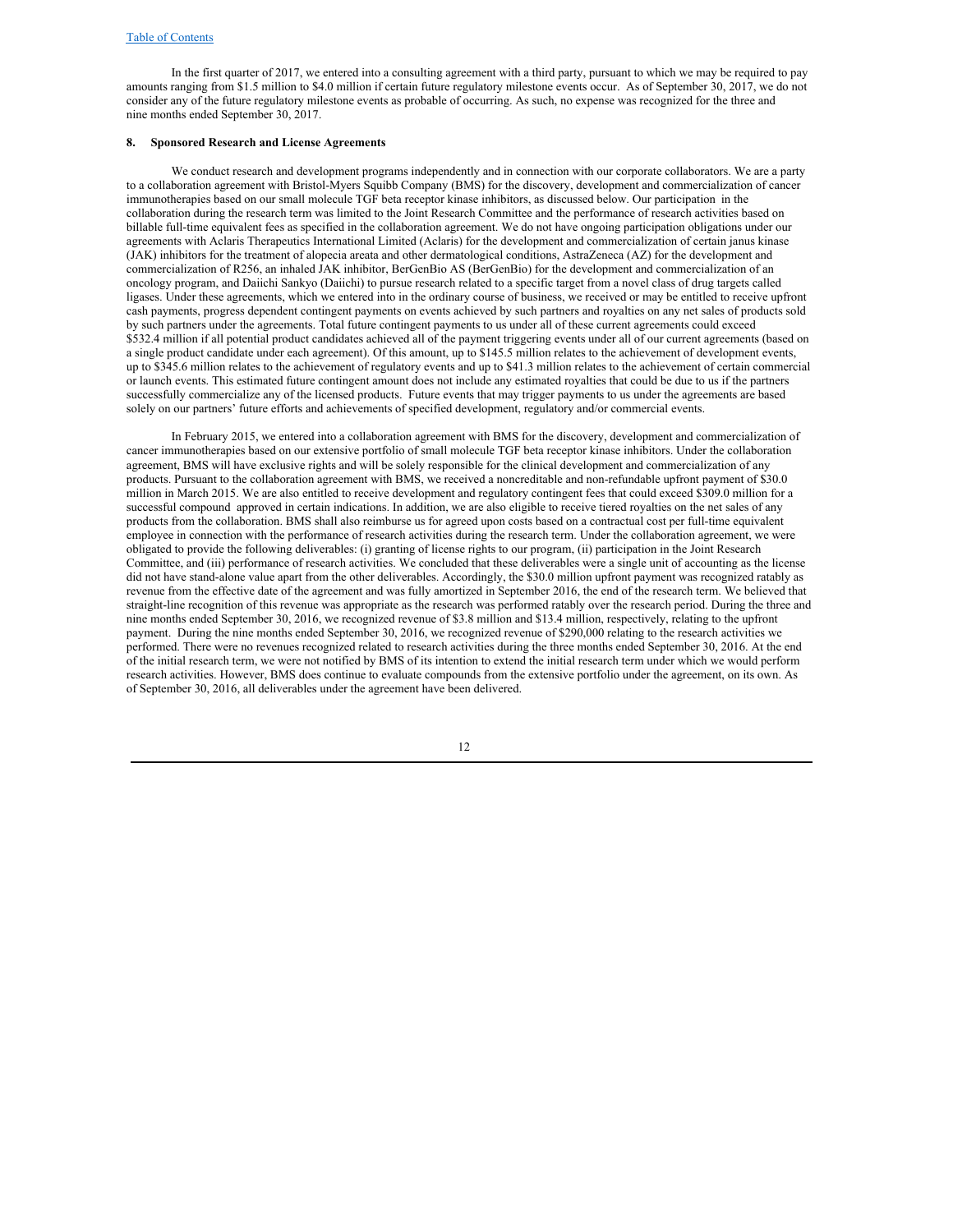In June 2011, we entered into an exclusive license agreement with BerGenBio for the development and commercialization of an oncology program. BerGenBio is responsible for all activities it wishes to perform under the license we granted to it. In February 2017, we received \$3.3 million from BerGenBio as a result of BerGenBio advancing BGB324, an AXL kinase inhibitor licensed under the agreement, to a Phase 2 clinical study. In June 2016, we received contingent payments of \$1.7 million relating to a time-based nonrefundable fee and \$2.0 million relating to BerGenBio's exercise of certain option rights before the prescription period to exercise the rights expired. All deliverables under the agreement had been previously delivered, as such, the above payments of \$3.3 million in 2017 and \$3.7 million in 2016, triggered by the above time-based and contingent events were recognized as revenue in the first quarter of 2017 and second quarter of 2016, respectively.

# **9. Cash, Cash Equivalents and Short-Term Investments**

Cash, cash equivalents and short-term investments consisted of the following (in thousands):

|                                            | September 30, |          | December 31, |
|--------------------------------------------|---------------|----------|--------------|
|                                            | 2017          |          | 2016         |
| Cash                                       |               | 385<br>S | 240          |
| Money market funds                         | 5.099         |          | 9,496        |
| U.S. treasury bills                        | 3,000         |          | 4,300        |
| Government-sponsored enterprise securities | 3,655         |          | 16,459       |
| Corporate bonds and commercial paper       | 55,937        |          | 44,271       |
|                                            | 68,076        |          | 74,766       |
| Reported as:                               |               |          |              |
| Cash and cash equivalents                  | S<br>25,879   | S        | 17,632       |
| Short-term investments                     | 42,197        |          | 57,134       |
|                                            | 68,076        |          | 74.766       |

Cash equivalents and short-term investments include the following securities with gross unrealized gains and losses (in thousands):

| September 30, 2017                         | Amortized<br>Cost | Gross<br>Unrealized<br>Gains | Gross<br>Unrealized<br><b>Losses</b> | <b>Fair Value</b> |
|--------------------------------------------|-------------------|------------------------------|--------------------------------------|-------------------|
| U.S. treasury bills                        | \$<br>3.000       |                              | _                                    | 3,000             |
| Government-sponsored enterprise securities | 3,656             |                              | Τ.                                   | 3,655             |
| Corporate bonds and commercial paper       | 55,943            |                              | (6)                                  | 55,937            |
| Total                                      | 62,599            | $-$                          |                                      | 62.592            |

| <b>December 31, 2016</b>                   | Amortized<br>Cost |        |  |                          |      |        | Gross<br>Unrealized<br>Gains |  |  | Gross<br>Unrealized<br>Losses | <b>Fair Value</b> |
|--------------------------------------------|-------------------|--------|--|--------------------------|------|--------|------------------------------|--|--|-------------------------------|-------------------|
| U.S. treasury bills                        |                   | 4.300  |  | $\overline{\phantom{a}}$ |      | 4.300  |                              |  |  |                               |                   |
| Government-sponsored enterprise securities |                   | 16.457 |  |                          |      | 16.459 |                              |  |  |                               |                   |
| Corporate bonds and commercial paper       |                   | 44.291 |  |                          | (22) | 44.271 |                              |  |  |                               |                   |
| Total                                      |                   | 65,048 |  |                          | (23) | 65,030 |                              |  |  |                               |                   |

As of September 30, 2017, our cash equivalents and short-term investments, which have contractual maturities within one year, had a weighted-average time to maturity of approximately 75 days. We view our short-term investments portfolio as available for use in current operations. We have the ability to hold all investments as of September 30, 2017 through their respective maturity dates. At September 30, 2017, we had no investments that had been in a continuous unrealized loss position for more than 12 months. As of September 30, 2017, a total of 21 individual securities had been in an unrealized loss position for 12 months or less, and the losses were determined to be temporary. The gross unrealized losses above were caused by interest rate increases. No significant facts or circumstances have arisen to indicate that there has been any significant deterioration in the creditworthiness of the issuers of the securities held by us. Based on our review of these securities, including the assessment of the duration and severity of the unrealized losses

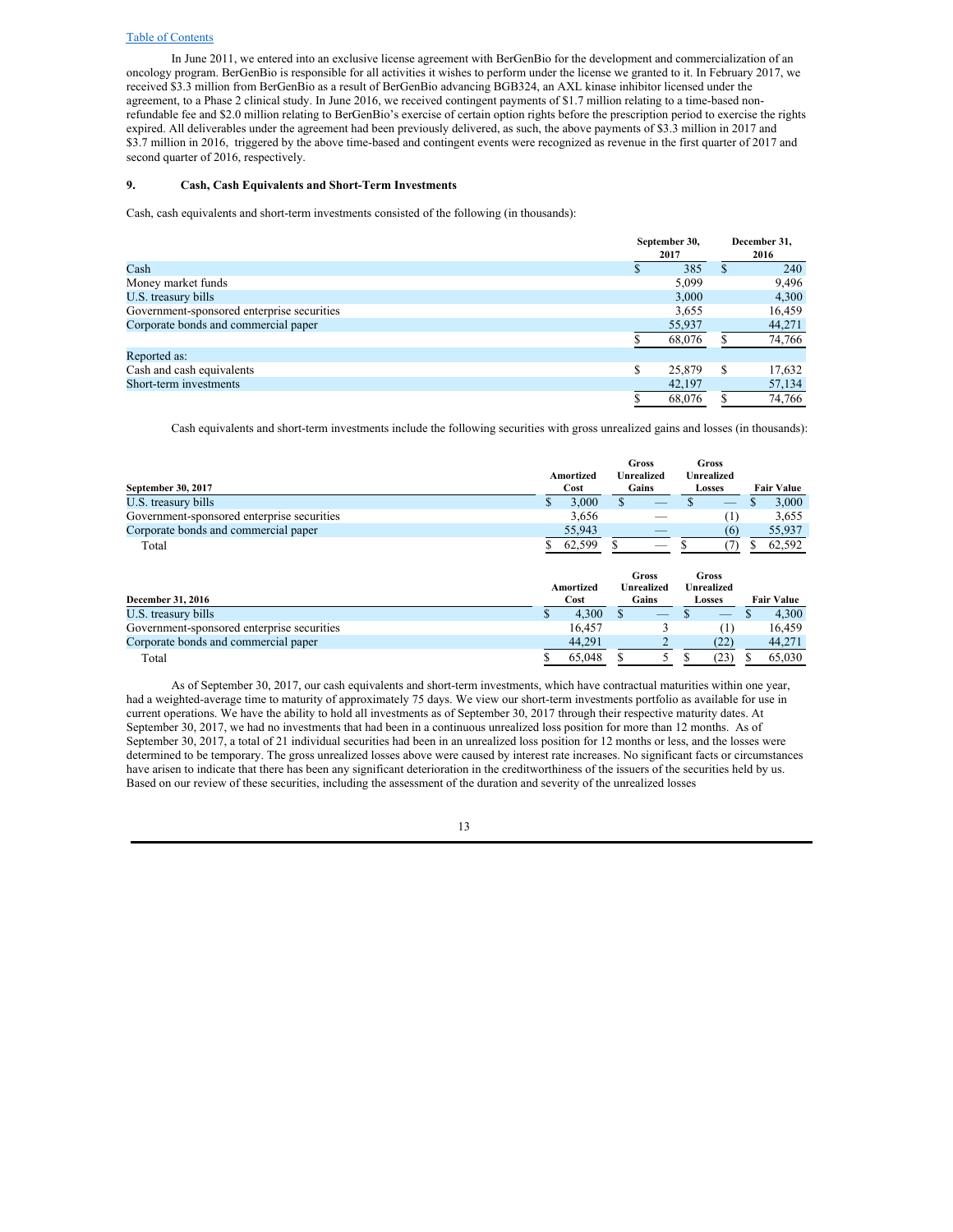and our ability and intent to hold the investments until maturity, there were no other-than-temporary impairments for these securities at September 30, 2017.

The following table shows the fair value and gross unrealized losses of our investments in individual securities that are in an unrealized loss position, aggregated by investment category (in thousands):

| September 30, 2017                         | <b>Fair Value</b> | <b>Unrealized Losses</b> |
|--------------------------------------------|-------------------|--------------------------|
| Government-sponsored enterprise securities | 3.655             |                          |
| Corporate bonds and commercial paper       | 22.269            |                          |
| Total                                      | 25.924            |                          |

# **10. Fair Value**

Under FASB ASC 820,*Fair Value Measurements and Disclosures*, fair value is defined as the price at which an asset could be exchanged or a liability transferred in a transaction between knowledgeable, willing parties in the principal or most advantageous market for the asset or liability. Where available, fair value is based on observable market prices or parameters or derived from such prices or parameters. Where observable prices or parameters are not available, valuation models are applied.

Assets and liabilities recorded at fair value in our financial statements are categorized based upon the level of judgment associated with the inputs used to measure their fair value. Hierarchical levels directly related to the amount of subjectivity associated with the inputs to fair valuation of these assets and liabilities, are as follows:

Level 1—Inputs are unadjusted, quoted prices in active markets for identical assets at the reporting date. Active markets are those in which transactions for the asset or liability occur in sufficient frequency and volume to provide pricing information on an ongoing basis.

The fair valued assets we hold that are generally included under this Level 1 are money market securities where fair value is based on publicly quoted prices.

Level 2—Inputs, other than quoted prices included in Level 1, that are either directly or indirectly observable for the asset or liability through correlation with market data at the reporting date and for the duration of the instrument's anticipated life.

The fair valued assets we hold that are generally assessed under Level 2 included government-sponsored enterprise securities, U.S. treasury bills and corporate bonds and commercial paper. We utilize third party pricing services in developing fair value measurements where fair value is based on valuation methodologies such as models using observable market inputs, including benchmark yields, reported trades, broker/dealer quotes, bids, offers and other reference data. We use quotes from external pricing service providers and other on-line quotation systems to verify the fair value of investments provided by our third party pricing service providers. We review independent auditor's reports from our third party pricing service providers particularly regarding the controls over pricing and valuation of financial instruments and ensure that our internal controls address certain control deficiencies, if any, and complementary user entity controls are in place.

Level 3—Unobservable inputs that are supported by little or no market activity and that are significant to the fair value of the assets or liabilities and which reflect management's best estimate of what market participants would use in pricing the asset or liability at the reporting date. Consideration is given to the risk inherent in the valuation technique and the risk inherent in the inputs to the model.

We do not have fair valued assets classified under Level 3.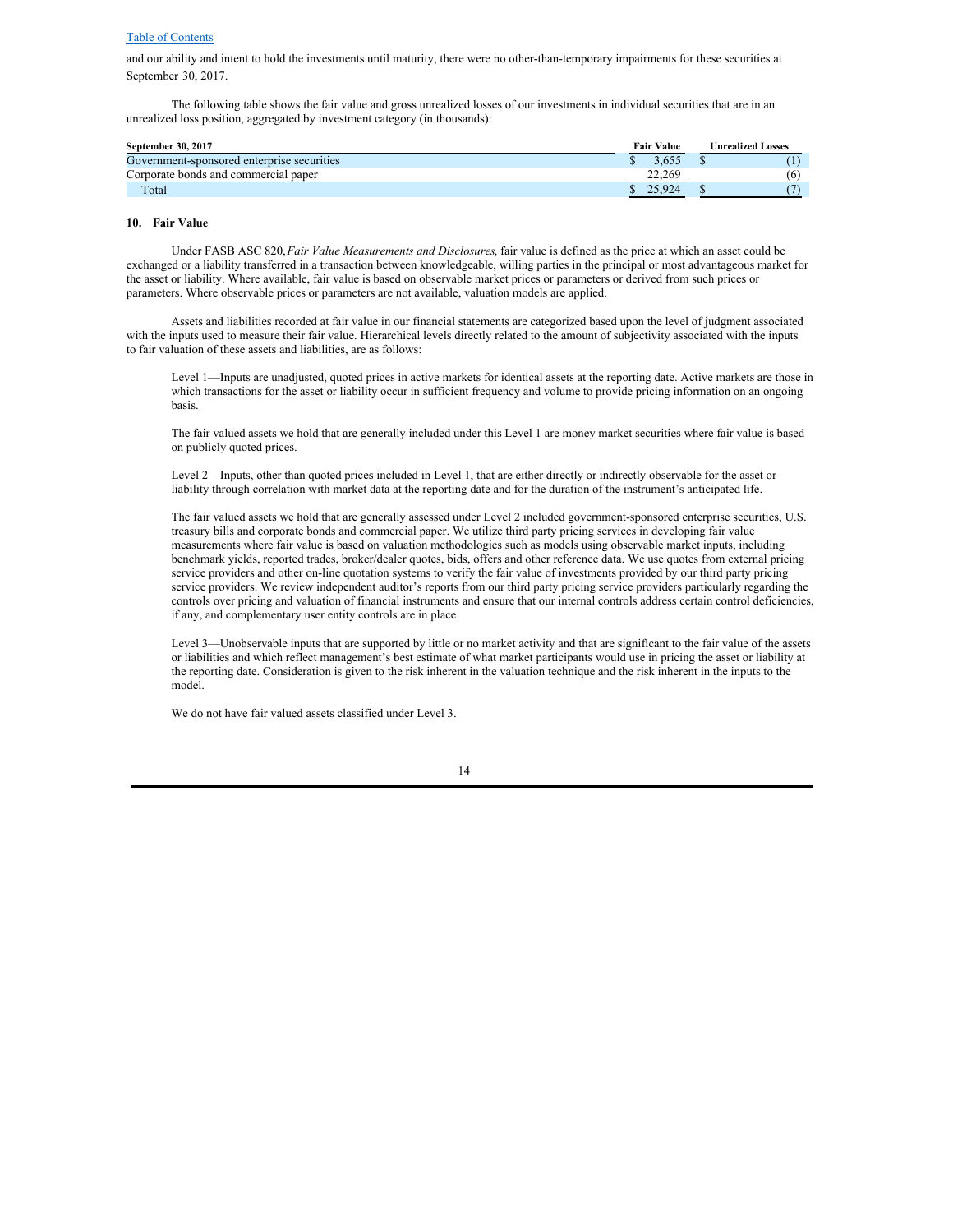# *Fair Value on a Recurring Basis*

Financial assets measured at fair value on a recurring basis are categorized in the tables below based upon the lowest level of significant input to the valuations (in thousands):

|                                                        |             |                |            | Assets at Fair Value as of September 30, 2017 |            |         |            |        |
|--------------------------------------------------------|-------------|----------------|------------|-----------------------------------------------|------------|---------|------------|--------|
|                                                        |             | <b>Level 1</b> |            | <b>Level 2</b>                                |            | Level 3 |            | Total  |
| Money market funds                                     |             | 5,099          | S          |                                               |            | $-$     | D          | 5,099  |
| U.S. treasury bills                                    |             |                |            | 3,000                                         |            |         |            | 3,000  |
| Government-sponsored enterprise securities             |             | _              |            | 3,655                                         |            |         |            | 3,655  |
| Corporate bonds and commercial paper                   |             | __             |            | 55,937                                        |            | _       |            | 55,937 |
| Total                                                  |             | 5,099          |            | 62,592                                        |            |         |            | 67,691 |
|                                                        |             |                |            |                                               |            |         |            |        |
|                                                        |             |                |            | Assets at Fair Value as of December 31, 2016  |            |         |            |        |
|                                                        |             | <b>Level 1</b> |            | <b>Level 2</b>                                |            | Level 3 |            | Total  |
| $\mathbf{r}$<br>$\mathbf{1}$ $\mathbf{2}$ $\mathbf{3}$ | $\triangle$ | 0.105          | $\sqrt{2}$ |                                               | $\sqrt{2}$ |         | $\sqrt{2}$ | 0.105  |

|                                            | ее н<br>Level 4<br>еет э |  |        |  |                          | TUTAI  |
|--------------------------------------------|--------------------------|--|--------|--|--------------------------|--------|
| Money market funds                         | 9.496                    |  | $-$    |  |                          | 9.496  |
| U.S. treasury bills                        |                          |  | 4.300  |  | $\overline{\phantom{a}}$ | 4.300  |
| Government-sponsored enterprise securities |                          |  | 16.459 |  | __                       | 16.459 |
| Corporate bonds and commercial paper       |                          |  | 44.271 |  |                          | 44.271 |
| Total                                      | 9.496                    |  | 65,030 |  |                          | 74.526 |

# **11. Lease Agreements**

We currently lease our research and office space under a noncancelable lease agreement with our landlord, HCP BTC, LLC (formerly known as Slough BTC, LLC) which was set to expire in 2018. The lease term provides for renewal option for up to two additional periods of five years each. In July 2017, we exercised our option to extend the term of our lease for another five years through January 2023 and modified the amount of monthly base rent during such renewal period. We reevaluated our lease classification and continue to classify our lease as operating lease during the renewal period.

In December 2014, we entered into a sublease agreement with an unrelated third party to occupy approximately 57,000 square feet of our research and office space. In connection with this sublease, we recognized a loss on sublease of \$9.3 million during the fourth quarter of 2014. In February 2017, we entered into an amendment to the sublease agreement to increase the subleased research and office space for an additional 9,328 square feet under the same term of the sublease, and recognized an additional loss on sublease of \$495,000. Effective July 2017, the sublease agreement was amended primarily to extend the term of the sublease through January 2023 and modified the monthly base rent to equal the amount we will pay our landlord. Because the future sublease income under the extended sublease agreement is the same as the amount we will pay our landlord, we did not recognize any additional loss on sublease. We expect to receive approximately \$23.0 million in future sublease income (excluding our subtenant's share of facilities operating expenses) through January 2023.

We record rent expense on a straight-line basis for our lease, net of sublease income. For our sublease arrangement which we classified as an operating lease, our loss on the sublease was comprised of the present value of our future payments to our landlord less the present value of our future rent payments expected from our subtenant over the term of the sublease. The liability arising from this sublease agreement was determined using a credit-adjusted risk-free rate to discount the estimated future net cash flows. The changes in the liability related to the sublease agreement for the nine months ended September 30, 2017 were as follows (in thousands):

| Balance at January 1, 2017         | 3.460   |
|------------------------------------|---------|
| Increase in deferred liability     | 495     |
| Accretion of deferred liability    | 141     |
| Amortization of deferred liability | (2.848) |
| Balance at September 30, 2017      | 1.248   |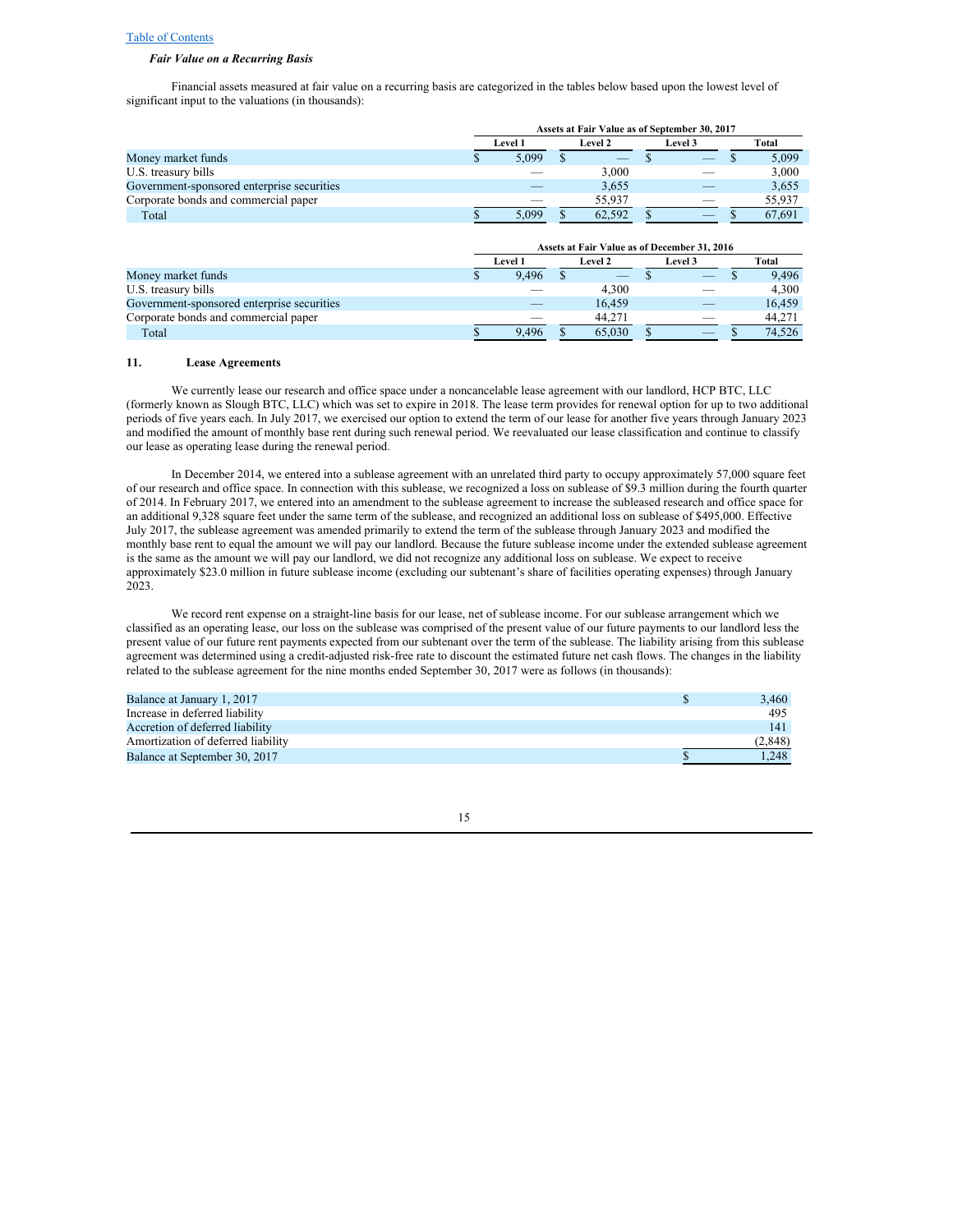# **12. Equity Offerings**

In February 2017, we completed an underwritten public offering in which we sold 23,000,000 shares of our common stock pursuant to an effective registration statement at a price to the public of \$2.00 per share. We received proceeds of approximately \$43.0 million, net of underwriting discounts and commissions and offering expenses. In October 2017, we completed another underwritten public offering in which we sold 20,815,000 shares of our common stock pursuant to an effective registration statement at a price to the public of \$3.35 per share. We received proceeds of approximately \$65.3 million, net of underwriting discounts and commissions and offering expenses.

In August 2015, we entered into a Controlled Equity Offering<sup>SM</sup> Sales Agreement (Original Sales Agreement) with Cantor Fitzgerald & Co. (Cantor), as sales agent, pursuant to which we may sell, through Cantor, up to an aggregate of \$30.0 million in shares of our common stock. As of September 30, 2016, all the shares under the Original Sales Agreement have been fully sold. In May 2017, we entered into an Amendment No. 1 (Amended Sales Agreement) to the Controlled Equity Offering<sup>SM</sup> Sales Agreement pursuant to which we may offer and sell, through Cantor, additional shares of our common stock, up to an aggregate offering price of \$40.0 million. These additional shares are in addition to the shares of common stock sold under the Original Sales Agreement. During the nine months ended September 30, 2017, 2,166,093 shares of common stock were sold under the Amended Sales Agreement, with an aggregate net proceeds of \$5.7 million. In October 2017, we terminated the Amended Sales Agreement with Cantor. All sales of our common stock were made pursuant to a shelf registration statement filed by us in May 2015 and declared effective by the Securities and Exchange Commission (SEC) in July 2015. Cantor acted as our sole sales agent for all sales made under the Amended Sales Agreement for a low single-digit commission on gross proceeds. The common stock was sold at prevailing market prices at the time of the sale.

# **13. Restructuring Charges**

In September 2016, we announced that we had reduced our workforce by 46 positions, mostly in the research area. We also announced that effective September 15, 2016, Donald G. Payan, M.D, retired from the board of directors and from his position as Executive Vice President and President of Discovery and Research. We recorded restructuring charges during the third quarter of 2016 of approximately \$5.8 million, which included \$5.0 million of severance costs paid in cash, \$319,000 impairment of certain property and equipment, and \$499,000 of non-cash stock-based compensation expense as a result of the modification of our former executive's stock options. At September 30, 2017, the remaining accrued restructuring cost of \$64,000 related to COBRA benefits is classified under Accrued Compensation in the Condensed Balance Sheet.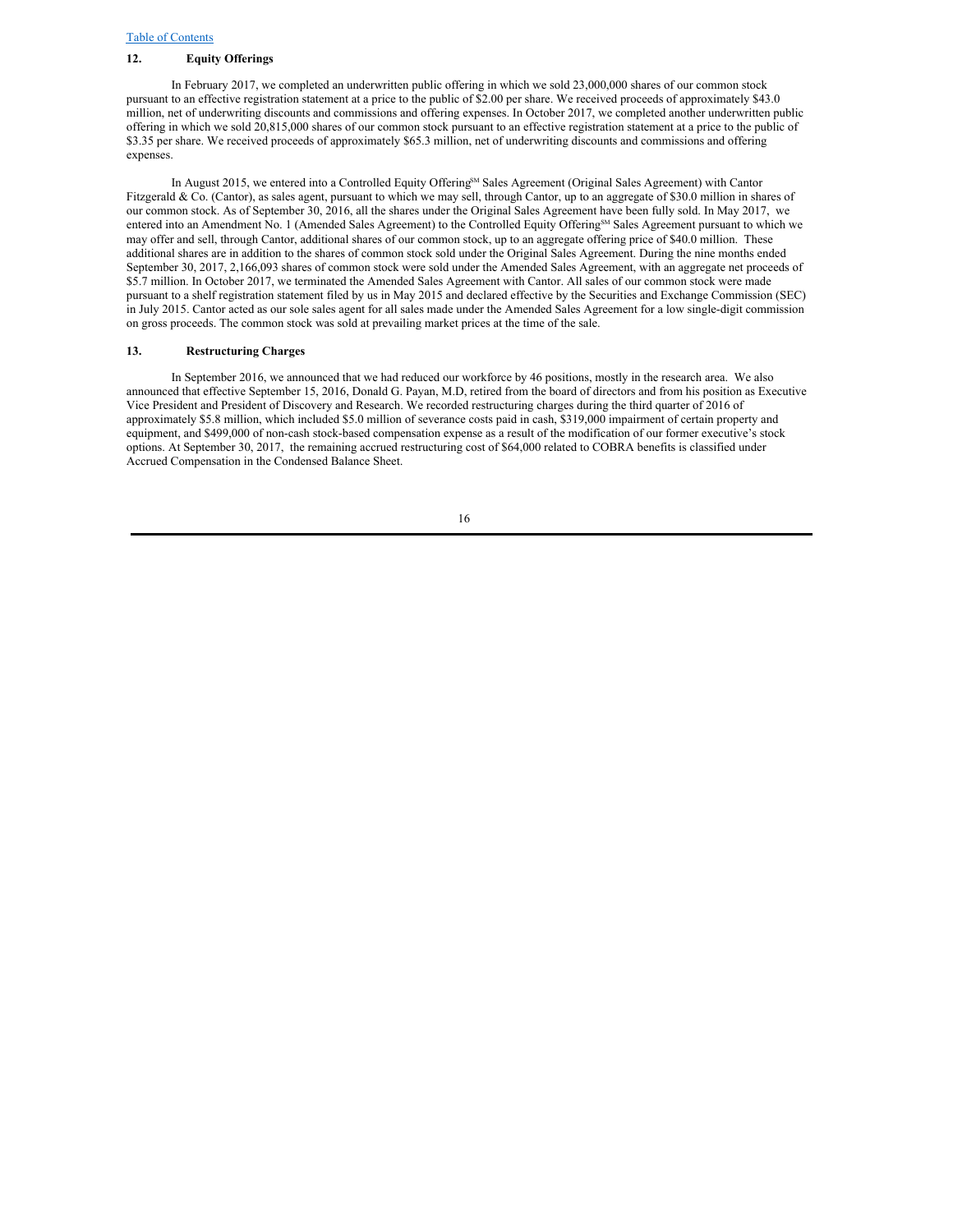# <span id="page-16-0"></span>**Item 2. Management's Discussion and Analysis of Financial Condition and Results of Operations**

This discussion and analysis should be read in conjunction with our financial statements and the accompanying notes included in this report and the audited financial statements and accompanying notes included in our Annual Report on Form 10-K for the year ended December 31, 2016. Operating results for the three and nine months ended September 30, 2017 are not necessarily indicative of results that *may occur in future interim periods or for the full fiscal year.*

This Quarterly Report on Form 10-Q contains statements indicating expectations about future performance and other forwardlooking statements within the meaning of Section 27A of the Securities Act and Section 21E of the Exchange Act, that involve risks and uncertainties. We usually use words such as "may," "will," "should," "could," "expect," "plan," "anticipate," "believe," "estimate," "predict," "intend," or the negative of these terms or similar expressions to identify these forward-looking statements. These statements appear throughout this Quarterly Report on Form 10-Q and are statements regarding our current expectation, belief or intent, primarily with respect to our operations and related industry developments. Examples of these statements include, but are not limited to, statements regarding the following: our business and scientific strategies; the progress of our and our collaborators' product development programs, including clinical testing, and the timing of results thereof; our corporate collaborations and revenues that may be received from our collaborations and the timing of those potential payments; our expectations with respect to regulatory submissions and approvals; our drug discovery technologies; our research and development expenses; protection of our intellectual property; sufficiency of our cash and capital resources and the need for additional capital; and our operations and legal risks. You should not place undue reliance on these forwardlooking statements. Our actual results could differ materially from those anticipated in these forward-looking statements for many reasons, including as a result of the risks and uncertainties discussed under the heading "Risk Factors" in Item 1A of Part II of this Quarterly Report on Form 10-Q. Any forward-looking statement speaks only as of the date on which it is made, and we undertake no obligation to update any forward-looking statement to reflect events or circumstances after the date on which the statement is made or to reflect the occurrence of unanticipated events. New factors emerge from time to time, and it is not possible for us to predict which factors will arise. In addition, we cannot assess the impact of each factor on our business or the extent to which any factor, or combination of factors, may cause *actual results to dif er materially from those contained in any forward-looking statements.*

#### **Overview**

We are a biotechnology company dedicated to discovering, developing and commercializing novel small molecule drugs that significantly improve the lives of patients with immune and hematological disorders, cancer and rare diseases. Our pioneering research focuses on signaling pathways that are critical to disease mechanisms. Our current clinical programs include clinical trials of fostamatinib, an oral spleen tyrosine kinase (SYK) inhibitor, in a number of indications. We have submitted and the FDA has accepted for review, an NDA for fostamatinib in patients with chronic or persistent immune thrombocytopenia (ITP). In addition, Rigel has product candidates in development with partners BerGenBio AS, Daiichi Sankyo and Aclaris Therapeutics.

Since inception, we have financed our operations primarily through the sale of equity securities, and contract payments under our collaboration agreements. Our research and development activities, including preclinical studies and clinical trials, consume substantial amounts of capital. As of September 30, 2017, we had approximately \$68.1 million in cash, cash equivalents and short term investments. During the nine months ended September 30, 2017, we received an aggregate of \$4.5 million payments pursuant to our agreements with our collaborative partners, \$5.7 million under the Amended Sales Agreement, and approximately \$3.6 million of sublease income and reimbursements under a sublease agreement with an unrelated third party. In February 2017, we completed an underwritten public offering in which we sold 23,000,000 shares of our common stock pursuant to an effective registration statement at a price to the public of \$2.00 per share for net proceeds of approximately \$43.0 million, net of underwriting discounts and commissions and offering expenses. In October 2017, we completed another underwritten public offering in which we sold 20,815,000 shares of our common stock pursuant to an effective registration statement at a price to the public of \$3.35 per share for net proceeds of approximately \$65.3 million, net of underwriting discounts and commissions and offering expenses. We believe that our existing capital resources will be sufficient to support our current and projected funding requirements,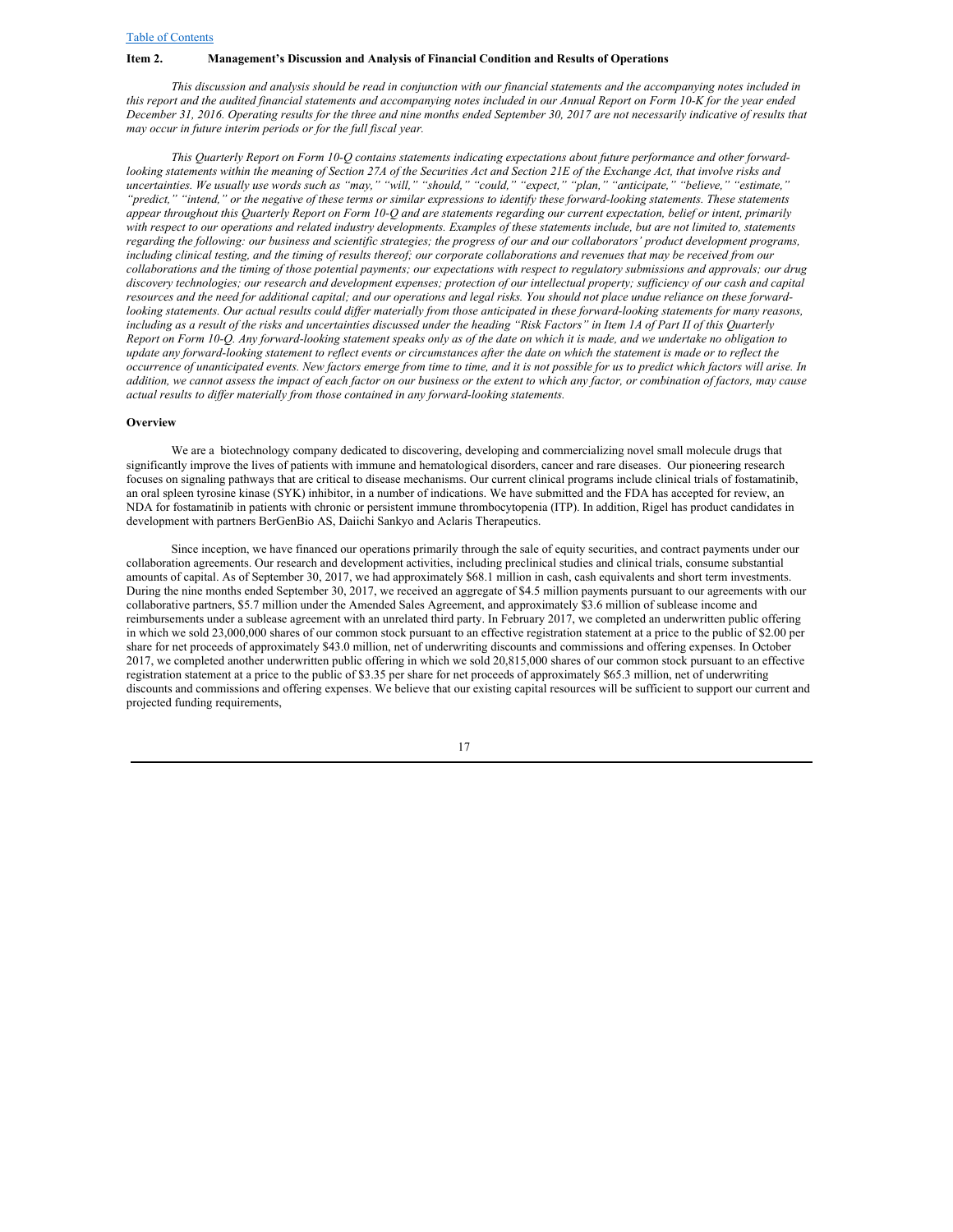including the potential commercial launch of fostamatinib in ITP in the U.S., through at least the next 12 months. We also continue to evaluate ex-U.S. partnerships for fostamatinib and other partnering opportunities across our pipelines.

Our revenues have consisted primarily of revenues from sponsored research and license agreements with our corporate collaborators. We earned contract revenues from collaborations of \$4.5 million during the nine months ended September 30, 2017, which is comprised of the \$3.3 million payment we received from BerGenBio pursuant to advancing a licensed AXL kinase inhibitor to Phase 2 clinical study and a \$1.2 million payment we earned pursuant to a license agreement with a third party.

Within our product development portfolio, our most advanced program is fostamatinib in ITP. We submitted an NDA for fostamatinib in ITP in April 2017, which was accepted by the FDA in June 2017, with an action date for the FDA to complete its review by April 17, 2018, under the Prescription Drug User Fee Act (PDUFA). In April 2017, we announced that we received the conditional acceptance by the U.S Food & Drug Administration (FDA) of the proprietary name TAVALISSE<sup>TM</sup> for fostamatinib disodium, our lead investigational product candidate. In October 2017, we announced that the FDA is not currently planning on holding an Oncology Drugs Advisory Committee (ODAC) meeting to discuss the NDA for fostamatinib in ITP. Additionally, the FDA indicated that the review of fostamatinib is proceeding according to the standard internal review timeline as described in the Guidance on Good Review Management Principles and Practices for PDUFA Products.

### **Recent Developments**

In August 2017 and November 2017, Brian L. Kotzin, M.D. and Gregg Lapointe, respectively, were appointed to the Company's board of directors.

In October 2017, we announced that the FDA is not currently planning on holding an ODAC meeting to discuss the NDA for fostamatinib in ITP.

### **Fostamatinib—Immune Thrombocytopenic Purpura**

*Disease background.* Chronic ITP affects an estimated 65,000 adult patients in the U.S. In patients with ITP, the immune system attacks and destroys the body's own blood platelets, which play an active role in blood clotting and healing. ITP patients can suffer extraordinary bruising, bleeding and fatigue as a result of low platelet counts. Current therapies for ITP include steroids, blood platelet production boosters that imitate thrombopoietin (TPOs) and splenectomy.

*Orally-available fostamatinib program.* Taken in tablet form, fostamatinib blocks the activation of SYK inside immune cells. ITP is typically characterized by the body producing antibodies that attach to healthy platelets in the blood stream. Immune cells recognize these antibodies and affix to them, which activates the SYK enzyme inside the immune cell, and triggers the destruction of the antibody and the attached platelet. When SYK is inhibited by fostamatinib, it interrupts this immune cell function and allows the platelets to escape destruction. The results of our Phase 2 clinical trial, in which fostamatinib was orally administered to sixteen adults with chronic ITP, published in *Blood*, showed that fostamatinib significantly increased the platelet counts of certain ITP patients, including those who had failed other currently available agents.

In October 2013, we met with the FDA for an end-of-Phase 2 meeting for fostamatinib in ITP. Based on that meeting, we designed a Phase 3 clinical program, called fostamatinib in thrombocytopenia (FIT), in which a total of 150 ITP patients were randomized into two identical multi-center, double-blind, placebo-controlled clinical trials. The patients were diagnosed with persistent or chronic ITP, and had blood platelet counts consistently below 30,000 per microliter of blood. Two-thirds of the subjects received fostamatinib orally at 100 mg bid (twice daily) and the other third received placebo on the same schedule. Subjects were expected to remain on treatment for up to 24 weeks. At week four of treatment, subjects who failed to meet certain platelet count and met certain tolerability thresholds could have their dosage of fostamatinib (or corresponding placebo) increased to 150 mg bid. The primary efficacy endpoint of this program was a stable platelet response by week 24 with platelet counts at or above 50,000 per microliter of blood for at least four of the final six qualifying blood draws. In August 2015, the FDA granted our request for Orphan Drug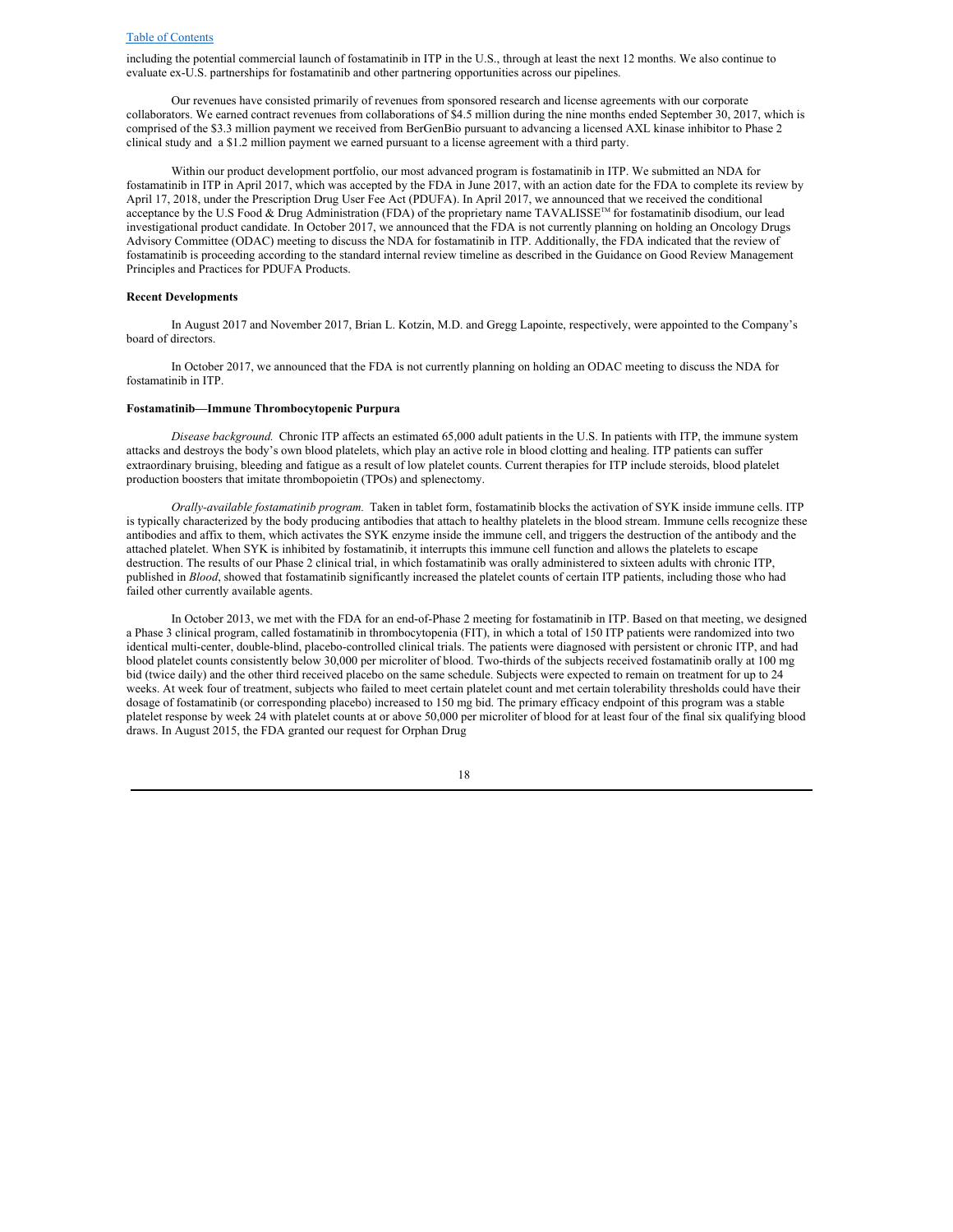designation for fostamatinib for the treatment of ITP. On April 1, 2016, we announced that we completed enrollment in the FIT Phase 3 clinical program.

On August 30, 2016, we announced the results of the first study, reporting that fostamatinib met the study's primary efficacy endpoint. The study showed that 18% of patients receiving fostamatinib achieved a stable platelet response compared to none receiving a placebo control (p=0.0261). On October 20, 2016, we announced the results of the second study, reporting that the response rate was 18%, consistent with the first study. However, one patient in the placebo group (4%) achieved a stable platelet response, therefore the difference between those on treatment and those on placebo did not reach statistical significance (p=0.152) and the study did not meet its primary endpoint. When the data from both studies are combined, however, this difference is statistically significant ( $p=0.007$ ). In the combined datasets for the FIT studies, patients who met the primary endpoint had their platelet counts increase from a median of 18,500/uL of blood at baseline to more than 100,000/uL at week 24 of treatment. These patients benefited substantially and typically did so within weeks of initiating treatment, providing early feedback as to whether fostamatinib may be a viable option for treating their ITP. In the combined datasets, the frequency of patients who achieved a stable platelet response was statistically superior in the fostamatinib group versus the placebo group in the following subgroups: prior splenectomy or not; prior exposure to TPO agents or not; platelet counts below or above 15,000/uL of blood at baseline, demonstrating that the effect of fostamatinib is consistent across various clinical and treatment backgrounds.

Patients from the FIT studies were given the option to enroll in a long-term open-label extension study and receive treatment with fostamatinib, also a Phase 3 trial. A total of 123 patients had enrolled in this study. All the patients who responded to fostamatinib in the FIT studies and enrolled in the long-term open-label extension study maintained a median platelet count of 106,500/uL at a median of 16 months. In addition, there were 44 placebo non-responders that enrolled in the long-term open-label extension study. 41 of these patients had at least 12 weeks of follow-up. Of those, 9 patients (22%) have achieved a prospectively defined stable platelet response, which is statistically significant ( $p=0.0078$ ) and similar to the response rate fostamatinib achieved in the parent studies.

In the combined dataset of both stable and intermediate responders for the FIT studies, the response rate was 29% (29/101), compared to 2% (1/49) for placebo (p=<0.0001). A stable response was defined as a patient achieving platelet counts of greater than 50,000/uL on more than 4 of the 6 visits between weeks 14 and 24. In the post-study analysis performed by the Company, an intermediate response was defined to include patients achieving at least two consecutive median platelet counts over 50,000/uL during the trial without rescue, but who did not otherwise meet the stable response criteria.

The most frequent adverse events were gastrointestinal-related, and the safety profile of the product was consistent with prior clinical experience, with no new or unusual safety issues uncovered. We submitted an NDA for fostamatinib in ITP in April 2017, which was accepted by the FDA in June 2017, with an action date for the FDA to complete its review by April 17, 2018, under the PDUFA. On October 2, 2017, we announced that the FDA is not currently planning on holding an ODAC meeting to discuss the NDA for fostamatinib in ITP. Additionally, the FDA indicated that the review of fostamatinib is proceeding according to the standard internal review timeline as described in the Guidance on Good Review Management Principles and Practices for PDUFA Products.

### *Commercial activities, including sales and marketing*

We intend to commercialize fostamatinib disodium in ITP in the U.S., in 2018, subject to FDA approval, on our own. We plan to enter into partnerships with third parties to commercialize fostamatinib in Europe and Asia. A significant portion of our operating expenses in the second half of 2017 and 2018 will be related to our commercialization activities. Specifically, our marketing and sales efforts will be focused on targeting approximately 3,000 hematologists and hematologist-oncologists, who treat chronically managed ITP patients. We will continue to hire and recruit experienced commercial professionals, including sales management, marketing, and market access professionals to support these efforts.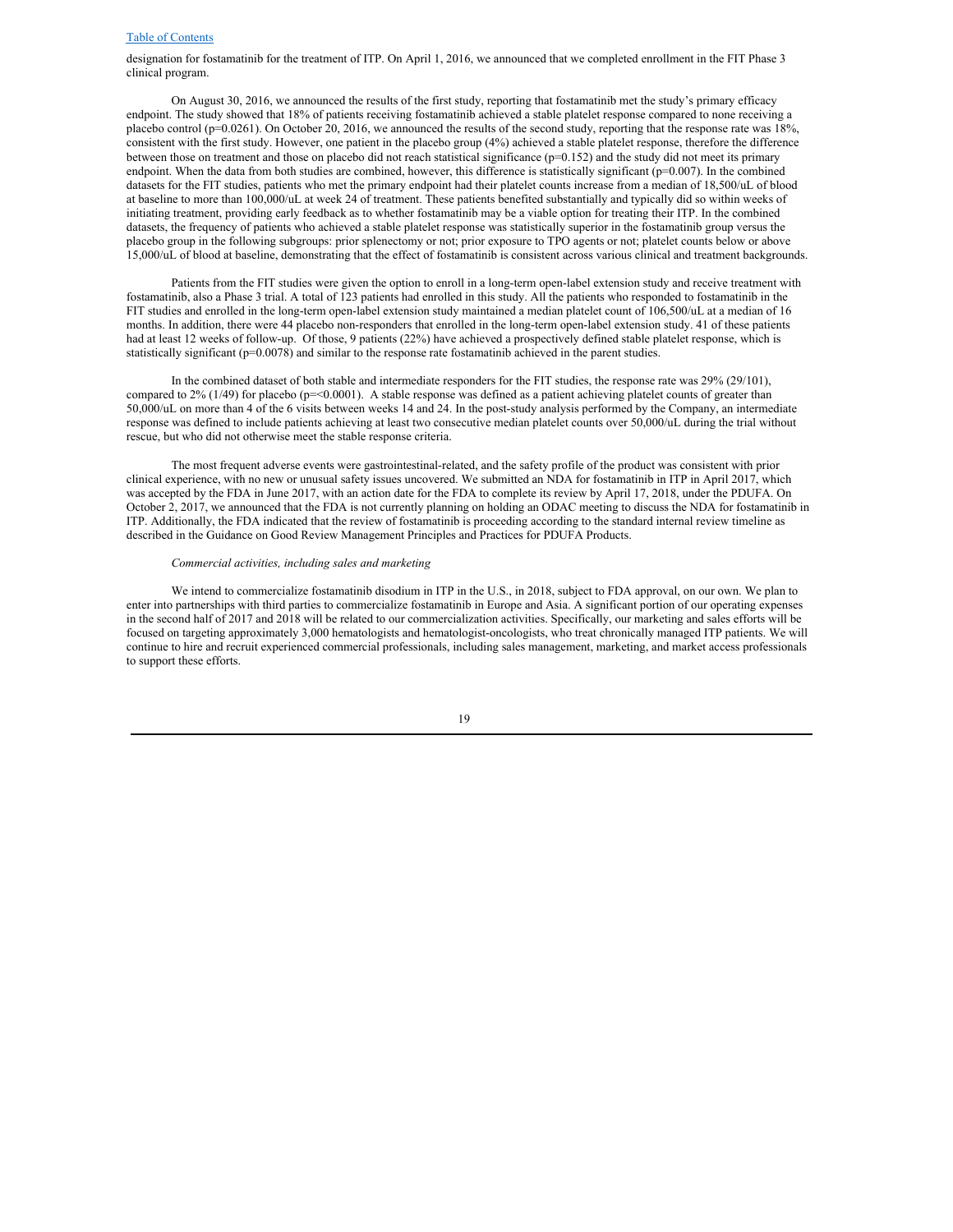## *Competitive Landscape*

Our industry is intensely competitive and subject to rapid and significant technological change. Many of the drugs that we are attempting to discover will be competing with existing therapies. In addition, a number of companies are pursuing the development of pharmaceuticals that target the same diseases and conditions that we are targeting. For example, there are existing therapies and drug candidates in development for the treatment of ITP that may be alternative therapies to fostamatinib, if it is ultimately approved for commercialization.

Currently, corticosteriods remain the most common first line therapy for ITP, occasionally in conjunction with intravenous immuglobulin (IVIg) or anti-Rh(D) as added agents to help further augment platelet count recovery, particularly in emergency situations. However, it has been estimated that frontline agents lead to durable remissions in only a small percentage of newly-diagnosed adults with ITP. Moreover, concerns with steroid-related side effects often restrict therapy to approximately 4 weeks. As such, many patients progress to persistent or chronic ITP, requiring other forms of therapeutic intervention.

Other approaches to treat ITP are varied in their mechanism of action, and there is no consensus about the sequence of their use, according to the most recent ITP guideline from the American Society of Hematology. Options include splenectomy, thrombopoietin receptor agonists (TPO-Rs) and various immunosuppressants (such as rituximab). The response rate criteria of the abovementioned options vary, precluding a comparison of response rates for individual therapies.

Even with the above treatment options, a significant number of patients remain severely thrombocytopenic for long durations and are subject to risk of spontaneous or trauma-induced hemorrhage. The addition of fostamatinib to the treatment options could theoretically be beneficial since it has a different mechanism of action than the thrombopoietin (TPO) agonists. Fostamatinib is a potent and relatively selective SYK inhibitor, and its inhibition of Fc receptors and B-cell receptors signaling pathways make it a potentially broad immunomodulatory agent.

Other products in the U.S. that are commercially-approved to increase platelet production through binding and TPO receptors on megakaryocyte precursors include PROMACTA® (Novartis) and Nplate® (Amgen, Inc.).

# **Clinical Stage Programs**

### *Fostamatinib—IgAN*

*Disease background.* Immunoglobulin A Nephropathy (IgAN) is an autoimmune disease that severely affects the functioning of the kidneys. An estimated 12,000 Americans are diagnosed with this type of glomerulonephritis each year, with 25% of whom will eventually require dialysis and/or kidney transplantation over time. IgAN is characterized by the deposition of IgA immune complexes in the glomeruli of the kidneys leading to an inflammatory response and subsequent tissue damage that ultimately disrupts the normal filtering function of the kidneys. By inhibiting SYK in kidney cells, fostamatinib may block the signaling of IgA immune complex receptors and arrest or slow destruction of the glomeruli.

*Orally-available fostamatinib program.* Our Phase 2 clinical trial in patients with IgAN, called SIGN (SYK Inhibition for Glomerulonephritis) completed enrollment for the first cohort and is currently enrolling patients for the second cohort. In January 2017, we announced that the first cohort in the Phase 2 study of fostamatinib in IgAN was completed in various centers throughout Asia, the U.S. and Europe. This cohort evaluated the efficacy, safety, and tolerability of the lower dose of fostamatinib (100mg BID,  $n=26$ ; placebo  $n=12$ ) as measured by change in proteinuria, renal function, and histology (comparing the pre- and post-study renal biopsies). The primary efficacy endpoint was the mean change in proteinuria from baseline at 24 weeks. The study found that at 24 weeks, fostamatinib was well tolerated with a good safety profile. The initial data suggest a trend towards a greater reduction in proteinuria in fostamatinib treated patients relative to placebo. In August 2017, we completed the enrollment for the second cohort of the Phase 2 study and we expect results in the first half of 2018.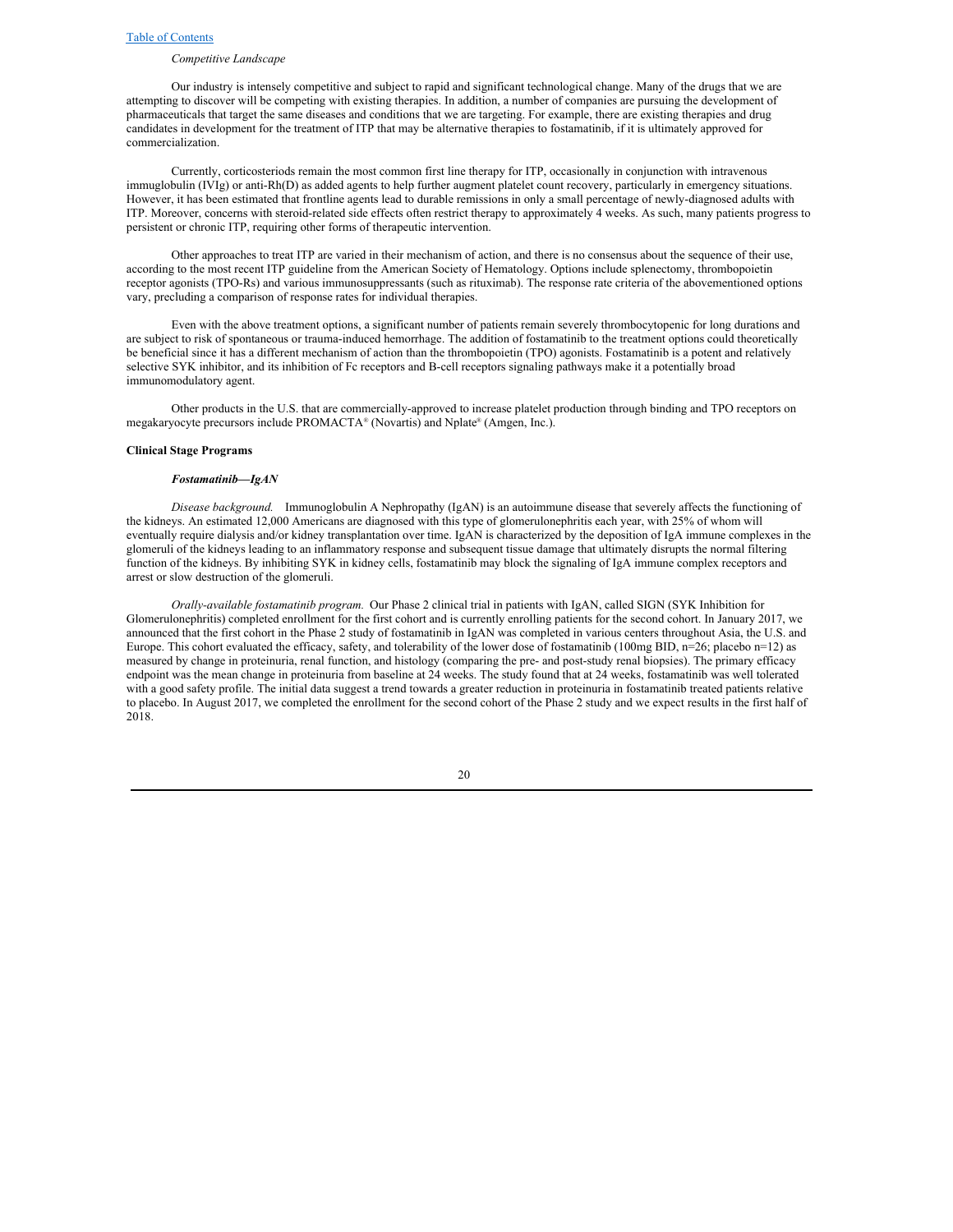# *Fostamatinib—AIHA*

*Disease background*. AIHA is a rare, serious blood disorder where the immune system produces antibodies that result in the destruction of the body's own red blood cells. Symptoms can include fatigue, shortness of breath, rapid heartbeat, jaundice or enlarged spleen. While no medical treatments are currently approved for AIHA, physicians generally treat acute and chronic cases of the disorder with corticosteroids, other immuno-suppressants, or splenectomy. Research has shown that inhibiting SYK with fostamatinib may reduce the destruction of red blood cells. This disorder affects an estimated 40,000 Americans, for whom no approved treatment options currently exist.

*Orally available fostamatinib program*. Our Phase 2 clinical trial, also known as SOAR study, is currently enrolling patients with warm AIHA in the second stage of the trial. The trial is an open-label, multi-center, two-stage study that will evaluate the efficacy and safety of fostamatinib in patients with warm AIHA who have previously received treatment for the disorder, but have relapsed. Stage 1 recently completed enrollment for 17 patients who will receive 150 mg of fostamatinib orally twice a day for a period of 12 weeks. The patients will return to the clinic every two weeks for blood draws and medical assessment. The primary efficacy endpoint of this study is to achieve increased hemoglobin levels by week 12 of greater than 10  $g/dL$ , and greater than or equal to 2  $g/dL$  higher than baseline.

In October 2017, we announced that, on a top-line, preliminary basis, Stage 1 of the AIHA study has enrolled 17 patients who have had at least one post-baseline hemoglobin measure. Of the 17 patients, four responded during the 12-week evaluation period and an additional two patients met the response criteria in the extension study after 12 weeks of dosing. This provides a response rate of 35% (6 of 17) on fostamatinib (these data are preliminary and require further verification). During the trial, two of the 17 patients withdrew early from the study due to non-safety-related reasons and will be replaced per the study protocol. A comprehensive analysis of the Phase 2 data will continue and will be presented at a future scientific conference. Given that the Stage 1 of the study met its primary efficacy endpoint, we intend to begin enrollment of Stage 2 of this study, in which 20 patients will be enrolled under the same protocol.

### **Research/Preclinical Programs**

We are conducting proprietary research in the broad disease areas of inflammation/immunology, immuno-oncology, cancers and muscle wasting/muscle endurance. Within each disease area, our researchers are investigating mechanisms of action as well as screening compounds against potential novel targets and optimizing those leads that appear to have the greatest potential.

During the second quarter of 2017, we selected a molecule from our IRAK program for preclinical development. The molecule is differentiated in that it inhibits both the IRAK 1 and IRAK 4 signaling pathways, with potential to treat autoimmune and inflammatory diseases such as lupus, gout, psoriatic arthritis and multiple sclerosis. We expect to initiate clinical trials in the first half of 2018.

### **Sponsored Research and License Agreements**

We conduct research and development programs independently and in connection with our corporate collaborators. We are a party to a collaboration agreement with BMS for the discovery, development and commercialization of cancer immunotherapies based on our small molecule TGF beta receptor kinase inhibitors, as discussed below. Our participation in the collaboration during the research term was limited to the Joint Research Committee and the performance of research activities based on billable full-time equivalent fees as specified in the collaboration agreement. We do not have ongoing participation obligations under our agreements with Aclaris for the development and commercialization of certain JAK inhibitors for the treatment of alopecia areata and other dermatological conditions, AZ for the development and commercialization of R256, an inhaled JAK inhibitor, BerGenBio for the development and commercialization of an oncology program, and Daiichi to pursue research related to a specific target from a novel class of drug targets called ligases. Under these agreements, which we entered into in the ordinary course of business, we received or may be entitled to receive upfront cash payments, progress dependent contingent payments on events achieved by such partners and royalties on any net sales of products sold by such partners under the agreements. Total future contingent payments to us under all of these current agreements could exceed \$532.4 million if all potential product candidates achieved all of the payment triggering events under all of our current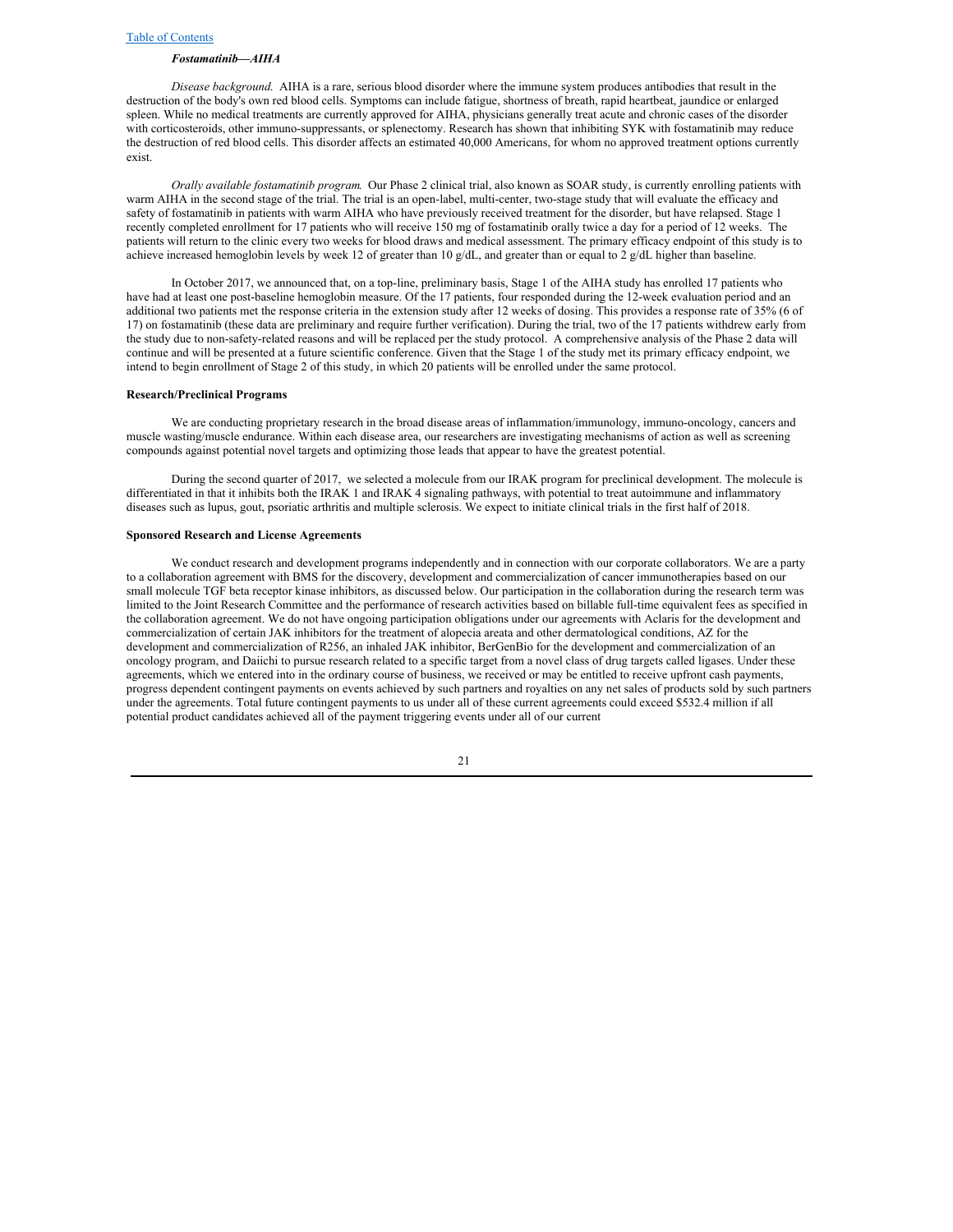agreements (based on a single product candidate under each agreement). Of this amount, up to \$145.5 million relates to the achievement of development events, up to \$345.6 million relates to the achievement of regulatory events and up to \$41.3 million relates to the achievement of certain commercial or launch events. This estimated future contingent amount does not include any estimated royalties that could be due to us if the partners successfully commercialize any of the licensed products. Future events that may trigger payments to us under the agreements are based solely on our partners' future efforts and achievements of specified development, regulatory and/or commercial events. Because we do not control the research, development or commercialization of the product candidates generated under these agreements, we are not able to reasonably estimate when, if at all, any contingent payments would become payable to us. As such, the contingent payments we could receive thereunder involve a substantial degree of risk to achieve and may never be received in the next 12 months or thereafter. Accordingly, we do not expect, and investors should not assume, that we will receive all of the potential contingent payments provided for under these agreements and it is possible that we may never receive any additional significant contingent payments or royalties under these agreements.

In February 2015, we entered into a collaboration agreement with BMS for the discovery, development and commercialization of cancer immunotherapies based on our extensive portfolio of small molecule TGF beta receptor kinase inhibitors. Under the collaboration agreement, BMS will have exclusive rights and will be solely responsible for the clinical development and commercialization of any products. Pursuant to the collaboration agreement with BMS, we received a noncreditable and non-refundable upfront payment of \$30.0 million in March 2015. We are also entitled to receive development and regulatory contingent fees that could exceed \$309.0 million for a successful compound approved in certain indications. In addition, we are also eligible to receive tiered royalties on the net sales of any products from the collaboration. BMS shall also reimburse us for agreed upon costs based on a contractual cost per full-time equivalent employee in connection with the performance of research activities during the research term. Under the collaboration agreement, we were obligated to provide the following deliverables: (i) granting of license rights to our program, (ii) participation in the Joint Research Committee, and (iii) performance of research activities. We concluded that these deliverables were a single unit of accounting as the license did not have stand-alone value apart from the other deliverables. Accordingly, the \$30.0 million upfront payment was recognized ratably as revenue from the effective date of the agreement and was fully amortized in September 2016, the end of the research term. We believed that straight-line recognition of this revenue was appropriate as the research was performed ratably over the research period. During the three and nine months ended September 30, 2016, we recognized revenue of \$3.8 million and \$13.4 million, respectively, relating to the upfront payment. During the nine months ended September 30, 2016, we recognized revenue of \$290,000 relating to the research activities we performed. At the end of the initial research term, we were not notified by BMS of its intention to extend the initial research term under which we would perform research activities. However, BMS does continue to evaluate compounds from the extensive portfolio under the agreement, on its own. As of September 30, 2016, all deliverables under the agreement have been delivered.

In June 2011, we entered into an exclusive license agreement with BerGenBio for the development and commercialization of an oncology program. BerGenBio is responsible for all activities it wishes to perform under the license we granted to it. In February 2017, we received \$3.3 million from BerGenBio as a result of BerGenBio advancing BGB324, an AXL kinase inhibitor licensed under the agreement, to a Phase 2 clinical study. In June 2016, we received contingent payments of \$1.7 million relating to a time-based nonrefundable fee and \$2.0 million relating to BerGenBio's exercise of certain option rights before the prescription period to exercise the rights expired. All deliverables under the agreement had been previously delivered, as such, the above payments of \$3.3 million in 2017 and \$3.7 million in 2016, triggered by the above time-based and contingent events were recognized as revenue in the first quarter of 2017 and second quarter of 2016, respectively.

### **Research and Development Expenses**

Our research and development expenditures include costs related to preclinical and clinical trials, scientific personnel, supplies, equipment, consultants, sponsored research, stock based compensation, and allocated facility costs.

We do not track fully burdened research and development costs separately for each of our drug candidates. We review our research and development expenses by focusing on three categories: research, development, and other. Our research team is focused on creating a portfolio of product candidates that can be developed into small molecule therapeutics in our own proprietary programs or with potential collaborative partners and utilizes our robust discovery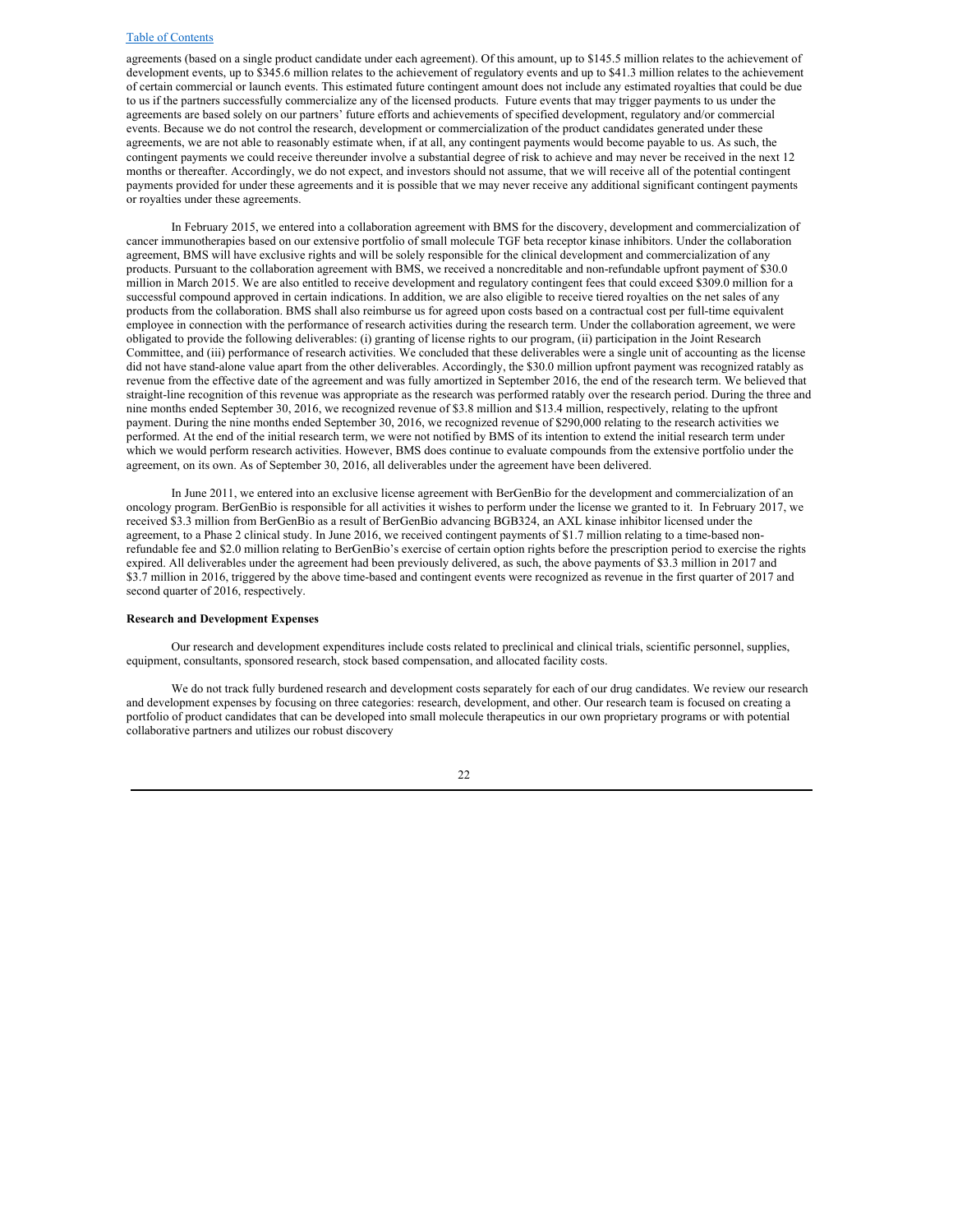engine to rapidly discover and validate new product candidates in our focused range of therapeutic indications. "Research" expenses relate primarily to personnel expenses, lab supplies, fees to third party research consultants and compounds. Our development group leads the implementation of our clinical and regulatory strategies and prioritizes disease indications in which our compounds may be studied in clinical trials. "Development" expenses relate primarily to clinical trials, personnel expenses, costs related to the submission and management of our NDA, lab supplies and fees to third party research consultants. "Other" expenses primarily consist of allocated facilities costs and allocated stock based compensation expense relating to personnel in research and development groups.

In addition to reviewing the three categories of research and development expenses described in the preceding paragraph, we principally consider qualitative factors in making decisions regarding our research and development programs, which include enrollment in clinical trials and the results thereof, the clinical and commercial potential for our drug candidates and competitive dynamics. We also make our research and development decisions in the context of our overall business strategy, which includes the evaluation of potential collaborations for the development of our drug candidates.

We do not have reliable estimates regarding the timing of our clinical trials. Preclinical testing and clinical development are long, expensive and uncertain processes. In general, biopharmaceutical development involves a series of steps, beginning with identification of a potential target and including, among others, proof of concept in animals and Phase 1, 2 and 3 clinical trials in humans. Significant delays in clinical testing could materially impact our product development costs and timing of completion of the clinical trials. We do not know whether planned clinical trials will begin on time, will need to be halted or revamped or will be completed on schedule, or at all. Clinical trials can be delayed for a variety of reasons, including delays in obtaining regulatory approval to commence a trial, delays from scale up, delays in reaching agreement on acceptable clinical trial agreement terms with prospective clinical sites, delays in obtaining institutional review board approval to conduct a clinical trial at a prospective clinical site or delays in recruiting subjects to participate in a clinical trial.

We currently do not have reliable estimates of total costs for a particular drug candidate to reach the market. Our potential products are subject to a lengthy and uncertain regulatory process that may involve unanticipated additional clinical trials and may not result in receipt of the necessary regulatory approvals. Failure to receive the necessary regulatory approvals would prevent us from commercializing the product candidates affected. In addition, clinical trials of our potential products may fail to demonstrate safety and efficacy, which could prevent or significantly delay regulatory approval.

The following table presents our total research and development expense by category (in thousands).

|                    | 2017   |  | <b>Three Months Ended</b><br>2016 |  | 2017   |  | <b>Nine Months Ended</b><br>2016 |  | From January 1, 2007*<br>to September 30, 2017 |
|--------------------|--------|--|-----------------------------------|--|--------|--|----------------------------------|--|------------------------------------------------|
| <b>Categories:</b> |        |  |                                   |  |        |  |                                  |  |                                                |
| Research           | 2.306  |  | 4.977                             |  | 7.433  |  | 17,391                           |  | 223.841                                        |
| Development        | 6.589  |  | 8.253                             |  | 21,060 |  | 24.323                           |  | 335,293                                        |
| Other              | 1.913  |  | 2.941                             |  | 6.215  |  | 10.098                           |  | 228,166                                        |
|                    | 10,808 |  | 16.171                            |  | 34,708 |  | 51.812                           |  | 787,300                                        |

We started tracking research and development expense by category on January 1, 2007.

"Other" expenses mainly represent allocated facilities costs of approximately \$1.6 million and \$2.3 million for the three months ended September 30, 2017 and 2016, respectively, and allocated stock-based compensation expenses of approximately \$282,000 and \$643,000 for the three months ended September 30, 2017 and 2016, respectively. For the nine months ended September 30, 2017 and 2016, allocated facilities costs were approximately \$5.2 million and \$7.4 million, respectively, and allocated stock-based compensation expenses were approximately \$978,000 and \$2.7 million, respectively.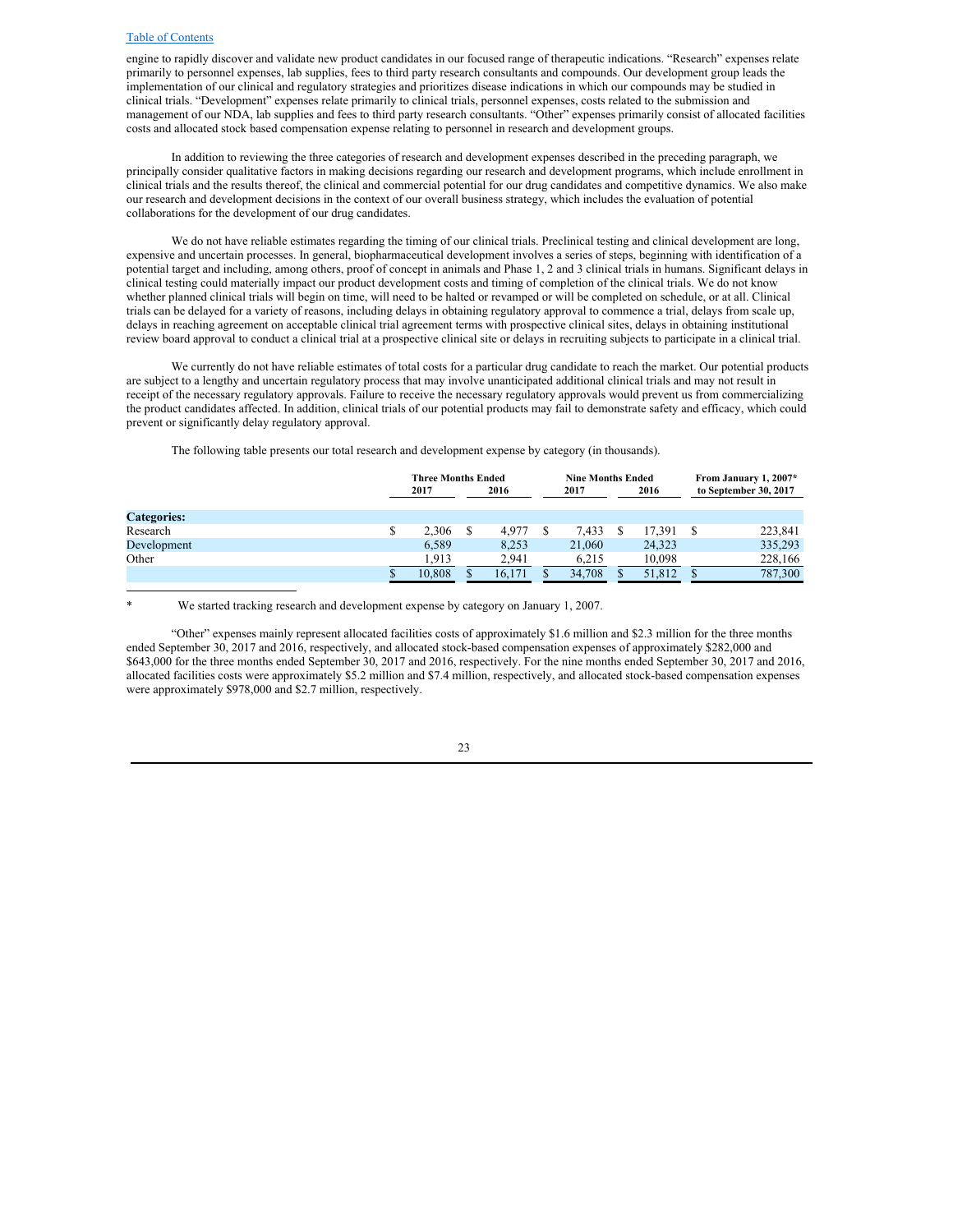For the three and nine months ended September 30, 2017 and 2016, a major portion of our total research and development expense was associated with salaries of our research and development personnel, our ITP, IRAK and IgAN programs, and allocated facilities costs.

For further discussion on research and development activities, see "Research and Development Expense" under "Results of Operations" below.

# **Results of Operations**

# **Three and Nine Months Ended September 30, 2017 and 2016**

### **Revenues**

|                                              | <b>Three Months Ended</b> | September 30. |                | Aggregate | <b>Nine Months Ended</b><br>September 30. |                | Aggregate |
|----------------------------------------------|---------------------------|---------------|----------------|-----------|-------------------------------------------|----------------|-----------|
|                                              | 2017                      |               | 2016           | Change    | 2017                                      | 2016           | Change    |
|                                              |                           |               | (in thousands) |           |                                           | (in thousands) |           |
| <b>Contract revenues from collaborations</b> | 900                       |               | 3.760          | (2,860)   | 4.484                                     | 17.383         | (2.899)   |

Contract revenues from collaborations of \$900,000 during the three months ended September 30, 2017 were related to a payment received pursuant to a license agreement with a third party. Contract revenues from collaborations of \$3.8 million during the three months ended September 30, 2016 represent the remaining amortization of the \$30.0 million upfront payment we earned from BMS.

Contract revenues from collaborations of \$4.5 million during the nine months ended September 30, 2017 is comprised of the \$3.3 million payment we received from BerGenBio pursuant to advancing a licensed AXL kinase inhibitor to Phase 2 clinical study and a \$1.2 million payment we earned pursuant to a license agreement with a third party. Contract revenues from collaborations of \$17.4 million during the nine months ended September 30, 2016 were comprised of the amortization of the upfront payment and FTE fees we earned from BMS of \$13.4 million and \$290,000, respectively, as well as the \$3.7 million payments we received from BerGenBio.

Our potential future revenues may include payments from our current partners and from new partners with whom we enter into agreements in the future, if any, the timing and amount of which is unknown at this time.

### **Research and Development Expense**

|                                              | <b>Three Months Ended</b> |               |  |                |  | <b>Nine Months Ended</b> |  |           |               |                |           |          |
|----------------------------------------------|---------------------------|---------------|--|----------------|--|--------------------------|--|-----------|---------------|----------------|-----------|----------|
|                                              |                           | September 30. |  |                |  | Aggregate                |  |           | September 30. |                | Aggregate |          |
|                                              |                           | 2017          |  | 2016           |  | Change                   |  | 2017      |               | 2016           |           | Change   |
|                                              |                           |               |  | (in thousands) |  |                          |  |           |               | (in thousands) |           |          |
| Research and development expense             |                           | 10.808        |  | 16.171         |  | \$ (5.363)               |  | \$ 34,708 |               | 51,812         |           | (17.104) |
| Stock-based compensation expense included in |                           |               |  |                |  |                          |  |           |               |                |           |          |
| research and development expense             |                           | 282           |  | 643            |  | (361)                    |  | 978       |               | 2.746          |           | (1,768)  |

The decreases in research and development expense for the three and nine months ended September 30, 2017, compared to the same periods in 2016, were primarily due to the decreases in personnel costs, stock-based compensation expense and facility costs as a result of the reduction in workforce in September 2016, and clinical trial costs primarily due to the completion of the pivotal Phase 3 clinical trials in ITP, partially offset by the increase in costs related to the submission of our NDA for fostamatinib in ITP.

We expect that our research and development expense in the fourth quarter of 2017 to remain relatively consistent with prior quarters.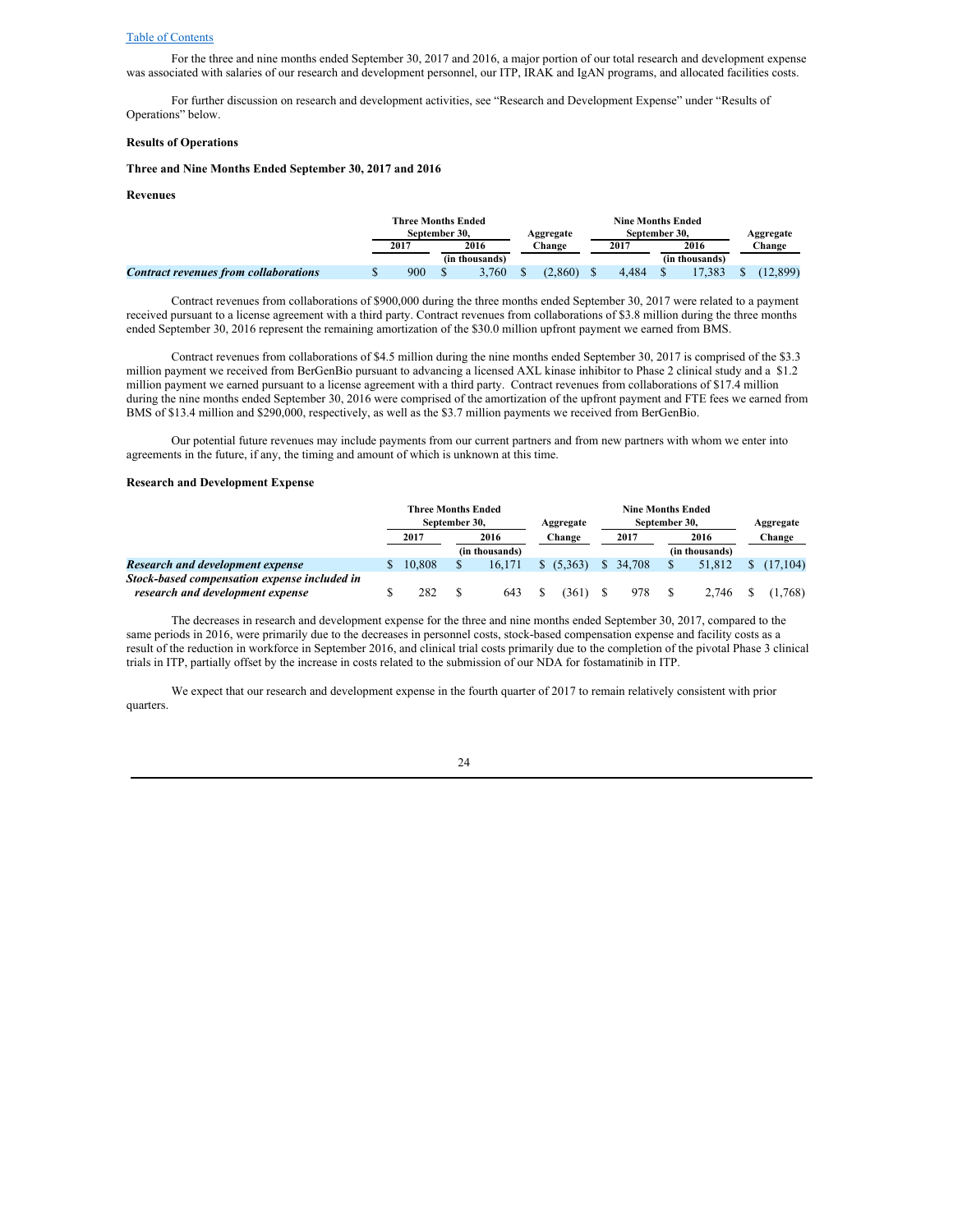# **General and Administrative Expense**

|                                              | <b>Three Months Ended</b><br>September 30, |  | Aggregate      |        | <b>Nine Months Ended</b> | September 30, |  | Aggregate      |        |
|----------------------------------------------|--------------------------------------------|--|----------------|--------|--------------------------|---------------|--|----------------|--------|
|                                              | 2017                                       |  | 2016           | Change |                          | 2017          |  | 2016           | Change |
|                                              |                                            |  | (in thousands) |        |                          |               |  | (in thousands) |        |
| General and administrative expense           | \$7.947                                    |  | 4.558          | 3.389  | $\mathbf{S}$             | 23,177        |  | 13.755         | 9.422  |
| Stock-based compensation expense included in |                                            |  |                |        |                          |               |  |                |        |
| general and administrative expense           | 591                                        |  | 572.           | 19     |                          | .950          |  | .921           | 29     |

The increases in general and administrative expense for the three and nine months ended September 30, 2017, compared to the same periods in 2016, were primarily due to the commercial launch preparation costs, including personnel costs, incurred for a potential commercial launch of fostamatinib in ITP. We expect general and administrative expenses to continue to increase in the fourth quarter of 2017 and in 2018 as we continue to prepare for a potential commercial launch of fostamatinib in ITP.

### **Restructuring Charges**

|                                           | <b>Three Months Ended</b><br>September 30, |      |  |                |  | Aggregate  | <b>Nine Months Ended</b><br>September 30, |  |                |  | Aggregate  |
|-------------------------------------------|--------------------------------------------|------|--|----------------|--|------------|-------------------------------------------|--|----------------|--|------------|
|                                           |                                            | 2017 |  | 2016           |  | Change     | 2017                                      |  | 2016           |  | Change     |
|                                           |                                            |      |  | (in thousands) |  |            |                                           |  | (in thousands) |  |            |
| <b>Restructuring charges</b>              |                                            |      |  | 5.770          |  | \$ (5.770) |                                           |  | 5.770          |  | \$ (5,770) |
| Stock-based compensation expense included |                                            |      |  |                |  |            |                                           |  |                |  |            |
| <i>in restructuring charges</i>           |                                            |      |  | 499            |  | (499)      |                                           |  | 499            |  | (499)      |

In September 2016, we announced that we had reduced our workforce by 46 positions, mostly in the research area. We also announced that effective September 15, 2016, Donald G. Payan, M.D., retired from the board of directors and from his position as Executive Vice President and President of Discovery and Research. We recorded restructuring charges during the third quarter of 2016 of approximately \$5.8 million, which included \$5.0 million of severance costs paid in cash, \$319,000 impairment of certain property and equipment, and \$499,000 of non-cash stock-based compensation expense as a result of the modification of our former executive's stock options. At September 30, 2017, the remaining accrued restructuring cost of \$64,000 related to COBRA benefits is classified under Accrued Compensation in the Condensed Balance Sheet.

# **Gain on Disposal of Assets**

|                                   |      | <b>Three Months Ended</b><br>September 30. |                   | Aggregate     | <b>Nine Months Ended</b> | September 30. |                | Aggregate  |
|-----------------------------------|------|--------------------------------------------|-------------------|---------------|--------------------------|---------------|----------------|------------|
|                                   | 2017 |                                            | 2016              | <b>Change</b> | 2017                     |               | 2016           | Change     |
|                                   |      |                                            | (in thousands)    |               |                          |               | (in thousands) |            |
| <b>Gain on disposal of assets</b> |      |                                            | $\qquad \qquad -$ | _             |                          |               | $-$            | 722<br>ے د |

Gain on disposal of assets during the nine months ended September 30, 2017 related to the proceeds from sale of our fully depreciated property and equipment in the first quarter of 2017.

# **Interest Income**

|                 | <b>Three Months Ended</b> | September 30. |                |        | Aggregate |      | <b>Nine Months Ended</b> | September 30. |                |        | Aggregate |  |
|-----------------|---------------------------|---------------|----------------|--------|-----------|------|--------------------------|---------------|----------------|--------|-----------|--|
|                 | 2017                      |               | 2016           | Change |           | 2017 |                          |               | 2016           | Change |           |  |
|                 |                           |               | (in thousands) |        |           |      |                          |               | (in thousands) |        |           |  |
| Interest income | 195                       |               | 10             |        | 85        |      | 548                      |               | 328            |        | 220       |  |

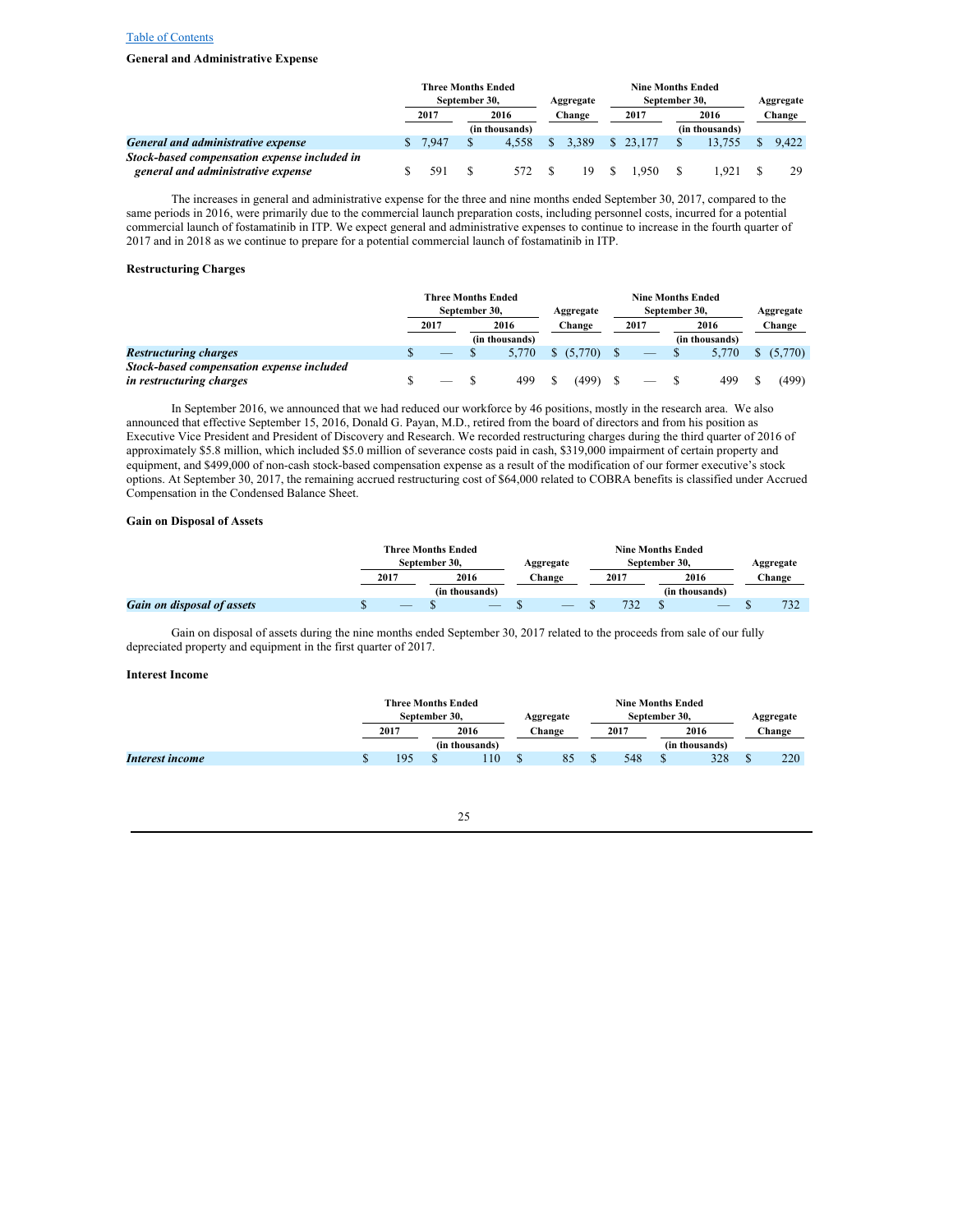Interest income results from our interest-bearing cash and investment balances. The increases in interest income for the three and nine months ended September 30, 2017, as compared to the same periods in 2016 were primarily due to the higher yield on our investments.

### **Critical Accounting Policies and the Use of Estimates**

Our discussion and analysis of our financial condition and results of operations is based upon our financial statements, which have been prepared in accordance with U.S. GAAP. The preparation of these financial statements requires us to make estimates and assumptions that affect the amounts reported in the financial statements and accompanying notes. We evaluate our estimates, including those related to our sublease agreement (including the determination of discount rate used), stock based compensation and the probability of achievement of corporate performance-based milestone for our performance-based stock option awards, impairment issues, the estimated useful life of assets, and estimated accruals, particularly research and development accruals, on an ongoing basis. We base our estimates on historical experience and on various other assumptions that we believe to be reasonable under the circumstances, the results of which form the basis for making judgments about the carrying values of assets and liabilities that are not readily apparent from other sources. Actual results may differ from these estimates under different assumptions or conditions. We believe that there have been no significant changes in our critical accounting policies and estimates disclosed in our Annual Report on Form 10-K for the year ended December 31, 2016, as filed with the SEC.

# **Recent Accounting Pronouncements**

In May 2014, the FASB issued ASU No. 2014-09—*Revenue from Contracts with Customers*, which supersedes the revenue recognition requirements under ASC Topic 605, *Revenue Recognition*, and most industry-specific guidance under the ASC. The core principle of ASU No. 2014-09 is that an entity should recognize revenue when it transfers promised goods or services to customers in an amount that reflects the consideration to which the entity expects to be entitled in exchange for those goods or services. ASU No. 2014-09 defines a five step process to achieve this core principle and, in doing so, it is possible more judgment and estimates may be required within the revenue recognition process than required under existing U.S. GAAP including identifying performance obligations in the contract, estimating the amount of variable consideration to include in the transaction price and allocating the transaction price to each separate performance obligation. ASU No. 2014-09 also requires additional disclosures to enable users of financial statements to understand the nature, amount, timing and uncertainty of revenue and cash flows arising from customer contracts. ASU No. 2014-09 allows for either full retrospective or modified retrospective adoption. In July 2015, the FASB deferred by one year the effective date of ASU No. 2014-09 with the new effective date beginning after December 15, 2017, and the interim periods within that year and will allow early adoption for all entities as of the original effective date for public business entities, which was annual reporting periods beginning after December 15, 2016. We plan to adopt this new standard on January 1, 2018 using the modified retrospective approach. The adoption of ASU No. 2014-09 may have a material effect on our financial statements. To date, our revenues have been derived from license and collaboration agreements. The consideration we are eligible to receive under these agreements includes upfront payments, progress dependent contingent payments on events achieved by our collaboration partners, and royalties on net sales of products sold by such partners under the agreements. Each license and collaboration agreement is unique and will need to be assessed separately under the five-step process of the new standard. ASU No. 2014-09 differs from the current accounting standard in many respects, such as in the accounting for variable consideration, including milestone payments or contingent payments. Under our current accounting policy, we recognize contingent payments as revenue in the period that the payment-triggering event occurred or is achieved. However, under the new accounting standard, it is possible to start to recognize contingent payments before the payment-triggering event is completely achieved, subject to management's assessment of whether it is probable that a significant reversal in the amount of cumulative revenue recognized will not occur when the uncertainty associated with the variable consideration is subsequently resolved. We have performed a preliminary assessment of the impact of the new standard on our active license and collaboration agreements and have identified the revenue streams. Although we are continuing to assess the impact of this new guidance, we believe that the most significant impact may relate to the timing of recognition of certain future milestone payments as revenue depending on the assessed probability of achievement for these milestones as of the date of adoption.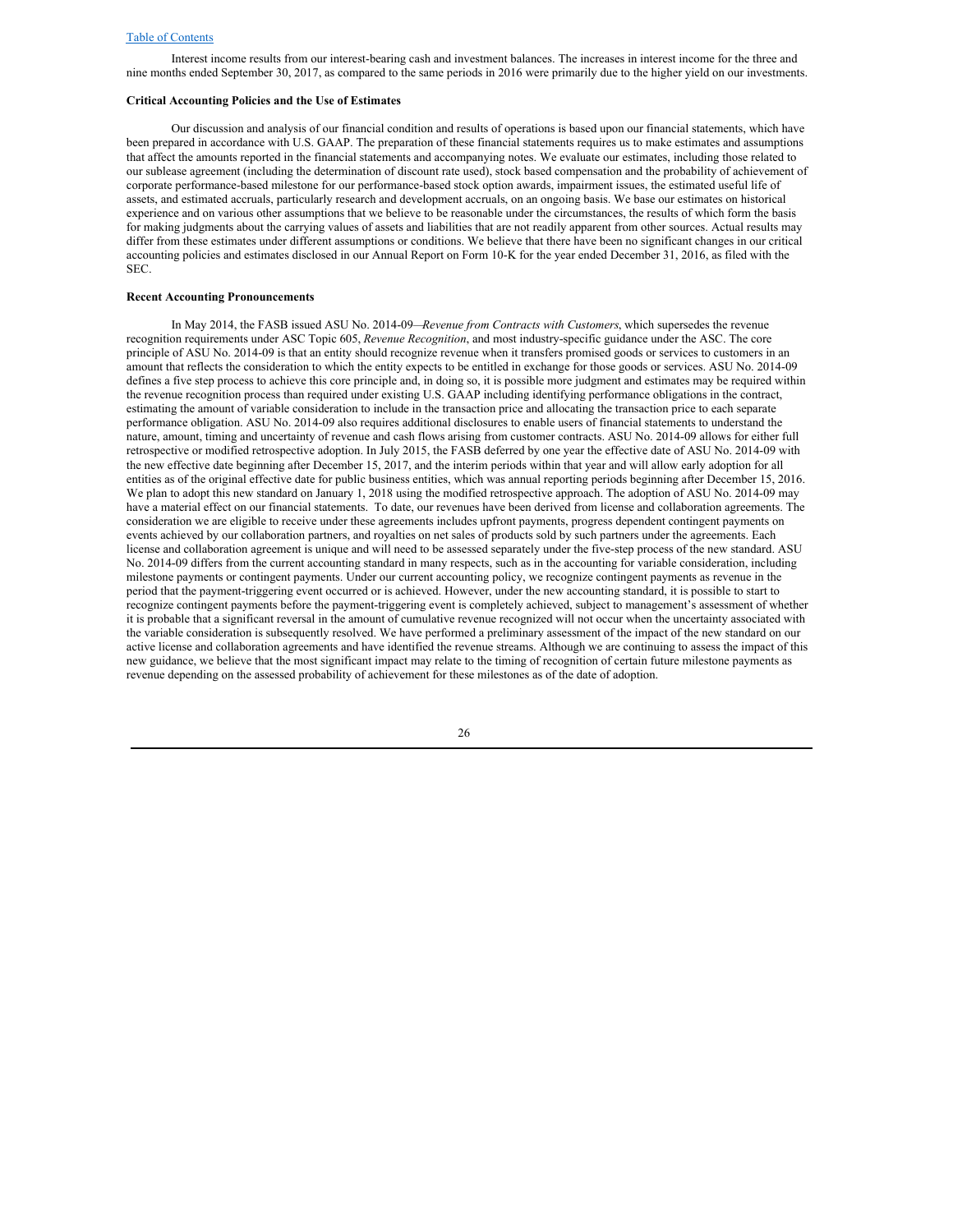In February 2016, the FASB issued ASU No. 2016-02—*Leases*, which is aimed at making leasing activities more transparent, and requires substantially all leases be recognized by lessees on their balance sheet as a right-of-use asset and corresponding lease liability, including leases currently accounted for as operating leases. The guidance is effective for all interim and annual reporting periods beginning after December 15, 2018. Early adoption is permitted. We plan to adopt this new standard on January 1, 2019. We are currently evaluating the potential impact of the adoption of ASU No. 2016-02 on our financial statements and cannot estimate the impact of adoption at this time.

In March 2016, the FASB issued ASU No. 2016-09—*Improvements to Employee Share-Based Payment Accounting*, which is intended to simplify several aspects of the accounting for share-based payment award transactions, including the income tax consequences, an option to recognize gross stock compensation expense with actual forfeitures recognized as they occur, as well as certain classifications on the statement of cash flows. We adopted ASU No. 2016-09 on January 1, 2017. Under this guidance, on a prospective basis, companies will no longer record excess tax benefits and certain tax deficiencies in additional paid-in capital. Instead, they will record all excess tax benefits and tax deficiencies as income tax expense or benefit in the income statement. In addition, the guidance eliminates the requirement that excess tax benefits be realized before companies can recognize them. The ASU requires a cumulative-effect adjustment for previously unrecognized excess tax benefits in opening retained earnings in the annual period of adoption. Upon adoption, we recognized additional excess tax benefit as a deferred tax asset with a corresponding increase to our deferred tax asset valuation allowance, which did not result in a net impact to retained earnings. Additionally, as provided for under this new guidance, we elected to account for forfeitures as they occur. The adoption of this aspect of the guidance did not have a material impact on our financial statements.

# **Liquidity and Capital Resources**

### **Cash Requirements**

From inception, we have financed our operations primarily through sales of equity securities and contract payments under our collaboration agreements. We have consumed substantial amounts of capital to date as we continue our research and development activities, including preclinical studies and clinical trials.

As of September 30, 2017, we had approximately \$68.1 million in cash, cash equivalents and short-term investments, as compared to approximately \$74.8 million as of December 31, 2016, a decrease of approximately \$6.7 million. The decrease was primarily attributable to the payments associated with funding our operating expenses during the nine months ended September 30, 2017, partially offset by the \$43.0 million proceeds, net of underwriting discounts and commissions and offering expenses, from the underwritten public offering in February 2017. In October 2017, we completed another underwritten public offering in which we sold 20,815,000 shares of our common stock pursuant to an effective registration statement at a price to the public of \$3.35 per share for net proceeds of approximately \$65.3 million, net of underwriting discounts and commissions and offering expenses.

In February 2017, we received a payment from BerGenBio of \$3.3 million pursuant to our exclusive license agreement which we signed in June 2011. In May 2017, we entered into an Amended Sales Agreement with Cantor, pursuant to which we may offer and sell, through Cantor additional shares of our common stock, up to an aggregate offering price of \$40.0 million. During the nine months ended September 30, 2017, 2,166,093 shares of common stock were sold under the Amended Sales Agreement, with aggregate net proceeds of \$5.7 million. In October 2017, we terminated the Amended Sales Agreement with Cantor.

In December 2014, we entered into a sublease agreement with an unrelated third party to occupy a portion of our research and office space. This sublease agreement was amended in February 2017 to sublease additional research and office space. Effective July 2017, the sublease agreement was amended primarily to extend the term of the sublease through January 2023. During the nine months ended September 30, 2017, we received approximately \$3.6 million of sublease income and reimbursements. We expect to receive approximately \$23.0 million in future sublease income (excluding our subtenant's share of facility's operating expenses) through January 2023.

We believe that our existing capital resources will be sufficient to support our current and projected funding requirements, including the potential commercial launch of fostamatinib in ITP in the U.S., through at least the next 12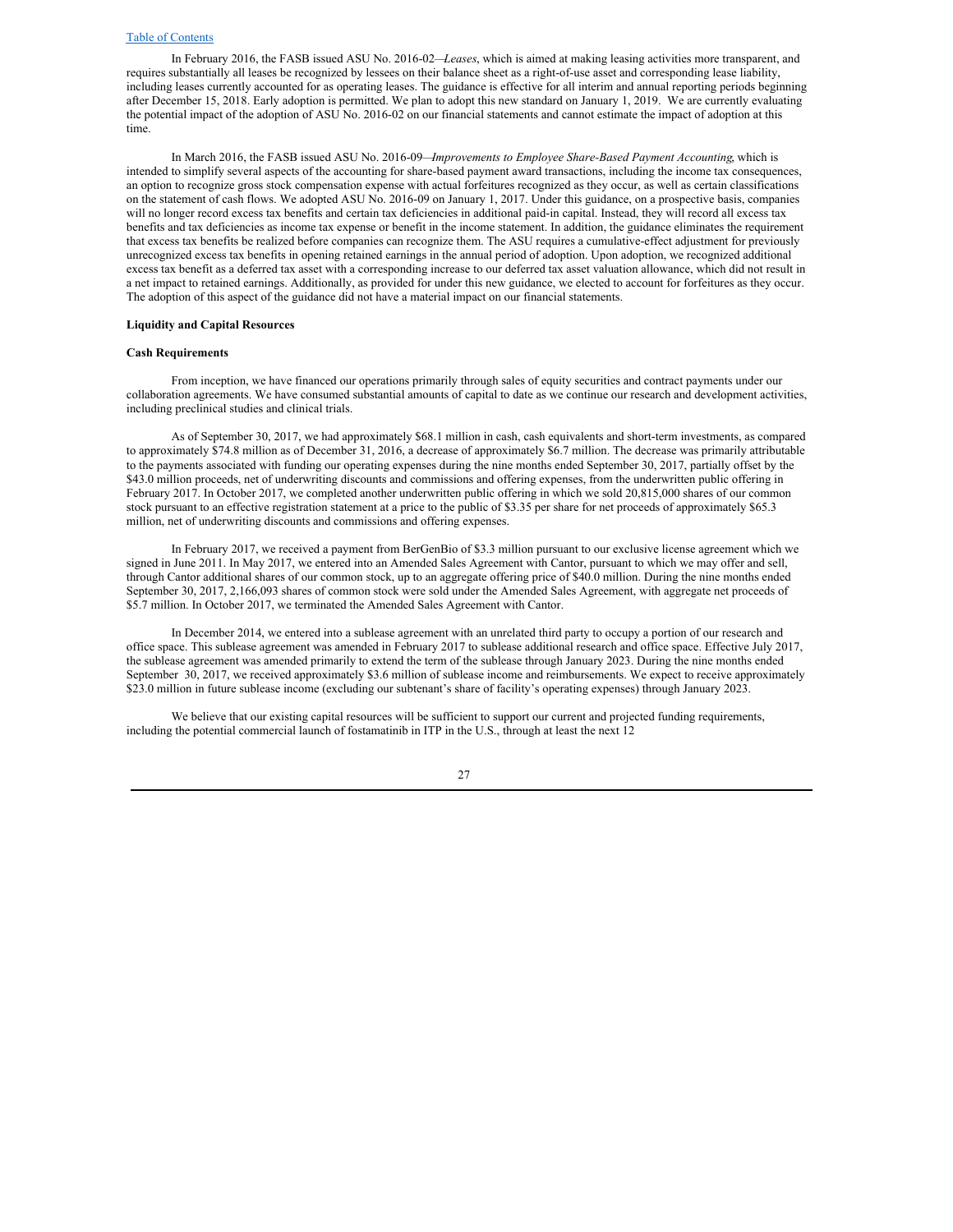months. We also continue to evaluate ex-U.S. partnerships for fostamatinib and other partnering opportunities across our pipelines. We have based this estimate on assumptions that may prove to be wrong, and we could utilize our available capital resources sooner than we currently expect. Because of the numerous risks and uncertainties associated with the development of our product candidates and other research and development activities, including risks and uncertainties that could impact the rate of progress of our development activities, we are unable to estimate with certainty the amounts of increased capital outlays and operating expenditures associated with our current and anticipated clinical trials and other research and development activities.

Our operations will require significant additional funding for the foreseeable future. Unless and until we are able to generate a sufficient amount of product, royalty or milestone revenue, we expect to finance future cash needs through public and/or private offerings of equity securities, debt financings and/or collaboration and licensing arrangements, and to a much lesser extent through interest income earned on the investment of our excess cash balances and short term investments. With the exception of contingent and royalty payments that we may receive under our existing collaborations, we do not currently have any committed future funding. To the extent we raise additional capital by issuing equity securities, our stockholders could at that time experience substantial dilution. Any debt financing that we are able to obtain may involve operating covenants that restrict our business. To the extent that we raise additional funds through collaboration and licensing arrangements, we may be required to relinquish some of our rights to our technologies or product candidates, or grant licenses on terms that are not favorable to us.

Our future funding requirements will depend upon many factors, including, but not limited to:

- the successful regulatory approval of our recently submitted NDA;
- the costs to commercialize fostamatinib or any other future product candidates, if any such candidate receives regulatory approval for commercial sale;
- · the progress and success of our clinical trials and preclinical activities (including studies and manufacture of materials) of our product candidates conducted by us;
- the progress of research and development programs carried out by us and our collaborative partners;
- the costs and timing of regulatory filings and approvals by us and our collaborators;
- any changes in the breadth of our research and development programs;
- the ability to achieve the events identified in our collaborative agreements that may trigger payments to us from our collaboration partners;
- our ability to acquire or license other technologies or compounds that we may seek to pursue;
- our ability to manage our growth;
- competing technological and market developments;
- the costs and timing of obtaining, enforcing and defending our patent and other intellectual property rights; and
- expenses associated with any unforeseen litigation, including any securities class action lawsuits.

Insufficient funds may require us to delay, scale back or eliminate some or all of our research or development programs, to lose rights under existing licenses or to relinquish greater or all rights to product candidates at an earlier stage of development or on less favorable terms than we would otherwise choose or may adversely affect our ability to operate as a going concern.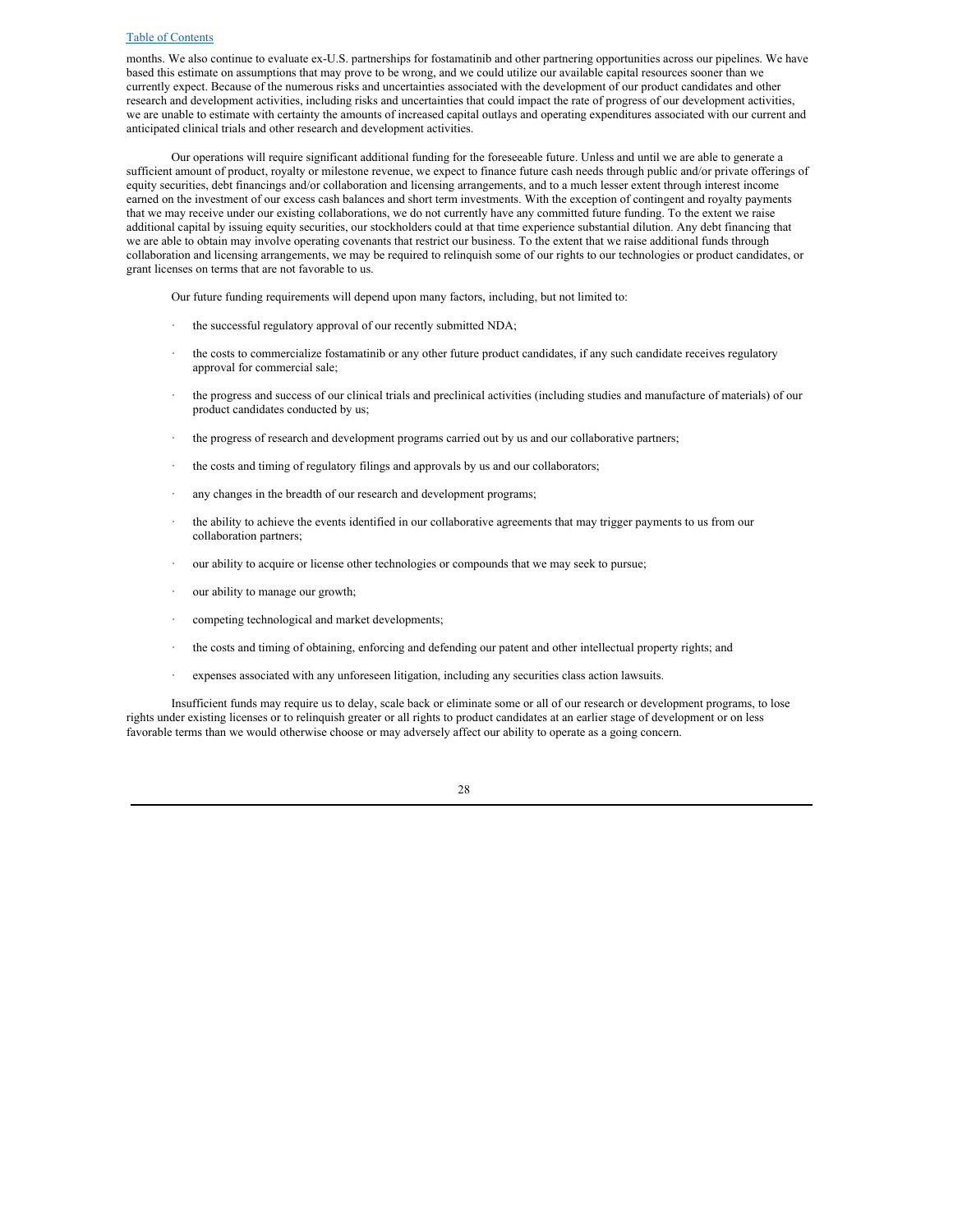For the nine months ended September 30, 2017 and 2016, we maintained an investment portfolio primarily in money market funds, U. S. treasury bills, government-sponsored enterprise securities, and corporate bonds and commercial paper. Cash in excess of immediate requirements is invested with regard to liquidity and capital preservation. Wherever possible, we seek to minimize the potential effects of concentration and degrees of risk. We will continue to monitor the impact of the changes in the conditions of the credit and financial markets to our investment portfolio and assess if future changes in our investment strategy are necessary.

# **Cash Flows from Operating, Investing and Financing Activities**

|                                                      | Nine Months Ended September 30, |  |           |  |  |  |  |  |
|------------------------------------------------------|---------------------------------|--|-----------|--|--|--|--|--|
|                                                      | 2017<br>2016                    |  |           |  |  |  |  |  |
|                                                      | (in thousands)                  |  |           |  |  |  |  |  |
| Net cash provided by (used in):                      |                                 |  |           |  |  |  |  |  |
| Operating activities                                 | (57, 842)                       |  | (63, 425) |  |  |  |  |  |
| Investing activities                                 | 15,767                          |  | 22,770    |  |  |  |  |  |
| Financing activities                                 | 50.322                          |  | 23,149    |  |  |  |  |  |
| Net increase (decrease) in cash and cash equivalents | 8.247                           |  | (17, 506) |  |  |  |  |  |

Net cash used in operating activities was approximately \$57.8 million for the nine months ended September 30, 2017, compared to approximately \$63.4 million for the nine months ended September 30, 2016. Net cash used in operating activities for the nine months ended September 30, 2017 was primarily due to the cash payments related to our research and development programs, which include costs related to the submission of our NDA for fostamatinib in ITP, and commercial launch preparation costs, partially offset by the \$4.5 million payment we received from our collaborative partners. Net cash used in operating activities for the nine months ended September 30, 2016 was primarily due to the cash payments related to our research and development programs and severance payments as a result of the reduction in workforce in September 2016, partially offset by the \$3.7 million payments we received from BerGenBio. The timing of cash requirements may vary from period to period depending on our commercial launch activities related to fostamatinib in ITP, our research and development activities, including our planned preclinical and clinical trials, and future requirements to establish commercial capabilities for any products that we may develop.

Net cash provided by investing activities was approximately \$15.8 million for the nine months ended September 30, 2017, compared to approximately \$22.8 million for the nine months ended September 30, 2016. Net cash provided by investing activities in each period related to net maturities of short-term investments, partially offset by capital expenditures. Capital expenditures were approximately \$111,000 for the nine months ended September 30, 2017, compared to approximately \$798,000 for the same period in 2016.

Net cash provided by financing activities was approximately \$50.3 million for the nine months ended September 30, 2017, compared to approximately \$23.1 million for the nine months ended September 30, 2016. Net cash provided by financing activities for the nine months ended September 30, 2017 consisted of net proceeds of \$43.0 million from issuance of common stock pursuant to the underwritten public offering we completed in February 2017, \$5.7 million from issuance of shares under our Amended Sales Agreement with Cantor and proceeds from exercise of stock options and participation in the Purchase Plan. Net cash provided by financing activities for the nine months ended September 30, 2016 consisted of net proceeds of \$22.2 million from issuance of shares under our Sales Agreement as well as proceeds from exercise of outstanding options and issuance of shares under the Purchase Plan.

# **Off-Balance Sheet Arrangements**

As of September 30, 2017, we had no off-balance sheet arrangements (as defined in Item 303(a)(4)(ii) of Regulation S-K under the Exchange Act).

# **Contractual Obligations**

We conduct our research and development programs internally and through third parties that include, among others, arrangements with universities, consultants and contract research organizations (CRO). We have contractual arrangements with these parties, however our contracts with them are cancelable generally on reasonable notice within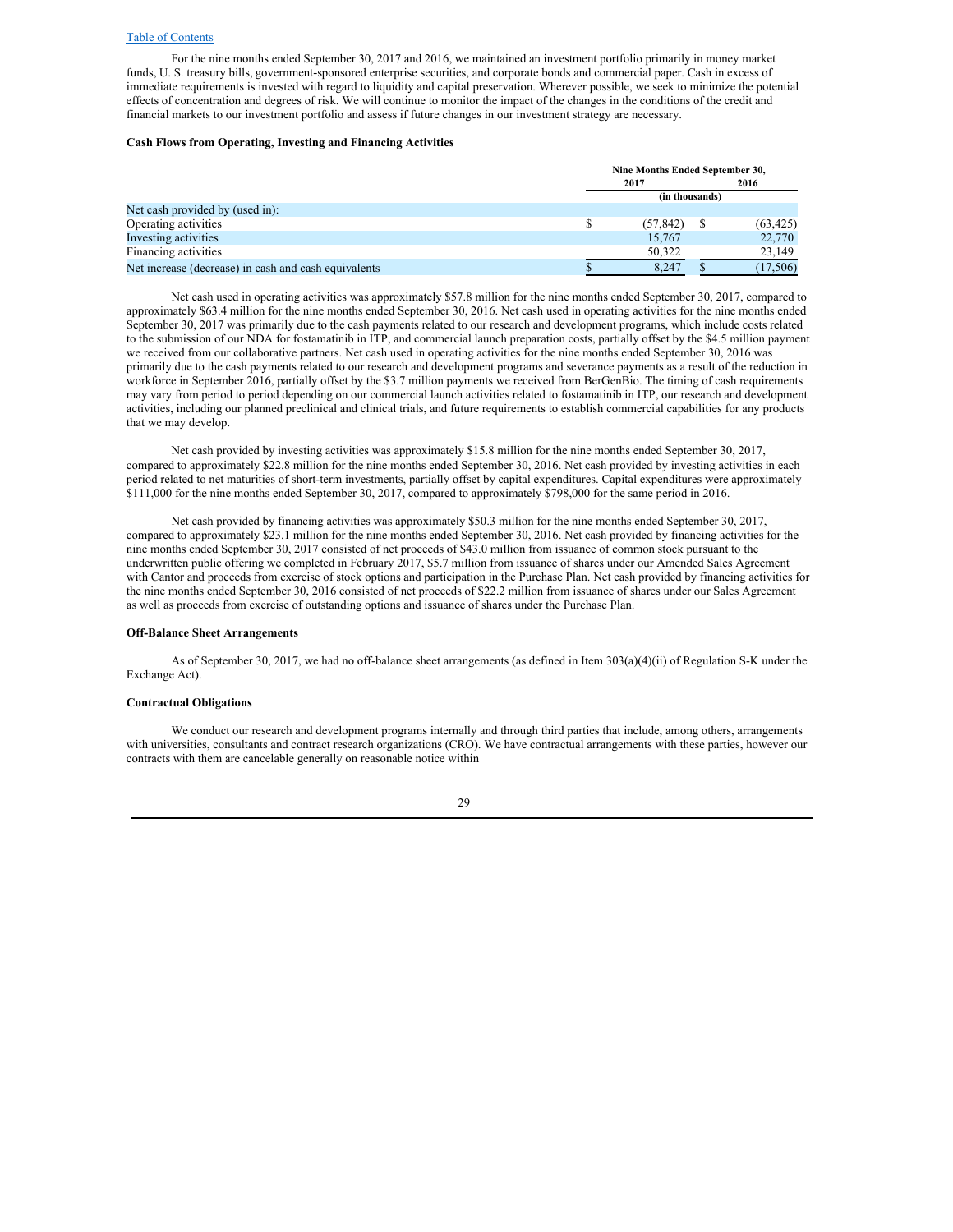one year and our obligations under these contracts are primarily based on services performed. We do not have any purchase commitments under any collaboration arrangements.

We have agreements with certain CROs to conduct our clinical trials. The timing of payments for any amounts owed under the respective agreements will depend on various factors including, but not limited to, patient enrollment and other progress of the clinical trial. We can terminate these agreements at any time, and if terminated, we would not be liable for the full amount of the respective agreements. Instead, we will be liable for services through the termination date plus certain cancellation charges, if any, as defined in each of the respective agreements. In addition, these agreements may, from time to time, be subjected to amendments as a result of any change orders executed by the parties.

As of September 30, 2017, we had the following contractual commitments:

|                      |           | Less than | <b>Payment Due By Period</b> |             | More than |  |
|----------------------|-----------|-----------|------------------------------|-------------|-----------|--|
|                      | Total     | Year      | 1 - 3 Years                  | 3 - 5 Years | 5 Years   |  |
|                      |           |           | (in thousands)               |             |           |  |
| Facilities lease (1) | \$ 54,103 | 11.396    | 18.832                       | \$20.369    | 3.506     |  |

(1) In December 2014, we entered into a sublease agreement with an unrelated third party to lease up a portion of the research and office space. The facilities lease obligations above do not include the sublease income of \$23.0 million which we expect to receive over the term of the sublease through 2023.

We are also subject to claims related to the patent protection of certain of our technologies, as well as purported securities class action lawsuit, other litigations, and other contractual agreements. We are required to assess the likelihood of any adverse judgments or outcomes to these matters as well as potential ranges of probable losses. A determination of the amount of reserves required, if any, for these contingencies is made after careful analysis of each individual matter.

In the first quarter of 2017, we entered into a consulting agreement with a third party, pursuant to which we may be required to pay amounts ranging from \$1.5 million to \$4.0 million if certain future regulatory milestone events occur. As of September 30, 2017, we do not consider any of the future regulatory milestone events as probable of occurring. As such, no expense was recognized for the three and nine months ended September 30, 2017.

# <span id="page-29-0"></span>**Item 3. Quantitative and Qualitative Disclosures About Market Risk**

During the nine months ended September 30, 2017, there were no material changes to our market risk disclosures as set forth in Part II, Item 7A, "Quantitative and Qualitative Disclosures About Market Risk," of our Annual Report on Form 10-K for the year ended December 31, 2016.

# <span id="page-29-1"></span>**Item 4. Controls and Procedures**

*Evaluation of Disclosure Controls and Procedures.*Based on the evaluation of our disclosure controls and procedures (as defined in Rules 13a-15(e) and 15d-15(e) under the Exchange Act), our chief executive officer and chief financial officer have concluded that, as of the end of the period covered by this report, our disclosure controls and procedures were effective.

*Changes in Internal Controls.* There were no changes in our internal control over financial reporting that occurred during the quarter ended September 30, 2017 that have materially affected, or are reasonably likely to materially affect, our internal control over financial reporting.

*Limitations on the Ef ectiveness of Controls.* A control system, no matter how well conceived and operated, can provide only reasonable, not absolute, assurance that the objectives of the controls are met. Because of the inherent limitations in all control systems, no evaluation of controls can provide absolute assurance that all control issues, if any, within a company have been detected. Accordingly, our disclosure controls and procedures are designed to provide reasonable, not absolute, assurance that the objectives of our disclosure control system are met and, as set forth above,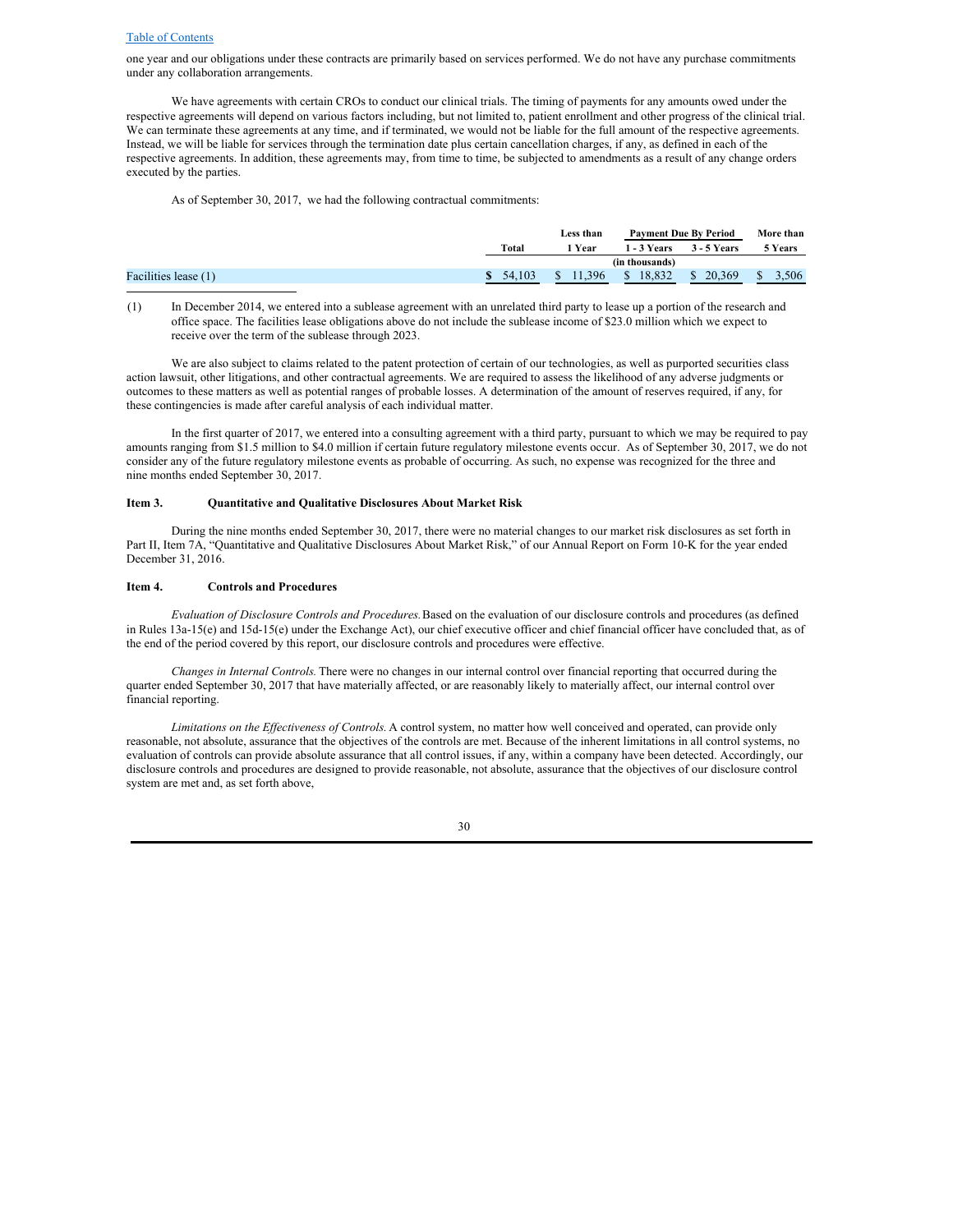our chief executive officer and chief financial officer have concluded, based on their evaluation as of the end of the period covered by this report, that our disclosure controls and procedures were sufficiently effective to provide reasonable assurance that the objectives of our disclosure control system were met.

# <span id="page-30-0"></span>**PART II. OTHER INFORMATION**

# <span id="page-30-1"></span>**Item 1. Legal Proceedings**

None.

### <span id="page-30-2"></span>**Item 1A. Risk Factors**

In evaluating our business, you should carefully consider the following risks, as well as the other information contained in this Quarterly Report on Form 10-Q. These risk factors could cause our actual results to differ materially from those contained in forwardlooking statements we have made in this Quarterly Report on Form 10-Q and those we may make from time to time. If any of the following risks actually occurs, our business, financial condition and operating results could be harmed. The risks and uncertainties described below are not the only ones facing us. Additional risks and uncertainties not presently known to us, or that we currently see as immaterial, may *also harm our business.*

We have marked with an asterisk (\*) those risk factors below that reflect a substantive change from the risk factors included in our *Annual Report on Form 10-K filed with the Securities and Exchange Commission on March 7, 2017.*

### If our recently submitted NDA is not approved by the FDA, this would have a material adverse effect on our business, financial *performance and results of operations.\**

In August 2016, we announced the results of the first Phase 3 FIT study of fostamatinib in ITP, reporting that fostamatinib met its primary efficacy endpoint. The study showed that 18% of patients receiving fostamatinib achieved a stable platelet response compared to none receiving a placebo control. In October 2016, we announced the results of the second study, reporting that the response rate was 18% consistent with the first study. However, one patient in the placebo group achieved a stable platelet response, therefore the difference between groups did not reach statistical significance. Additionally, we have announced updates on the results of the ongoing open label long term extension study of fostamatinib in ITP. We submitted an NDA for fostamatinib in ITP in April 2017. In June 2017, we announced that the FDA accepted our NDA submission for the use of fostamatinib in patients with chronic or persistent ITP. Our NDA submission included, among others, data on both FIT trials as well as the ongoing open label long-term extension study, a number of poststudy analyses including an overall response rate for the FIT studies, which combined stable and intermediate responders , and a large safety database from previous trials of fostamatinib. In October 2017, we announced that the FDA is not currently planning on holding an ODAC meeting to discuss the NDA for fostamatinib in ITP. Although the FDA accepted our NDA submission, given that our second FIT trial did not meet its primary endpoint, there is a risk that the FDA may not approve the submission for any reason as the FDA has substantial discretion in evaluating the results of our clinical trials. For example, notwithstanding our view to the contrary, the FDA may determine that the efficacy data and/or safety data from our earlier clinical trials do not support approval of our NDA. Clinical data often is susceptible to varying interpretations and many companies that have believed that their products performed satisfactorily in clinical trials have nonetheless failed to obtain FDA approval for their products. The FDA may disagree with our trial design and our interpretation of data from nonclinical studies and clinical trials. Upon the FDA's review of the data in our NDA, it may request that we conduct additional analyses and, if it believes that such data are not satisfactory, could advise us that fostamatinib is not approvable with the filed data package. Any such decision would have a material adverse effect on our ability to generate revenue from the sales of fostamatinib in ITP. An inability to generate such revenue would have a material adverse effect on our business, financial performance and results of operations. If the FDA does suggest that we need to conduct additional trials, this would add significant costs before we seek regulatory approval of our product candidates. Any such requirement for additional trials would most likely result in our inability to commercialize fostamatinib in the United States for a significant period of time, which would have a material adverse effect on our ability to generate revenue from the sales of fostamatinib in ITP.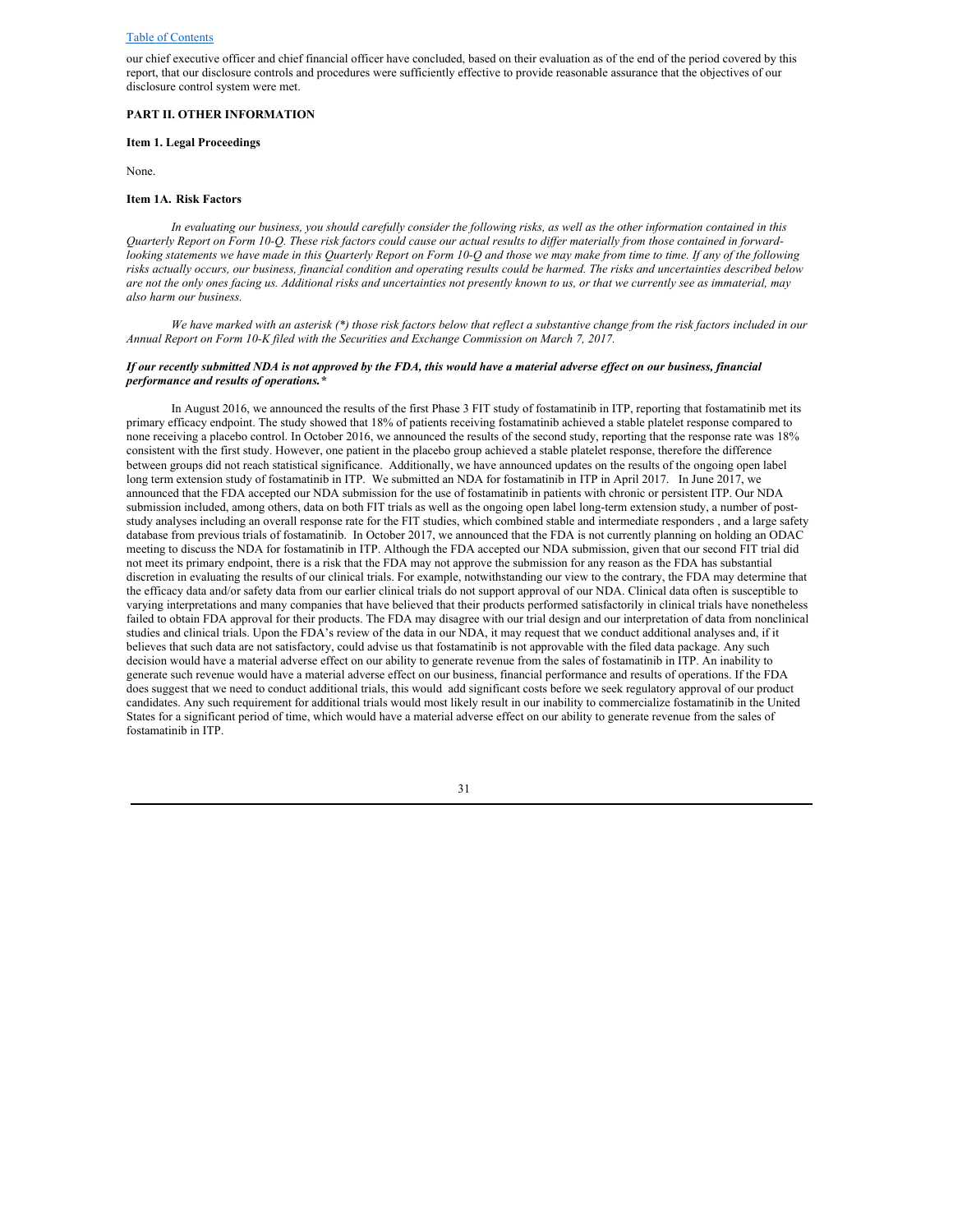# *We will need additional capital in the future to suf iciently fund our operations and research.*

We have consumed substantial amounts of capital to date as we continue our research and development activities, including preclinical studies and clinical trials. We may seek another collaborator or licensee in the future for further clinical development and commercialization of fostamatinib, as well as our other clinical programs, which we may not be able to obtain on commercially reasonable terms or at all. We also continue to evaluate ex-U.S. partnerships for fostamatinib and other partnering opportunities across our pipeline. We believe that our existing capital resources will be sufficient to support our current and projected funding requirements, including the potential commercial launch of fostamatinib in ITP in the U.S., through at least the next 12 months. We have based this estimate on assumptions that may prove to be wrong, and we could utilize our available capital resources sooner than we currently expect. Because of the numerous risks and uncertainties associated with the development of our product candidates and other research and development activities, including risks and uncertainties that could impact the rate of progress of our development activities, we are unable to estimate with certainty the amounts of increased capital outlays and operating expenditures associated with our current and anticipated clinical trials and other research and development activities.

We will continue to need additional capital and the amount of future capital needed will depend largely on the success of our internally developed programs as they proceed in later and more expensive clinical trials, including any additional clinical trials that we may decide to conduct with respect to fostamatinib. Unless and until we are able to generate a sufficient amount of product, royalty or milestone revenue, which may never occur, we expect to finance future cash needs through public and/or private offerings of equity securities, debt financings or collaboration and licensing arrangements, as well as through interest income earned on the investment of our cash balances and short-term investments. With the exception of contingent and royalty payments that we may receive under our existing collaborations, we do not currently have any commitments for future funding. We do not know whether additional financing will be available when needed, or that, if available, we will obtain financing on reasonable terms. To the extent we raise additional capital by issuing equity securities in the future, our stockholders could at that time experience substantial dilution. In addition, we have a significant number of stock options outstanding. To the extent that outstanding stock options have been or may be exercised or other shares issued, our stockholders may experience further dilution. Further, we may choose to raise additional capital due to market conditions or strategic considerations even if we believe we have sufficient funds for our current or future operating plans, including through an "at-the-market" equity offering program. Any debt financing that we are able to obtain may involve operating covenants that restrict our business. To the extent that we raise additional funds through any new collaboration and licensing arrangements, we may be required to relinquish some rights to our technologies or product candidates, or grant licenses on terms that are not favorable to us.

### *Our future funding requirements will depend on many uncertain factors.\**

Our future funding requirements will depend upon many factors, many of which are beyond our control, including, but not limited

to:

- the successful regulatory approval of our recently submitted NDA;
- the costs to commercialize fostamatinib or any other future product candidates, if any such candidate receives regulatory approval for commercial sale;
- · the progress and success of clinical trials and preclinical activities (including studies and manufacture of materials) of our product candidates conducted by us;
- the progress of research and development programs carried out by us and our collaborative partners;
- the costs and timing of regulatory filings and approvals by us and our collaborators;
- any changes in the breadth of our research and development programs;
- the ability to achieve the events identified in our collaborative agreements that may trigger payments to us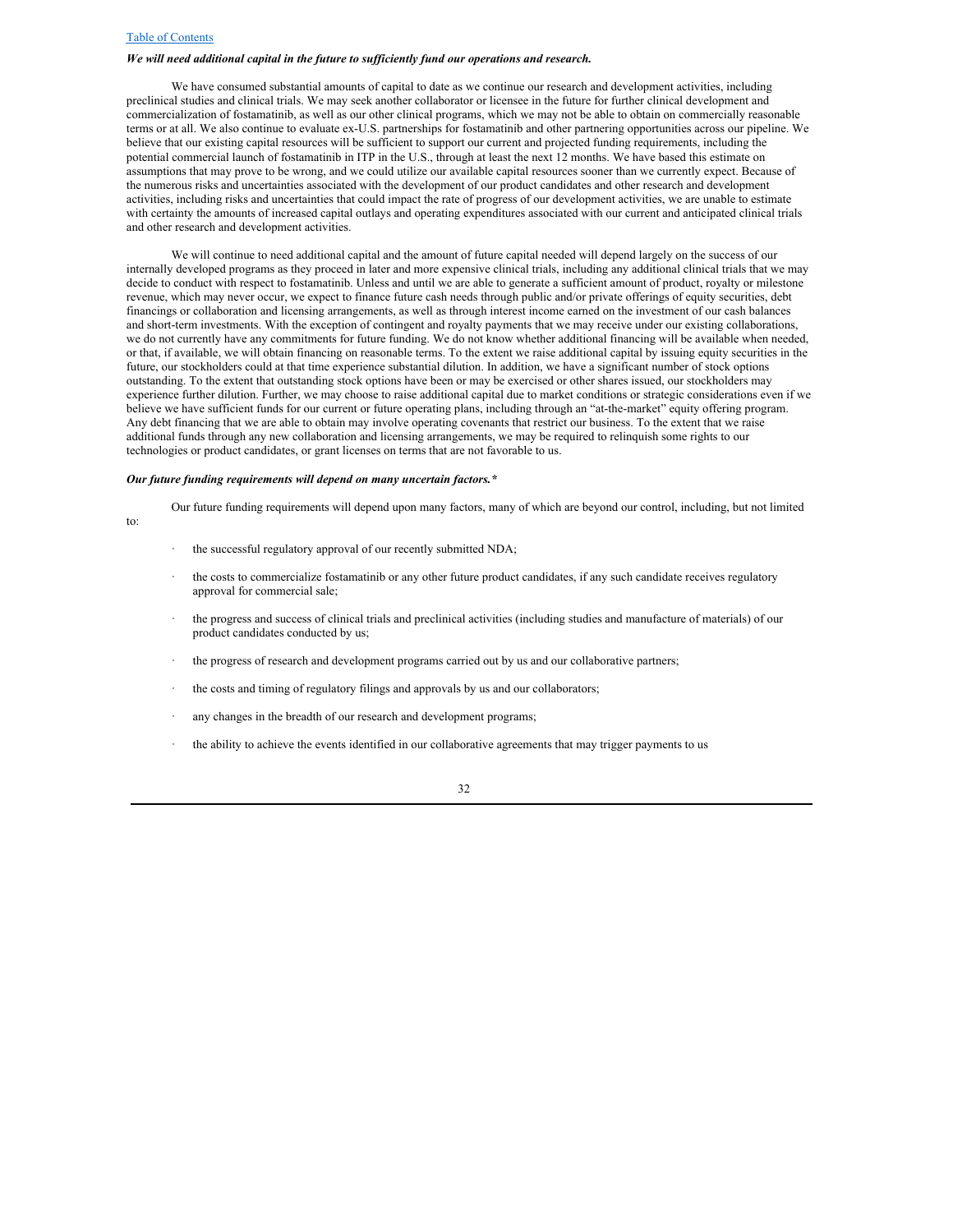from our collaboration partners;

- our ability to acquire or license other technologies or compounds that we may seek to pursue;
- our ability to manage our growth;
- competing technological and market developments;
- the costs and timing of obtaining, enforcing and defending our patent and other intellectual property rights; and
- expenses associated with any unforeseen litigation, including any securities class action lawsuits.

Insufficient funds may require us to delay, scale back or eliminate some or all of our research and development programs, to reduce personnel and operating expenses, to lose rights under existing licenses or to relinquish greater or all rights to product candidates at an earlier stage of development or on less favorable terms than we would otherwise choose or may adversely affect our ability to operate as a going concern.

# There is a high risk that drug discovery and development efforts might not generate successful product candidates.

At the present time, a significant portion of our operations are focused on various stages of drug identification and development. We currently have various product candidates in the clinical testing stage. In our industry, it is statistically unlikely that the limited number of compounds that we have identified as potential product candidates will actually lead to successful product development efforts. We have invested a significant portion of our efforts and financial resources into the development of fostamatinib. Our ability to generate product revenue, which will not occur until after regulatory approval, if ever, will depend on the successful development, regulatory approval and eventual commercialization of one of our product candidates.

Our compounds in clinical trials and our future leads for potential drug compounds are subject to the risks and failures inherent in the development of pharmaceutical products. These risks include, but are not limited to, the inherent difficulty in selecting the right drug and drug target and avoiding unwanted side effects, as well as unanticipated problems relating to product development, testing, enrollment, obtaining regulatory approvals, maintaining regulatory compliance, manufacturing, competition and costs and expenses that may exceed current estimates. In future clinical trials, we or our partners may discover additional side effects and/or higher frequency of side effects than those observed in previously completed clinical trials. The results of preliminary and mid-stage clinical trials do not necessarily predict clinical or commercial success, and larger later-stage clinical trials may fail to confirm the results observed in the previous clinical trials. Similarly, a clinical trial may show that a product candidate is safe and effective for certain patient populations in a particular indication, but other clinical trials may fail to confirm those results in a subset of that population or in a different patient population, which may limit the potential market for that product candidate. With respect to our own compounds in development, we have established anticipated timelines with respect to the initiation of clinical trials based on existing knowledge of the compounds. However, we cannot provide assurance that we will meet any of these timelines for clinical development. Additionally, the initial results of a completed earlier clinical trial of a product candidate do not necessarily predict final results and the results may not be repeated in later clinical trials.

Because of the uncertainty of whether the accumulated preclinical evidence (pharmacokinetic, pharmacodynamic, safety and/or other factors) or early clinical results will be observed in later clinical trials, we can make no assurances regarding the likely results from our future clinical trials or the impact of those results on our business. If our clinical trials fail to meet the primary efficacy endpoints, the commercial prospects of our business may be harmed, our ability to generate product revenues may be delayed or eliminated or we may be forced to undertake other strategic alternatives that are in our shareholders' best interests, including cost reduction measures. If we are unable to obtain adequate financing or engage in a strategic transaction on commercially reasonable terms or at all, we may be required to implement further cost reduction strategies which could significantly impact activities related to our research and development of our future product candidates, and could significantly harm our business, financial condition and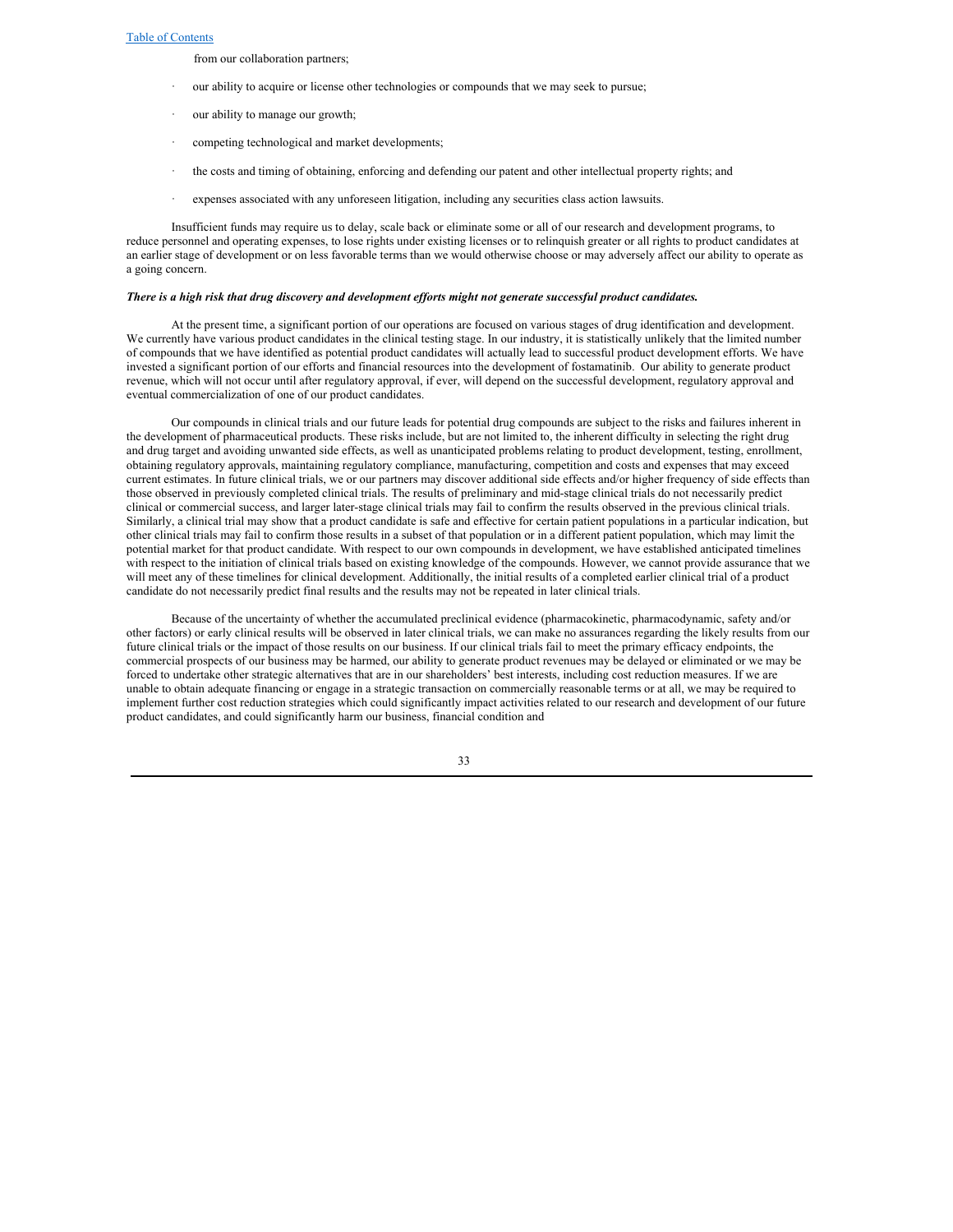results of operations. In addition, these cost reduction strategies could cause us to further curtail our operations or take other actions that would adversely impact our shareholders.

# We might not be able to commercialize our product candidates successfully if problems arise in the clinical testing and approval process.

Commercialization of our product candidates depends upon successful completion of extensive preclinical studies and clinical trials to demonstrate their safety and efficacy for humans. Preclinical testing and clinical development are long, expensive and uncertain processes.

In connection with clinical trials of our product candidates, we face the risks that:

- the product candidate may not prove to be effective;
- the product candidate may cause harmful side effects;
- the clinical results may not replicate the results of earlier, smaller trials;
- we, or the FDA or similar foreign regulatory authorities, may terminate or suspend the trials;
- our results may not be statistically significant;
- patient recruitment and enrollment may be slower than expected;
- · patients may drop out of the trials; and
- regulatory and clinical trial requirements, interpretations or guidance may change.

We do not know whether we will be permitted to undertake clinical trials of potential products beyond the trials already concluded and the trials currently in process. It will take us, or our collaborative partners several years to complete any such testing, and failure can occur at any stage of testing. Interim results of trials do not necessarily predict final results, and acceptable results in early trials may not be repeated in later trials. A number of companies in the pharmaceutical industry, including biotechnology companies, have suffered significant setbacks in advanced clinical trials, even after achieving promising results in earlier trials. For example, in October 2016, we announced that our second Phase 3 study in our FIT Phase 3 clinical program did not meet its primary endpoint. Moreover, we or our collaborative partners or regulators may decide to discontinue development of any or all of these projects at any time for commercial, scientific or other reasons. Further, in August 2014, we discontinued our indirect AMPK activator program, R118, due to its side-effect profile in Phase 1 clinical trials.

We cannot assure you that we will be able to successfully complete the clinical development of our product candidates or receive regulatory approval to ultimately commercialize any of our other product candidates. For example, if we are unable to ultimately commercialize fostamatinib, our business will be harmed.

# If we are unable to obtain regulatory approval to market products in the United States and foreign jurisdictions, we will not be permitted *to commercialize products we or our collaborative partners may develop.*

We cannot predict whether regulatory clearance will be obtained for any product that we, or our collaborative partners, hope to develop. Satisfaction of regulatory requirements typically takes many years, is dependent upon the type, complexity and novelty of the product and requires the expenditure of substantial resources. Of particular significance to us are the requirements relating to research and development and testing.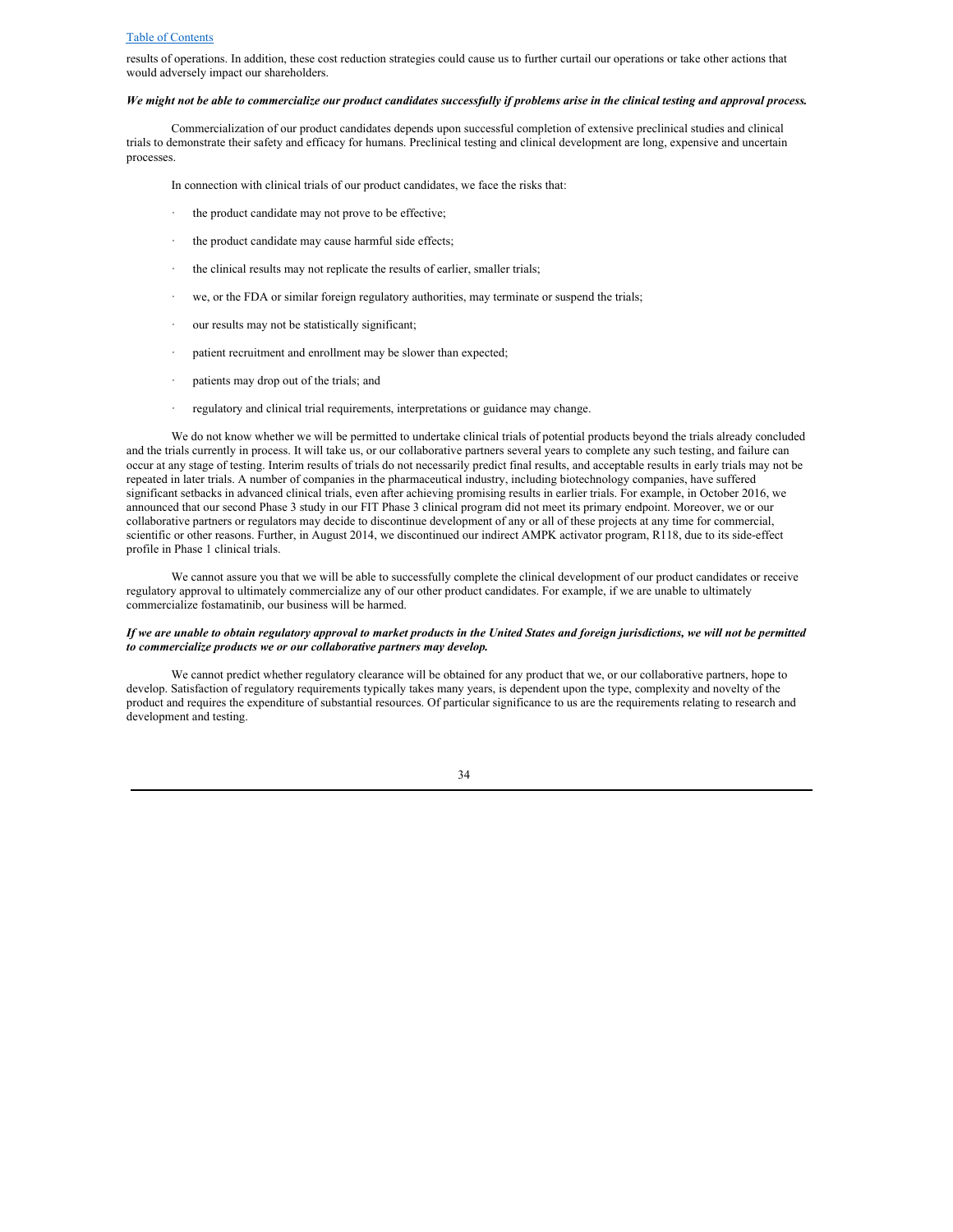Before commencing clinical trials in humans in the United States, we, or our collaborative partners, will need to submit and receive approval from the FDA of an IND. Clinical trials are subject to oversight by institutional review boards and the FDA and:

- must be conducted in conformance with the FDA's good clinical practices and other applicable regulations;
- must meet requirements for institutional review board oversight;
- must meet requirements for informed consent;
- are subject to continuing FDA and regulatory oversight;
- may require large numbers of test subjects; and
- may be suspended by us, our collaborators or the FDA at any time if it is believed that the subjects participating in these trials are being exposed to unacceptable health risks or if the FDA finds deficiencies in the IND or the conduct of these trials.

While we have stated that we intend to file additional INDs for future product candidates, this is only a statement of intent, and we may not be able to do so because we may not be able to identify potential product candidates. In addition, the FDA may not approve any IND we or our collaborative partners may submit in a timely manner, or at all.

Before receiving FDA approval to market a product, we must demonstrate with substantial clinical evidence that the product is safe and effective in the patient population and the indication that will be treated. Data obtained from preclinical and clinical activities are susceptible to varying interpretations that could delay, limit or prevent regulatory approvals. In addition, delays or rejections may be encountered based upon additional government regulation from future legislation or administrative action or changes in FDA policy during the period of product development, clinical trials and FDA regulatory review. Failure to comply with applicable FDA or other applicable regulatory requirements may result in criminal prosecution, civil penalties, recall or seizure of products, total or partial suspension of production or injunction, adverse publicity, as well as other regulatory action against our potential products or us. Additionally, we have limited experience in conducting and managing the clinical trials necessary to obtain regulatory approval.

If regulatory approval of a product is granted, this approval will be limited to those indications or disease states and conditions for which the product is demonstrated through clinical trials to be safe and efficacious. We cannot assure you that any compound developed by us, alone or with others, will prove to be safe and efficacious in clinical trials and will meet all of the applicable regulatory requirements needed to receive marketing approval.

Outside the United States, our ability, or that of our collaborative partners, to market a product is contingent upon receiving a marketing authorization from the appropriate regulatory authorities. This foreign regulatory approval process typically includes all of the risks and costs associated with FDA approval described above and may also include additional risks and costs, such as the risk that such foreign regulatory authorities, which often have different regulatory and clinical trial requirements, interpretations and guidance from the FDA, may require additional clinical trials or results for approval of a product candidate, any of which could result in delays, significant additional costs or failure to obtain such regulatory approval. For example, there can be no assurance that we or our collaborative partners will not have to provide additional information or analysis, or conduct additional clinical trials, before receiving approval to market product candidates.

### Enacted or future legislation may increase the difficulty and cost for us to obtain marketing approval of and commercialize our product *candidates and may af ect the prices we may set.\**

Third-party payors, whether domestic or foreign, or governmental or commercial, are developing increasingly sophisticated methods of controlling healthcare costs. In both the United States and certain foreign jurisdictions, there have been, and we expect there will continue to be, a number of legislative and regulatory changes to the health care system that could impact our ability to sell our products profitably. In particular, in March 2010, the Patient Protection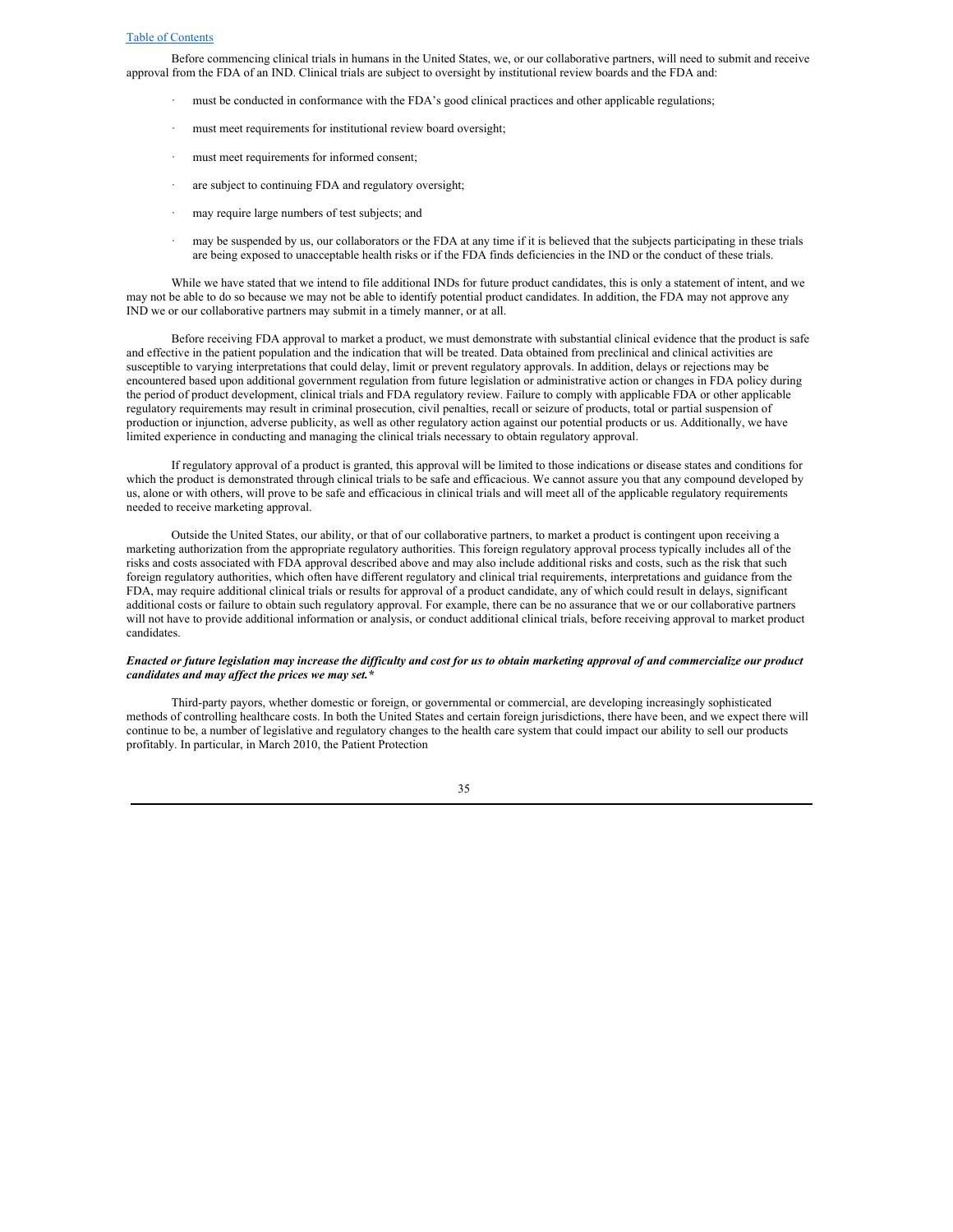and Affordable Care Act, as amended by the Health Care and Education Reconciliation Act, collectively, the Affordable Care Act, was enacted.

The Affordable Care Act and its implementing regulations, among other things, substantially change the way healthcare is financed by both governmental and private insurers in the U.S. Among the provisions of the Affordable Care Act, those of the greatest impact on the pharmaceutical and biotechnology industry include a new methodology by which rebates owed by manufacturers under the Medicaid Drug Rebate Program are calculated for certain drugs that are inhaled, infused, instilled, implanted or injected; increased the minimum Medicaid rebates owed by manufacturers under the Medicaid Drug Rebate Program; extended the Medicaid Drug Rebate Program to utilization of prescriptions of individuals enrolled in Medicaid managed care organizations; subjected manufacturers to new annual fees and taxes for certain branded prescription drugs; provided incentives to programs that increase the federal government's comparative effectiveness research and established a new Medicare Part D coverage gap discount program, in which manufacturers must agree to offer 50% point-of-sale discounts off negotiated prices of applicable brand drugs to eligible beneficiaries during their coverage gap period, as a condition for the manufacturer's outpatient drugs to be covered under Medicare Part D.

Other legislative changes have been proposed and adopted in the U.S. since the Affordable Care Act was enacted. In August 2011, the Budget Control Act of 2011, among other things, created measures for spending reductions by Congress. A Joint Select Committee on Deficit Reduction, tasked with recommending a targeted deficit reduction, was unable to reach its required goals, thereby triggering the legislation's automatic reduction to several government programs. This includes aggregate reductions of Medicare payments to providers of 2% per fiscal year, which went into effect in April 2013, and will remain in effect through 2025 unless additional Congressional action is taken. In January 2013, former President Obama signed into law the American Taxpayer Relief Act of 2012, which, among other things, further reduced Medicare payments to several providers, including hospitals and cancer treatment centers, and increased the statute of limitations period for the government to recover overpayments to providers from three to five years.

We could also be adversely affected in the future by changes in applicable tax laws, regulations, or administrative interpretations thereof. The Trump Administration and key members of Congress have made public statements indicating that U.S. corporate tax reform is a high priority, and Congress may propose sweeping changes to the U.S. tax system, including changes to corporate tax rates and the taxation of income earned outside the United States. A change to the U.S. tax system could have an adverse effect on our business.

Legislative changes to the Affordable Care Act remain possible and appear likely in the 115th U.S. Congress and under the Trump Administration. Since January 2017, President Trump has signed two Executive Orders designed to delay the implementation of any certain provisions of the Affordable Care Act or otherwise circumvent some of the requirements for health insurance mandated by the Affordable Care Act. Earlier this month, the Trump Administration also announced that it will discontinue the payment of cost-sharing reduction, or CSR, payments to insurance companies until Congress approves the appropriation of funds for such CSR payments. The loss of the CSR payments is expected to increase premiums on certain policies issued by qualified health plans under the Affordable Care Act. Further, each chamber of Congress has put forth multiple bills designed to repeal or repeal and replace portions of the Affordable Care Act. Although none of these measures has been enacted by Congress to date, Congress may consider other legislation to repeal and replace elements of the Affordable Care Act. We expect that the Affordable Care Act, as currently enacted or as it may be amended or repealed in the future, and other healthcare reform measures that may be adopted in the future, could have a material adverse effect on our industry generally and on our ability to successfully commercialize our product candidates, if approved. We cannot predict the likelihood, nature or extent of government regulation that may arise from future legislation or administrative action, either in the United States or abroad. If we or our collaborators are slow or unable to adapt to changes in existing requirements or the adoption of new requirements or policies, or if we or our collaborators are not able to maintain regulatory compliance, our product candidates may lose any regulatory approval that may have been obtained and we may not achieve or sustain profitability, which would adversely affect our business.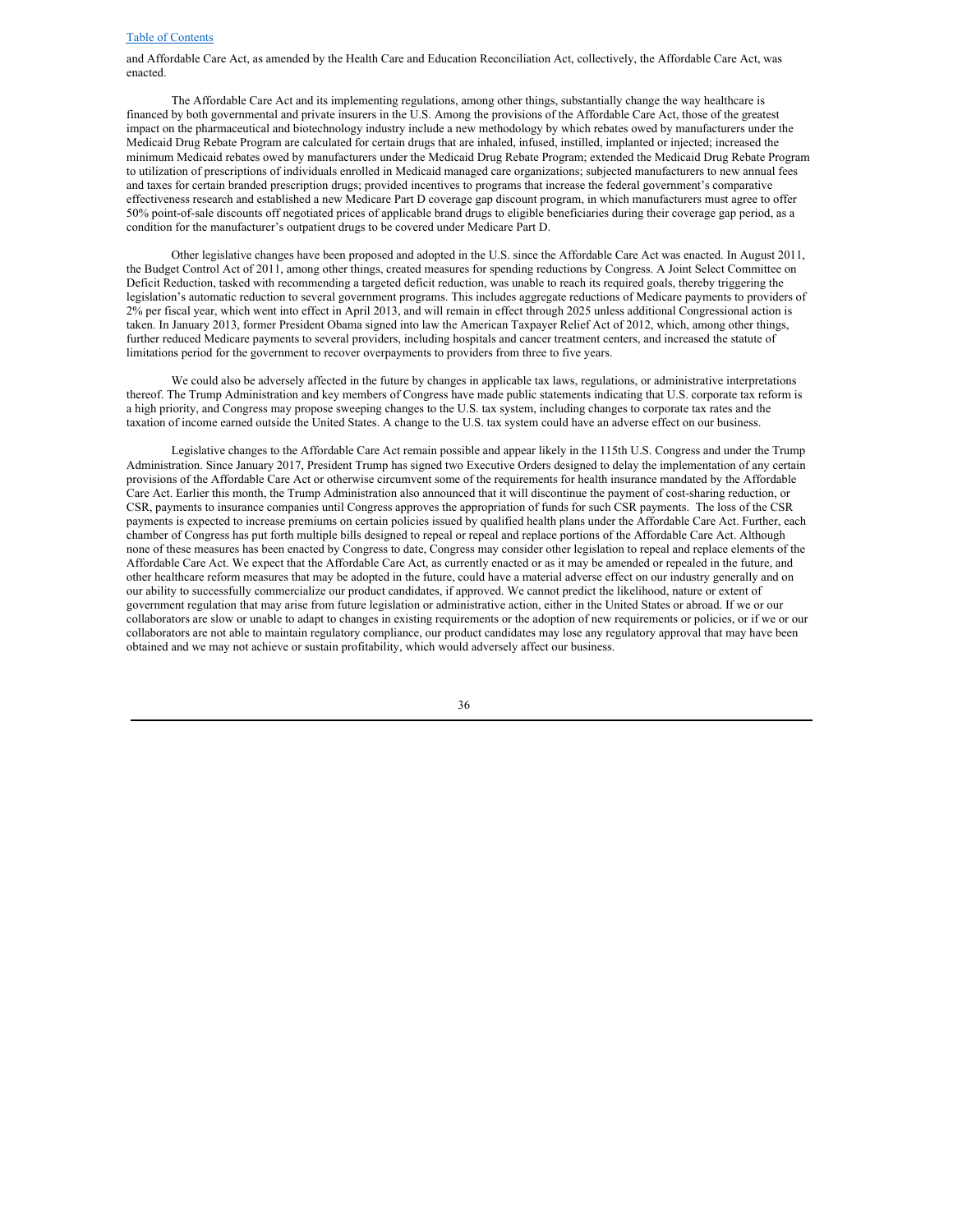We may be subject, directly or indirectly, to federal and state healthcare fraud and abuse laws, false claims laws and other federal and state healthcare laws, and the failure to comply with such laws could result in substantial penalties. Our employees, independent contractors, consultants, principal investigators, CROs, commercial partners and vendors may engage in misconduct or other improper *activities, including noncompliance with regulatory standards and requirements.\**

We are exposed to the risk of fraud, misconduct or other illegal activity by our employees, independent contractors, consultants, principal investigators, CROs, commercial partners and vendors. Misconduct by these parties could include intentional, reckless and/or negligent conduct that fails to: comply with the laws of the FDA and other similar foreign regulatory bodies; provide true, complete and accurate information to the FDA and other similar foreign regulatory bodies; comply with manufacturing standards we have established; comply with federal and state data privacy, security, fraud and abuse and other healthcare laws and regulations in the United States and similar foreign fraudulent misconduct laws; or report financial information or data accurately or to disclose unauthorized activities to us. If we obtain FDA approval for any of our product candidates and begin commercializing those products in the United States, our potential exposure under such laws would increase significantly, and our costs associated with compliance with such laws would likely also increase. These laws may impact, among other things, our current activities with principal investigators and research patients, as well as proposed and future sales, marketing and education programs. In particular, the promotion, sales and marketing of healthcare items and services, as well as certain business arrangements in the healthcare industry, are subject to extensive laws and regulations intended to prevent fraud, misconduct, kickbacks, self-dealing and other abusive practices. These laws and regulations may restrict or prohibit a wide range of pricing, discounting, marketing and promotion, including off-label uses of our products, structuring and commission(s), certain customer incentive programs and other business arrangements generally. Activities subject to these laws also involve the improper use or misrepresentation of information obtained in the course of patient recruitment for clinical trials, creating fraudulent data in our preclinical studies or clinical trials or illegal misappropriation of drug product, which could result in regulatory sanctions and cause serious harm to our reputation. The laws that may affect our ability to operate include, but are not limited to:

- the Federal Anti-Kickback Statute, which prohibits, among other things, individuals and entities from knowingly and willfully soliciting, receiving, offering or paying any remuneration (including any kickback, bribe, or rebate), directly or indirectly, overtly or covertly, in cash or in kind, to induce, or in return for, either the referral of an individual for, or the purchase, lease, order or recommendation of, any good, facility, item or service for which payment may be made, in whole or in part, under a federal healthcare program, such as the Medicare and Medicaid programs. A person or entity does not need to have actual knowledge of the statute or specific intent to violate it in order to have committed a violation;
- federal civil and criminal false claims laws and civil monetary penalty laws, including the civil False Claims Act, which impose criminal and civil penalties, through government, civil whistleblower or qui tam actions, on individuals and entities for, among other things, knowingly presenting, or causing to be presented, claims for payment or approval from Medicare, Medicaid, or other third-party payors that are false, fictitious or fraudulent, or knowingly making, using or causing to be made or used, a false statement to avoid, decrease or conceal an obligation to pay money to the federal government. In addition, the government may assert that a claim including items and services resulting from a violation of the federal Anti-Kickback Statute constitutes a false or fraudulent claim for purposes of the False Claims Act;
- the Federal Health Insurance Portability and Accountability Act of 1996, or HIPAA, which imposes criminal and civil liability for, among other things, knowingly and willfully executing, or attempting to execute, a scheme to defraud or to obtain any healthcare benefit program or obtain, by means of false or fraudulent pretenses, representations, or promises, any of the money or property owned by, or under the custody or control of, any healthcare benefit program, regardless of the payor (e.g., public or private), willfully obstructing a criminal investigation of a healthcare offense, and knowingly and willfully falsifying, concealing or covering up by any trick or device a material fact or making any materially false, fictitious or fraudulent statements in connection with the delivery of, or payment for, healthcare benefits, items or services relating to healthcare matters. Similar to the federal Anti-Kickback Statute, a person or entity does not need to have actual knowledge of the statute or specific intent to violate it in order to have committed a violation;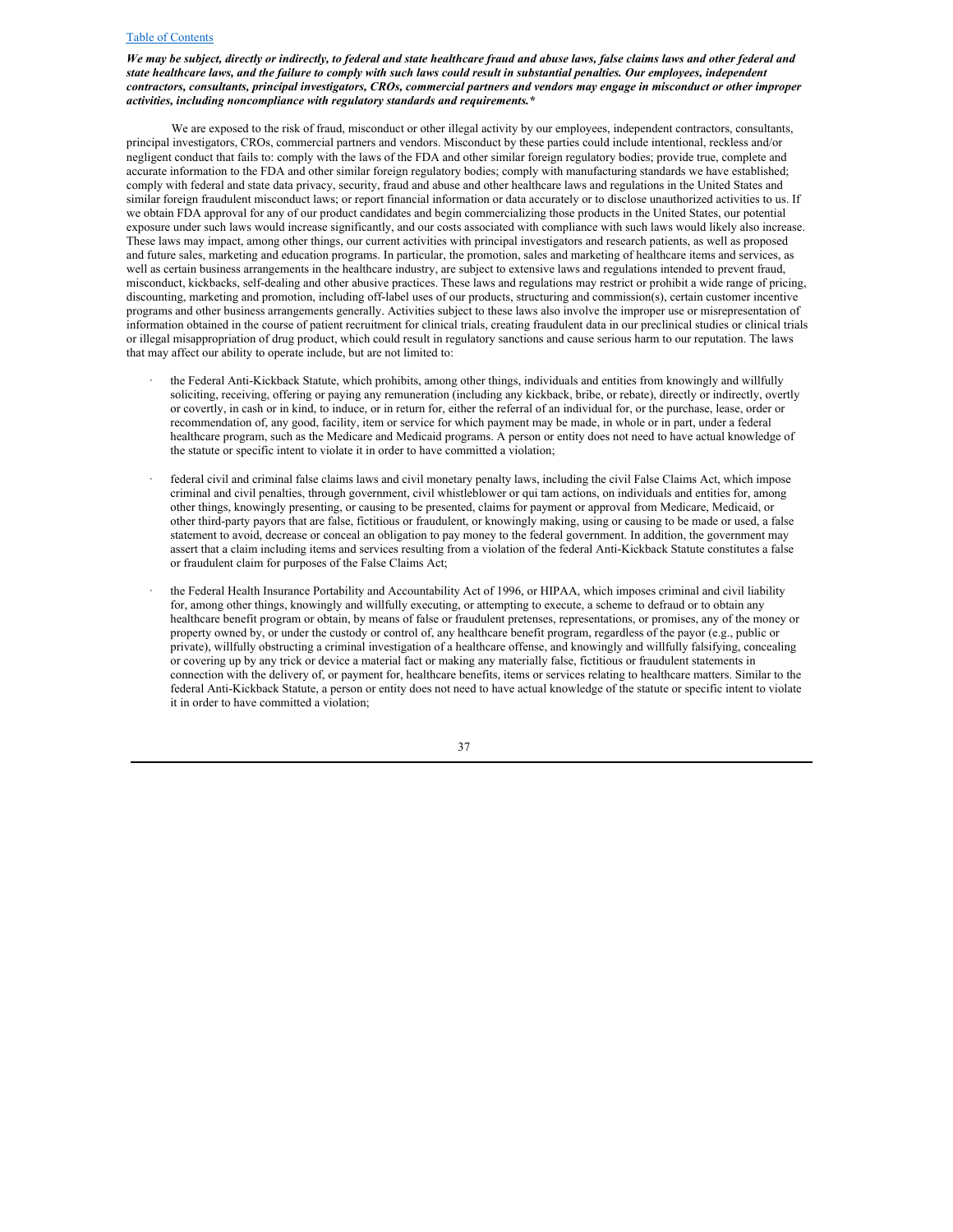- · HIPAA, as amended by the Health Information Technology for Economic and Clinical Health Act of 2009, or HITECH, and their respective implementing regulations, which impose requirements on certain covered healthcare providers, health plans, and healthcare clearinghouses, as well as their respective business associates that perform services for them that involve the creation, use, maintenance or disclosure of, individually identifiable health information, relating to the privacy, security and transmission of individually identifiable health information without appropriate authorization;
- the federal physician payment transparency requirements, sometimes referred to as the "Physician Payments Sunshine Act," created under the Patient Protection and Affordable Care Act, as amended by the Health Care and Education Reconciliation Act, collectively the Affordable Care Act, and its implementing regulations, which require certain manufacturers of drugs, devices, biologics and medical supplies for which payment is available under Medicare, Medicaid or the Children's Health Insurance Program (with certain exceptions) to report annually to the United States Department of Health and Human Services, or HHS, information related to payments or other transfers of value made to physicians (defined to include doctors, dentists, optometrists, podiatrists and chiropractors) and teaching hospitals, as well as ownership and investment interests held by physicians and their immediate family members;
- the U.S. Federal Food, Drug and Cosmetic Act, or FDCA, which prohibits, among other things, the adulteration or misbranding of drugs and medical devices; and
- federal consumer protection and unfair competition laws, which broadly regulate marketplace activities and activities that potentially harm consumers.

Additionally, we are subject to state and foreign equivalents of each of the healthcare fraud and abuse laws described above, among others, some of which may be broader in scope and may apply regardless of the payor. We may also be subject to state and foreign laws that require pharmaceutical companies to comply with the pharmaceutical industry's voluntary compliance guidelines and the relevant compliance guidance promulgated by the federal government or otherwise restrict payments that may be made to healthcare providers; and to report information related to payments and other transfers of value to physicians and other healthcare providers or marketing expenditures. We may also be subject to state and foreign laws governing the privacy and security of health information in certain circumstances, many of which differ from each other in significant ways and often are not preempted by HIPAA, thus complicating compliance efforts.

It is not always possible to identify and deter employee misconduct, and the precautions we take to detect and prevent inappropriate conduct may not be effective in controlling unknown or unmanaged risks or losses or in protecting us from governmental investigations or other actions or lawsuits stemming from a failure to be in compliance with such laws or regulations. We are also subject to the risk that a person or government could allege such fraud or other misconduct, even if none occurred. Efforts to ensure that our business arrangements will comply with applicable healthcare laws and regulations will involve substantial costs. It is possible that governmental and enforcement authorities will conclude that our business practices may not comply with current or future statutes, regulations or case law interpreting applicable fraud and abuse or other healthcare laws and regulations. If any such actions are instituted against us, and we are not successful in defending ourselves or asserting our rights, those actions could have a significant impact on our business, including the imposition of civil, criminal and administrative penalties, damages, disgorgement, monetary fines, individual imprisonment, additional reporting obligations and oversight if we become subject to a corporate integrity agreement or other agreement to resolve allegations of noncompliance with these laws, possible exclusion from participation in Medicare, Medicaid and other federal healthcare programs, contractual damages, reputational harm, diminished profits and future earnings, and curtailment or restructuring of our operations, any of which could adversely affect our ability to operate our business and our results of operations. In addition, the approval and commercialization of any of our product candidates outside the United States will also likely subject us to foreign equivalents of the healthcare laws mentioned above, among other foreign laws.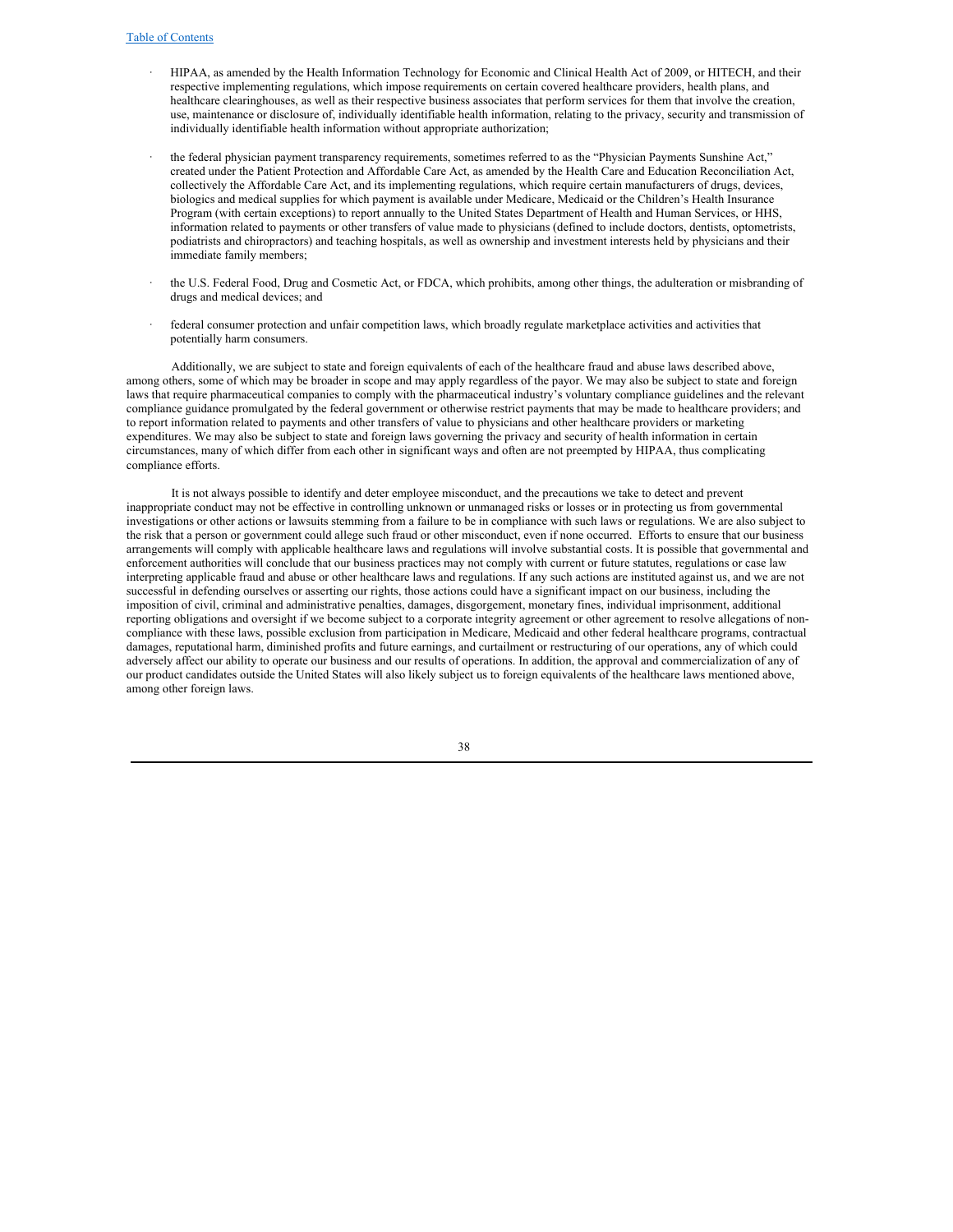# *Our activities and drugs will still be subject to extensive postmarketing regulation if approved.\**

Following regulatory approval of any of our drug candidates, we and our collaborators will be subject to ongoing obligations and continued regulatory review from the FDA and other applicable regulatory agencies, such as continued adverse event reporting requirements. There may also be additional postmarketing obligations imposed by the FDA or other regulatory agencies. These obligations may result in significant expense and limit the ability to commercialize such drugs.

The FDA or other regulatory agencies may also require that the sponsor of the NDA or foreign equivalent, as applicable, conduct additional clinical trials to further assess approved drugs after approval under a post-approval commitment. Such additional studies may be costly and may impact the commercialization of the drug. Along with being costly and time consuming, a delay or unfavorable results from these trials could negatively impact market acceptance of our product candiates; limit the revenues we generate from sales; result in withdrawal from the market; and result in litigation.

The FDA or other regulatory agencies may also impose significant restrictions on the indicated uses for which a drug may be marketed. Additionally, the FDA may require a Risk Evaluation and Mitigation Strategies, or REMS, study, including in connection with a drug's approval, to help ensure that the benefits of the drug outweigh its risks. A REMS may be required to include various elements, such as a medication guide or patient package insert, a communication plan to educate healthcare providers of the drug's risks, limitations on who may prescribe or dispense the drug, requirements that patients enroll in a registry or undergo certain health evaluations or other measures that the FDA deems necessary to ensure the safe use of the drug.

With regard to any of drug that receives regulatory approval, the labeling, packaging, adverse event reporting, storage, advertising and promotion for the drug will be subject to extensive regulatory requirements. We and the manufacturers of our products are also required to comply with Good Manufacturing Practices (cGMP) regulations, which include requirements relating to quality control and quality assurance, as well as the corresponding maintenance of records and documentation. Further, regulatory agencies must approve these manufacturing facilities before they can be used to manufacture our products, and these facilities are subject to ongoing regulatory inspections. In addition, regulatory agencies subject a drug, its manufacturer and the manufacturer's facilities to continual review and inspections. The subsequent discovery of previously unknown problems with a drug, including adverse events of unanticipated severity or frequency, or problems with the facility where the drug is manufactured, may result in restrictions on the marketing of that drug, up to and including withdrawal of the drug from the market. In the United States, the DEA and comparable state-level agencies also heavily regulate the manufacturing, holding, processing, security, recordkeeping and distribution of drugs that are considered controlled substances, and the DEA periodically inspects facilities for compliance with its rules and regulations.

### Even if our product candidates receive regulatory approval, they may fail to achieve the degree of market acceptance by physicians, patients, healthcare payors and others in the medical community necessary for commercial success, in which case we may not generate *significant revenues or become profitable.\**

If any of our product candidates receive regulatory approval, they may nonetheless fail to gain sufficient market acceptance by physicians, hospital administrators, patients, healthcare payors and others in the medical community. The degree of market acceptance of our product candidates, if approved for commercial sale, will depend on a number of factors, including the following:

- relative convenience and ease of administration;
- the willingness of the target patient population to try new therapies and of physicians to prescribe these therapies;
- the willingness of physicians to change their current treatment practices;
- the willingness of hospitals and hospital systems to include our product candidates as treatment options;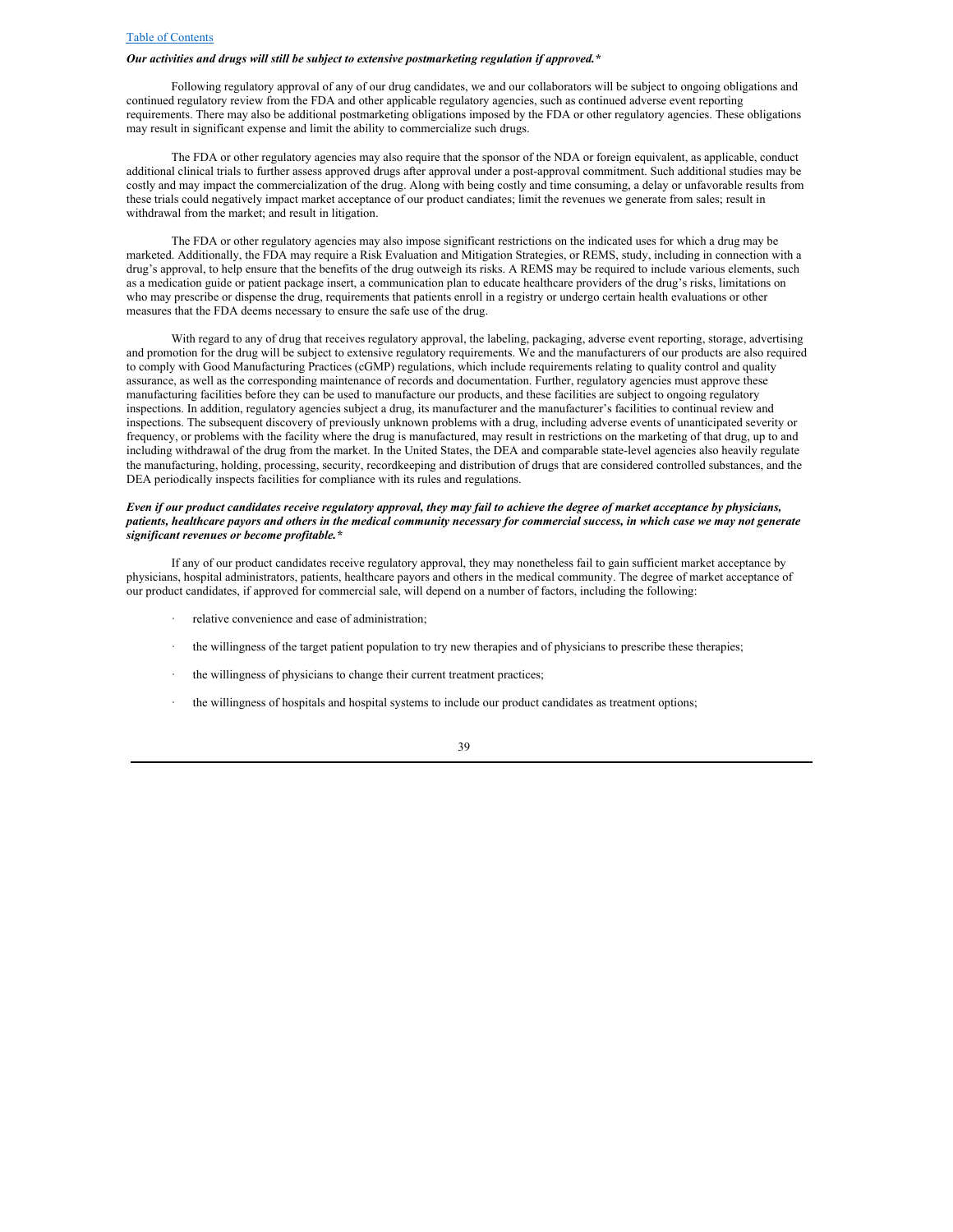- demonstration of efficacy and safety in clinical trials;
- the prevalence and severity of any side effects;
- the ability to offer product candidates for sale at competitive prices;
- the price we charge for our product candidates;
- the strength of marketing and distribution support; and
- the availability of third-party coverage or reimbursement.

Efforts to educate the physicians, patients, healthcare payors and others in the medical community on the benefits of our product candidates may require significant resources and may not be successful. If any of our product candidates are approved, if at all, but do not achieve an adequate level of acceptance, we may not generate significant product revenue and we may not become profitable on a sustained basis.

### We are in the initial stages of developing our sales, marketing and distribution capabilities for potential commercial launch of our product candidates. If we are unable to develop effective sales, marketing and distribution capabilities on our own or through collaborations or other marketing partners, we will not be successful in commercializing one or more of our product candidates.

We are in the early stages of developing our sales and marketing infrastructure for potential commercial launch of our product candidates and have never sold, marketed or distributed therapeutic products. To achieve commercial success for any of our product candidates, if at all approved, we must either develop a sales and marketing organization or outsource these functions to third parties. There are risks involved with establishing our own sales and marketing capabilities, as well as entering into arrangements with third parties to perform these services. Developing an internal sales force is expensive and time-consuming and could delay any product launch. If the commercial launch of one or more of our product candidates for which we recruit a sales force and establish marketing capabilities is delayed or does not occur for any reason, we would have prematurely or unnecessarily incurred these commercialization expenses. This may be costly, and our investment would be lost if we cannot retain or reposition our sales and marketing personnel. On the other hand, if we enter into arrangements with third parties to perform sales, marketing and distribution services, our product revenues will be lower than if we market and sell any products that we develop ourselves.

We also may not be successful entering into arrangements with third parties to sell and market one or more of our product candidates or may be unable to do so on terms that are favorable to us. We likely will have little control over such third parties, and any of them may fail to devote the necessary resources and attention to sell and market one or more of our product candidates effectively, which could damage our reputation. If we do not establish sales and marketing capabilities successfully, either on our own or in collaboration with third parties, we will not be successful in commercializing our product candidates.

### *Delays in clinical testing could result in increased costs to us.*

We may not be able to initiate or continue clinical studies or trials for our product candidates if we are unable to locate and enroll a sufficient number of eligible patients to participate in these clinical trials as required by the FDA or other regulatory authorities. Even if we are able to enroll a sufficient number of patients in our clinical trials, if the pace of enrollment is slower than we expect, the development costs for our product candidates may increase and the completion of our clinical trials may be delayed or our clinical trials could become too expensive to complete. Significant delays in clinical testing could materially impact our product development costs and timing. Our estimates regarding timing are based on a number of assumptions, including assumptions based on past experience with our other clinical programs. If we are unable to enroll the patients in these trials at the projected rate, the completion of the clinical program could be delayed and the costs of conducting the program could increase, either of which could harm our business.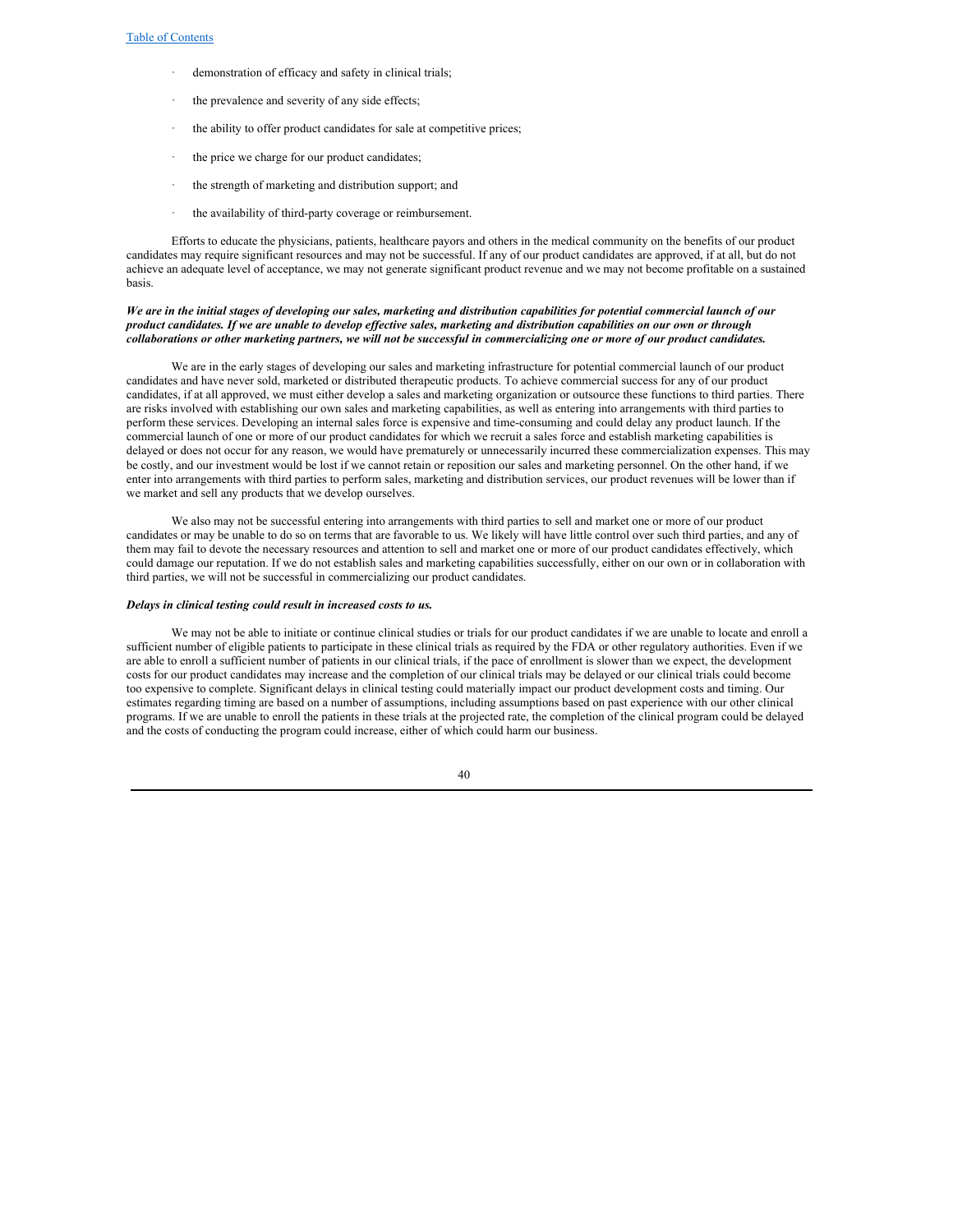Clinical trials can be delayed for a variety of reasons, including delays in obtaining regulatory approval to commence a study, delays from scaling up of a study, delays in reaching agreement on acceptable clinical trial agreement terms with prospective clinical sites, delays in obtaining institutional review board approval to conduct a study at a prospective clinical site or delays in recruiting subjects to participate in a study. In addition, we typically rely on third-party clinical investigators to conduct our clinical trials and other third-party organizations to oversee the operations of such trials and to perform data collection and analysis. The clinical investigators are not our employees, and we cannot control the amount or timing of resources that they devote to our programs. Failure of the third-party organizations to meet their obligations could adversely affect clinical development of our products. As a result, we may face additional delaying factors outside our control if these parties do not perform their obligations in a timely fashion. For example, any number of those issues could arise with our clinical trials causing a delay. Delays of this sort could occur for the reasons identified above or other reasons. If we have delays in conducting the clinical trials or obtaining regulatory approvals, our product development costs will increase. For example, we may need to make additional payments to third-party investigators and organizations to retain their services or we may need to pay recruitment incentives. If the delays are significant, our financial results and the commercial prospects for our product candidates will be harmed, and our ability to become profitable will be delayed. Moreover, these third-party investigators and organizations may also have relationships with other commercial entities, some of which may compete with us. If these third-party investigators and organizations assist our competitors at our expense, it could harm our competitive position.

# We lack the capability to manufacture compounds for clinical development and rely on third parties to manufacture our product candidates, and we may be unable to obtain required material in a timely manner, at an acceptable cost or at a quality level required to *receive regulatory approval.*

We currently do not have the manufacturing capabilities or experience necessary to produce our product candidates for clinical trials, including fostamatinib in ITP, AIHA and IgAN. We currently use one manufacturer of fostamatinib. For each clinical trial of our unpartnered product candidates, we rely on third-party manufacturers for the active pharmaceutical ingredients, as well as various manufacturers to manufacture starting components, excipients and formulated drug products. We rely on manufacturers to produce and deliver all of the materials required for our clinical trials, and many of our preclinical efforts, on a timely basis and to comply with applicable regulatory requirements, including the FDA's current cGMP. In addition, we rely on our third-party suppliers to deliver sufficient quantities of materials produced under cGMP conditions to enable us to conduct planned preclinical studies and clinical trials.

Our current and anticipated future dependence upon these third-party manufacturers may adversely affect our ability to develop and commercialize product candidates on a timely and competitive basis, which could have a material adverse effect on sales, results of operations and financial condition. If we were required to transfer manufacturing processes to other third-party manufacturers and we were able to identify an alternative manufacturer, we would still need to satisfy various regulatory requirements. Satisfaction of these requirements could cause us to experience significant delays in receiving an adequate supply of our products and products in development and could be costly. Moreover, we may not be able to transfer processes that are proprietary to the manufacturer, if any. These manufacturers may not be able to produce material on a timely basis or manufacture material at the quality level or in the quantity required to meet our development timelines and applicable regulatory requirements and may also experience a shortage in qualified personnel. We may not be able to maintain or renew our existing third-party manufacturing arrangements, or enter into new arrangements, on acceptable terms, or at all. Our third party manufacturers could terminate or decline to renew our manufacturing arrangements based on their own business priorities, at a time that is costly or inconvenient for us. If we are unable to contract for the production of materials in sufficient quantity and of sufficient quality on acceptable terms, our planned clinical trials may be significantly delayed. Manufacturing delays could postpone the filing of our IND applications and/or the initiation or completion of clinical trials that we have currently planned or may plan in the future.

Drug manufacturers are subject to ongoing periodic unannounced inspection by the FDA, the Drug Enforcement Administration, and other federal and state agencies to ensure strict compliance with cGMP and other government regulations and corresponding foreign standards. We do not have control over third-party manufacturers' compliance with these regulations and standards and they may not be able to comply. Switching manufacturers may be difficult because the number of potential manufacturers is limited. It may be difficult or impossible for us to find a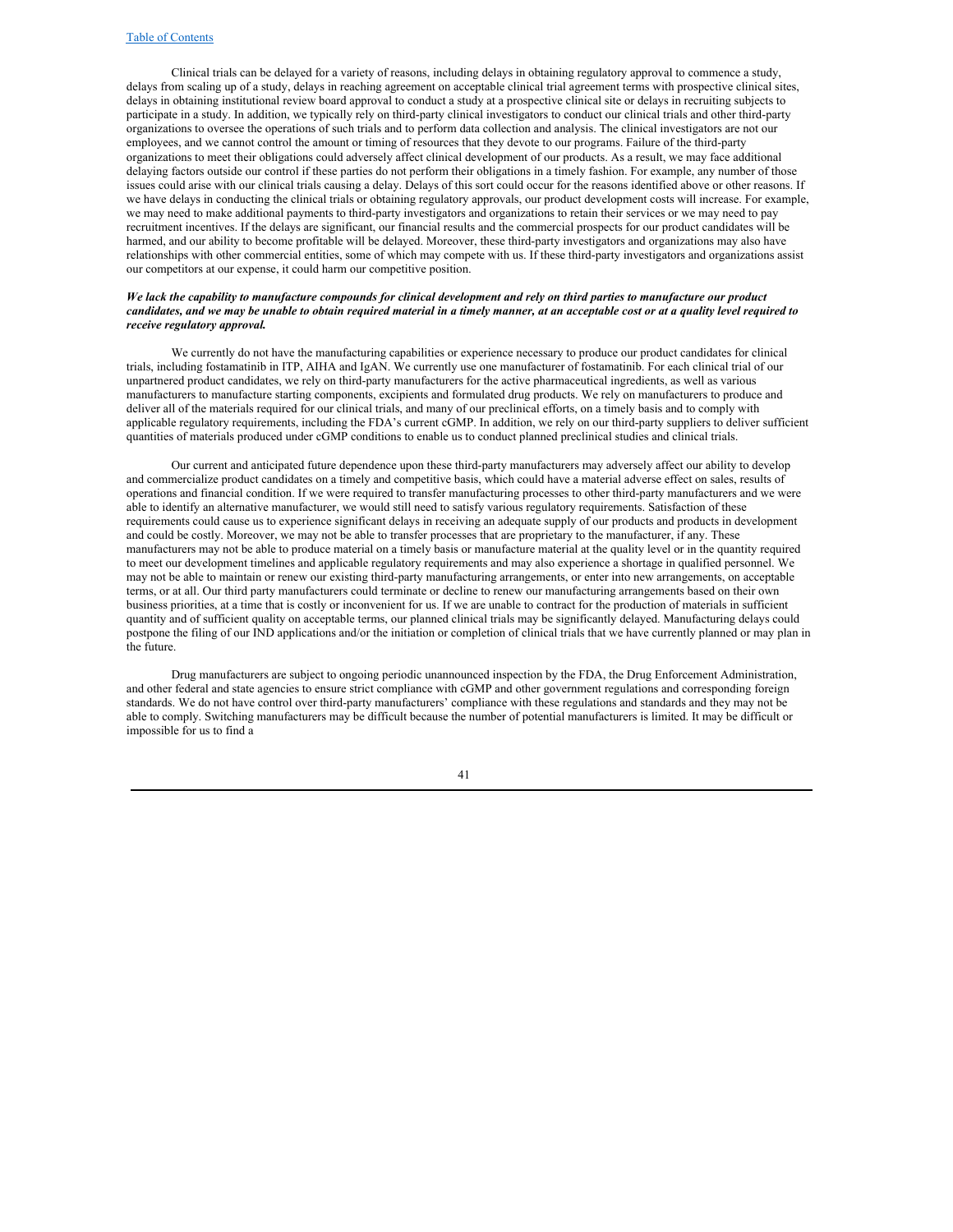replacement manufacturer quickly on acceptable terms, or at all. Additionally, if we are required to enter into new supply arrangements, we may not be able to obtain approval from the FDA of any alternate supplier in a timely manner, or at all, which could delay or prevent the clinical development and commercialization of any related product candidates. Failure of our third-party manufacturers or us to comply with applicable regulations could result in sanctions being imposed on us, including fines, civil penalties, delays in or failure to grant marketing approval of our product candidates, injunctions, delays, suspension or withdrawal of approvals, license revocation, seizures or recalls of products and compounds, operating restrictions and criminal prosecutions, any of which could significantly and adversely affect our business.

### We have obtained orphan drug designation from the FDA for fostamatinib for the treatment of ITP, but we may not be able to obtain or maintain orphan drug designation or exclusivity for fostamatinib for the treatment of ITP or our other product candidates, or we may be unable to maintain the benefits associated with orphan drug designation, including the potential for market exclusivity.\*

We have obtained orphan drug designation in the United States for fostamatinib for the treatment of ITP. We may seek orphan drug designation for other product candidates in the future. Under the Orphan Drug Act, the FDA may grant orphan drug designation to a drug or biologic intended to treat a rare disease or condition, which is defined as one occurring in a patient population of fewer than 200,000 in the United States, or a patient population greater than 200,000 in the United States where there is no reasonable expectation that the cost of developing the drug will be recovered from sales in the United States. In the United States, orphan drug designation entitles a party to financial incentives such as opportunities for grant funding towards clinical trial costs, tax advantages and user-fee waivers. In addition, if a product that has orphan drug designation subsequently receives the first FDA approval for the disease for which it has such designation, the product is entitled to orphan drug exclusivity, which means that the FDA may not approve any other applications, including a full NDA, to market the same drug for the same indication for seven years, except in limited circumstances, such as a showing of clinical superiority to the product with orphan drug exclusivity or where the manufacturer is unable to assure sufficient product quantity.

We cannot assure you that any future application for orphan drug designation with respect to any other product candidate will be granted. If we are unable to obtain orphan drug designation with respect to other product candidates in the United States, we will not be eligible to obtain the period of market exclusivity that could result from orphan drug designation or be afforded the financial incentives associated with orphan drug designation. Even though we have received orphan drug designation for fostamatinib for the treatment of ITP, we may not be the first to obtain marketing approval for the orphan-designated indication due to the uncertainties associated with developing pharmaceutical products. In addition, exclusive marketing rights in the United States for fostamatinib for the treatment of ITP or any future product candidate may be limited if we seek approval for an indication broader than the orphan-designated indication or may be lost if the FDA later determines that the request for designation was materially defective or if the manufacturer is unable to assure sufficient quantities of the product to meet the needs of patients with the rare disease or condition. Further, even if we obtain orphan drug exclusivity for a product, that exclusivity may not effectively protect the product from competition because different drugs with different active moieties can be approved for the same condition. Even after an orphan product is approved, the FDA can subsequently approve the same drug with the same active moiety for the same condition if the FDA concludes that the later drug is safer, more effective, or makes a major contribution to patient care. Orphan drug designation neither shortens the development time or regulatory review time of a drug nor gives the drug any advantage in the regulatory review or approval process.

# Our research and development efforts will be seriously jeopardized if we are unable to attract and retain key employees and *relationships.*

As a small company, our success depends on the continued contributions of our principal management and scientific personnel and on our ability to develop and maintain important relationships with leading academic institutions, scientists and companies in the face of intense competition for such personnel. In particular, our research programs depend on our ability to attract and retain highly skilled chemists, other scientists, and development, regulatory and clinical personnel. If we lose the services of any of our key personnel, our research and development efforts could be seriously and adversely affected. Our employees can terminate their employment with us at any time.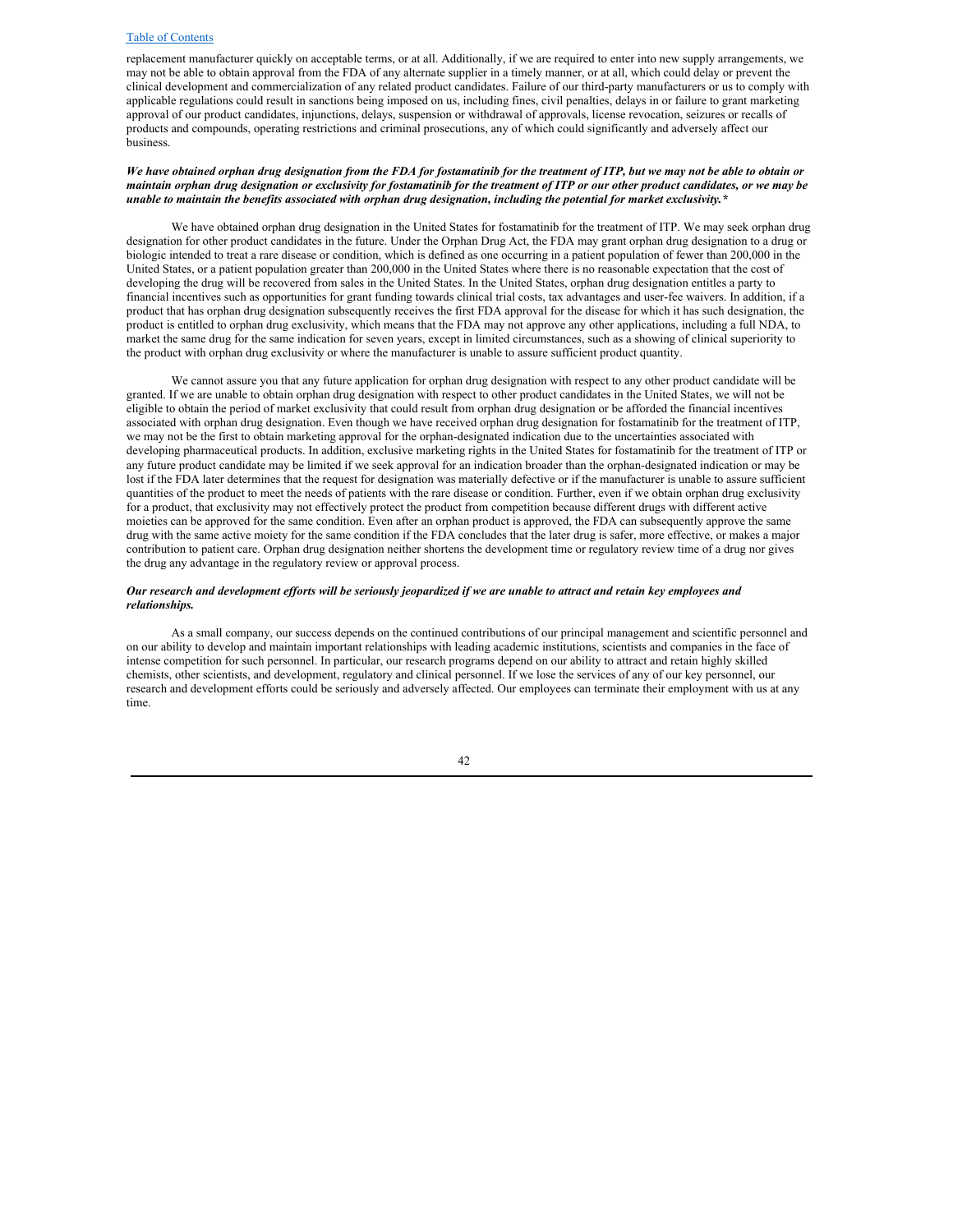### Our success as a company is uncertain due to our history of operating losses and the uncertainty of any future profitability.\*

We incurred a loss from operations of approximately \$53.4 million for the nine months ended September 30, 2017. Other than for 2010, we have historically incurred losses from operations each year since we were incorporated in June 1996, due in large part to the significant research and development expenditures required to identify and validate new product candidates and pursue our development efforts. We expect to continue to incur losses from operations and there can be no assurance that we will generate operating income in the foreseeable future. Currently, our only potential sources of revenues are upfront payments, research and development contingent payments and royalty payments pursuant to our collaboration arrangements, which may never materialize if our collaborators do not achieve certain events or generate net sales to which these contingent payments are dependent on. If our drug candidates fail or do not gain regulatory approval, or if our drugs do not achieve market acceptance, we may not be profitable. As of September 30, 2017, we had an accumulated deficit of approximately \$1.1 billion. The extent of our future losses or profitability, if any, is highly uncertain.

### If our corporate collaborations or license agreements are unsuccessful, or if we fail to form new corporate collaborations or license *agreements, our research and development ef orts could be delayed.*

Our strategy depends upon the formation and sustainability of multiple collaborative arrangements and license agreements with third parties now and in the future. We rely on these arrangements for not only financial resources, but also for expertise we need now and in the future relating to clinical trials, manufacturing, sales and marketing, and for licenses to technology rights. To date, we have entered into several such arrangements with corporate collaborators; however, we do not know if these collaborations or additional collaborations with third parties, if any, will dedicate sufficient resources or if any development or commercialization efforts by third parties will be successful. In addition, our corporate collaborators may delay clinical trials, provide insufficient funding for a clinical trial program, stop a clinical trial or abandon a drug candidate or development program. Should a collaborative partner fail to develop or commercialize a compound or product to which it has rights from us for any reason, including corporate restructuring, such failure might delay our ongoing research and development efforts, because we might not receive any future payments, and we would not receive any royalties associated with such compound or product. We conducted a Phase 3 clinical program to study fostamatinib in ITP on our own. We may seek another collaborator or licensee in the future for clinical development and commercialization of fostamatinib, as well as our other clinical programs, which we may not be able to obtain on commercially reasonable terms or at all. If we are unable to form new collaborations or enter into new license agreements, our research and development efforts could be delayed. In addition, the continuation of some of our partnered drug discovery and development programs may be dependent on the periodic renewal of our corporate collaborations.

Each of our collaborations could be terminated by the other party at any time, and we may not be able to renew these collaborations on acceptable terms, if at all, or negotiate additional corporate collaborations on acceptable terms, if at all. If these collaborations terminate or are not renewed, any resultant loss of revenues from these collaborations or loss of the resources and expertise of our collaborative partners could adversely affect our business.

Conflicts also might arise with collaborative partners concerning proprietary rights to particular compounds. While our existing collaborative agreements typically provide that we retain milestone payments and royalty rights with respect to drugs developed from certain derivative compounds, any such payments or royalty rights may be at reduced rates, and disputes may arise over the application of derivative payment provisions to such drugs, and we may not be successful in such disputes. Additionally, the management teams of our collaborators may change for various reasons including due to being acquired. Different management teams or an acquiring company of our collaborators may have different priorities which may have adverse results on the collaboration with us.

We are also a party to various license agreements that give us rights to use specified technologies in our research and development processes. The agreements pursuant to which we have in-licensed technology permit our licensors to terminate the agreements under certain circumstances. If we are not able to continue to license these and future technologies on commercially reasonable terms, our product development and research may be delayed or otherwise adversely affected.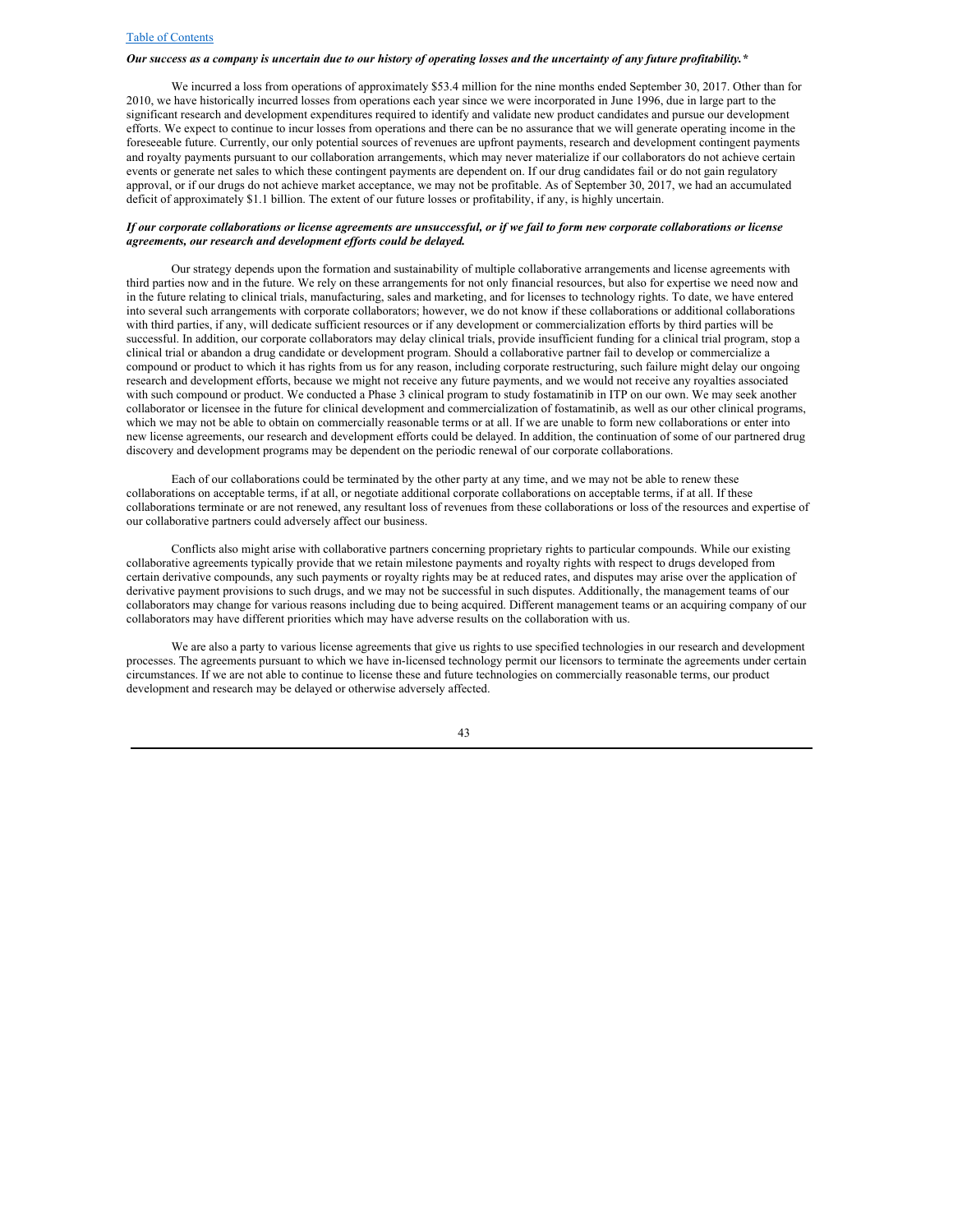### If conflicts arise between our collaborators or advisors and us, any of them may act in their self-interest, which may be adverse to our *stockholders' interests.*

If conflicts arise between us and our corporate collaborators or scientific advisors, the other party may act in its self-interest and not in the interest of our stockholders. Some of our corporate collaborators are conducting multiple product development efforts within each disease area that is the subject of the collaboration with us or may be acquired or merged with a company having a competing program. In some of our collaborations, we have agreed not to conduct, independently or with any third party, any research that is competitive with the research conducted under our collaborations. Our collaborators, however, may develop, either alone or with others, products in related fields that are competitive with the products or potential products that are the subject of these collaborations. Competing products, either developed by our collaborators or to which our collaborators have rights, may result in their withdrawal of support for our product candidates.

If any of our corporate collaborators were to breach or terminate its agreement with us or otherwise fail to conduct the collaborative activities successfully and in a timely manner, the preclinical or clinical development or commercialization of the affected product candidates or research programs could be delayed or terminated. We generally do not control the amount and timing of resources that our corporate collaborators devote to our programs or potential products. We do not know whether current or future collaborative partners, if any, might pursue alternative technologies or develop alternative products either on their own or in collaboration with others, including our competitors, as a means for developing treatments for the diseases targeted by collaborative arrangements with us.

### Our success is dependent on intellectual property rights held by us and third parties, and our interest in such rights is complex and *uncertain.\**

Our success will depend to a large part on our own, our licensees' and our licensors' ability to obtain and defend patents for each party's respective technologies and the compounds and other products, if any, resulting from the application of such technologies. As of September 30, 2017, we had 55 pending patent applications and 366 issued and active patents in the United States, as well as corresponding pending foreign patent applications and issued foreign patents. In the future, our patent position might be highly uncertain and involve complex legal and factual questions. For example, we may be involved in post-grant proceedings before the United States Patent and Trademark Office. Post-grant proceedings are complex and expensive legal proceedings and there is no assurance we will be successful in any such proceedings. A post-grant proceeding could result in our losing our patent rights and/or our freedom to operate and/or require us to pay significant royalties. Additional uncertainty may result because no consistent policy regarding the breadth of legal claims allowed in biotechnology patents has emerged to date. Accordingly, we cannot predict the breadth of claims allowed in our or other companies' patents.

Because the degree of future protection for our proprietary rights is uncertain, we cannot assure you that:

- we were the first to make the inventions covered by each of our pending patent applications;
- we were the first to file patent applications for these inventions;
- · others will not independently develop similar or alternative technologies or duplicate any of our technologies;
- any of our pending patent applications will result in issued patents;
- any patents issued to us or our collaborators will provide a basis for commercially-viable products or will provide us with any competitive advantages or will not be challenged by third parties;
- we will develop additional proprietary technologies that are patentable; or
- the patents of others will not have a negative effect on our ability to do business.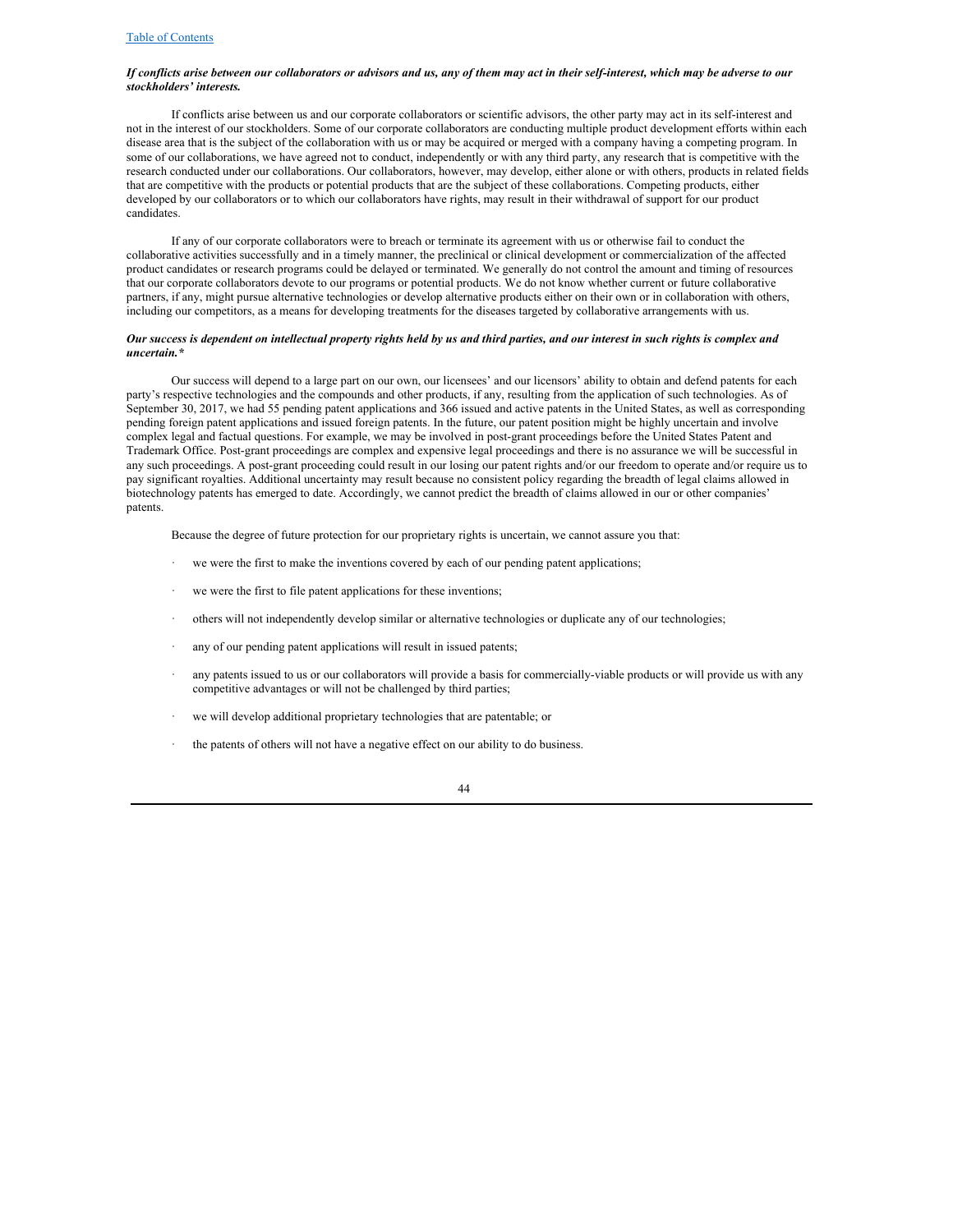We rely on trade secrets to protect technology where we believe patent protection is not appropriate or obtainable; however, trade secrets are difficult to protect. While we require employees, collaborators and consultants to enter into confidentiality agreements, we may not be able to adequately protect our trade secrets or other proprietary information in the event of any unauthorized use or disclosure or the lawful development by others of such information.

We are a party to certain in-license agreements that are important to our business, and we generally do not control the prosecution of in-licensed technology. Accordingly, we are unable to exercise the same degree of control over this intellectual property as we exercise over our internally-developed technology. Moreover, some of our academic institution licensors, research collaborators and scientific advisors have rights to publish data and information in which we have rights. If we cannot maintain the confidentiality of our technology and other confidential information in connection with our collaborations, our ability to receive patent protection or protect our proprietary information may otherwise be impaired. In addition, some of the technology we have licensed relies on patented inventions developed using U.S. government resources.

The U.S. government retains certain rights, as defined by law, in such patents, and may choose to exercise such rights. Certain of our in-licenses may be terminated if we fail to meet specified obligations. If we fail to meet such obligations and any of our licensors exercise their termination rights, we could lose our rights under those agreements. If we lose any of our rights, it may adversely affect the way we conduct our business. In addition, because certain of our licenses are sublicenses, the actions of our licensors may affect our rights under those licenses.

### If a dispute arises regarding the infringement or misappropriation of the proprietary rights of others, such dispute could be costly and *result in delays in our research and development activities and partnering.*

Our success will depend, in part, on our ability to operate without infringing or misappropriating the proprietary rights of others. There are many issued patents and patent applications filed by third parties relating to products or processes that are similar or identical to our licensors or ours, and others may be filed in the future. There may also be copyrights or trademarks that third parties hold. There can be no assurance that our activities, or those of our licensors, will not violate intellectual property rights of others. We believe that there may be significant litigation in the industry regarding patent and other intellectual property rights, and we do not know if our collaborators or we would be successful in any such litigation. Any legal action against our collaborators or us claiming damages or seeking to enjoin commercial activities relating to the affected products, our methods or processes could:

- require our collaborators or us to obtain a license to continue to use, manufacture or market the affected products, methods or processes, which may not be available on commercially reasonable terms, if at all;
- prevent us from using the subject matter claimed in the patents held by others;
- subject us to potential liability for damages;
- consume a substantial portion of our managerial and financial resources; and
- result in litigation or administrative proceedings that may be costly, whether we win or lose.

### Our ability to use net operating losses and certain other tax attributes is uncertain and may be limited.\*

Our ability to use our federal and state net operating losses to offset potential future taxable income and related income taxes that would otherwise be due is dependent upon our generation of future taxable income before the expiration dates of the net operating losses, and we cannot predict with certainty when, or whether, we will generate sufficient taxable income to use all of our net operating losses. Future changes in tax law, including those proposed by the U.S. Congress and President Trump's administration relating to the elimination of net operating loss carryback, or changes in ownership structure could limit our ability to utilize our recorded net deferred tax assets. In addition, utilization of net operating losses to offset potential future taxable income and related income taxes that would otherwise be due is subject to annual limitations under the "ownership change" provisions of Sections 382 and 383 of the Internal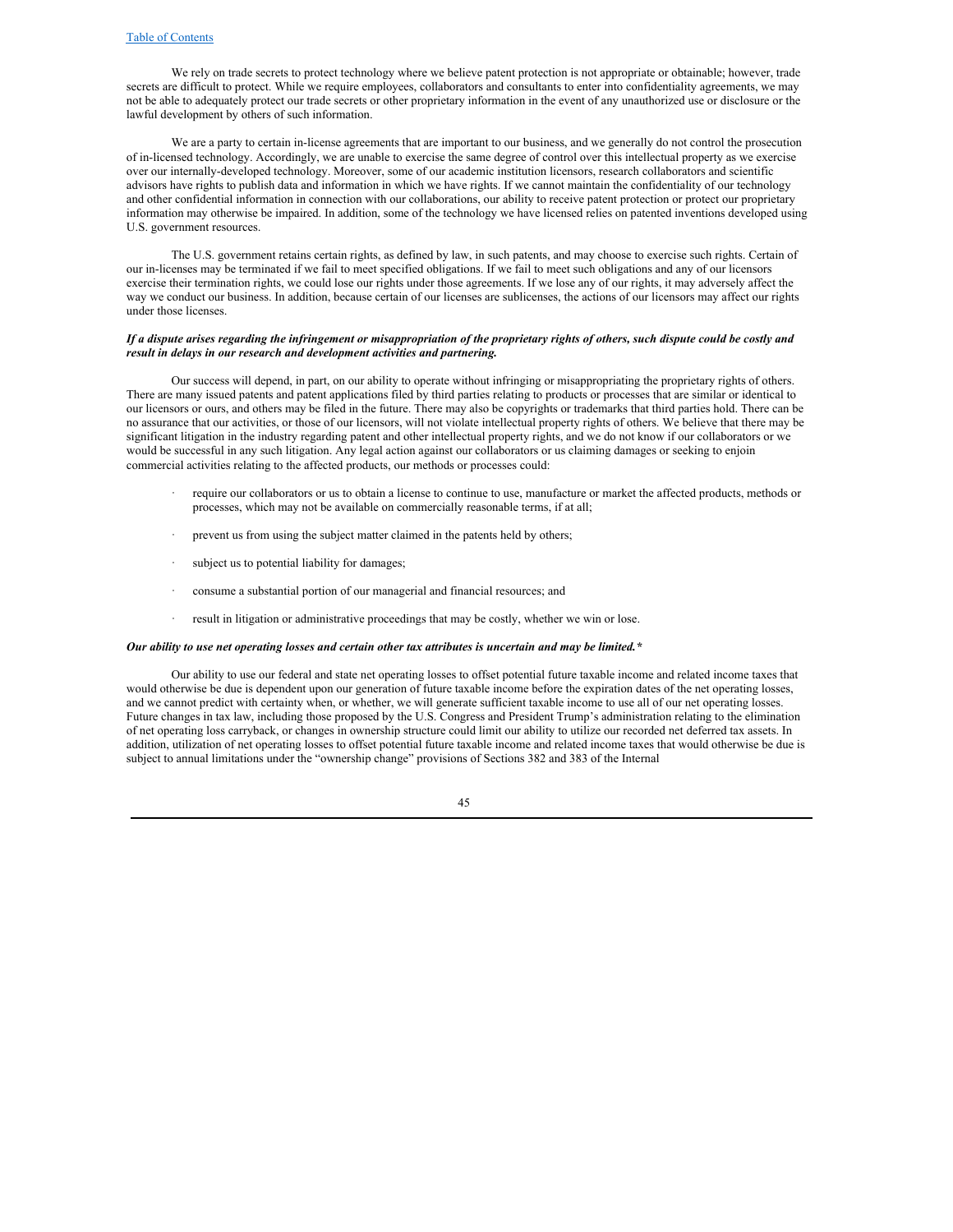Revenue Code of 1986, as amended (Internal Revenue Code) and similar state provisions, which may result in the expiration of net operating losses before future utilization. In general, under the Code, if a corporation undergoes an "ownership change," generally defined as a greater than 50% change (by value) in its equity ownership over a three-year period, the corporation's ability to use its pre-change net operating losses and other pre-change tax attributes (such as research and development credit carryforwards) to offset its post-change taxable income or taxes may be limited. Our equity offerings and other changes in our stock ownership, some of which are outside of our control, may have resulted or could in the future result in an ownership change. Although we have completed studies to provide reasonable assurance that an ownership change limitation would not apply, we cannot be certain that a taxing authority would reach the same conclusion. If, after a review or audit, an ownership change limitation were to apply, utilization of our domestic net operating losses and tax credit carryforwards could be limited in future periods and a portion of the carryforwards could expire before being available to reduce future income tax liabilities.

# Because we expect to be dependent upon collaborative and license agreements, we might not meet our strategic objectives.

Our ability to generate revenue in the near term depends on the timing of recognition of certain upfront payments, achievement of certain payment triggering events with our existing collaboration agreements and our ability to enter into additional collaborative agreements with third parties. Our ability to enter into new collaborations and the revenue, if any, that may be recognized under these collaborations is highly uncertain. If we are unable to enter into one or more new collaborations, our business prospects could be harmed, which could have an immediate adverse effect on our ability to continue to develop our compounds and on the trading price of our stock. Our ability to enter into a collaboration may be dependent on many factors, such as the results of our clinical trials, competitive factors and the fit of one of our programs with another company's risk tolerance, including toward regulatory issues, patent portfolio, clinical pipeline, the stage of the available data, particularly if it is early, overall corporate goals and financial position.

To date, a portion of our revenues have been related to the research or transition phase of each of our collaborative agreements. Such revenues are for specified periods, and the impact of such revenues on our results of operations is at least partially offset by corresponding research costs. Following the completion of the research or transition phase of each collaborative agreement, additional revenues may come only from payments triggered by milestones and/or the achievement of other contingent events, and royalties, which may not be paid, if at all, until certain conditions are met. This risk is heightened due to the fact that unsuccessful research efforts may preclude us from receiving any contingent payments under these agreements. Our receipt of revenues from collaborative arrangements is also significantly affected by the timing of efforts expended by us and our collaborators and the timing of lead compound identification. We have received payments from our collaborations with Aclaris, BMS, AZ, BerGenBio, Janssen Pharmaceutica N.V., a division of Johnson & Johnson, Novartis Pharma A.G., Daiichi, Merck & Co., Inc., Merck Serono and Pfizer. Under many agreements, future payments may not be earned until the collaborator has advanced product candidates into clinical testing, which may never occur or may not occur until some time well into the future. If we are not able to generate revenue under our collaborations when and in accordance with our expectations or the expectations of industry analysts, this failure could harm our business and have an immediate adverse effect on the trading price of our common stock.

Our business requires us to generate meaningful revenue from royalties and licensing agreements. To date, we have not received any revenue from royalties for the commercial sale of drugs, and we do not know when we will receive any such revenue, if at all.

# Securities class action lawsuits or other litigation could result in substantial damages and may divert management's time and attention *from our business.*

We have been subject to class action lawsuits in the past, including a securities class action lawsuit commenced in the United States District Court for the Northern District of California in February 2009, that was ultimately dismissed in November 2012. However, we may be subject to similar or completely unrelated claims in the future, such as those that might occur if there was to be a change in our corporate strategy. These and other lawsuits are subject to inherent uncertainties, and the actual costs to be incurred relating to the lawsuit will depend upon many unknown factors. The outcome of litigation is necessarily uncertain, and we could be forced to expend significant resources in the defense of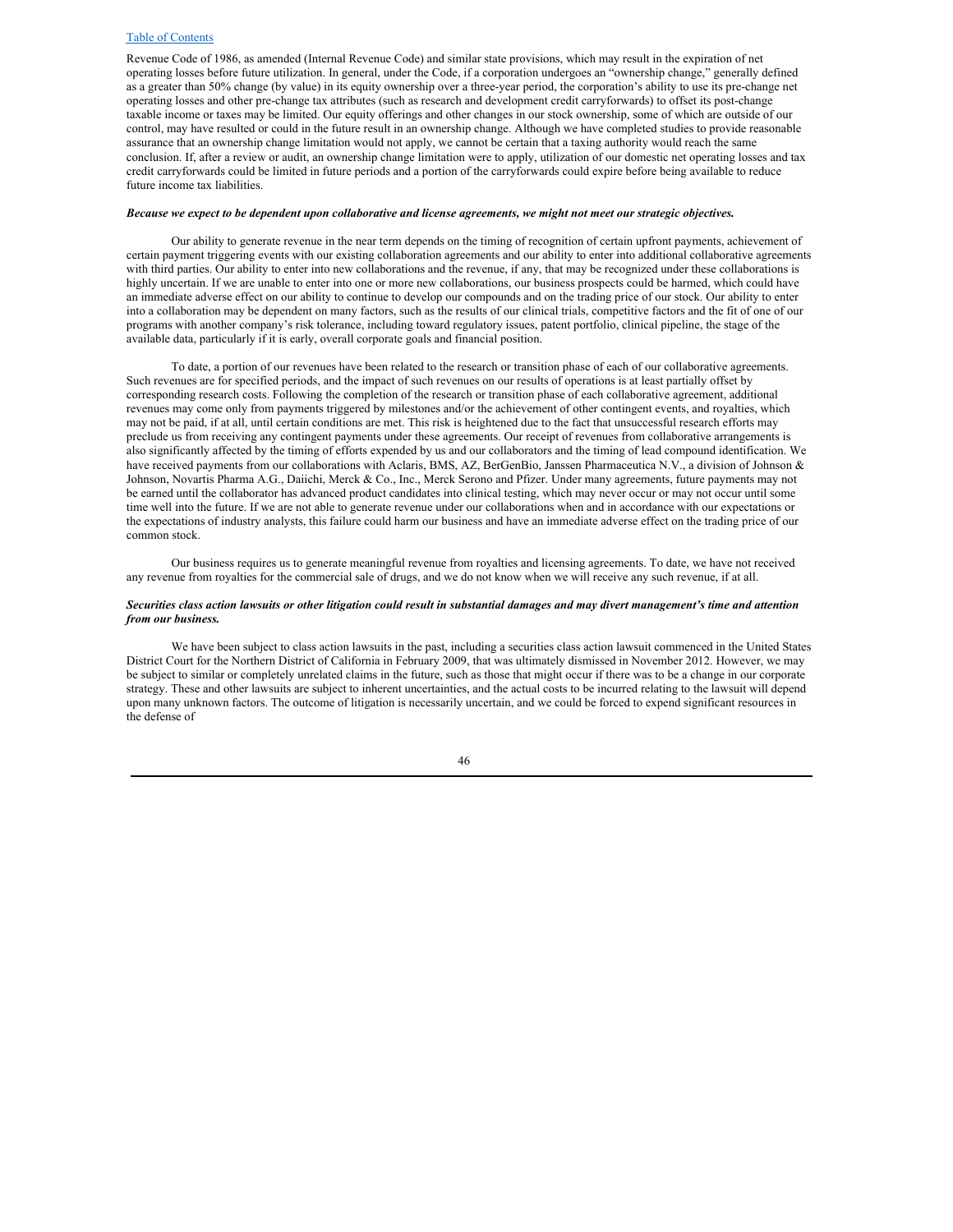such suits, and we may not prevail. Monitoring and defending against legal actions is time-consuming for our management and detracts from our ability to fully focus our internal resources on our business activities. In addition, we may incur substantial legal fees and costs in connection with any such litigation. We have not established any reserves for any potential liability relating to any such potential lawsuits. It is possible that we could, in the future, incur judgments or enter into settlements of claims for monetary damages. A decision adverse to our interests on any such actions could result in the payment of substantial damages, or possibly fines, and could have a material adverse effect on our cash flow, results of operations and financial position.

### If our competitors develop technologies that are more effective than ours, our commercial opportunity will be reduced or eliminated.\*

The biotechnology and pharmaceutical industries are intensely competitive and subject to rapid and significant technological change. Many of the drugs that we are attempting to discover will be competing with existing therapies. In addition, a number of companies are pursuing the development of pharmaceuticals that target the same diseases and conditions that we are targeting. For example, there are existing therapies and drug candidates in development for the treatment of ITP that may be alternative therapies to fostamatinib, if it is ultimately approved for commercialization. We face, and will continue to face, intense competition from pharmaceutical and biotechnology companies, as well as from academic and research institutions and government agencies, both in the United States and abroad. Some of these competitors are pursuing the development of pharmaceuticals that target the same diseases and conditions as our research programs. Our major competitors include fully integrated pharmaceutical companies that have extensive drug discovery efforts and are developing novel small-molecule pharmaceuticals. We also face significant competition from organizations that are pursuing the same or similar technologies, including the discovery of targets that are useful in compound screening, as the technologies used by us in our drug discovery efforts.

Competition may also arise from:

- new or better methods of target identification or validation;
- other drug development technologies and methods of preventing or reducing the incidence of disease;
- new small molecules; or
- other classes of therapeutic agents.

Our competitors or their collaborative partners may utilize discovery technologies and techniques or partner with collaborators in order to develop products more rapidly or successfully than we or our collaborators are able to do. Many of our competitors, particularly large pharmaceutical companies, have substantially greater financial, technical and human resources and larger research and development staffs than we do. In addition, academic institutions, government agencies and other public and private organizations conducting research may seek patent protection with respect to potentially competitive products or technologies and may establish exclusive collaborative or licensing relationships with our competitors.

We believe that our ability to compete is dependent, in part, upon our ability to create, maintain and license scientifically-advanced technology and upon our and our collaborators' ability to develop and commercialize pharmaceutical products based on this technology, as well as our ability to attract and retain qualified personnel, obtain patent protection or otherwise develop proprietary technology or processes and secure sufficient capital resources for the expected substantial time period between technological conception and commercial sales of products based upon our technology. The failure by any of our collaborators or us in any of those areas may prevent the successful commercialization of our potential drug targets.

Many of our competitors, either alone or together with their collaborative partners, have significantly greater experience than we do in:

identifying and validating targets;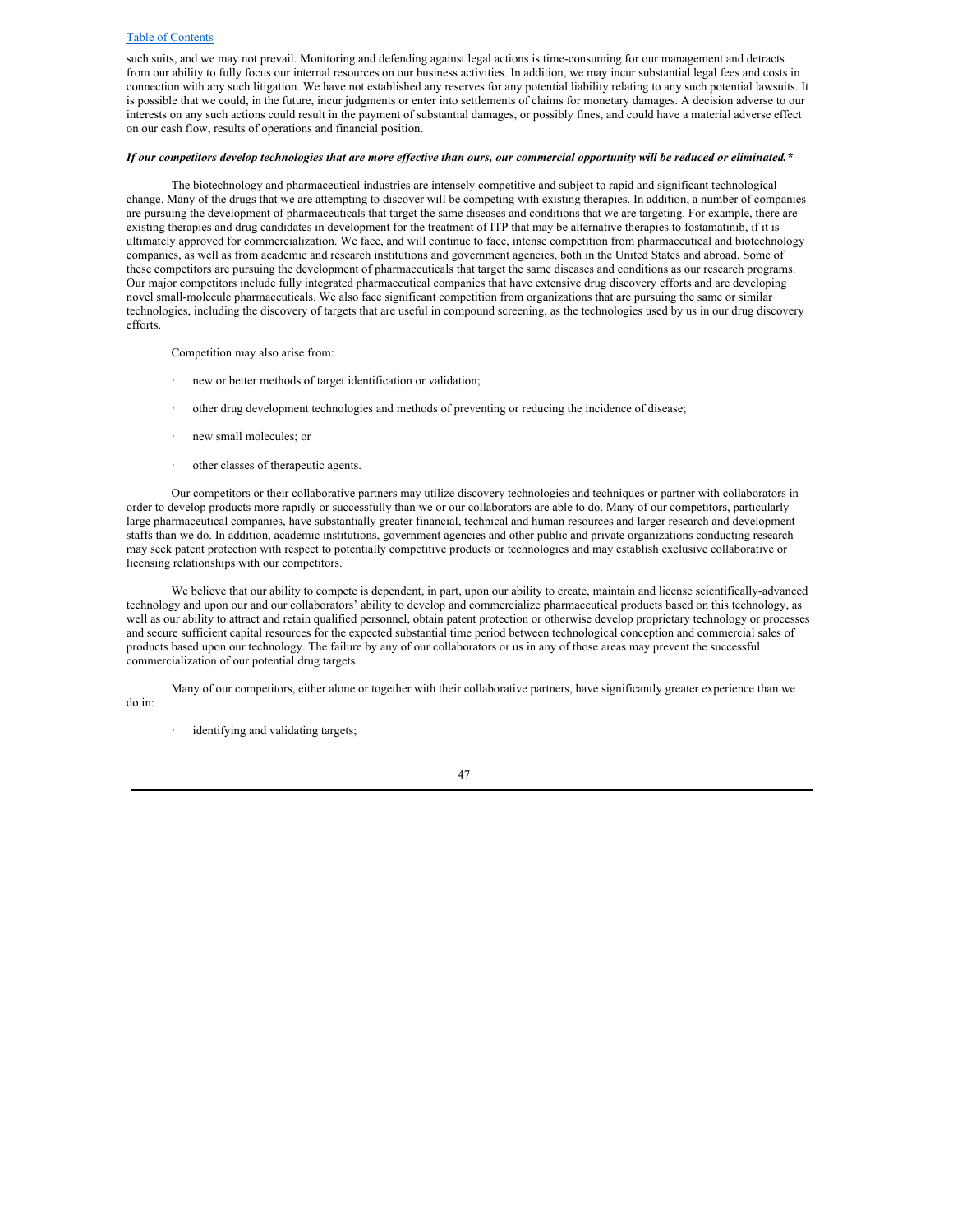- screening compounds against targets; and
- undertaking preclinical testing and clinical trials.

Accordingly, our competitors may succeed in obtaining patent protection, identifying or validating new targets or discovering new drug compounds before we do.

Our competitors might develop technologies and drugs that are more effective or less costly than any that are being developed by us or that would render our technology and product candidates obsolete and noncompetitive. In addition, our competitors may succeed in obtaining the approval of the FDA or other regulatory agencies for product candidates more rapidly. Companies that complete clinical trials, obtain required regulatory agency approvals and commence commercial sale of their drugs before us may achieve a significant competitive advantage, including certain patent and FDA marketing exclusivity rights that would delay or prevent our ability to market certain products. Any drugs resulting from our research and development efforts, or from our joint efforts with our existing or future collaborative partners, might not be able to compete successfully with competitors' existing or future products or obtain regulatory approval in the United States or elsewhere.

We face and will continue to face intense competition from other companies for collaborative arrangements with pharmaceutical and biotechnology companies, for establishing relationships with academic and research institutions and for licenses to additional technologies. These competitors, either alone or with their collaborative partners, may succeed in developing technologies or products that are more effective than ours.

Our ability to compete successfully will depend, in part, on our ability to:

- identify and validate targets;
- · discover candidate drug compounds that interact with the targets we identify;
- · attract and retain scientific and product development personnel;
- · obtain patent or other proprietary protection for our new drug compounds and technologies; and
- enter commercialization agreements for our new drug compounds.

### Our stock price may be volatile, and our stockholders' investment in our common stock could decline in value.\*

The market prices for our common stock and the securities of other biotechnology companies have been highly volatile and may continue to be highly volatile in the future. The following factors, in addition to other risk factors described in this section, may have a significant impact on the market price of our common stock:

- the successful regulatory approval of our recently submitted NDA;
- the progress and success of our clinical trials and preclinical activities (including studies and manufacture of materials) of our product candidates conducted by us;
- the receipt or failure to receive the additional funding necessary to conduct our business;
- selling by large stockholders;
- presentations of detailed clinical trial data at medical and scientific conferences and investor perception thereof;
- announcements of technological innovations or new commercial products by our competitors or us;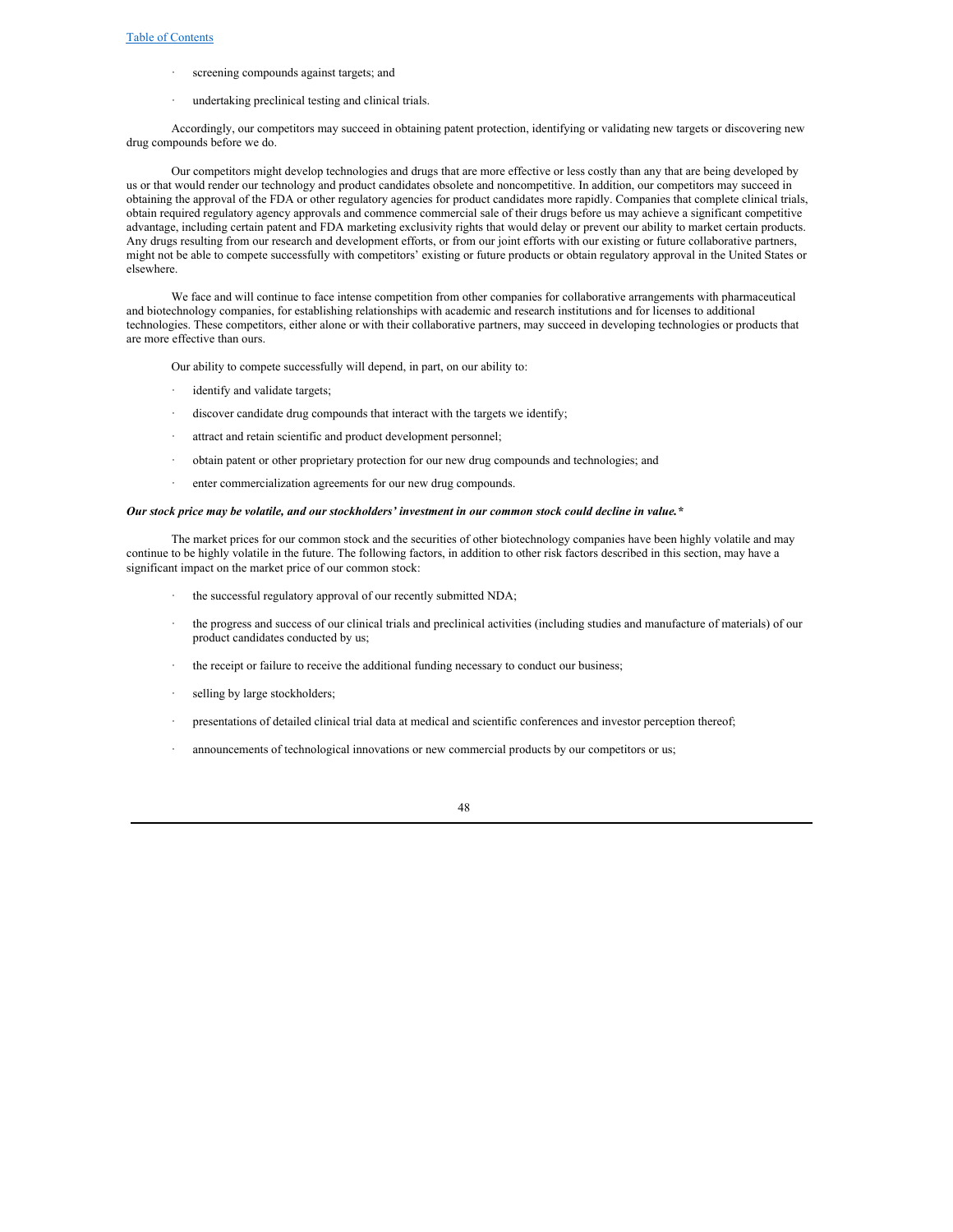- developments concerning proprietary rights, including patents;
- developments concerning our collaborations:
- publicity regarding actual or potential medical results relating to products under development by our competitors or us;
- regulatory developments in the United States and foreign countries;
- litigation or arbitration;
- economic and other external factors or other disaster or crisis; and
- period-to-period fluctuations in financial results.

# If we fail to continue to meet the listing standards of NASDAQ, our common stock may be delisted, which could have a material adverse *ef ect on the liquidity of our common stock.*

Our common stock is currently listed on the Nasdaq Global Market. The NASDAQ Stock Market LLC has requirements that a company must meet in order to remain listed on NASDAQ. In particular, NASDAQ rules require us to maintain a minimum bid price of \$1.00 per share of our common stock. If the closing bid price of our common stock were to fall below \$1.00 per share for 30 consecutive trading days or we do not meet other listing requirements, we would fail to be in compliance with NASDAQ's listing standards. There can be no assurance that we will continue to meet the minimum bid price requirement, or any other requirement in the future. If we fail to meet the minimum bid price requirement, The NASDAQ Stock Market LLC may initiate the delisting process with a notification letter. If we were to receive such a notification, we would be afforded a grace period of 180 calendar days to regain compliance with the minimum bid price requirement. In order to regain compliance, shares of our common stock would need to maintain a minimum closing bid price of at least \$1.00 per share for a minimum of 10 consecutive trading days. In addition, we may be unable to meet other applicable NASDAQ listing requirements, including maintaining minimum levels of stockholders' equity or market values of our common stock in which case, our common stock could be delisted. If our common stock were to be delisted, the liquidity of our common stock would be adversely affected and the market price of our common stock could decrease.

### The vote by the United Kingdom (U.K.) electorate in favor of the U.K.'s exit from the European Union (E.U.) could adversely impact our *business, results of operations and financial condition.\**

The passage of the referendum on the U.K.'s membership in the E.U., referred to as "Brexit," in June 2016 resulted in a determination that the U.K. should exit the E.U. In March 2017, the U.K. government initiated the withdrawal process, with the U.K. scheduled to exit the E.U. by April 2019. Such an exit from the E.U. could cause uncertainty in the credit markets and financial services industry which could result to lower interest paid on certain of our investments and the value of certain securities we hold may decline in the future, which could negatively affect our financial condition, results of operations and cash flow, as well as limit our future access to the capital markets. The Brexit could also cause disruptions to and create uncertainty surrounding the business environment in which we operate. For example, we conduct clinical trials in the U.K. and other E.U. member states. Although the terms of U.K.'s exit from and its future relationship with E.U. are unknown, it is possible that there will be increased regulatory complexities which can disrupt the timing of our clinical trials and regulatory approvals, if any, of our current and future product candidates.

# Our ability to generate revenues will be diminished if we or our collaborative partners fail to obtain acceptable prices or an adequate *level of reimbursement for products from third-party payers or government agencies.*

The drugs we hope to develop may be rejected by the marketplace due to many factors, including cost. Our ability to commercially exploit a drug may be limited due to the continuing efforts of government and third-party payers to contain or reduce the costs of health care through various means. For example, in some foreign markets, pricing and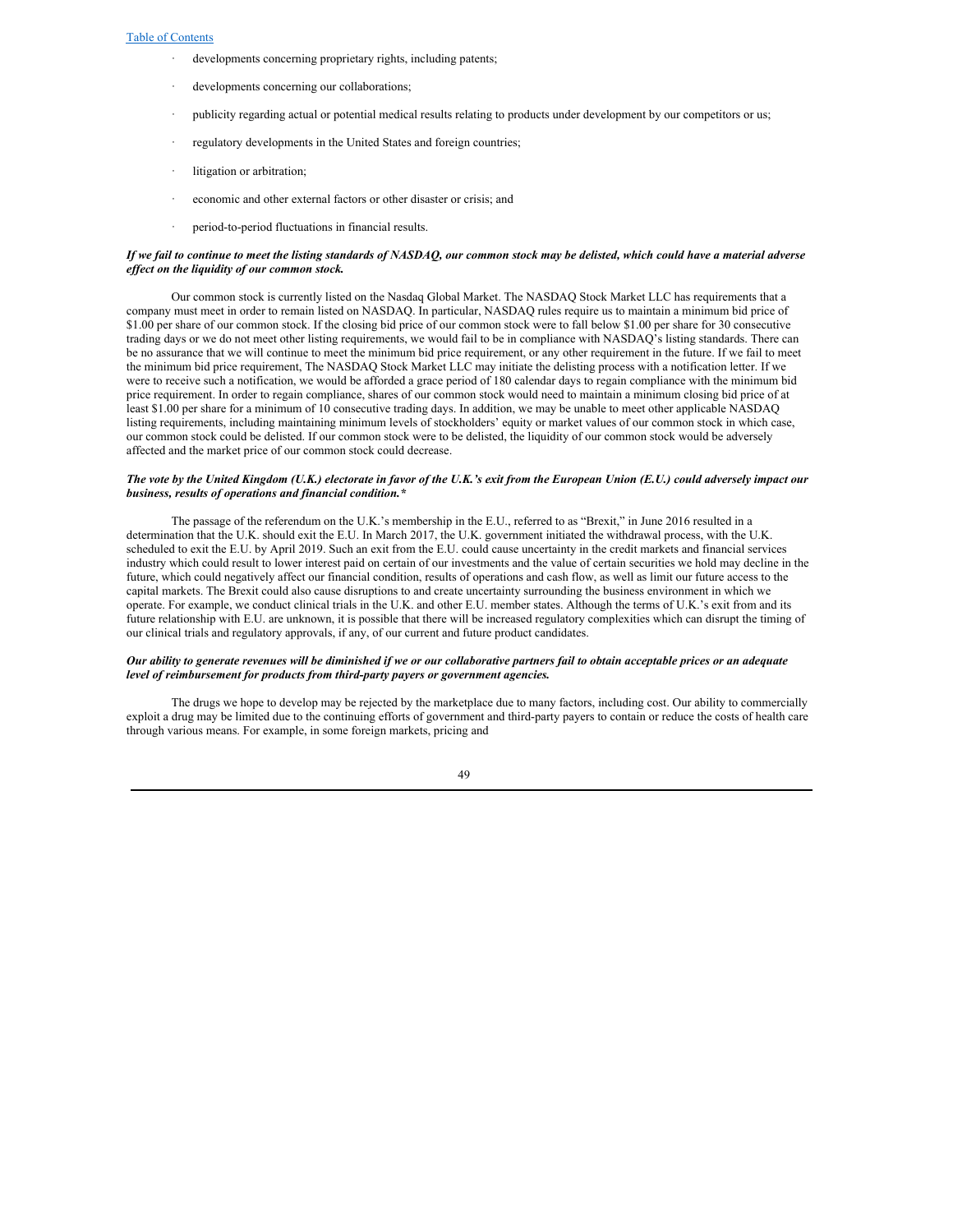profitability of prescription pharmaceuticals are subject to government control. In the United States, we expect that there will continue to be a number of federal and state proposals to implement similar government control. In addition, increasing emphasis on managed care in the United States will likely continue to put pressure on the pricing of pharmaceutical products. Cost control initiatives could decrease the price that we or any of our collaborators would receive for any products in the future. Further, cost control initiatives could adversely affect our and our collaborators' ability to commercialize our products and our ability to realize royalties from this commercialization.

Our ability to commercialize pharmaceutical products with collaborators may depend, in part, on the extent to which reimbursement for the products will be available from:

- government and health administration authorities;
- private health insurers; and
- other third-party payers.

Significant uncertainty exists as to the reimbursement status of newly-approved healthcare products. Third-party payers, including Medicare, are challenging the prices charged for medical products and services. Government and other third-party payers increasingly are attempting to contain healthcare costs by limiting both coverage and the level of reimbursement for new drugs and by refusing, in some cases, to provide coverage for uses of approved products for disease indications for which the FDA has not granted labeling approval. Thirdparty insurance coverage may not be available to patients for any products we discover and develop, alone or with collaborators. If government and other third-party payers do not provide adequate coverage and reimbursement levels for our products, the market acceptance of these products may be reduced.

### If product liability lawsuits are successfully brought against us, we may incur substantial liabilities and may be required to limit *commercialization of our products.\**

The testing and marketing of medical products and the sale of any products for which we obtain marketing approval exposes us to the risk of product liability claims. Product liability claims might be brought against us by consumers, health care providers, pharmaceutical companies or others selling or otherwise coming into contact with our products. If we cannot successfully defend ourselves against product liability claims, we may incur substantial liabilities or be required to limit commercialization of our products. We carry product liability insurance that is limited in scope and amount and may not be adequate to fully protect us against product liability claims. If and when we obtain marketing approval for our product candidates, we intend to expand our insurance coverage to include the sale of commercial products; however, we may be unable to obtain product liability insurance on commercially reasonable terms or in adequate amounts. Our inability to obtain sufficient product liability insurance at an acceptable cost to protect against potential product liability claims could prevent or inhibit the commercialization of pharmaceutical products we develop, alone or with corporate collaborators. We, or our corporate collaborators, might not be able to obtain insurance at a reasonable cost, if at all. While under various circumstances we are entitled to be indemnified against losses by our corporate collaborators, indemnification may not be available or adequate should any claim arise.

### We depend on various scientific consultants and advisors for the success and continuation of our research and development efforts.

We work extensively with various scientific consultants and advisors. The potential success of our drug discovery and development programs depends, in part, on continued collaborations with certain of these consultants and advisors. We, and various members of our management and research staff, rely on certain of these consultants and advisors for expertise in our research, regulatory and clinical efforts. Our scientific advisors are not our employees and may have commitments to, or consulting or advisory contracts with, other entities that may limit their availability to us. We do not know if we will be able to maintain such consulting agreements or that such scientific advisors will not enter into consulting arrangements, exclusive or otherwise, with competing pharmaceutical or biotechnology companies, any of which would have a detrimental impact on our research objectives and could have a material adverse effect on our business, financial condition and results of operations.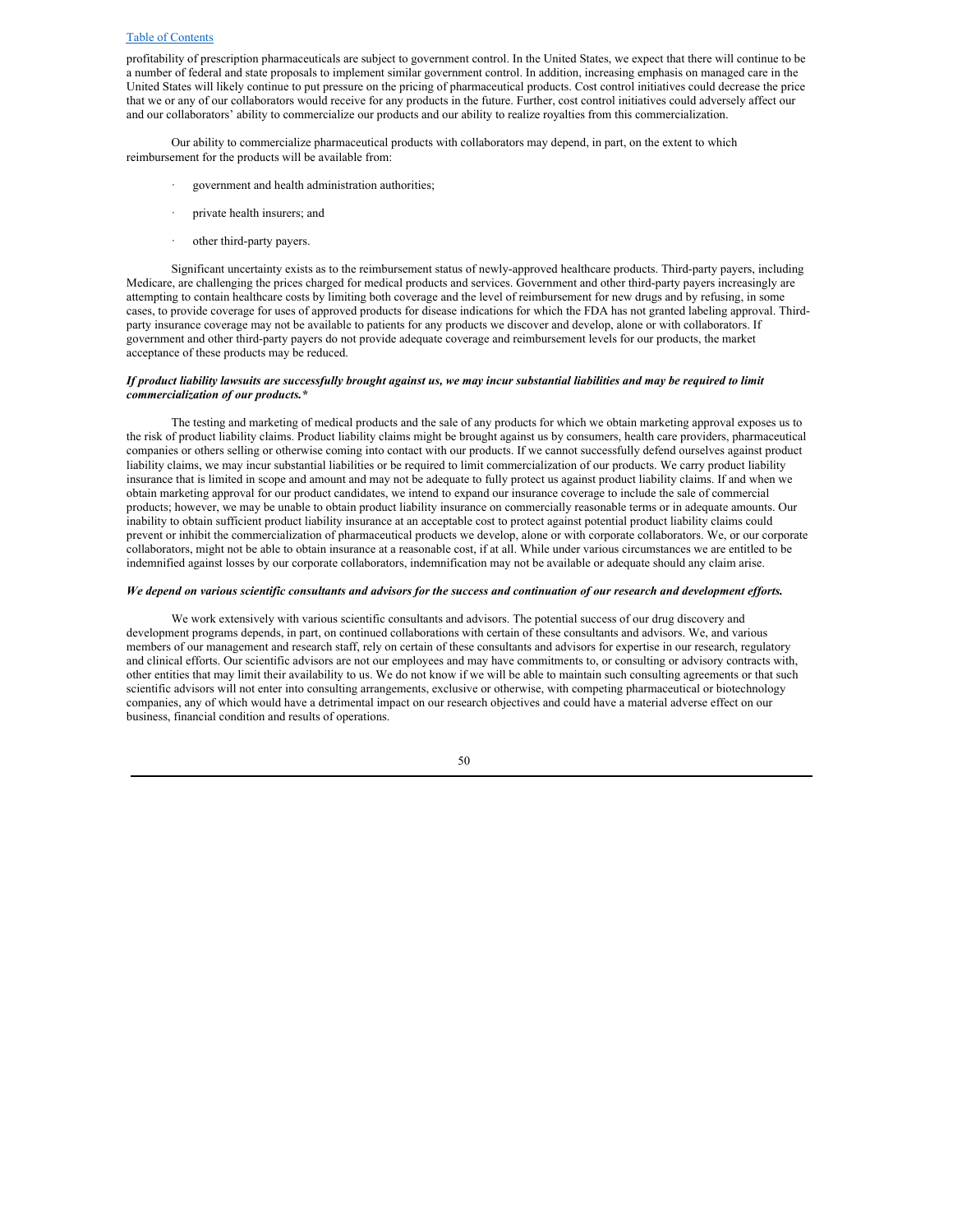# If we use biological and hazardous materials in a manner that causes injury or violates laws, we may be liable for damages, penalties or *fines.*

Our research and development activities involve the controlled use of potentially harmful biological materials as well as hazardous materials, chemicals and various radioactive compounds. We cannot completely eliminate the risk of accidental contamination or injury from the use, storage, handling or disposal of these materials. In the event of contamination or injury, we could be held liable for damages that result or for penalties or fines that may be imposed, and such liability could exceed our resources. We are also subject to federal, state and local laws and regulations governing the use, storage, handling and disposal of these materials and specified waste products. The cost of compliance with, or any potential violation of, these laws and regulations could be significant.

## Our internal computer systems, or those used by our contract research organizations or other contractors or consultants, may fail or *suf er security breaches.*

Despite the implementation of security measures, our internal computer systems and those of our contract research organizations and other contractors and consultants are vulnerable to damage from computer viruses, unauthorized access, natural disasters, terrorism, war and telecommunication and electrical failures. While we have not experienced any such system failure, accident or security breach to date, if such an event were to occur and cause interruptions in our operations, it could result in a disruption of our drug development programs. For example, the loss of clinical trial data from completed or ongoing clinical trials for a product candidate could result in delays in our regulatory approval efforts and significantly increase our costs to recover or reproduce the data. To the extent that any disruption or security breach were to result in a loss of or damage to our data or applications, or inappropriate disclosure of confidential or proprietary information, we could incur liability and the further development of any product candidates could be delayed.

### Our facilities are located near known earthquake fault zones, and the occurrence of an earthquake or other catastrophic disaster could *cause damage to our facilities and equipment, which could require us to cease or curtail operations.*

Our facilities are located in the San Francisco Bay Area near known earthquake fault zones and are vulnerable to significant damage from earthquakes. We are also vulnerable to damage from other types of disasters, including fires, floods, power loss, communications failures and similar events. If any disaster were to occur, our ability to operate our business at our facilities would be seriously, or potentially completely, impaired, and our research could be lost or destroyed. In addition, the unique nature of our research activities and of much of our equipment could make it difficult for us to recover from a disaster. The insurance we maintain may not be adequate to cover our losses resulting from disasters or other business interruptions.

### Future equity issuances or a sale of a substantial number of shares of our common stock may cause the price of our common stock to *decline.\**

Because we will continue to need additional capital in the future to continue to expand our business and our research and development activities, among other things, we may conduct additional equity offerings. For example, in October 2017, we completed an underwritten public offering in which we sold 20,815,000 shares of our common stock pursuant to an effective registration statement. If we or our stockholders sell, or if it is perceived that we or they will sell, substantial amounts of our common stock (including shares issued upon the exercise of options and warrants) in the public market, the market price of our common stock could fall. A decline in the market price of our common stock could make it more difficult for us to sell equity or equity-related securities in the future at a time and price that we deem appropriate. Furthermore, if we obtain funds through a credit facility or through the issuance of debt or preferred securities, these securities would likely have rights senior to the rights of our common stockholders, which could impair the value of our common stock.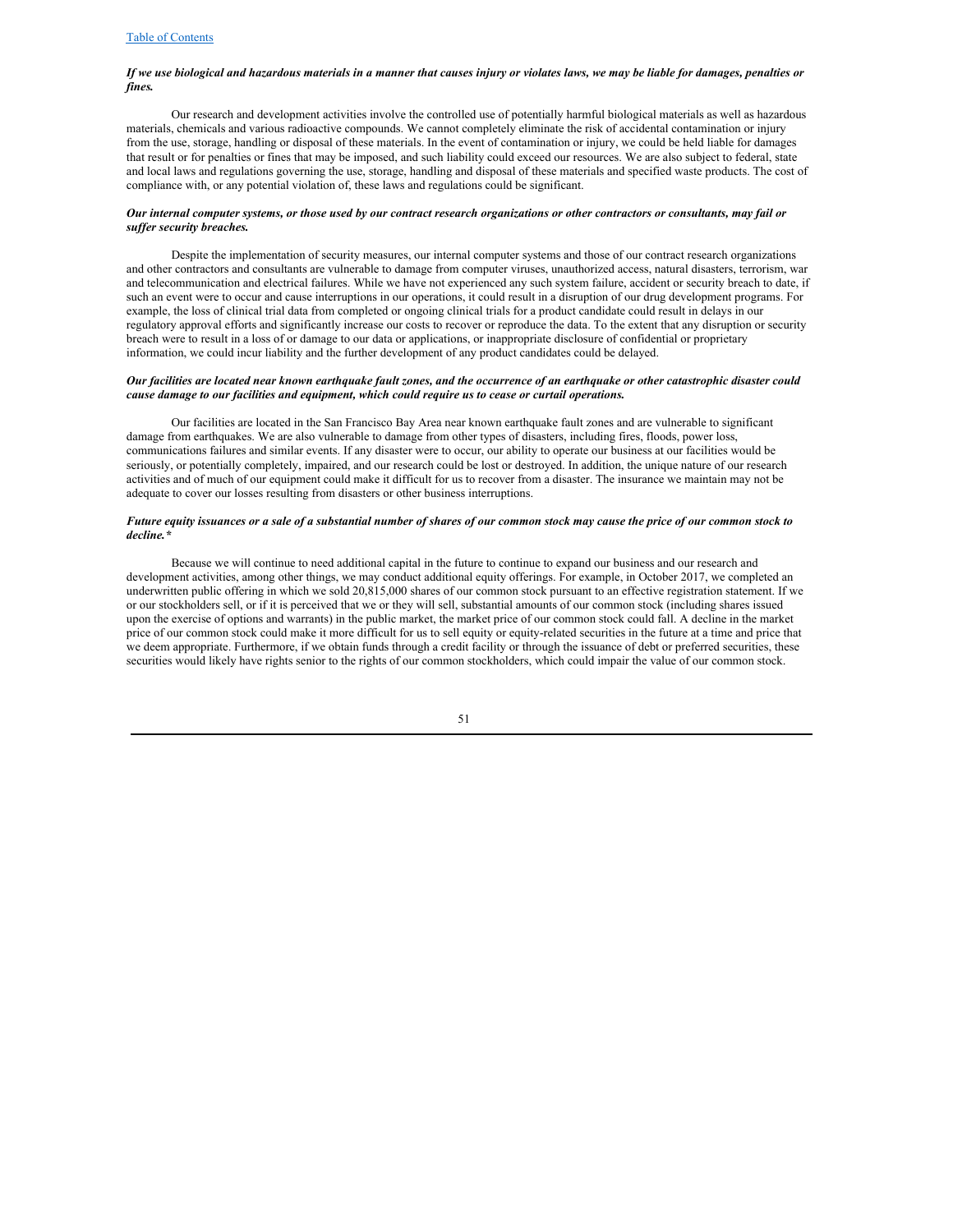# Anti-takeover provisions in our charter documents and under Delaware law may make an acquisition of us, which may be beneficial to *our stockholders, more dif icult.*

Provisions of our amended and restated certificate of incorporation and bylaws, as well as provisions of Delaware law, could make it more difficult for a third party to acquire us, even if doing so would benefit our stockholders. These provisions:

- establish that members of the board of directors may be removed only for cause upon the affirmative vote of stockholders owning a majority of our capital stock;
- authorize the issuance of "blank check" preferred stock that could be issued by our board of directors to increase the number of outstanding shares and thwart a takeover attempt;
- limit who may call a special meeting of stockholders;
- prohibit stockholder action by written consent, thereby requiring all stockholder actions to be taken at a meeting of our stockholders;
- · establish advance notice requirements for nominations for election to the board of directors or for proposing matters that can be acted upon at stockholder meetings;
- · provide for a board of directors with staggered terms; and
- provide that the authorized number of directors may be changed only by a resolution of our board of directors.

In addition, Section 203 of the Delaware General Corporation Law, which imposes certain restrictions relating to transactions with major stockholders, may discourage, delay or prevent a third party from acquiring us.

# <span id="page-51-0"></span>**Item 2. Unregistered Sales of Equity Securities and Use of Proceeds**

None.

<span id="page-51-2"></span><span id="page-51-1"></span>**Item 3. Defaults Upon Senior Securities** None. **Item 4. Mine Safety Disclosures** Not applicable. **Item 5. Other Information**

<span id="page-51-3"></span>None.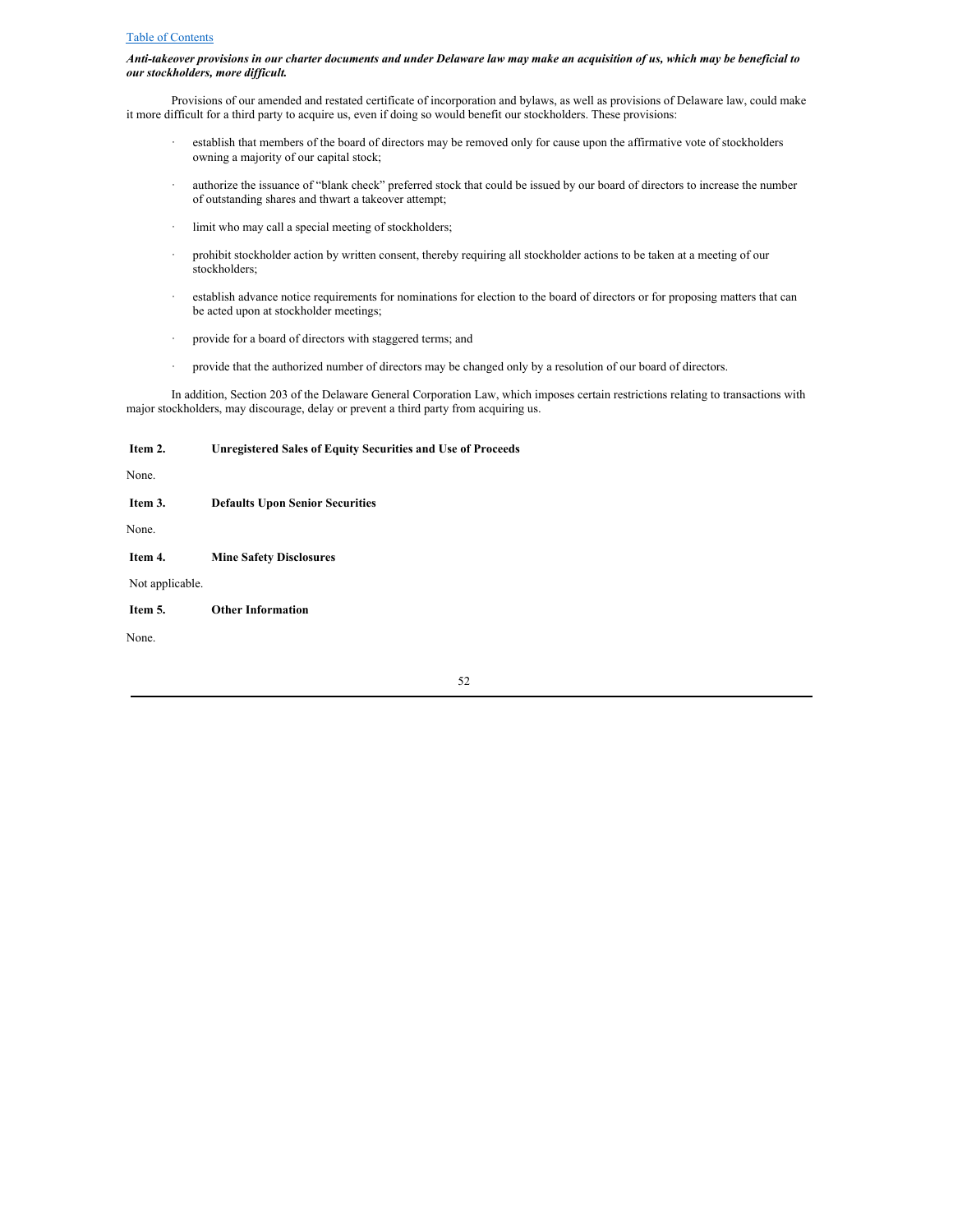# <span id="page-52-0"></span>**Item 6. Exhibits**

The exhibits listed on the accompanying index to exhibits are filed or incorporated by reference (as stated therein) as part of this Quarterly Report on Form 10-Q.

| Exhibit<br><b>Number</b> | <b>Description of Document</b>                                                                                                                                           |
|--------------------------|--------------------------------------------------------------------------------------------------------------------------------------------------------------------------|
| 3.1                      | Amended and Restated Certificate of Incorporation. (1)                                                                                                                   |
| 3.2                      | Amended and Restated Bylaws. (2)                                                                                                                                         |
| 4.1                      | Form of warrant to purchase shares of common stock. (3)                                                                                                                  |
| 4.2                      | Specimen Common Stock Certificate. (4)                                                                                                                                   |
| 4.3                      | Warrant issued to HCP BTC, LLC for the purchase of shares of common stock. (5)                                                                                           |
| $10.1 + \#$              | Rigel Pharmaceuticals, Inc. Inducement Plan, as amended.                                                                                                                 |
| 31.1#                    | Certification required by Rule 13a-14(a) or Rule 15d-14(a) of the Exchange Act.                                                                                          |
| 31.2#                    | Certification required by Rule $13a-14(a)$ or Rule $15d-14(a)$ of the Exchange Act.                                                                                      |
| 32.1#                    | Certification required by Rule 13a-14(b) or Rule 15d-14(b) of the Exchange Act and Section 1350 of Chapter 63 of Title<br>18 of the United States Code (18 U.S.C. 1350). |
| 101.INS                  | <b>XBRL</b> Instance Document                                                                                                                                            |
| 101.SCH                  | <b>XBRL Taxonomy Extension Schema Document</b>                                                                                                                           |
| 101.CAL                  | XBRL Taxonomy Extension Calculation Linkbase Document                                                                                                                    |
| 101.LAB                  | <b>XBRL Taxonomy Extension Labels Linkbase Document</b>                                                                                                                  |
| 101.PRE                  | XBRL Taxonomy Extension Presentation Linkbase Document                                                                                                                   |
| 101.DEF                  | XBRL Taxonomy Extension Definition Linkbase Document                                                                                                                     |
| $^{+}$                   | Management contract or compensatory plan.                                                                                                                                |

 $#$  Filed herewith

(1) Filed as an exhibit to Rigel's Current Report on Form 8-K (No. 000-29889) filed on May 29, 2012, and incorporated herein by reference.

- (2) Filed as an exhibit to Rigel's Current Report on Form 8-K (No. 000-29889) filed on February 2, 2007, and incorporated herein by reference.
- (3) Filed as an exhibit to Rigel's Registration Statement on Form S-1 (No. 333-45864), as amended, and incorporated herein by reference.
- (4) Filed as an exhibit to Rigel's Current Report on Form 8-K (No. 000-29889) filed on June 24, 2003, and incorporated herein by reference.
- (5) Filed as an exhibit to Rigel's Quarterly Report on Form 10-Q (No. 000-29889) for the quarter ended March 31, 2009, and incorporated herein by reference.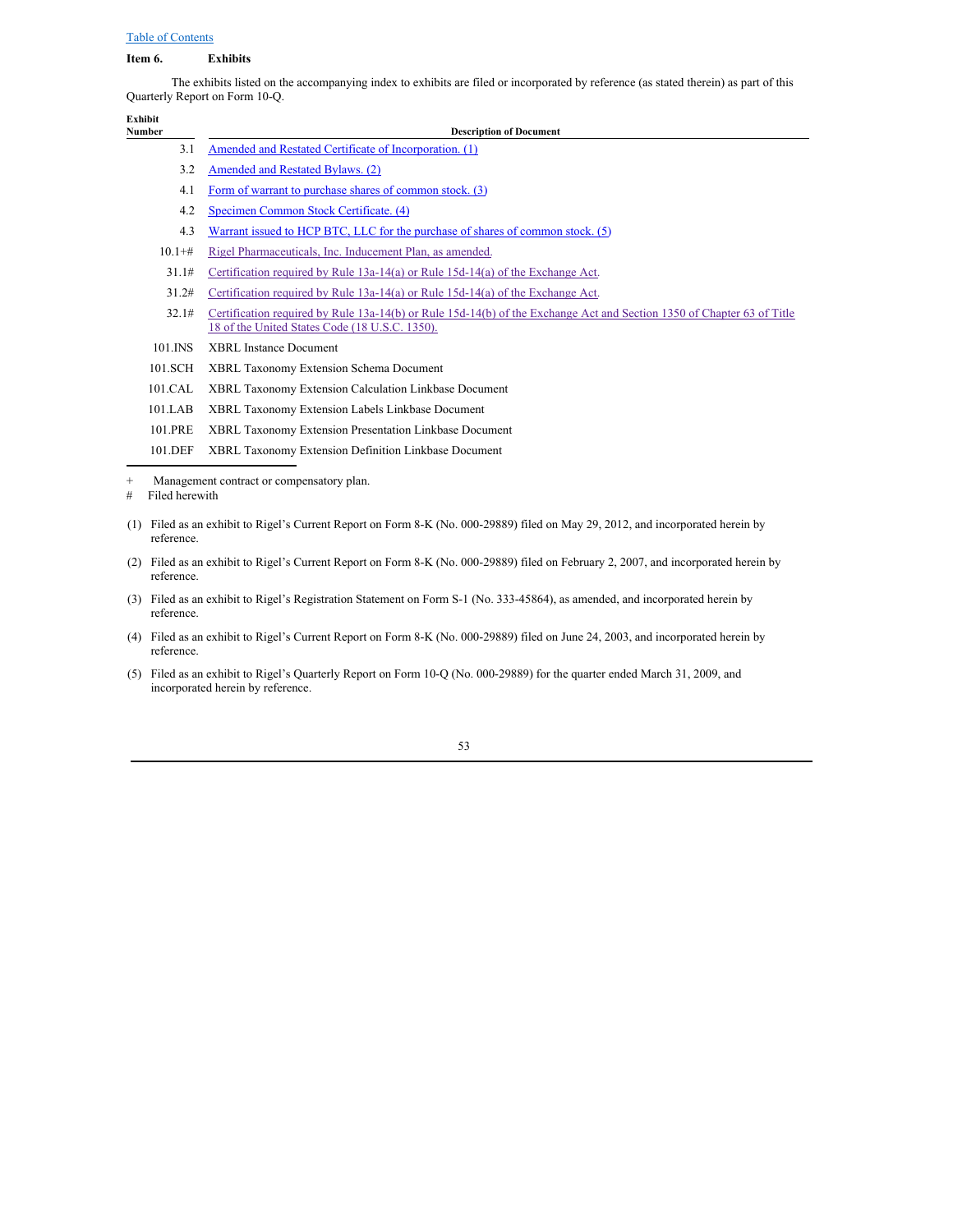# <span id="page-53-0"></span>**SIGNATURES**

Pursuant to the requirements of the Securities Exchange Act of 1934, as amended, the registrant has duly caused this report to be signed on its behalf by the undersigned, thereunto duly authorized.

RIGEL PHARMACEUTICALS, INC.

| Bv: | /s/ RAUL R. RODRIGUEZ         |
|-----|-------------------------------|
|     | Raul R. Rodriguez             |
|     | Chief Executive Officer       |
|     | (Principal Executive Officer) |
|     |                               |

- Date: November 7, 2017
- By: /s/ RYAN D. MAYNARD Ryan D. Maynard Executive Vice President and Chief Financial Officer (Principal Financial and Accounting Officer)
- Date: November 7, 2017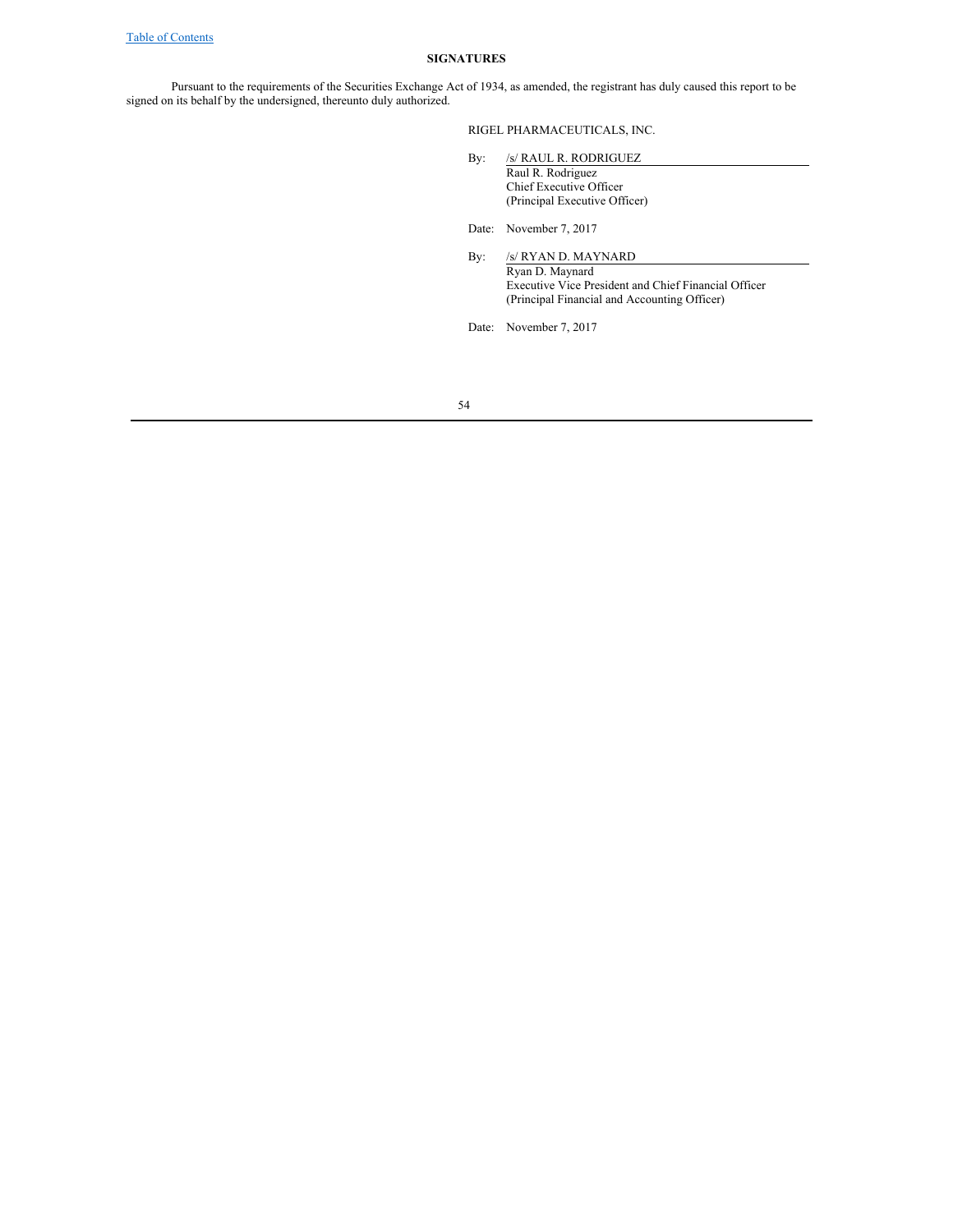### **Rigel Pharmaceuticals, Inc.**

#### **Inducement Plan**

**Adopted by the Compensation Committee: October 10, 2016 Amended by the Compensation Committee: January 3, 2017 Amended by the Compensation Committee: August 16, 2017 Amended by the Compensation Committee: November 7, 2017**

### **1. General**.

(a) Eligible Stock Award Recipients. The only persons eligible to receive grants of Stock Awards under this Plan are individuals who satisfy the standards for inducement grants under NASDAQ Marketplace Rule 5635(c)(4) and NASDAQ IM 5635-1. A person who previously served as an Employee or Director will not be eligible to receive Stock Awards under the Plan, other than following a *bona fide* period of non-employment. Persons eligible to receive grants of Stock Awards under this Plan are referred to in this Plan as "*Eligible Employees*". These Stock Awards must be approved by either a majority of the Company's "*Independent Directors*" (as such term is defined in NASDAQ Listing Rule 5605(a)(2)) or the Com with the exemption from the stockholder approval requirement for "inducement grants" provided under Rule 5635(c)(4) of the NASDAQ<br>Listing Rules. NASDAQ Marketplace Rule 5635(c)(4) and the related guidance under NASDAQ IM 5 the "*Inducement Award Rules*".

**(b) Available Awards**. The Plan provides for the grant of Options and Restricted Stock Unit Awards. All Options will be Nonstatutory Stock Options. Awards intended to qualify as stockholder-approved performance based compensation for purposes of Section  $162(m)$  of the Code may not be granted under this Plan.

(c) Purpose. This Plan, through the granting of Stock Awards, is intended to provide (i) an inducement material for certain individuals to enter into employment with the Company within the meaning of Rule 5635(c)(4) of the incentives for such persons to exert maximum efforts for the success of the Company and any Affiliate and (iii) a means by which Eligible Employees may be given an opportunity to benefit from increases in value of the Common Stock through the granting of Stock Awards.

#### **2. Administration**.

**(a) Administration by Board**. The Board will administer the Plan,*provided, however*, that Stock Awards may only be granted by either (i) a majority of the Company's Independent Directors or (ii) the Independent Compensation Committee. Subject to those constraints and the other constraints of the Inducement Award Rules, the Board may delegate some of its powers of administration of the Plan to a Committee, as provided in Section 2(c).

**(b) Powers of Board**. The Board will have the power, subject to, and within the limitations of, the express provisions of the (b) Powers of Board. T<br>Plan and the Inducement Award Rules:

**(i)** To determine: (A) who will be granted Stock Awards; (B) when and how each Stock Award will be granted; (C) what type of Stock Award will be granted; (D) the provisions of each Stock Award (which need not be identical), including when a person will be permitted to exercise or otherwise receive cash or Common Stock under the Stock Award; (E) the number of shares of Common Stock subject to, or the cash value of, a Stock Award; and (F) the Fair Market Value applicable to a Stock Award; *provided, however*, that Stock Awards may only be granted by either (i) a majority of the Company's Independent Directors or (ii) the Independent Compensation Committee.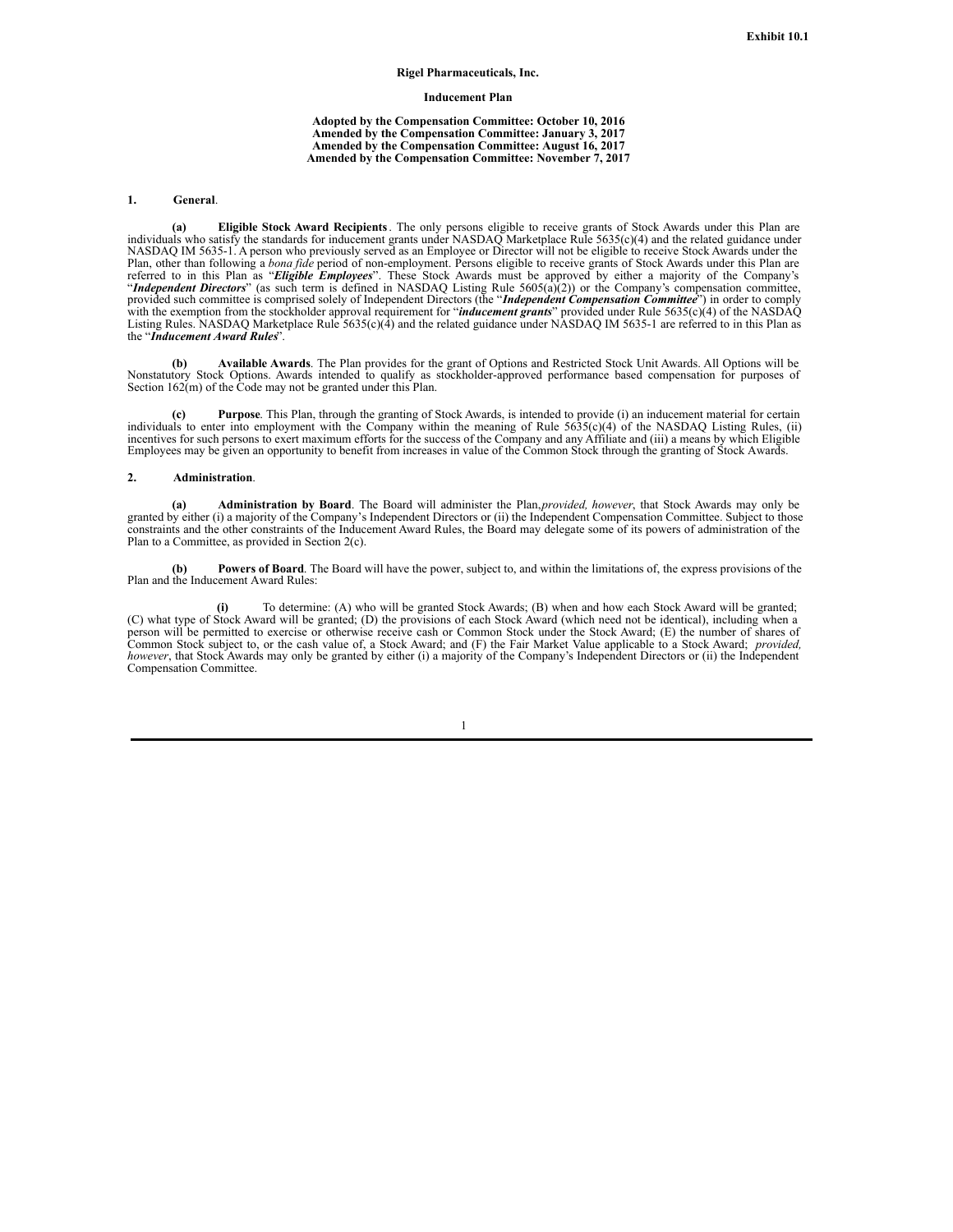**(ii)** To construe and interpret the Plan and Stock Awards granted under it, and to establish, amend and revoke rules and regulations for administration of the Plan and Stock Awards. The Board, in the exercise of these powers, may correct any defect, omission or inconsistency in the Plan or in any Stock Award Agreement, in a manner and to the extent it will deem necessary or expedient to make the Plan or Stock Award fully effective.

**(iii)** To settle all controversies regarding the Plan and Stock Awards granted under it.

**(iv)** To accelerate, in whole or in part, the time at which a Stock Award may be exercised or vest (or at which cash or shares of Common Stock may be issued).

**(v)** To suspend or terminate the Plan at any time. Except as otherwise provided in the Plan or a Stock Award Agreement, suspension or termination of the Plan will not materially impair a Participant's rights under his or her then-outstanding Stock Award without his or her written consent except as provided in subsection (viii) below.

(vi) To amend the Plan in any respect the Board deems necessary or advisable, including, without limitation, adopting amendments relating to nonqualified deferred compensation under Section 409A of the Code and/or making t Awards granted under the Plan exempt from or compliant with the requirements for nonqualified deferred compensation under Section 409A of the Code, subject to the limitations, if any, of applicable law. If required by applicable law or listing requirements, and except as provided in Section 9(a) relating to Capitalization Adjustments, the Company wil Plan that (A) materially increases the number of shares of Common Stock available for issuance under the Plan, (B) materially expands the class of individuals eligible to receive Stock Awards under the Plan, (C) materially increases the benefits accruing to Participants under the Plan, (D) materially reduces the price at which shares of Common Stock may be issued or purchased under the Plan, (E) materially extends the term of the Plan, or (F) materially expands the types of Stock Awards available for issuance under the Plan. Except as otherwise provided in the Plan (including subsection (viii) below) or a Stock Award Agreement, no amendment of the Plan will materially impair a Participant's rights under an outstanding Stock Award without the Participant's written consent.

**(vii)** To submit any amendment to the Plan for stockholder approval, including, but not limited to, amendments to the Plan intended to satisfy the requirements of Rule 16b-3 of Exchange Act or any successor rule.

**(viii)** To approve forms of Stock Award Agreements for use under the Plan and to amend the terms of any one or more outstanding Stock Awards, including, but not limited to, amendments to provide terms more favorable to the Participant than previously provided in the Stock Award Agreement, subject to any specified limits in the Plan that are not subject to Board discretion. A Participant's rights under any Stock Award will not be impaired by any such amendment unless the Company requests the consent of the affected Participant, and the Participant consents in writing. However, a Participant's rights will not be deemed to have been impaired by any such amendment if the Board, in its sole discretion, determines that the amendment, taken as a whole, does not materially impair the Participant's rights. In addition, subject to the limitations of applicable law, if any, the Board may amend the terms of any one or more Stock Awards without the affected Participant's consent (A) to clarify the manner of exemption from, or to bring the Stock Award into compliance with, Section 409A of the Code, or (B) to comply with other applicable laws or listing requirements.

**(ix)** Generally, to exercise such powers and to perform such acts as the Board deems necessary or expedient to promote the best interests of the Company and that are not in conflict with the provisions of the Plan and/or Stock Award Agreements.

(x) To adopt such procedures and sub-plans as are necessary or appropriate (A) to permit participation in the Plan<br>by individuals who are foreign nationals or employed outside the United States or (B) allow Stock Awards to Stock Award Agreement that are required for compliance with the laws of the relevant foreign jurisdiction.

# **(c) Delegation to Committee**.

General. The Board may delegate some or all of the administration of the Plan to a Committee or Committees. If administration of the Plan is delegated to a Committee, the Committee will have, in connection with the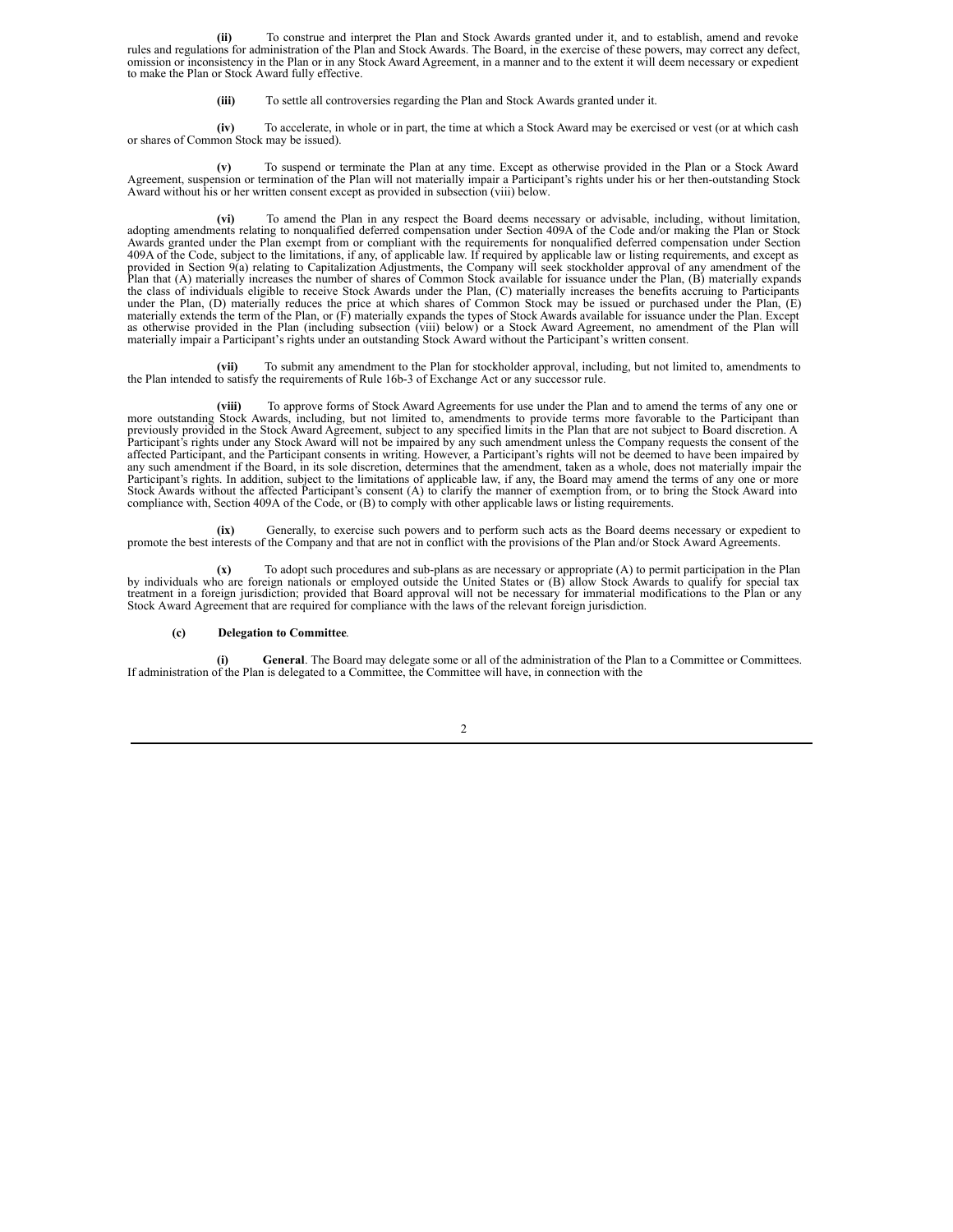administration of the Plan, the powers theretofore possessed by the Board that have been delegated to the Committee, including the power to delegate to a subcommittee of the Committee any of the administrative powers the Committee is authorized to exercise (and references in this Plan to the Board will thereafter be to the Committee or subcommittee). Any delegation of administrative powers will be reflected in resolutions, not inconsistent with the provisions of the Plan, adopted from time to time by the Board or Committee (as applicable). The Committee may, at any time, abolish the subcommittee and/or revest in the Committee any powers delegated to the subcommittee. The Board may retain the authority to concurrently administer the Plan with the Committee and may, at any time, revest in the Board some or all of the powers previously delegated.

**(ii) Rule 16b-3 Compliance**. The Committee may consist solely of two or more Non-Employee Directors, in accordance with Rule 16b-3 of the Exchange Act.

**(d) Effect of Board's Decision**. All determinations, interpretations and constructions made by the Board in good faith will not be subject to review by any person and will be final, binding and conclusive on all persons.

**(e) Cancellation and Re-Grant of Stock Awards**. Neither the Board nor any Committee will have the authority to: (i) reduce the exercise, purchase or strike price of any outstanding Option, or (ii) cancel any outstanding Option that has an exercise price or strike price greater than the current Fair Market Value of the Common Stock in exchange for cash or other Stock Awards under the Plan, unless the stockholders of the Company have approved such an action within twelve (12) months prior to such an event.

# **3. Shares Subject to the Plan**.

## **(a) Share Reserve**.

**(i)** Subject to Section 9(a) relating to Capitalization Adjustments, the aggregate number of shares of Common Stock that may be issued pursuant to Stock Awards will not exceed 1,570,000 shares (the "*Share Reserve*").

(ii) Shares may be issued under the terms of this Plan in connection with a merger or acquisition as permitted by<br>NASDAQ Listing Rule 5635(c), NYSE Listed Company Manual Section 303A.08, AMEX Company Guide Section 711 or o applicable rule, and such issuance will not reduce the number of shares available for issuance under the Plan.

**(b) Reversion of Shares to the Share Reserve**. If a Stock Award or any portion of a Stock Award (i) expires or otherwise terminates without all of the shares covered by the Stock Award having been issued or (ii) is settled in cash (i.e., the Participant receives<br>cash rather than stock), such expiration, termination or settlement will neverth Common Stock that are available for issuance under the Plan. If any shares of Common Stock issued under a Stock Award are forfeited back to or repurchased by the Company because of the failure to meet a contingency or condition required to vest such shares in the Participant, then the shares that are forfeited or repurchased will not revert to and again become available for issuance under the Plan. Any shares reacquired by the Company in satisfaction of tax withholding obligations on a Stock Award or as consideration for the exercise or purchase price of a Stock Award will not again become available for issuance under the Plan.

**(c) Source of Shares**. The stock issuable under the Plan will be shares of authorized but unissued or reacquired Common Stock, including shares repurchased by the Company on the open market or otherwise.

# **4. Eligibility**.

**(a) Eligibility for Specific Stock Awards**. Stock Awards may only be granted to persons who are Eligible Employees described in Section 1(a) of the Plan, where the Stock Award is an inducement material to the individual's entering into employment with the Company or an Affiliate within the meaning of Rule 5635(c)(4) of the NASDAQ Listing Rules, *provided however*, that Stock Awards may not be granted to Eligible Employees who are providing Continuous Service only to any "parent" of the Company, as such term is defined in Rule 405 of the Securities Act, unless (i) the stock underlying such Stock Award Section 409A of the Code (for example, because the Stock Awards are granted pursuant to a corporate transaction such as a spin off transaction), or (ii) the Company, in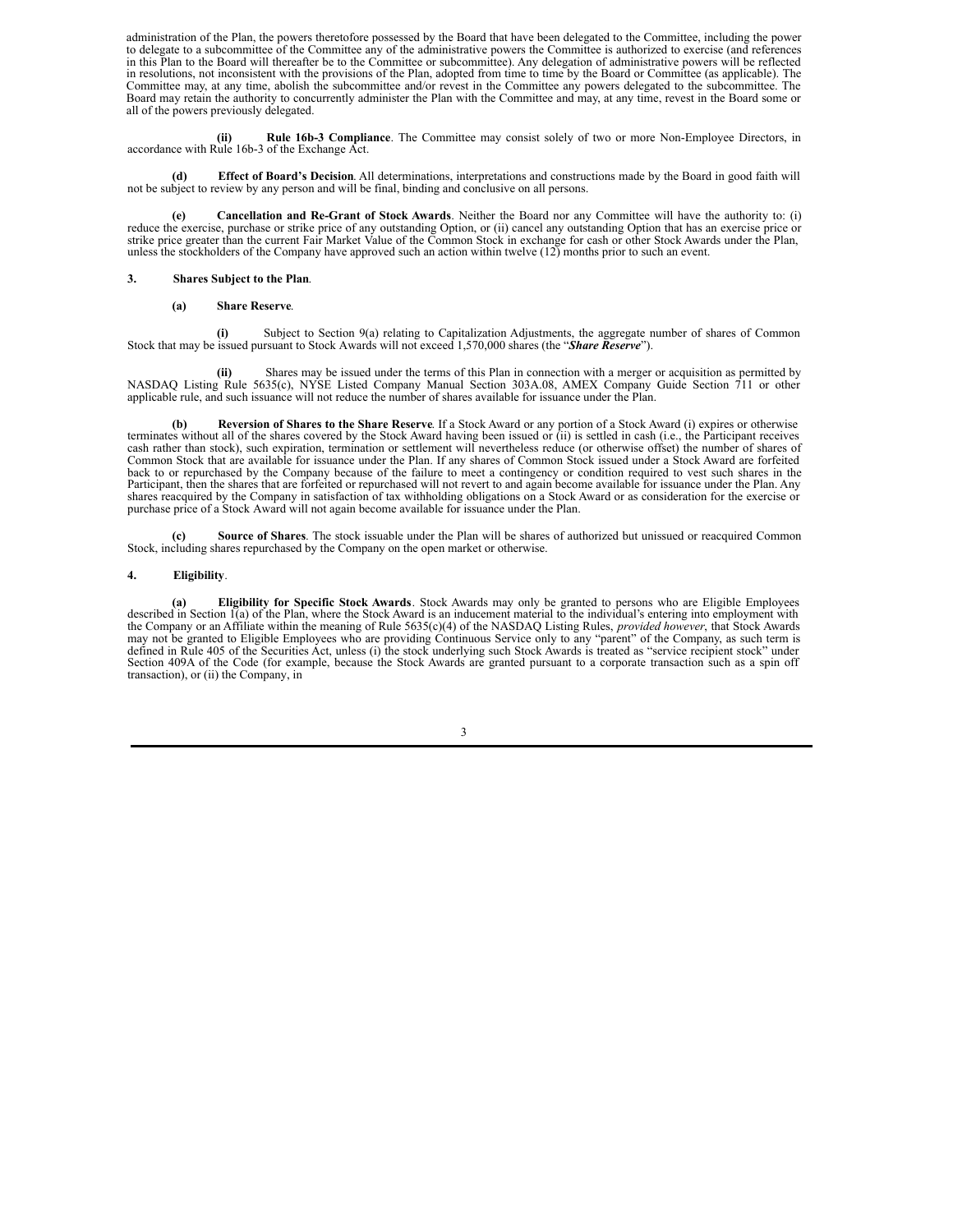consultation with its legal counsel, has determined that such Stock Awards are otherwise exempt from or comply with the distribution requirements of Section 409A of the Code.

**(b) Approval Requirements**. All Stock Awards must be granted either by a majority of the Company's independent directors or the Independent Compensation Committee.

### **5. Provisions Relating to Options**.

Each Option will be in such form and will contain such terms and conditions as the Board deems appropriate. All Options will be Nonstatutory Stock Options. The provisions of separate Options need not be identical; *provided, however*, that each Option Agreement will conform to (through incorporation of provisions hereof by reference in the applicable Option Agreement or otherwise) the substance of each of the following provisions:

**(a) Term**. No Option will be exercisable after the expiration of 10 years from the date of its grant or such shorter period specified in the Option Agreement.

**(b) Exercise Price**. The exercise or strike price of each Option will be not less than 100% of the Fair Market Value of the Common Stock subject to the Option on the date the Option is granted. Notwithstanding the foregoing, an Option may be granted with an exercise price lower than 100% of the Fair Market Value of the Common Stock subject to the Option if such Option is granted pursuant to an assumption of or substitution for another option or stock appreciation right pursuant to a Corporate Transaction and in a manner consistent with the provisions of Section 409A of the Code.

(c) Purchase Price for Options. The purchase price of Common Stock acquired pursuant to the exercise of an Option may<br>be paid, to the extent permitted by applicable law and as determined by the Board in its sole discretion of payment set forth below. The Board will have the authority to grant Options that do not permit all of the following methods of payment<br>(or otherwise restrict the ability to use certain methods) and to grant Options that method of payment. The permitted methods of payment are as follows:

**(i)** by cash, check, bank draft or money order payable to the Company;

(ii) pursuant to a program developed under Regulation T as promulgated by the Federal Reserve Board that, prior<br>to the issuance of the stock subject to the Option, results in either the receipt of cash (or check) by the Co

**(iii)** by delivery to the Company (either by actual delivery or attestation) of shares of Common Stock;

(iv) by a "net exercise" arrangement pursuant to which the Company will reduce the number of shares of Common<br>Stock issuable upon exercise by the largest whole number of shares with a Fair Market Value that does not exceed price; provided, however, that the Company will accept a cash or other payment from the Participant to the extent of any remaining<br>balance of the aggregate exercise price not satisfied by such reduction in the number of wh Stock will no longer be subject to an Option and will not be exercisable thereafter to the extent that (A) shares issuable upon exercise are used to pay the exercise price pursuant to the "net exercise," (B) shares are del shares are withheld to satisfy tax withholding obligations; or

**(v)** in any other form of legal consideration that may be acceptable to the Board and specified in the applicable Option Agreement.

**(d) Transferability of Options**. The Board may, in its sole discretion, impose such limitations on the transferability of Options as the Board will determine. In the absence of such a determination by the Board to the contrary, the following restrictions on the transferability of Options will apply: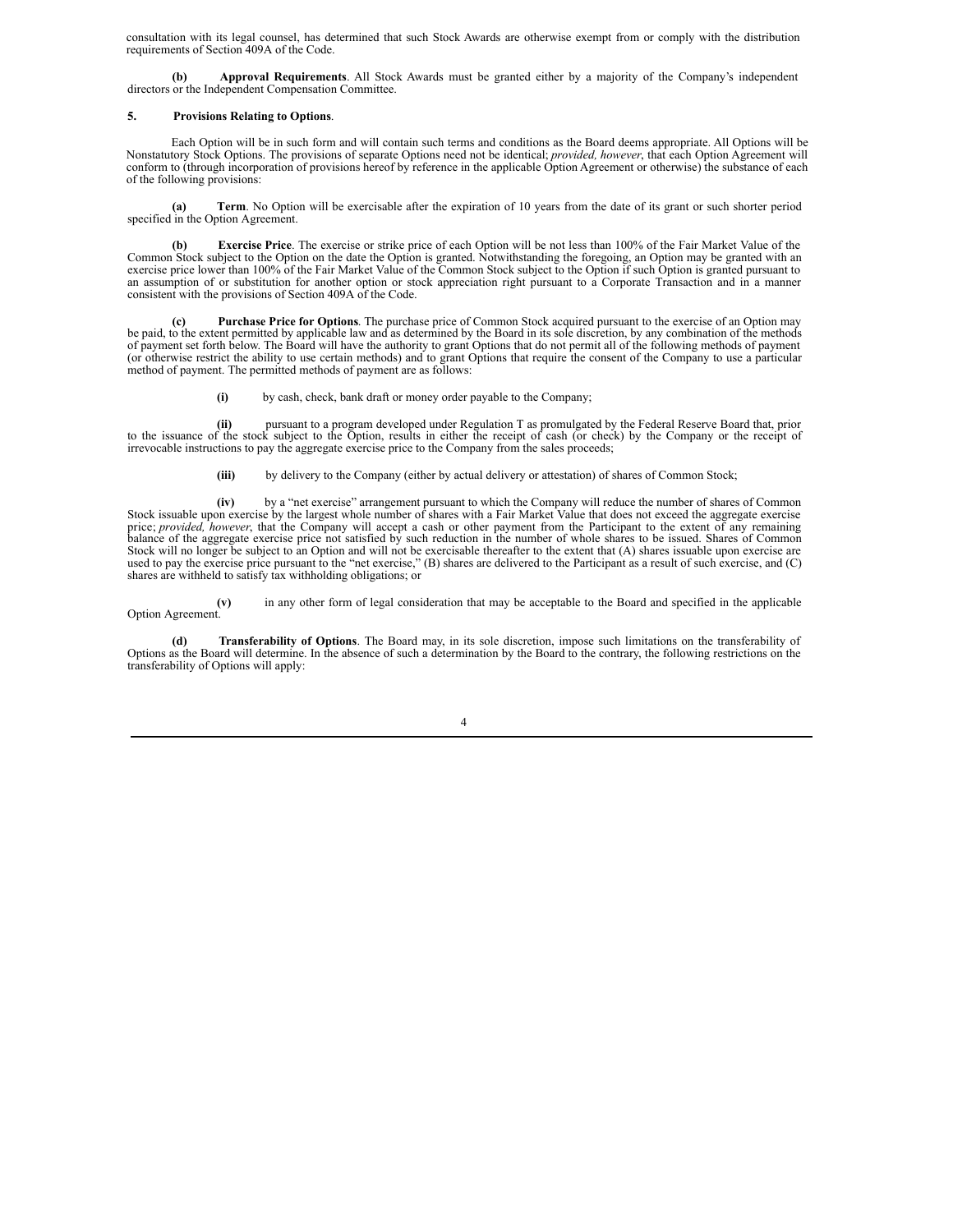**(i) Restrictions on Transfer**. An Option will not be transferable except by will or by the laws of descent and distribution (or pursuant to subsections (ii) and (iii) below), and will be exercisable during the lifetime of the Participant only by the Participant. The Board may permit transfer of the Option in a manner that is not prohibited by applicable tax and securities laws. Except as explicitly provided in the Plan, an Option may not be transferred for consideration.

**(ii) Domestic Relations Orders**. Subject to the approval of the Board or a duly authorized Officer, an Option may be transferred pursuant to the terms of a domestic relations order, official marital settlement agreement or other divorce or separation instrument.

**(iii) Beneficiary Designation**. Subject to the approval of the Board or a duly authorized Officer, a Participant may, by delivering written notice to the Company, in a form approved by the Company (or the designated broker), designate a third party who, on the death of the Participant, will thereafter be entitled to exercise the Option and receive the Common Stock or other consideration resulting from such exercise. In the absence of such a designation, the executor or administrator of the Participant's estate will be entitled to exercise the Option and receive the Common Stock or other consideration resulting from such exercise. However, the Company may prohibit designation of a beneficiary at any time, including due to any conclusion by the Company that such designation would be inconsistent with the provisions of applicable laws.

**(e) Vesting Generally**. The total number of shares of Common Stock subject to an Option may vest and therefore become exercisable in periodic installments that may or may not be equal. The Option may be subject to such other terms and conditions on the time or times when it may or may not be exercised (which may be based on the satisfacti Board may deem appropriate. The vesting provisions of individual Options may vary. The provisions of this Section 5(e) are subject to any<br>Option provisions governing the minimum number of shares of Common Stock as to which

**(f) Termination of Continuous Service**. Except as otherwise provided in the applicable Option Agreement or other agreement between the Participant and the Company, if a Participant's Continuous Service terminates (other than for Cause and other than upon the Participant's death or Disability), the Participant may exercise his or her Option (to the extent that the Participant was entitled to exercise such Option as of the date of termination of Continuous Service) within the period of time ending on the earlier of (i) the date which occurs 3 months following the termination of the Participant's Continuous Service, and (ii) the expiration of the term of the Option as set forth in the Option Agreement. If, after termination of Continuous Service, the Participant does not exercise his or her Option within the applicable time frame, the Option will terminate.

**(g) Extension of Termination Date**. Except as otherwise provided in the applicable Stock Award Agreement, if the exercise of an Option following the termination of the Participant's Continuous Service (other than for Cause and other than upon the Participant's death or Disability) would be prohibited at any time solely because the issuance of shares of Common Stock would violate the registration requirements under the Securities Act, then the Option will terminate on the earlier of (i) the expiration of a total period of time (that need not be consecutive) equal to the applicable post-termination exercise period after the termination of the Participant's Continuous Service during which the exercise of the Option would not be in violation o expiration of the term of the Option as set forth in the applicable Option Agreement. In addition, unless otherwise provided in a Participant's Option Agreement, if the sale of any Common Stock received upon exercise of an Option following the termination of the Participant's Continuous Service (other than for Cause) would violate the Company's insider trading policy, then the Option will terminate on the earlier of (i) the expiration of a period of days or months (that need not be consecutive) equal to the applicable post-termination exercise period after the termination of the Participant's Continuous Service durin exercise of the Option would not be in violation of the Company's insider trading policy, or (ii) the expiration of the term of the Option as set forth in the applicable Option Agreement.

**(h) Disability of Participant**. Except as otherwise provided in the applicable Option Agreement or other agreement between the Participant and the Company, if a Participant's Continuous Service terminates as a result of the Participant's Disability, the Participant may exercise his or her Option (to the extent that the Participant was entitled to exercise such Option as of the date of termination of Continuous Service), but only within such period of time ending on the earlier of (i) the date 12 months following such termination of Continuous Service and (ii) the expiration of the term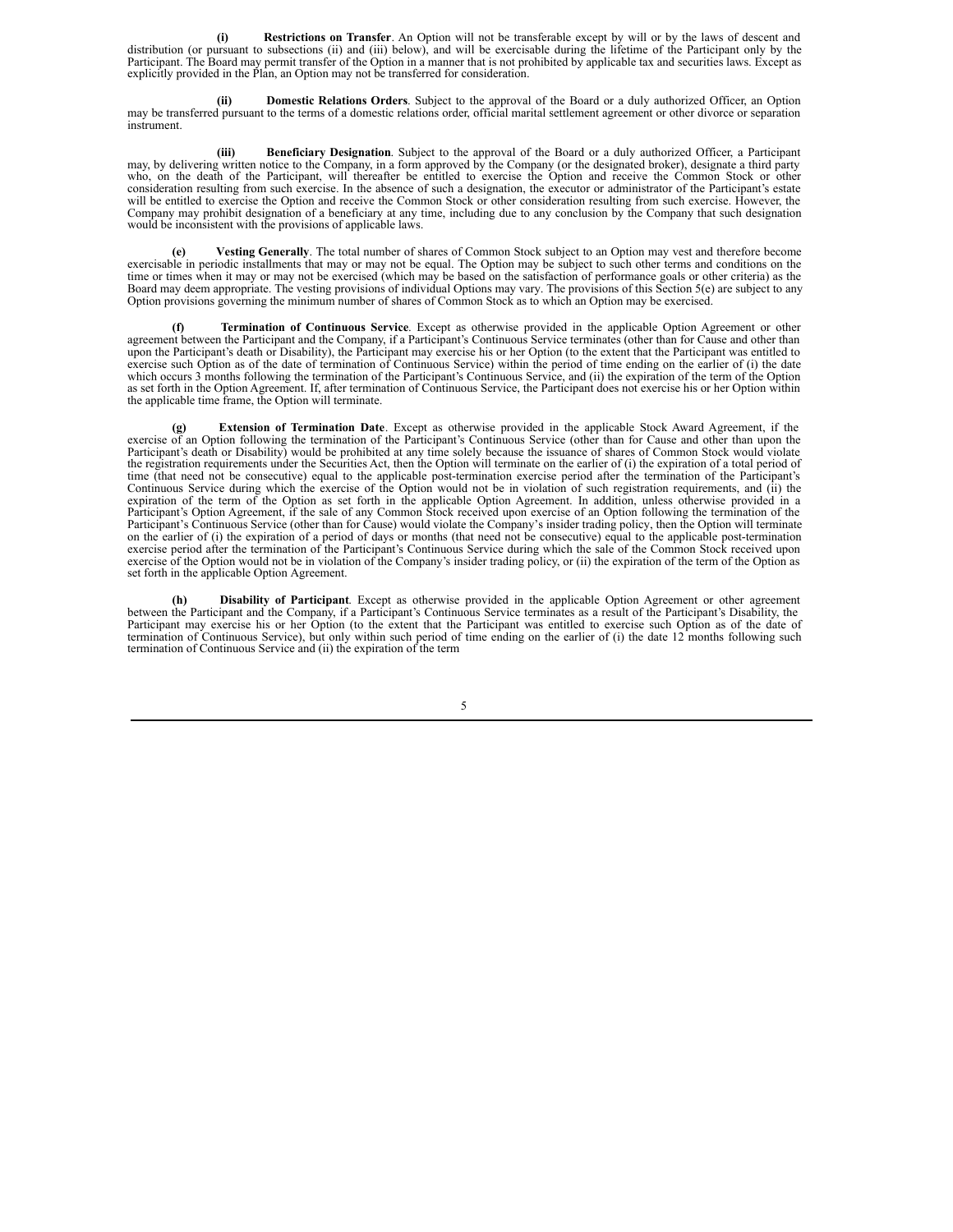of the Option as set forth in the Option Agreement. If, after termination of Continuous Service, the Participant does not exercise his or her Option within the applicable time frame, the Option will terminate.

**(i) Death of Participant**. Except as otherwise provided in the applicable Option Agreement or other agreement between the Participant and the Company, if (i) a Participant's Continuous Service terminates as a result of the Participant's death, or (ii) the Participant dies within the period (if any) specified in the Option Agreement for exercisability after the termination of the Participant's Continuous Service for a reason other than death, then the Option may be exercised (to the extent the Participant was entitled to exercise such Option as of the date of death) by the Participant's estate, by a person who acquired the right to exercise the Option by bequest or inheritance or by a person designated to exercise the Option upon the Participant's death, but only within the period ending on the earlier of (i) the date 18 months following the date of death, and (ii) the expiration of the term of such Option as set forth in the Option Agreement. If, after the Participant's death, the Option is not exercised within the applicable time frame, the Option will terminate.

**(j) Termination for Cause**. Except as explicitly provided otherwise in a Participant's Stock Award Agreement or other individual written agreement between the Company or any Affiliate and the Participant, if a Participant's Continuous Service is terminated for Cause, the Option will terminate upon the date on which the event giving rise to the termination for Cause first occurred, and the Participant will be prohibited from exercising his or her Option from and after the date on which the event giving rise to the termination for Cause first occurred (or, if required by applicable law, the date of termination of Continuous Service). If a Participant's Continuous Service is suspended pending an investigation of the existence of Cause, all of the Participant's rights under the Option will also be suspended during the investigation period, except to the extent prohibited by applicable law.

(k) Non-Exempt Employees. If an Option is granted to an Employee who is a non-exempt employee for purposes of the Fair Labor Standards Act of 1938, as amended, the Option will not be first exercisable for any shares of Com Finance of the distribution of the Option (although the Option may vest prior to such date). Consistent with the provisions of the Worker Economic Opportunity Act, (i) if such non-exempt Employee dies or suffers a Disabili which such Option is not assumed, continued, or substituted, or (iii) upon the non-exempt Employee's retirement (as such term may be defined in the non-exempt Employee's Option Agreement in another agreement between the non-exempt Employee and the Company, or, if no such definition, in accordance with the Company's then current employment policies and guidelines), the vested portion of any Options may be exercised earlier than 6 months following the date of grant. The foregoing provision is intended to operate so that any income derived by a non-exempt employee in connection with the exercise or vesting of a rate of pay. To the extent permitted and/or required for compliance with the Worker Economic Opportunity Act to ensure that any income derived by a non-exempt Employee in connection with the exercise, vesting or issuance of any shares under any other Option will be exempt from such Employee's regular rate of pay, the provisions of this paragraph will appl reference into such Option Agreements.

### **6. Provisions Relating to Restricted Stock Unit Awards**.

Each Restricted Stock Unit Award Agreement will be in such form and will contain such terms and conditions as the Board deems appropriate. The terms and conditions of Restricted Stock Unit Award Agreements may change from time to time, and the terms and conditions of separate Restricted Stock Unit Award Agreements need not be identical. Each Restricted Stock Unit Award Agreement will conform to (through incorporation of the provisions hereof by reference in the Agreement or otherwise) the substance of each of the following provisions:

**(a) Consideration**. At the time of grant of a Restricted Stock Unit Award, the Board will determine the consideration, if any, to be paid by the Participant upon delivery of each share of Common Stock subject to the Restricted Stock Unit Award. The consideration to be paid (if any) by the Participant for each share of Common Stock subject to a Restricted Stock Unit Award may be paid in any form of legal consideration that may be acceptable to the Board, in its sole discretion, and permissible under applicable law.

**(b) Vesting**. At the time of the grant of a Restricted Stock Unit Award, the Board may impose such restrictions on or conditions to the vesting of the Restricted Stock Unit Award as it, in its sole discretion, deems appropriate.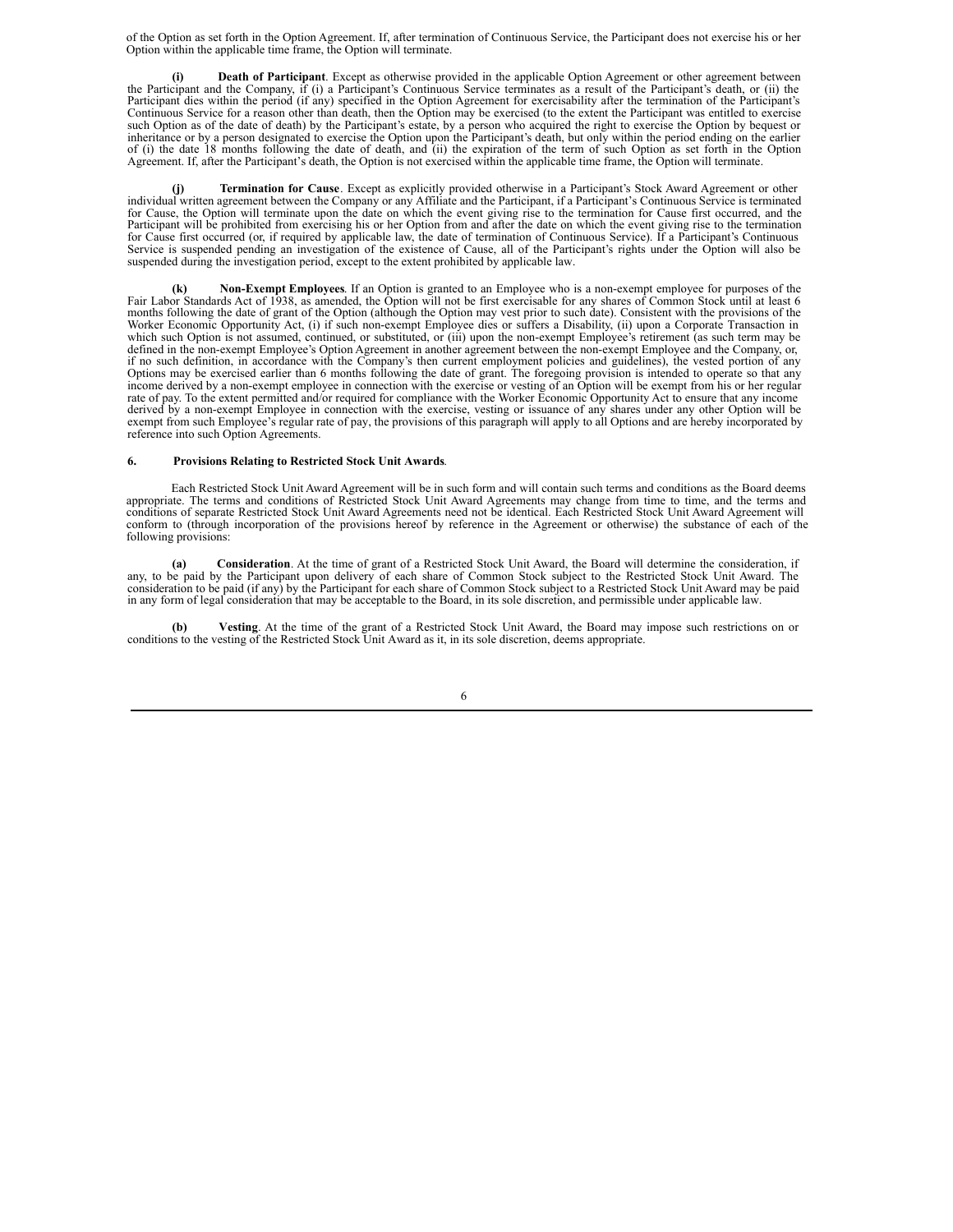<span id="page-60-0"></span>**(c) Payment**. A Restricted Stock Unit Award may be settled by the delivery of shares of Common Stock, their cash equivalent, any combination thereof or in any other form of consideration, as determined by the Board and contained in the Restricted Stock Unit Award Agreement.

**(d) Additional Restrictions**. At the time of the grant of a Restricted Stock Unit Award, the Board, as it deems appropriate, may impose such restrictions or conditions that delay the delivery of the shares of Common Stock (or their cash equivalent) subject to a Restricted Stock Unit Award to a time after the vesting of such Restricted Stock Unit Award.

(e) Dividend Equivalents. Dividend equivalents may be credited in respect of shares of Common Stock covered by a<br>Restricted Stock Unit Award, as determined by the Board and contained in the Restricted Stock Unit Award Agre discretion of the Board, such dividend equivalents may be converted into additional shares of Common Stock covered by the Restricted Stock Unit Award in such manner as determined by the Board. Any additional shares covered by the Restricted Stock Unit Award credited by reason of such dividend equivalents will be subject to all of the same terms and conditions of the underlying Restricted Stock Unit Award Agreement to which they relate.

**(f) Termination of Participant's Continuous Service**. Except as otherwise provided in the applicable Restricted Stock Unit Award Agreement, such portion of the Restricted Stock Unit Award that has not vested will be forfeited upon the Participant's termination of Continuous Service.

### **7. Covenants of the Company**.

**(a) Availability of Shares**. The Company will keep available at all times the number of shares of Common Stock reasonably required to satisfy then-outstanding Stock Awards.

**(b) Securities Law Compliance**. The Company will seek to obtain from each regulatory commission or agency having jurisdiction over the Plan such authority as may be required to grant Stock Awards and to issue and sell shares of Common Stock upon exercise of the Stock Awards; *provided, however*, that this undertaking will not require the Company to register under the Securities Act the Plan, any Stock Award or any Common Stock issued or issuable pursuant to any such Stock Award. If, after reasonable efforts and at a reasonable cost, the Company is unable to obtain from any such regulatory commission or agency the authority that counsel for the Company deems necessary for the lawful issuance and sale of Common Stock under the Plan, the Company will be relieved from any liability for failure to issue and sell Common Stock upon exercise of such Stock Awards unless and until such authority is obtained. A Participant will not be eligible for the grant of a Stock Award or the subsequent issuance of cash or Common Stock pursuant to the Stock Award if such grant or issuance would be in violation of any applicable securities law.

(c) No Obligation to Notify or Minimize Taxes. The Company will have no duty or obligation to any Participant to advise<br>such holder as to the time or manner of exercising such Stock Award. Furthermore, the Company will hav or otherwise advise such holder of a pending termination or expiration of a Stock Award or a possible period in which the Stock Award<br>may not be exercised. The Company has no duty or obligation to minimize the tax conseque Stock Award.

### **8. Miscellaneous**.

**(a) Use of Proceeds from Sales of Common Stock**. Proceeds from the sale of shares of Common Stock pursuant to Stock Awards will constitute general funds of the Company.

**(b) Corporate Action Constituting Grant of Stock Awards**. Corporate action constituting a grant by the Company of a Stock Award to any Participant will be deemed completed as of the date of such corporate action, unless otherwise determined by the Board, regardless of when the instrument, certificate, or letter evidencing the Stock Award is communicated to, or actually received or accepted by, the Participant. In the event that the corporate records (e.g., Board consents, resolutions or minutes) documenting the corporate action constituting the grant contain terms (e.g., exercise price, vesting schedule or number of shares) that are inconsistent with those in the Stock Award Agreement as a result of a clerical error in the papering of the Stock Award Agreement, the corporate records will control and the Participant will have no legally binding right to the incorrect term in the Stock Award Agreement.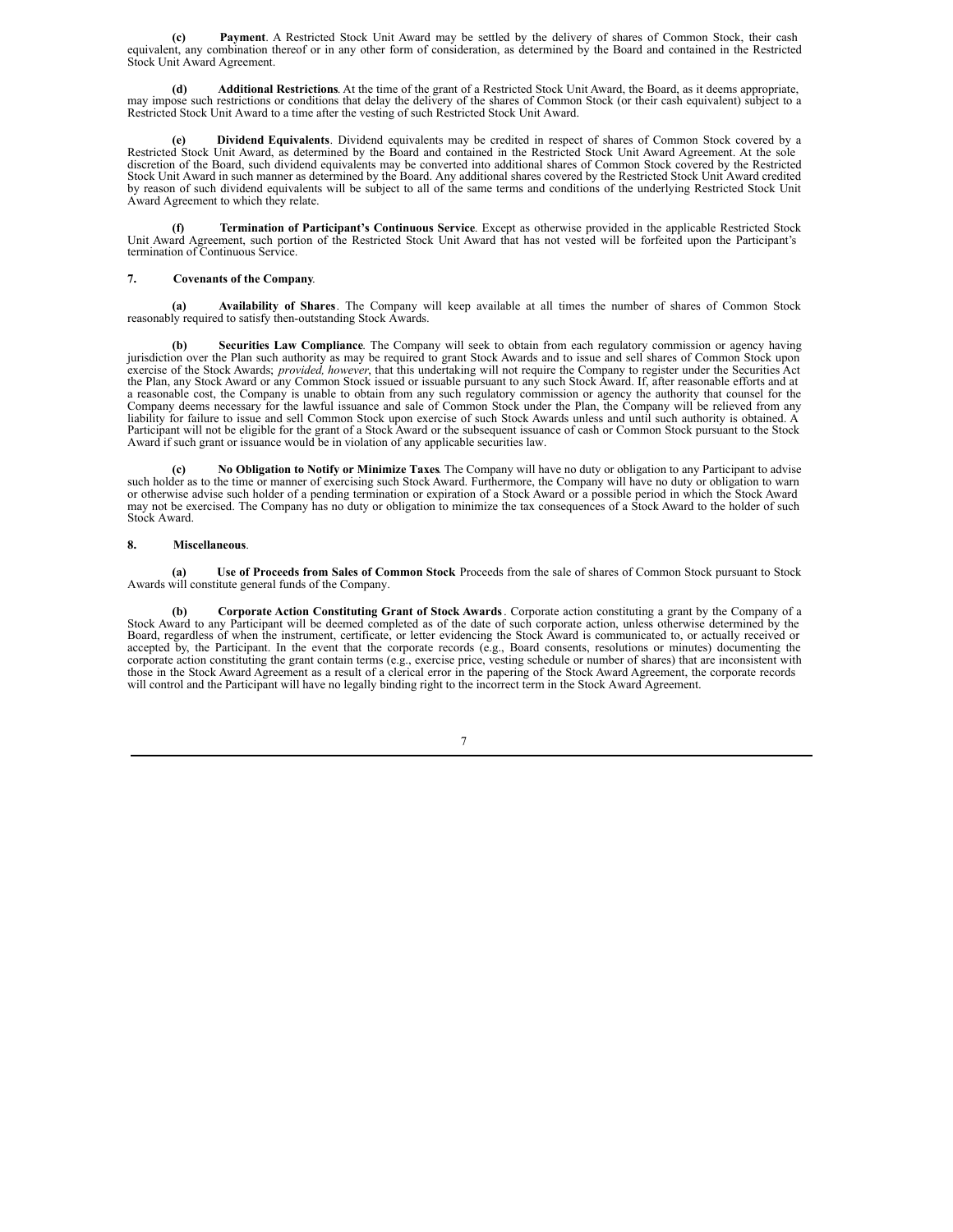**(c) Stockholder Rights**. No Participant will be deemed to be the holder of, or to have any of the rights of a holder with respect to, any shares of Common Stock subject to a Stock Award unless and until (i) such Participant has satisfied all requirements for exercise of, or the issuance of shares of Common Stock under, the Stock Award pursuant to its terms, and (ii) the issuance of the Common Stock subject to such Stock Award has been entered into the books and records of the Company.

**(d) No Employment or Other Service Rights**. Nothing in the Plan, any Stock Award Agreement or any other instrument executed thereunder or in connection with any Stock Award granted pursuant thereto will confer upon any Participant any right to continue to serve the Company or an Affiliate in the capacity in effect at the time the Stock Award was granted or will affect the right of the<br>Company or an Affiliate to terminate (i) the employment of an Employee with or without not limited to, Cause, (ii) the service of a Consultant pursuant to the terms of such Consultant's agreement with the Company or an Affiliate, or (iii) the service of a Director pursuant to the bylaws of the Company or an

**(e) Change in Time Commitment**. In the event a Participant's regular level of time commitment in the performance of his or her services for the Company and any Affiliates is reduced (for example, and without limitation, if the Participant is an Employee of the Company and the Employee has a change in status from a full-time Employee to a part-time Employee or takes an extended leave of absence) after the date of grant of any Stock Award to the Participant, the Board has the right in its sole discretion to (i) make a corresponding reduction in the number of shares or cash amount subject to any portion of such Stock Award that is scheduled to vest or become payable after the date of such change in time commitment, and (ii) in lieu of or in combination with such a reduction, extend the vesting or payment schedule applicable to such Stock Award. In the event of any such reduction, the Participant will have no right with respect to any portion of the Stock Award that is so reduced or extended.

(f) Investment Assurances. The Company may require a Participant, as a condition of exercising or acquiring Common<br>Stock under any Stock Award, (i) to give written assurances satisfactory to the Company as to the Participa in financial and business matters and/or to employ a purchaser representative reasonably satisfactory to the Company who is knowledgeable and experienced in financial and business matters and that he or she is capable of evaluating, alone or together with the purchaser representative, the merits and risks of exercising the Stock Award, and (ii) to give written assurances satisfactory to the Company stating that the Participant is acquiring Common Stock subject to the Stock Award for the Participant's own account and not with any present intention of selling or otherwise distributing the Common Stock. The foregoing requirements, and any assurances given pursuant to such requirements, will be inoperative if (i) the issuance of the shares upon the exercise of a Stock Award or acquisition of Common Stock under the Stock Award has been registered under a then currently effective registration statement under the Securities Act, or (ii) as to any particular requirement, a determination is made by counsel for the Company that such requirement need not be met in the circumstances under the then applicable securities laws. The Company may, upon advice of counsel to the Company, place legends on stock certificates issued under the Plan as such counsel deems necessary or appropriate in order to comply with applicable securities laws, including, but not limited to, legends restricting the transfer of the Common Stock.

(g) Withholding Obligations. Unless prohibited by the terms of a Stock Award Agreement, the Company may, in its sole discretion, satisfy any U.S. federal, state, local, foreign or other tax withholding obligation relating Common Stock from the shares of Common Stock issued or otherwise issuable to the Participant in connection with the Stock Award; *provided, however*, that no shares of Common Stock are withheld with a value exceeding the minimum amount of tax required to be withheld by law (or such other amount as may be necessary to avoid classification of the Stock Award as a liability for financial accounting purposes); (iii) withholding cash from a Stock Award settled in cash; (iv) withholding payment from any amounts otherwise payable to the Participant, including proceeds from the sale of shares of Common Stock issued pursuant to a Stock Award; or (v) by such other method as may be set forth in the Stock Award Agreement.

(h) Electronic Delivery. Any reference herein to a "written" agreement or document will include any agreement or document delivered electronically, filed publicly at www.sec.gov (or any successor website thereto), or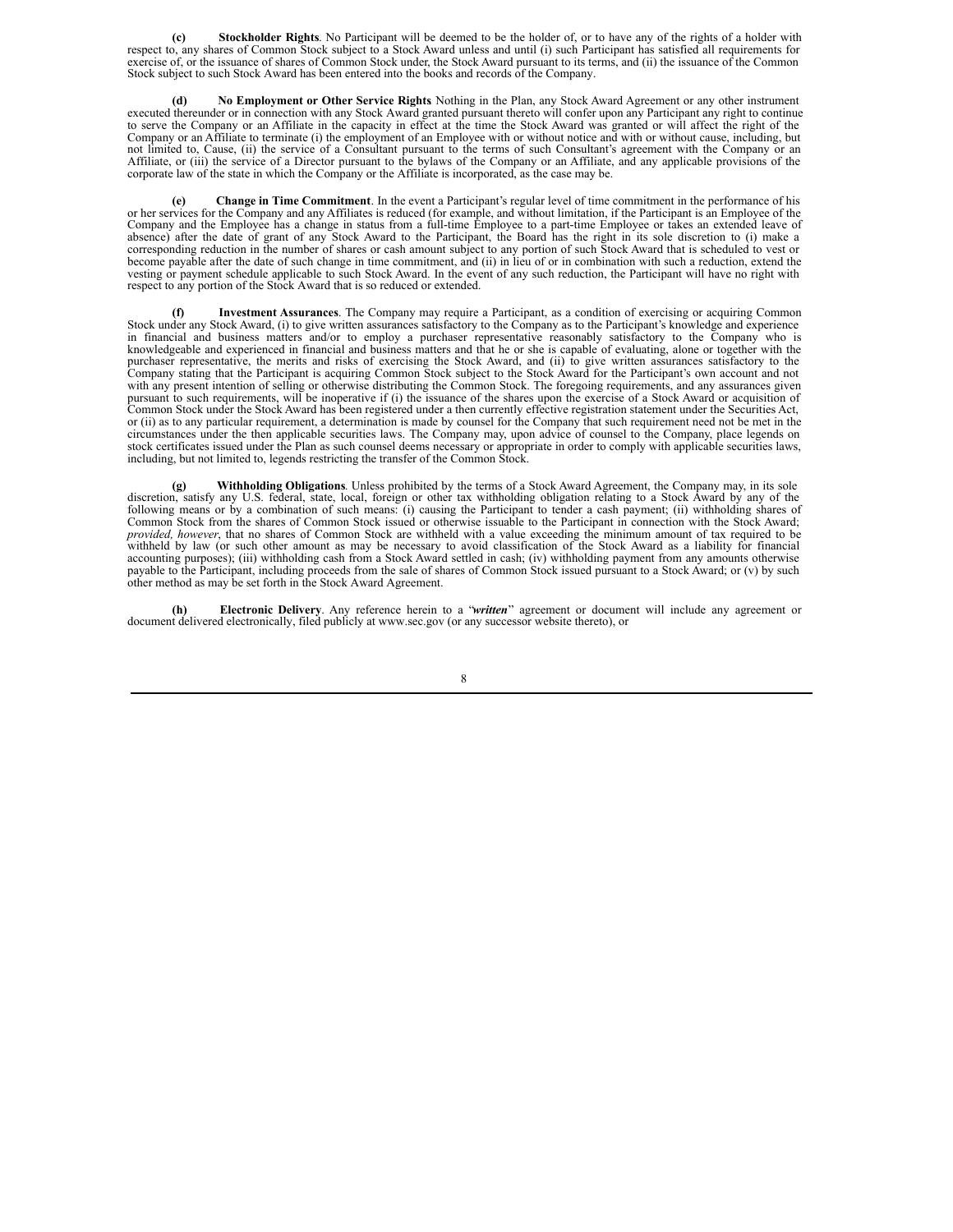posted on the Company's intranet (or other shared electronic medium controlled by the Company to which the Participant has access).

**(i) Deferrals**. To the extent permitted by applicable law, the Board, in its sole discretion, may determine that the delivery of Common Stock or the payment of cash, upon the exercise, vesting or settlement of all or a portion of any Stock Award may be deferred and may establish programs and procedures for deferral elections to be made by Participants. Deferrals by Participants will be made in accordance with Section 409A of the Code (to the extent applicable to a Participant). Consistent with Section 409A of the Code, the Board may provide for distributions while a Participant is still an employee or otherwise providing services to the Company. The Board is authorized to make deferrals of Stock Awards and determine when, and in what annual percentages, Participants may receive payments, including lump sum payments, following the Participant's termination of Continuous Service, and implement such other terms and conditions consistent with the provisions of the Plan and in accordance with applicable law.

(j) Compliance with Section 409A. Unless otherwise expressly provided for in a Stock Award Agreement and the Plan will be interpreted to the greatest extent possible in a manner that makes the Plan and the Stock Awards gra Section 409A of the Code, and, to the extent not so exempt, in compliance with Section 409A of the Code. If the Board determines that any Stock Award granted hereunder is not exempt from and is therefore subject to Section 409A of the Code, the Stock Award Agreement evidencing such Stock Award will incorporate the terms and conditions necessary to avoid the consequences specified in Section 409A(a) (1) of the Code, and to the extent a Stock Award Agreement is silent on terms necessary for compliance, such terms are hereby incorporated by reference into the Stock Award Agreement. Notwithstanding anything to the contrary in this Plan (and unless the Stock Award Agreement specifically provides otherwise), if the shares of Common Stock are publicly traded, and if a Participant holding a<br>Stock Award that constitutes "deferred compensation" under Section 409A of the Code is a " 409A of the Code) will be issued or paid before the date that is six (6) months following the date of such Participant's "separation from<br>service" or, if earlier, the date of the Participant's death, unless such distributi Section 409A of the Code, and any amounts so deferred will be paid in a lump sum on the day after such six (6) month period elapses, with the balance paid thereafter on the original schedule.

**(k) Clawback/Recovery**. All Stock Awards granted under the Plan will be subject to recoupment in accordance with any clawback policy that the Company is required to adopt pursuant to the listing standards of any national securities exchange or association<br>on which the Company's securities are listed or as is otherwise required by the Dod Act or other applicable law. In addition, the Board may impose such other clawback, recovery or recoupment provisions in a Stock Award Agreement as the Board determines necessary or appropriate, including, but not limited to, a reacquisition right in respect of previously acquired shares of Common Stock or other cash or property upon the occurrence of an event constituting Cause. No recovery of compensation under such a clawback policy will be an event giving rise to a right to resign for "good reason" or "constructive termination" (or similar term) under any agreement with the Company or an Affiliate.

# **9. Adjustments upon Changes in Common Stock; Other Corporate Events**.

**(a) Capitalization Adjustments**. In the event of a Capitalization Adjustment, the Board will appropriately and proportionately adjust: (i) the class(es) and maximum number of securities subject to the Plan pursuant to Section 3(a) and (ii) the class(es) and number of securities and price per share of stock subject to outstanding Stock Awards. The Board will make such adjustments, and its determination will be final, binding and conclusive.

**(b) Dissolution or Liquidation**. In the event of a dissolution or liquidation of the Company, then all outstanding Stock Awards shall terminate immediately prior to such event.

**(c) Corporate Transaction**. In the event of (i) a sale, lease or other disposition of all or substantially all of the securities or assets of the Company, (ii) a merger or consolidation in which the Company is not the surviving corporation or (iii) a reverse merger in which the Company is the surviving corporation but the shares of Common Stock outstanding immediately preceding the merger are converted by virtue of the merger into other property, whether in the form of securities, cash then any surviving corporation or acquiring corporation may assume any Stock Awards outstanding under the Plan or may substitute similar stock awards (including an award to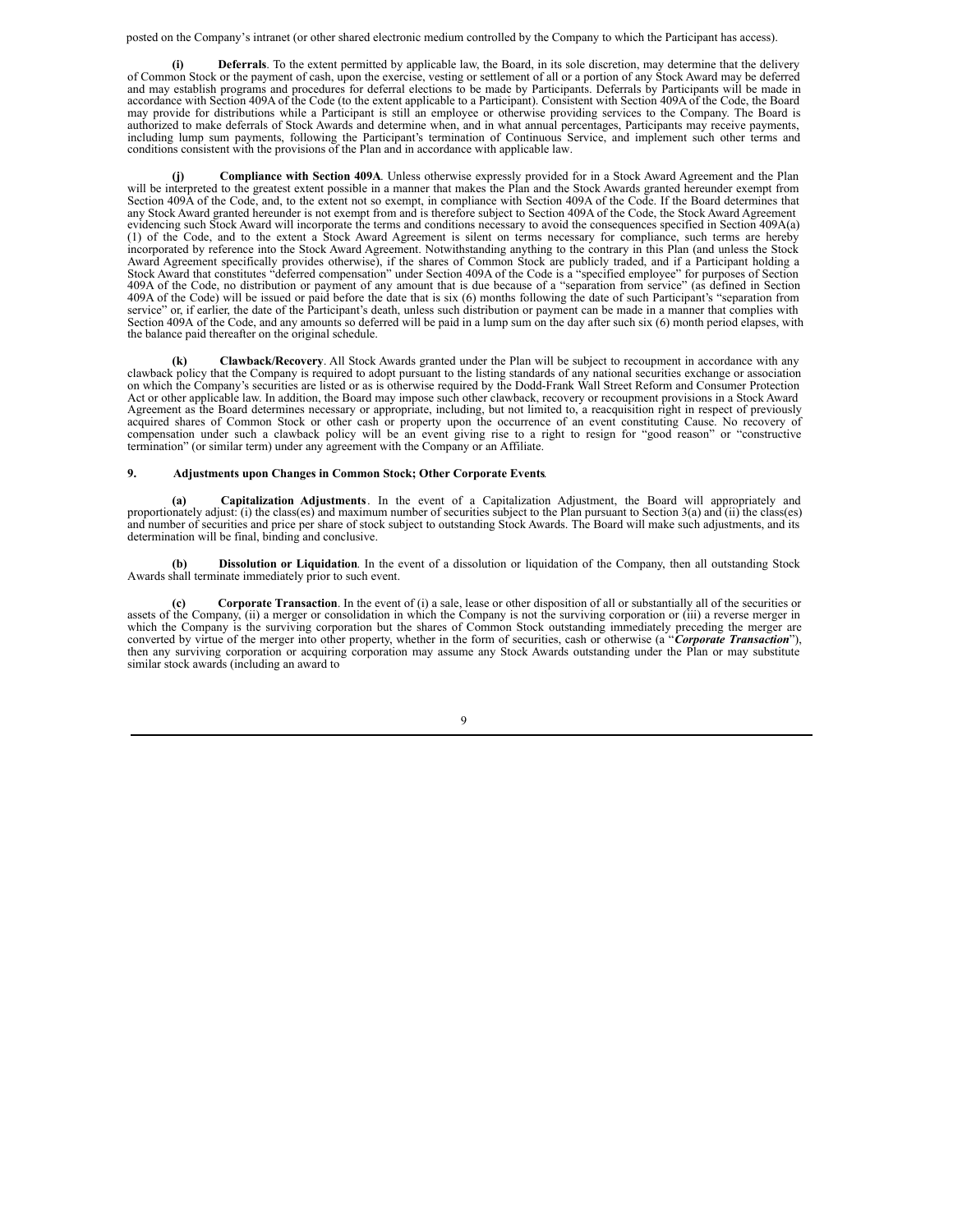acquire the same consideration paid to the stockholders in such Corporate Transaction) for those outstanding under the Plan. In the event any surviving corporation or acquiring corporation does not assume such Stock Awards or substitute similar stock awards for those outstanding under the Plan, then with respect to Stock Awards held by Participants whose Continuous Service has not terminated, the vesting of such Stock Awards (and, if applicable, the time during which such Stock Awards may be exercised) shall be accelerated in full, and the Stock Awards shall terminate if not exercised (if applicable) at or prior to such event. With respect to any other Stock Awards outstanding under the Plan, such Stock Awards shall terminate if not exercised (if applicable) prior to such event.

### **10. Termination or Suspension of the Plan**.

The Board may suspend or terminate the Plan at any time. No Stock Awards may be granted under the Plan while the Plan is suspended or after it is terminated.

### **11. Effective Date of Plan; Timing of First Grant or Exercise**.

The Plan will come into existence on the Effective Date. No Stock Award may be granted prior to the Effective Date.

# **12. Choice of Law**.

The laws of the State of Delaware will govern all questions concerning the construction, validity and interpretation of this Plan, without regard to that state's conflict of laws rules.

### **13. Definitions**. As used in the Plan, the following definitions will apply to the capitalized terms indicated below:

(a) "*Affiliate*" means, at the time of determination, any "*parent*" or "*subsidiary*" of the Company, as such terms are defined in Rule 405 of the Securities Act. The Board will have the authority to determine the time o is determined within the foregoing definition.

# **(b)** "*Board*" means the Board of Directors of the Company.

**(c)** "*Capitalization Adjustment*" means any change that is made in, or other events that occur with respect to, the Common Stock subject to the Plan or subject to any Stock Award after the Effective Date without the receipt of consideration by the Company through merger, consolidation, reorganization, recapitalization, reincorporation, stock dividend, dividend in property other than cash, large nonrecurring cash dividend, stock split, reverse stock split, liquidating dividend, combination of shares, exchange of shares, change in corporate structure or other similar equity restructuring transaction, as that term is used in Financial Accounting Standards Board<br>Accounting Standards Codification Topic 718 (or any successor thereto). Notwithstanding convertible securities of the Company will not be treated as a Capitalization Adjustment.

**(d)** "*Cause*" will have the meaning ascribed to such term in any written agreement between the Participant and the Company or any Affiliate defining such term and, in the absence of such agreement, such term means, with respect to a Participant, the occurrence of any of the following events: (i) such Participant's conviction of any felony or any crime involving moral turpitude or dishonesty, (ii) such Participant's participation in a fraud or act of dishonesty against the Company, (iii) such Participant's conduct that, based upon a good faith and reasonable factual investigation and determination b unfitness to serve, or (iv) such Participant's intentional, material violation of any contract between the Company and the Participant or any statutory duty that the Participant has to the Company that the Participant does not correct within 30 days after written notice to the Participant thereof. The determination as to whether a Participant is being terminated for Cause will be made in good faith by the Company and will be final and binding on the Participant. Any determination by the Company that the Continuous Service of a Participant was<br>terminated with or without Cause for the purposes of outstanding Stock Awards held by such determination of the rights or obligations of the Company, any Affiliate or such Participant for any other purpose.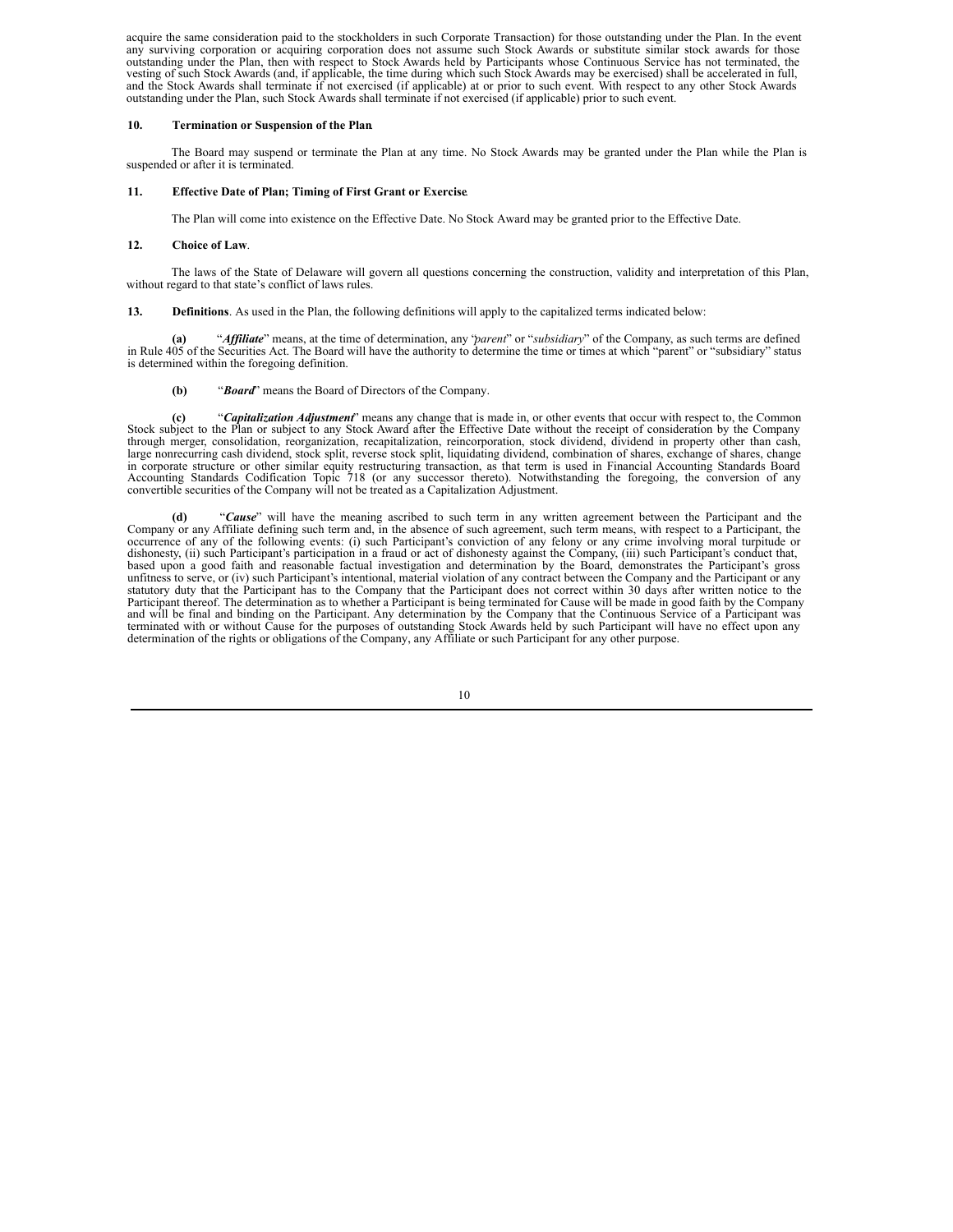**(e)** "*Code*" means the U.S. Internal Revenue Code of 1986, as amended, including any applicable regulations and guidance thereunder.

**(f)** "*Committee*" means a committee of one (1) or more Independent Directors to whom authority has been delegated by the Board in accordance with Section 2(c).

- **(g)** "*Common Stock*" means the common stock of the Company.
- **(h)** "*Company*" means Rigel Pharmaceuticals, Inc., a Delaware corporation.

**(i)** "*Consultant*" means any person, including an advisor, who is (i) engaged by the Company or an Affiliate to render consulting or advisory services and is compensated for such services, or (ii) serving as a member of the board of directors of an Affiliate and is compensated for such services. However, service solely as a Director, or payment of a fee for such service, will not cause a Director<br>to be considered a "Consultant" for purposes of the Plan. Notwithstanding the for Plan only if a Form S-8 Registration Statement under the Securities Act is available to register either the offer or the sale of the Company's securities to such person.

**(j)** "*Continuous Service*" means that the Participant's service with the Company or an Affiliate, whether as an Employee, Director or Consultant, is not interrupted or terminated. A change in the capacity in which the Participant renders service to the Company or an Affiliate as an Employee, Consultant or Director or a change in the Entity for which the Participant renders such service, provided that there is no interruption or termination of the Participant's service with the Company or an Affiliate, will not terminate a Participant's Continuous Service. For example, a change in status from an Employee of the Company to a Consultant of an Affiliate or to a Director will not constitute an interruption of Continuous Service. If the Entity for which a Participant is rendering services ceases to qualify as an Affiliate, as determined by the Board in its sole discretion, such Participant's Continuous Service will be considered to have terminated on the date such Entity ceases to qualify as an Affiliate. To the extent permitted by law, the Board or the chief executive officer of the Company, in that party's sole discretion, may determine whether Continuous Service will be considered interrupted in the case of (i) any leave of absence approved by the Board or chief executive officer, including sick leave, military leave or any other personal leave, or (ii) transfers between the Company, an Affiliate, or their successors. In addition, if required for exemption from or compliance with Section 409A of the Code, the determination of whether there has been a termination of Continuous Service will be made, and such term will be construed, in a manner that is consistent with the definition of "separation from servic 1.409A-1(h). A leave of absence will be treated as Continuous Service for purposes of vesting in a Stock Award only to such extent as may be provided in the Company's leave of absence policy, in the written terms of any leave of absence agreement or policy applicable to the Participant, or as otherwise required by law.

**(k)** "*Director*" means a member of the Board. Directors are not eligible to receive Stock Awards under the Plan with respect to their service in such capacity.

- **(l)** "*Disability*" means the permanent and total disability of a person within the meaning of Section 22(e)(3) of the Code.
- **(m)** "*Ef ective Date*" means October 10, 2016.

(n) "*Employee*" means any person employed by the Company or an Affiliate. However, service solely as a Director, or payment of a fee for such services, will not cause a Director to be considered an "Employee" for purposes

- **(o)** "*Entity*" means a corporation, partnership, limited liability company or other entity.
- **(p)** "*Exchange Act*" means the Securities Exchange Act of 1934, as amended, and the rules and regulations promulgated thereunder.
	- **(q)** "*Fair Market Value*" means, as of any date, the value of the Common Stock determined as follows: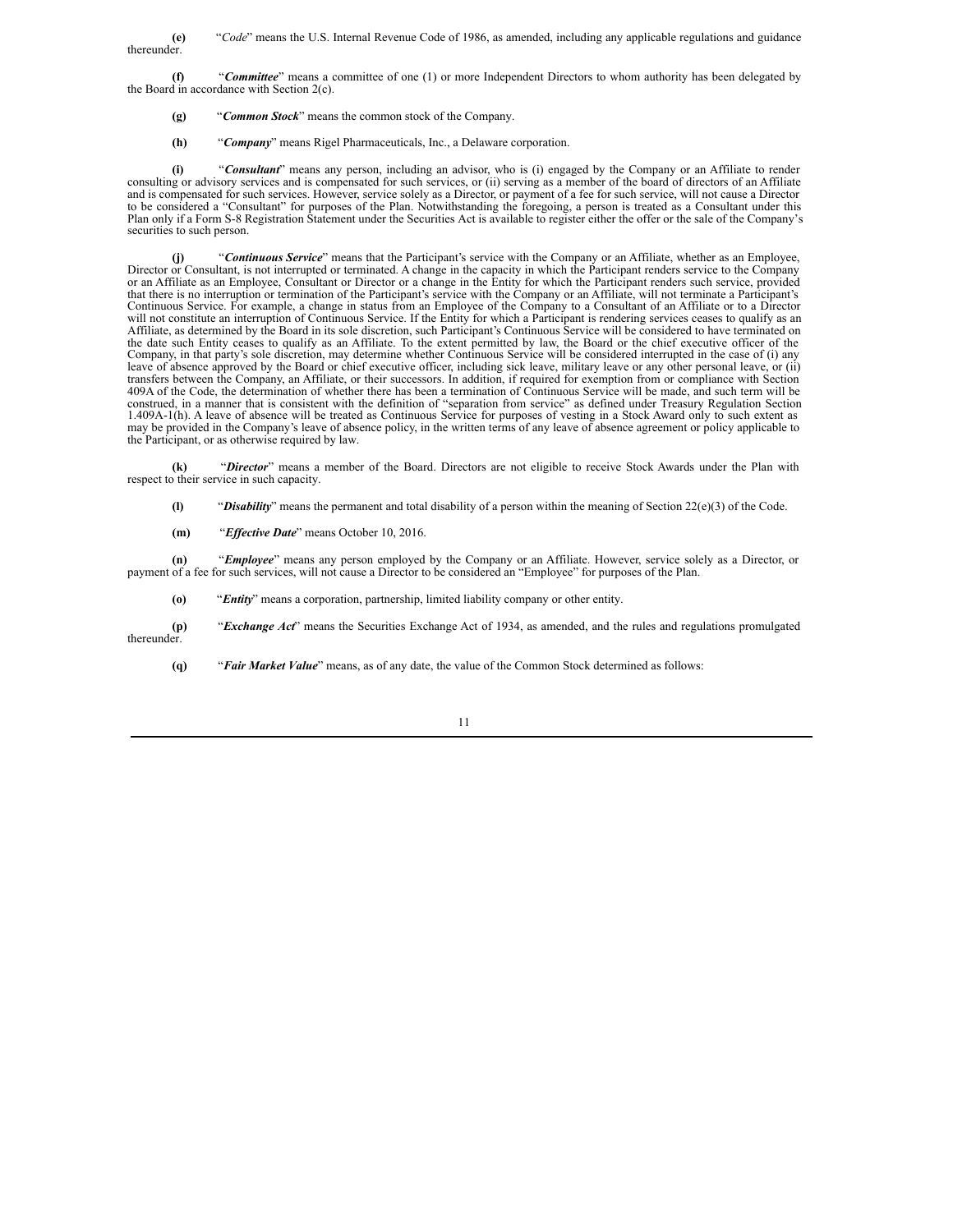(i) If the Common Stock is listed on any established stock exchange or traded on any established market, the Fair<br>Market Value of a share of Common Stock will be, unless otherwise determined by the Board, the closing sales determination, as reported in a source the Board deems reliable.

(ii) Unless otherwise provided by the Board, if there is no closing sales price for the Common Stock on the date of determination, then the Fair Market Value will be the closing selling price on the last preceding date for

**(iii)** In the absence of such markets for the Common Stock, the Fair Market Value will be determined by the Board in good faith and in a manner that complies with Sections 409A of the Code.

**(r)** "*Independent Director*" has the meaning set forth in Section 1(a) above.

**(s)** "*Non-Employee Director*" means a Director who either (i) is not a current employee or officer of the Company or an Affiliate, does not receive compensation, either directly or indirectly, from the Company or an Affiliate for services rendered as a<br>consultant or in any capacity other than as a Director (except for an amount as to which 404(a) of Regulation S-K promulgated pursuant to the Securities Act ("*Regulation*  $S-K$ ")), does not possess an interest in any other transaction for which disclosure would be required under Item 404(a) of Regulation Sfor purposes of Rule 16b-3 of the Exchange Act.

**(t)** "*Nonstatutory Stock Option*" means any option granted pursuant to Section 4(b) of the Plan that does not qualify as an "incentive stock option" within the meaning of Section 422 of the Code.

**(u)** "*Of icer*" means a person who is an officer of the Company within the meaning of Section 16 of the Exchange Act.

**(v)** "*Option*" means a Nonstatutory Stock Option to purchase shares of Common Stock granted pursuant to the Plan.

(w) "Option Agreement" means a written agreement between the Company and an Optionholder evidencing the terms and conditions of an Option grant. Each Option Agreement will be subject to the terms and conditions of the Plan

**(x)** "*Optionholder*" means a person to whom an Option is granted pursuant to the Plan or, if applicable, such other person who holds an outstanding Option.

**(y)** "*Participant*" means a person to whom a Stock Award is granted pursuant to the Plan or, if applicable, such other person who holds an outstanding Stock Award.

**(z)** "*Plan*" means this Rigel Pharmaceuticals, Inc. Inducement Plan, as it may be amended.

**(aa)** "*Restricted Stock Unit Award*" means a right to receive shares of Common Stock which is granted pursuant to the terms and conditions of Section 6(b).

(bb) "Restricted Stock Unit Award Agreement" means a written agreement between the Company and a holder of a Restricted Stock Unit Award evidencing the terms and conditions of a Restricted Stock Unit Award grant. Each Rest Award Agreement will be subject to the terms and conditions of the Plan.

**(cc)** "*Rule 16b-3*" means Rule 16b-3 promulgated under the Exchange Act or any successor to Rule 16b-3, as in effect from time to time.

**(dd)** "*Securities Act*" means the Securities Act of 1933, as amended.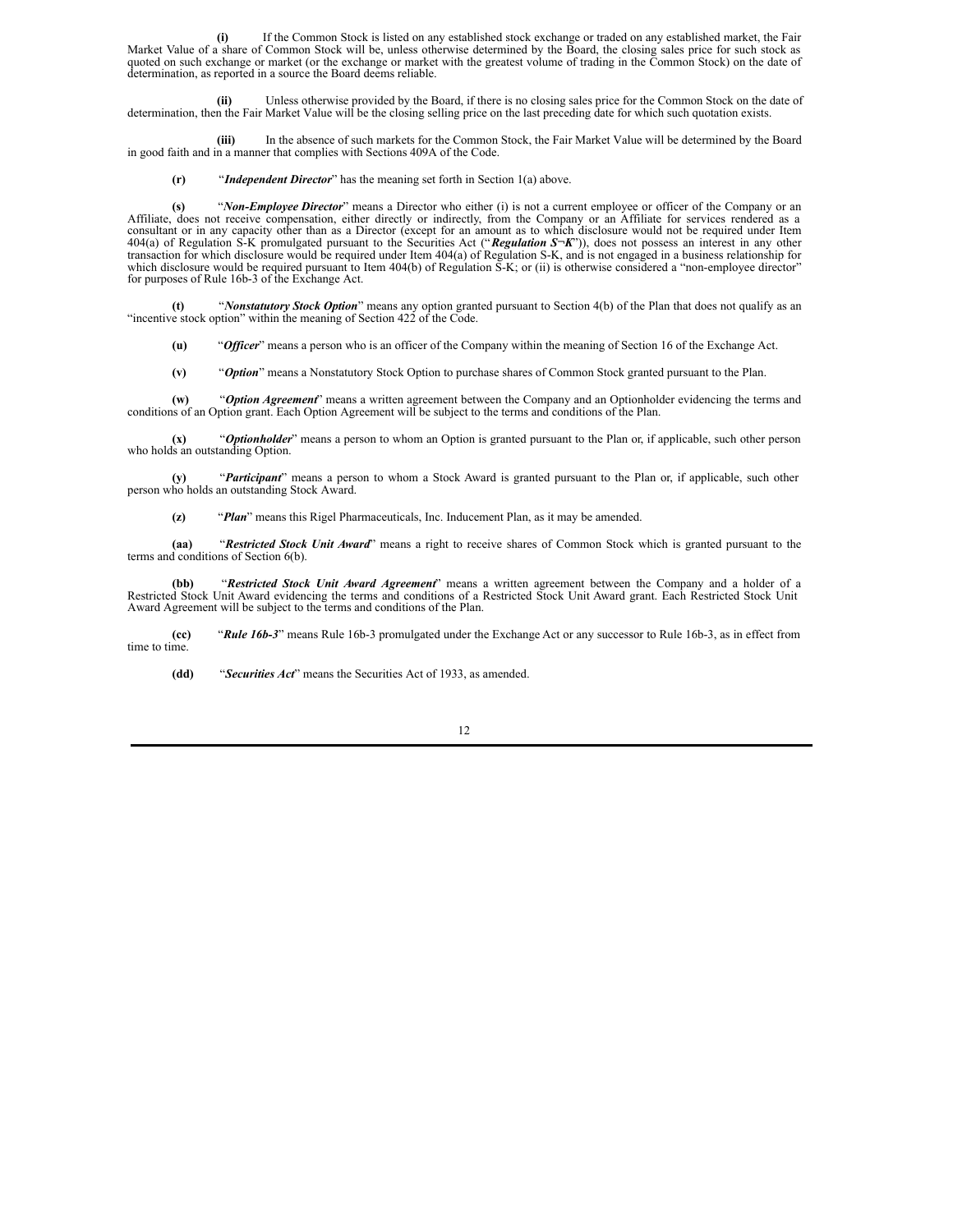**(ee)** "*Stock Award*" means any right to receive Common Stock granted under the Plan, including an Option or a Restricted Stock Unit Award.

(ff) "Stock Award Agreement" means a written agreement between the Company and a Participant evidencing the terms<br>and conditions of a Stock Award grant. Each Stock Award Agreement will be subject to the terms and condition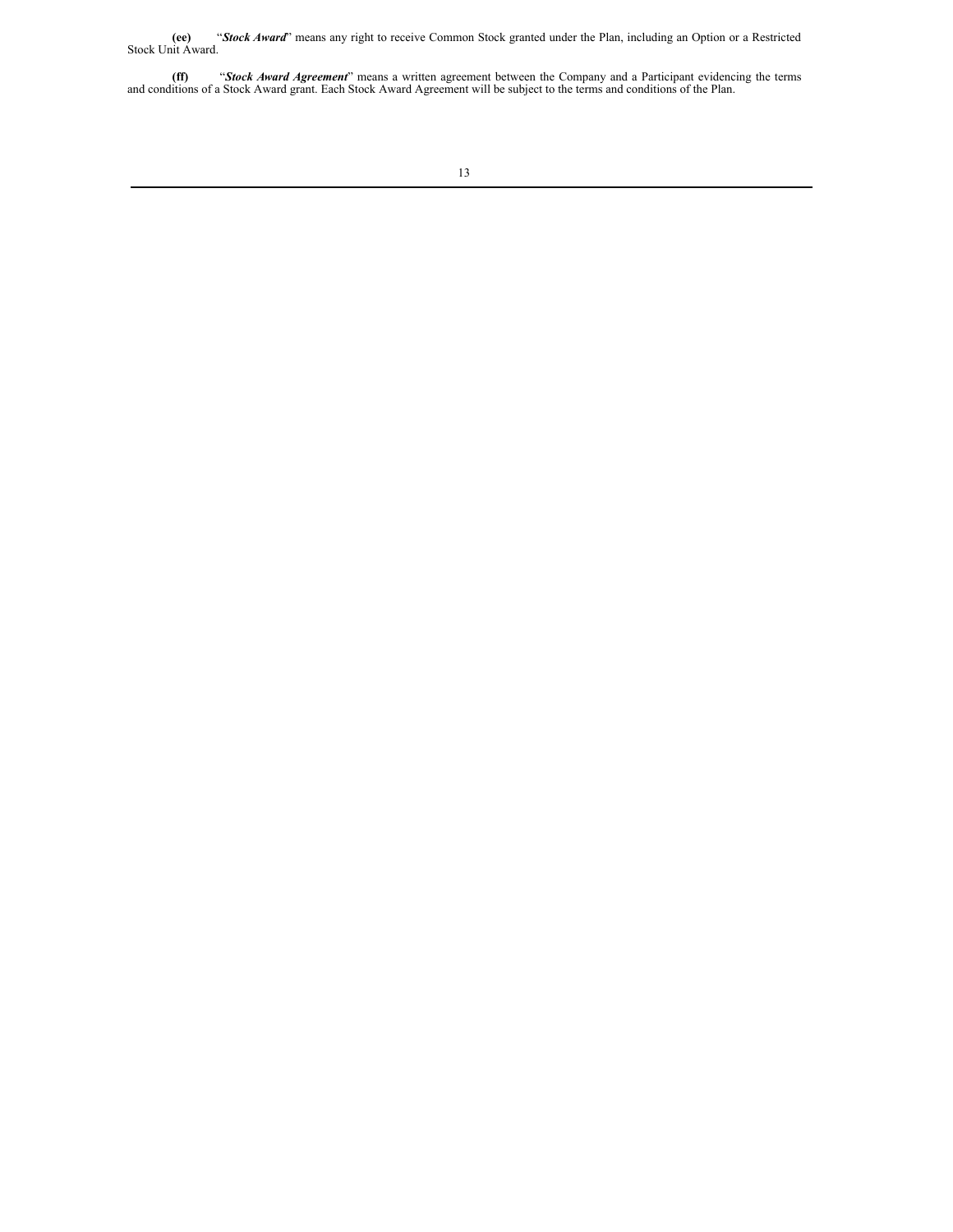<span id="page-67-0"></span>I, Raul R. Rodriguez, certify that:

- 1. I have reviewed this quarterly report on Form 10-Q of Rigel Pharmaceuticals, Inc.;
- 2. Based on my knowledge, this report does not contain any untrue statement of a material fact or omit to state a material fact necessary to make the statements made, in light of the circumstances under which such statements were made, not misleading with respect to the period covered by this report;
- 3. Based on my knowledge, the financial statements, and other financial information included in this report, fairly present in all material respects the financial condition, results of operations and cash flows of the regi this report;
- 4. The registrant's other certifying officer(s) and I are responsible for establishing and maintaining disclosure controls and procedures (as defined in Exchange Act Rules 13a-15(e) and 15d-15(e)) and internal control over financial reporting (as defined in Exchange Act Rules 13a-15(f) and 15d-15(f)) for the registrant and have:
	- a) Designed such disclosure controls and procedures, or caused such disclosure controls and procedures to be designed under our supervision, to ensure that material information relating to the registrant, including its consolidated subsidiaries, is made known to us by others within those entities, particularly during the period in which this report is being prepared;
	- b) Designed such internal control over financial reporting, or caused such internal control over financial reporting to be designed under our supervision, to provide reasonable assurance regarding the reliability of financial reporting and the preparation of financial statements for external purposes in accordance with generally accepted accounting principles;
	- c) Evaluated the effectiveness of the registrant's disclosure controls and procedures and presented in this report our conclusions about the effectiveness of the disclosure controls and procedures, as of the end of the period covered by this report based on such evaluation; and
	- d) Disclosed in this report any change in the registrant's internal control over financial reporting that occurred during the registrant's most recent fiscal quarter (the registrant's fourth fiscal quarter in the case of a materially affected, or is reasonably likely to materially affect, the registrant's internal control over financial reporting; and
- 5. The registrant's other certifying officer(s) and I have disclosed, based on our most recent evaluation of internal control over financial reporting, to the registrant's auditors and the audit committee of the registrant's board of directors (or persons performing the equivalent functions):
	- a) All significant deficiencies and material weaknesses in the design or operation of internal control over financial reporting which are reasonably likely to adversely affect the registrant's ability to record, process, summarize and report financial information; and
	- b) Any fraud, whether or not material, that involves management or other employees who have a significant role in the registrant's internal control over financial reporting.

Date: November 7, 2017

/s/ RAUL R. RODRIGUEZ Raul R. Rodriguez Chief Executive Officer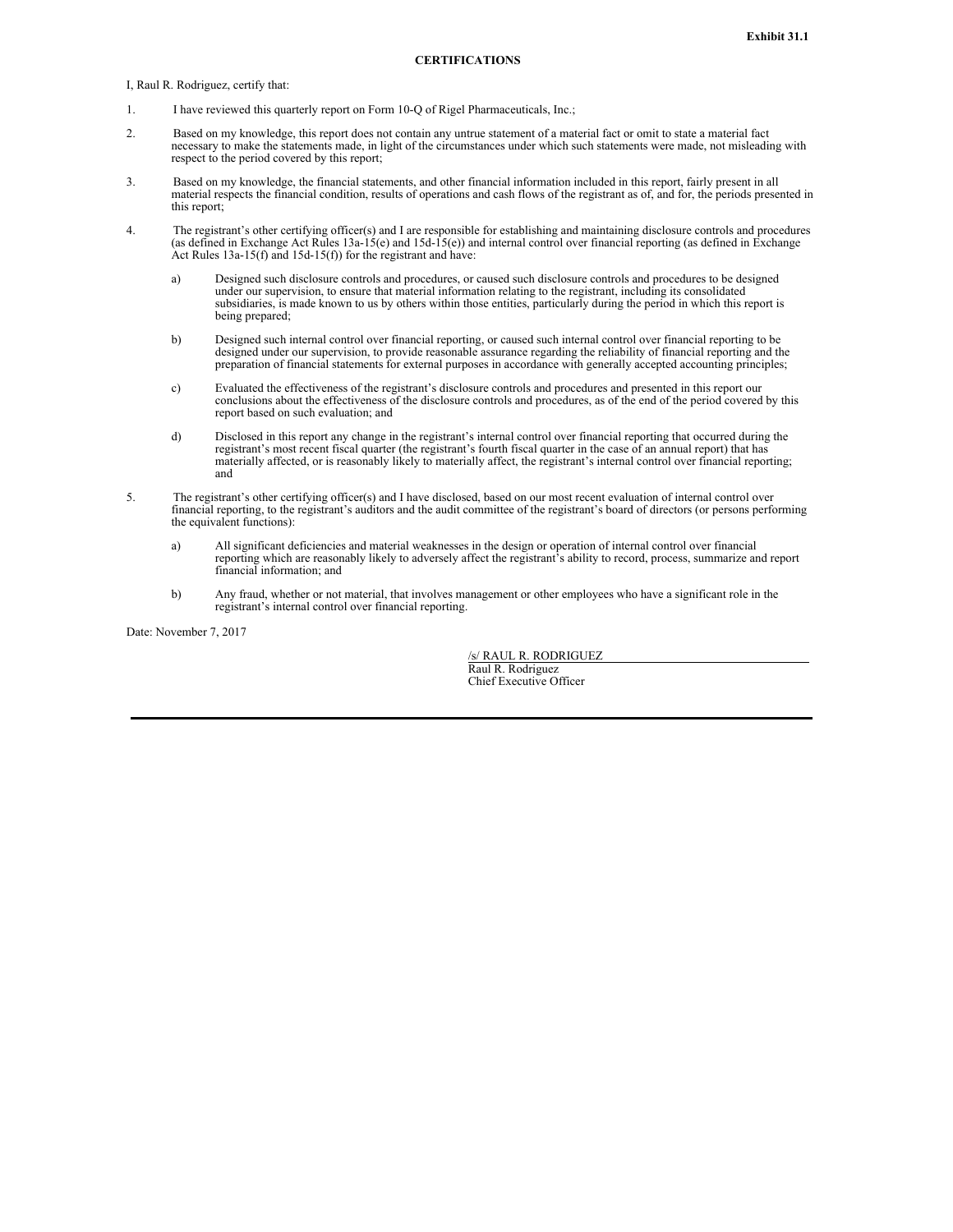# **CERTIFICATIONS**

<span id="page-68-0"></span>I, Ryan D. Maynard, certify that:

- 1. I have reviewed this quarterly report on Form 10-Q of Rigel Pharmaceuticals, Inc.;
- 2. Based on my knowledge, this report does not contain any untrue statement of a material fact or omit to state a material fact necessary to make the statements made, in light of the circumstances under which such statements were made, not misleading with respect to the period covered by this report;
- 3. Based on my knowledge, the financial statements, and other financial information included in this report, fairly present in all material respects the financial condition, results of operations and cash flows of the regi this report;
- 4. The registrant's other certifying officer(s) and I are responsible for establishing and maintaining disclosure controls and procedures (as defined in Exchange Act Rules 13a-15(e) and 15d-15(e)) and internal control over financial reporting (as defined in Exchange Act Rules 13a-15(f) and 15d-15(f)) for the registrant and have:
	- a) Designed such disclosure controls and procedures, or caused such disclosure controls and procedures to be designed under our supervision, to ensure that material information relating to the registrant, including its consolidated subsidiaries, is made known to us by others within those entities, particularly during the period in which this report is being prepared;
	- b) Designed such internal control over financial reporting, or caused such internal control over financial reporting to be designed under our supervision, to provide reasonable assurance regarding the reliability of financial reporting and the preparation of financial statements for external purposes in accordance with generally accepted accounting principles;
	- c) Evaluated the effectiveness of the registrant's disclosure controls and procedures and presented in this report our conclusions about the effectiveness of the disclosure controls and procedures, as of the end of the period covered by this report based on such evaluation; and
	- d) Disclosed in this report any change in the registrant's internal control over financial reporting that occurred during the registrant's most recent fiscal quarter (the registrant's fourth fiscal quarter in the case of an annual report) that has materially affected, or is reasonably likely to materially affect, the registrant's internal control
- 5. The registrant's other certifying officer(s) and I have disclosed, based on our most recent evaluation of internal control over financial reporting, to the registrant's auditors and the audit committee of the registrant's board of directors (or persons performing the equivalent functions):
	- a) All significant deficiencies and material weaknesses in the design or operation of internal control over financial reporting which are reasonably likely to adversely affect the registrant's ability to record, process, summarize and report financial information; and
	- b) Any fraud, whether or not material, that involves management or other employees who have a significant role in the registrant's internal control over financial reporting.

Date: November 7, 2017

/s/ RYAN D. MAYNARD Ryan D. Maynard Executive Vice President and Chief Financial Officer